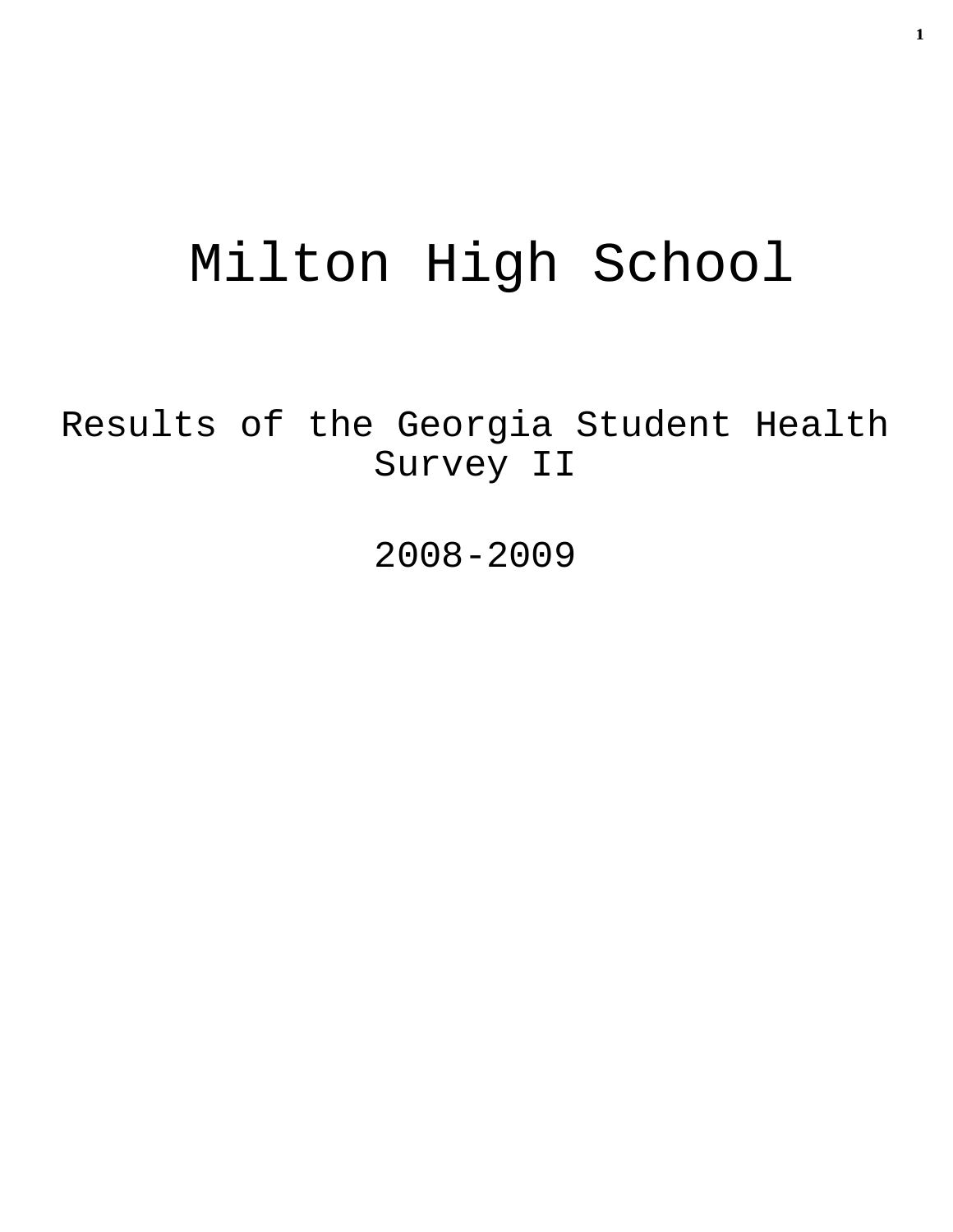## *Demographics* **2**

| Grade                    |     |  |  |  |
|--------------------------|-----|--|--|--|
| <b>Grade   Frequency</b> |     |  |  |  |
| 10                       | 465 |  |  |  |
| 12                       | 372 |  |  |  |

| Frequency      | <b>Table of Gender by Grade</b> |              |              |              |  |  |
|----------------|---------------------------------|--------------|--------------|--------------|--|--|
| <b>Col Pct</b> |                                 | Grade(Grade) |              |              |  |  |
|                | Gender(Gender)                  | 10           | 12           | <b>Total</b> |  |  |
|                | <b>Female</b>                   | 238<br>51.18 | 186<br>50.00 | 424          |  |  |
|                | <b>Male</b>                     | 227<br>48.82 | 186<br>50.00 | 413          |  |  |
|                | <b>Total</b>                    | 465          | 372          | 837          |  |  |

| Frequency<br>Col Pct |
|----------------------|
|                      |

| <b>Table of Ethnicity by Grade</b> |              |              |              |  |  |  |
|------------------------------------|--------------|--------------|--------------|--|--|--|
|                                    | Grade(Grade) |              |              |  |  |  |
| <b>Ethnicity</b> (Ethnicity)       | 10           | 12           | <b>Total</b> |  |  |  |
| <b>Black</b>                       | 49<br>10.54  | 29<br>7.80   | 78           |  |  |  |
| <b>Hispanic</b>                    | 23<br>4.95   | 12<br>3.23   | 35           |  |  |  |
| White                              | 345<br>74.19 | 308<br>82.80 | 653          |  |  |  |
| <b>Asian</b>                       | 28<br>6.02   | 15<br>4.03   | 43           |  |  |  |
| <b>Other</b>                       | 20<br>4.30   | 8<br>2.15    | 28           |  |  |  |
| <b>Total</b>                       | 465          | 372          | 837          |  |  |  |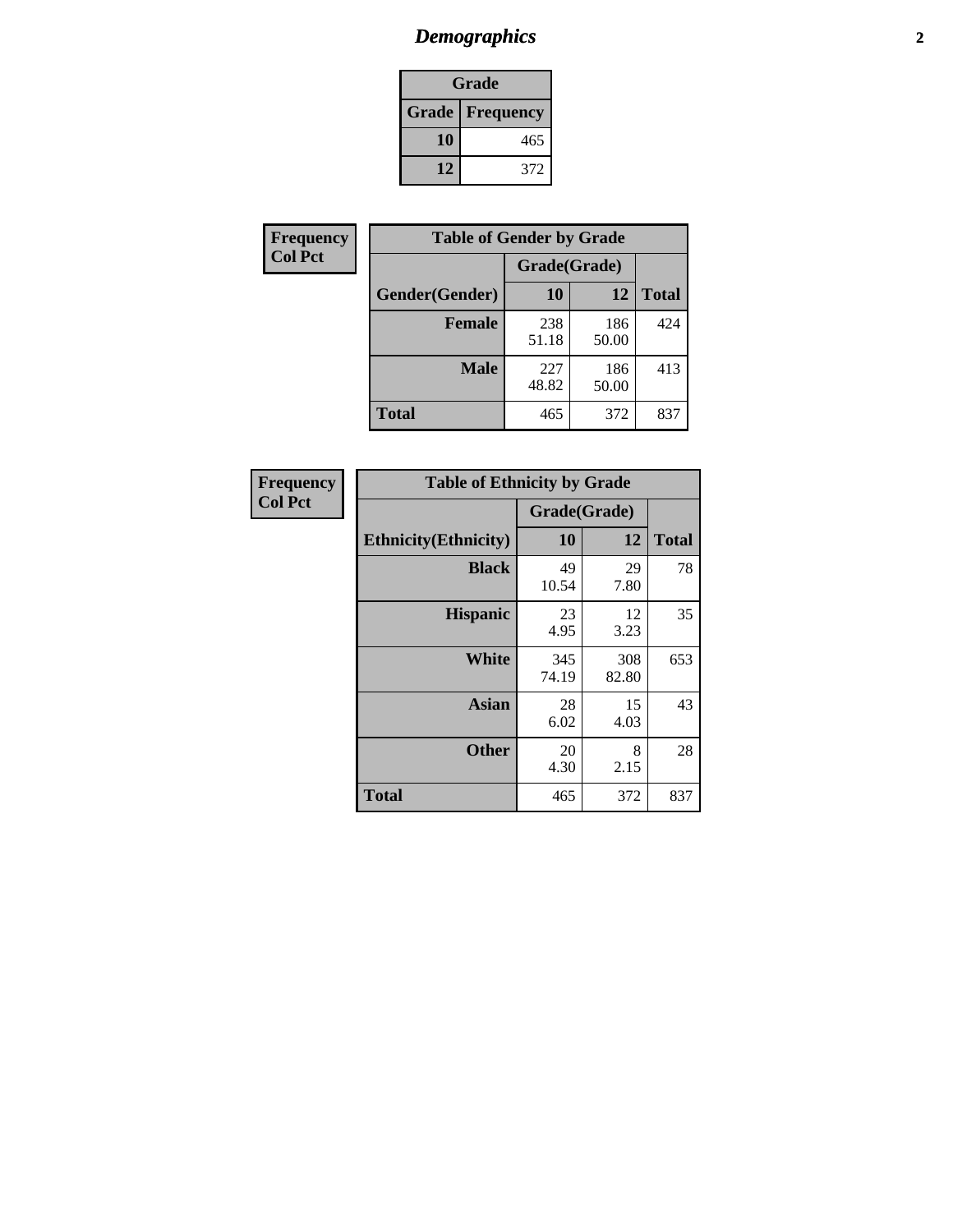#### *Title IV, Part A, Schedule A* **3** *Goal 1: Ensure that all schools are drug-free Baseline Data: Year 2008-2009 Prevalence of Drug Use*

| Frequency<br><b>Col Pct</b> | <b>Table of AlcoholAlt by Grade</b> |              |              |              |  |
|-----------------------------|-------------------------------------|--------------|--------------|--------------|--|
|                             | AlcoholAlt(Alcohol                  | Grade(Grade) |              |              |  |
|                             | use, past 30 days)                  | 10           | 12           | <b>Total</b> |  |
|                             | <b>Yes</b>                          | 73<br>15.70  | 166<br>44.62 | 239          |  |
|                             | N <sub>0</sub>                      | 392<br>84.30 | 206<br>55.38 | 598          |  |
|                             | Total                               | 465          | 372          | 837          |  |

| Frequency      | <b>Table of TobaccoAny by Grade</b> |              |              |              |  |
|----------------|-------------------------------------|--------------|--------------|--------------|--|
| <b>Col Pct</b> | TobaccoAny(Tobacco                  | Grade(Grade) |              |              |  |
|                | use, past 30 days)                  | 10           | 12           | <b>Total</b> |  |
|                | Yes                                 | 41<br>8.82   | 125<br>33.60 | 166          |  |
|                | N <sub>0</sub>                      | 424<br>91.18 | 247<br>66.40 | 671          |  |
|                | Total                               | 465          | 372          | 837          |  |

| Frequency<br><b>Col Pct</b> | <b>Table of MarijuanaAlt by Grade</b> |              |              |              |  |  |
|-----------------------------|---------------------------------------|--------------|--------------|--------------|--|--|
|                             | MarijuanaAlt(Marijuana                | Grade(Grade) |              |              |  |  |
|                             | use, past 30 days)                    | <b>10</b>    | 12           | <b>Total</b> |  |  |
|                             | <b>Yes</b>                            | 43<br>9.25   | 99<br>26.61  | 142          |  |  |
|                             | N <sub>0</sub>                        | 422<br>90.75 | 273<br>73.39 | 695          |  |  |
|                             | <b>Total</b>                          | 465          | 372          | 837          |  |  |

| <b>Frequency</b><br><b>Col Pct</b> | <b>Table of OtherDrugAny by Grade</b>  |              |              |              |  |
|------------------------------------|----------------------------------------|--------------|--------------|--------------|--|
|                                    | <b>OtherDrugAny(Other</b><br>drug use, | Grade(Grade) |              |              |  |
|                                    | past 30 days)                          | 10           | 12           | <b>Total</b> |  |
|                                    | Yes                                    | 19<br>4.09   | 52<br>13.98  | 71           |  |
|                                    | N <sub>0</sub>                         | 446<br>95.91 | 320<br>86.02 | 766          |  |
|                                    | <b>Total</b>                           | 465          | 372          | 837          |  |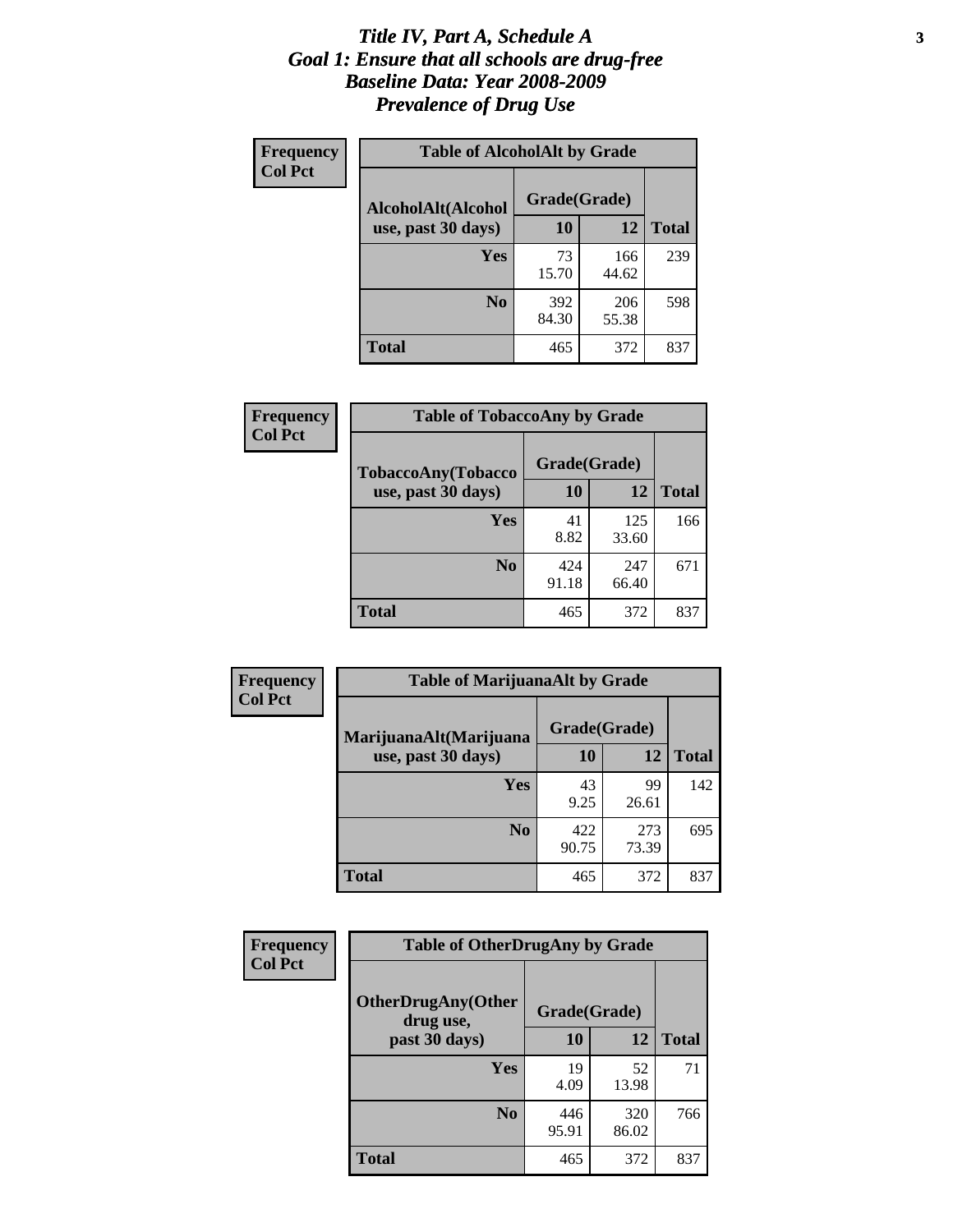#### *Average Age of Onset of Use* **4** *Results for "Average Age of Onset of Use" questions exclude students who said they did not use that substance*

| <b>Variable</b>    | Label                                                              | <b>Mean</b> |
|--------------------|--------------------------------------------------------------------|-------------|
| Alcoholinit2       | I started using alcohol when I was                                 | 13.84       |
| Cigarettesinit2    | I started smoking tobacco when I was                               | 14.30       |
| Smokelessinit2     | I started chewing tobacco when I was                               | 14.23       |
| Marijuanainit2     | I started using marijuana when I was                               | 14.37       |
| Cocaineinit2       | I started using cocaine when I was                                 | 13.08       |
| Inhalantsinit2     | I started using inhalants when I was                               | 11.11       |
| Steroidsinit2      | I started using steroids when I was                                | 12.83       |
| Ecstasyinit2       | I started using ecstasy when I was                                 | 13.85       |
| Methinit2          | I started using methamphetamines when I was                        | 12.57       |
| Hallucinogensinit2 | I started using hallucinogens when I was                           | 14.61       |
| Prescriptioninit2  | I started using prescription drugs not prescribed to me when I was | 14.13       |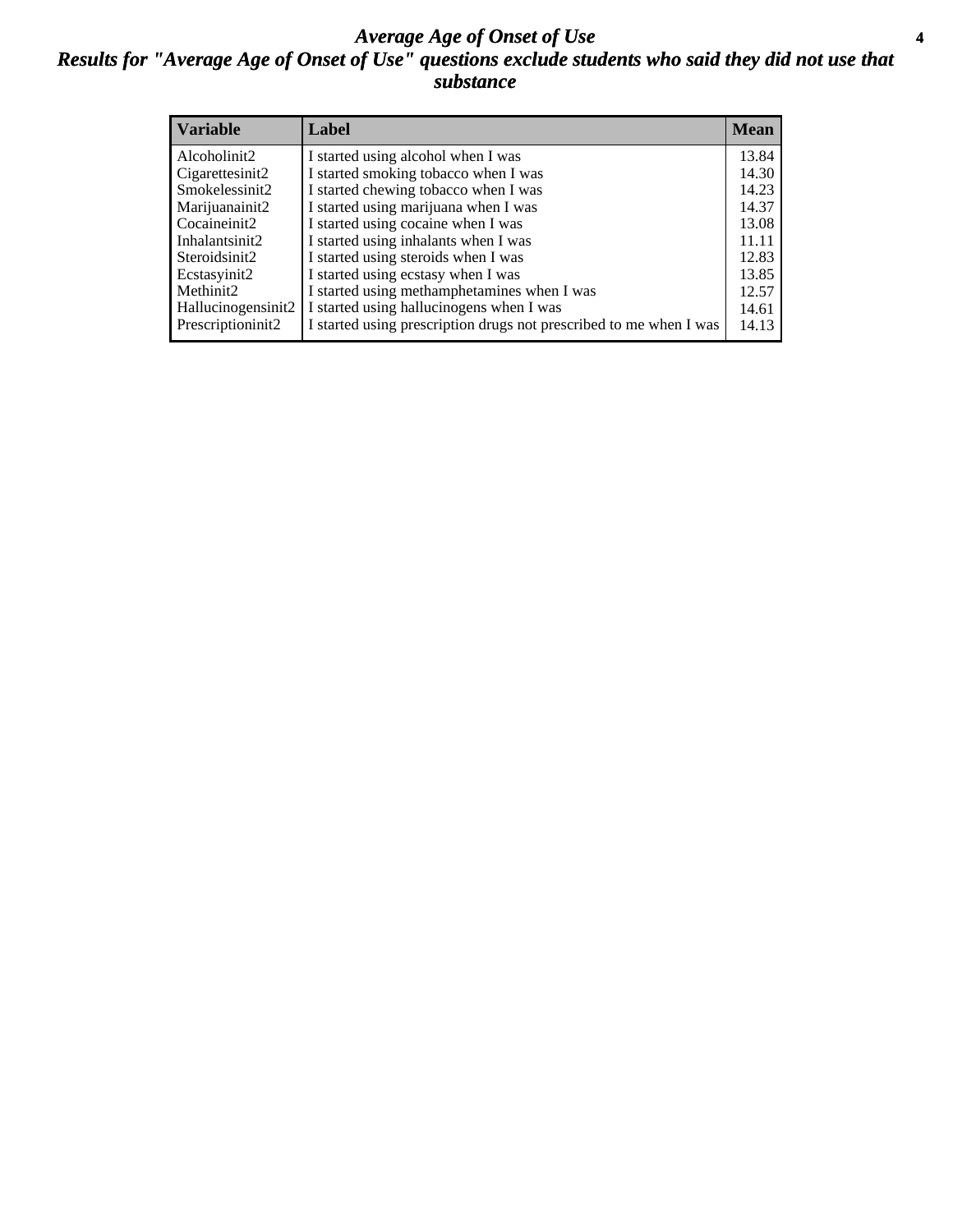## *Perception of Health Risk* **5**

| Frequency      | <b>Table of Alcoholharmdich by Grade</b> |              |              |              |  |
|----------------|------------------------------------------|--------------|--------------|--------------|--|
| <b>Col Pct</b> | Alcoholharmdich(I<br>think alcohol is    | Grade(Grade) |              |              |  |
|                | harmful)                                 | 10           | 12           | <b>Total</b> |  |
|                | Yes                                      | 365<br>78.49 | 241<br>64.78 | 606          |  |
|                | N <sub>0</sub>                           | 100<br>21.51 | 131<br>35.22 | 231          |  |
|                | <b>Total</b>                             | 465          | 372          | 837          |  |

| Frequency | <b>Table of Tobaccoharmdich by Grade</b> |              |              |              |  |
|-----------|------------------------------------------|--------------|--------------|--------------|--|
| Col Pct   | Tobaccoharmdich(I<br>think tobacco is    | Grade(Grade) |              |              |  |
|           | harmful)                                 | 10           | 12           | <b>Total</b> |  |
|           | <b>Yes</b>                               | 443<br>95.27 | 352<br>94.62 | 795          |  |
|           | N <sub>0</sub>                           | 22<br>4.73   | 20<br>5.38   | 42           |  |
|           | <b>Total</b>                             | 465          | 372          | 837          |  |

| Frequency      | <b>Table of Marijuanaharmdich by Grade</b> |              |              |              |  |  |
|----------------|--------------------------------------------|--------------|--------------|--------------|--|--|
| <b>Col Pct</b> | Marijuanaharmdich(I<br>think marijuana is  | Grade(Grade) |              |              |  |  |
|                | harmful)                                   | 10           | 12           | <b>Total</b> |  |  |
|                | Yes                                        | 376<br>80.86 | 223<br>59.95 | 599          |  |  |
|                | N <sub>0</sub>                             | 89<br>19.14  | 149<br>40.05 | 238          |  |  |
|                | <b>Total</b>                               | 465          | 372          | 837          |  |  |

| Frequency      | <b>Table of Otherdrugharmdich by Grade</b>   |              |              |              |  |  |  |  |
|----------------|----------------------------------------------|--------------|--------------|--------------|--|--|--|--|
| <b>Col Pct</b> | Otherdrugharmdich(I<br>think other drugs are | Grade(Grade) |              |              |  |  |  |  |
|                | harmful)                                     | 10           | 12           | <b>Total</b> |  |  |  |  |
|                | <b>Yes</b>                                   | 450<br>96.77 | 362<br>97.31 | 812          |  |  |  |  |
|                | N <sub>0</sub>                               | 15<br>3.23   | 10<br>2.69   | 25           |  |  |  |  |
|                | <b>Total</b>                                 | 465          | 372          | 837          |  |  |  |  |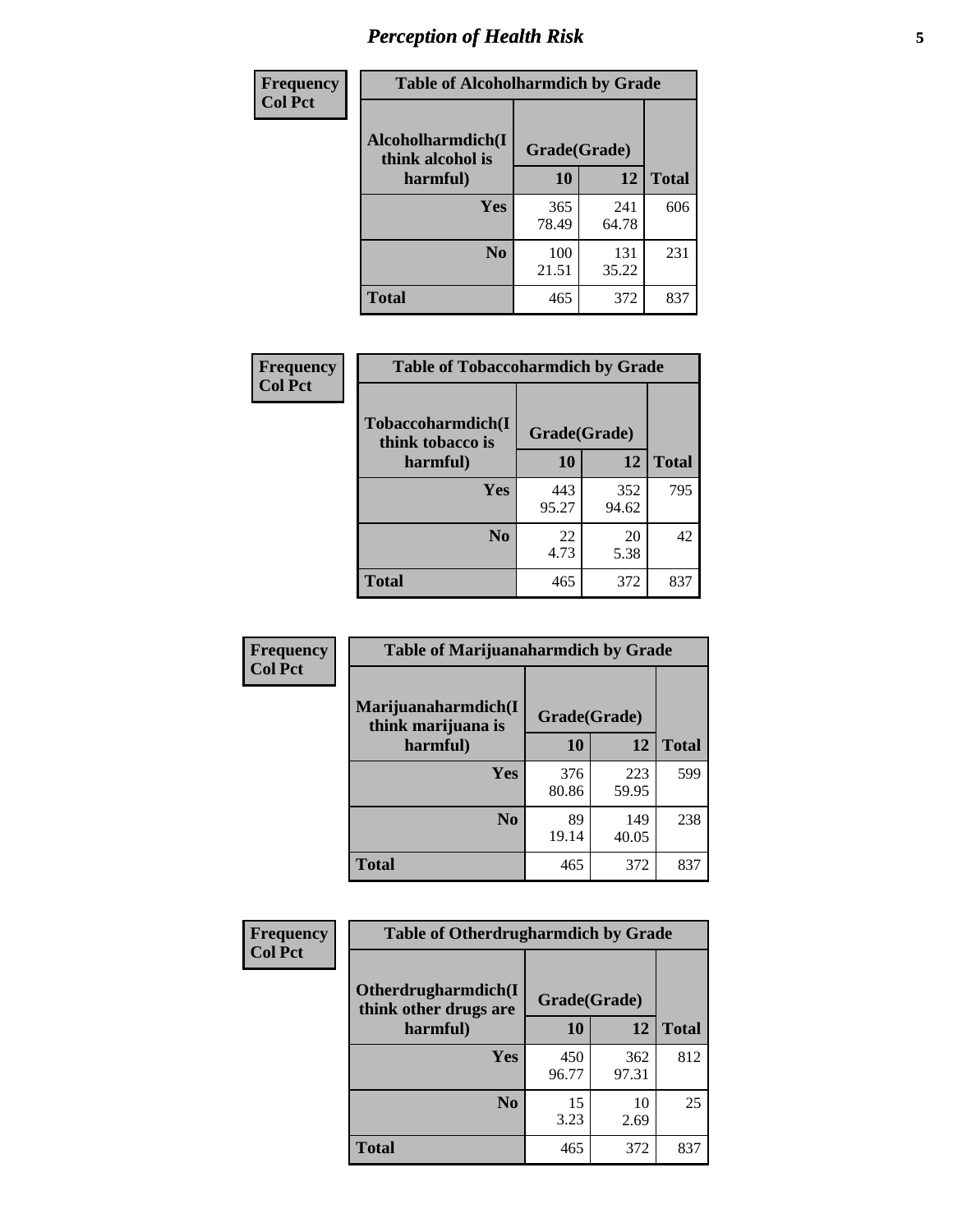### *Social Disapproval* **6**

| Frequency      | <b>Table of Alcoholpeerdich by Grade</b>                    |              |              |              |
|----------------|-------------------------------------------------------------|--------------|--------------|--------------|
| <b>Col Pct</b> | Alcoholpeerdich(My<br>friends would<br>disapprove if I used | Grade(Grade) |              |              |
|                | alcohol)                                                    |              | 12           | <b>Total</b> |
|                | <b>Yes</b>                                                  | 235<br>50.54 | 83<br>22.31  | 318          |
|                | N <sub>0</sub>                                              | 230<br>49.46 | 289<br>77.69 | 519          |
|                | <b>Total</b>                                                | 465          | 372          | 837          |

| <b>Frequency</b> |
|------------------|
| <b>Col Pct</b>   |

| <b>Table of Tobaccopeerdich by Grade</b>                           |              |              |              |  |  |  |  |
|--------------------------------------------------------------------|--------------|--------------|--------------|--|--|--|--|
| <b>Tobaccopeerdich(My</b><br>friends would<br>disapprove if I used | Grade(Grade) |              |              |  |  |  |  |
| tobacco)                                                           | 10           | 12           | <b>Total</b> |  |  |  |  |
| Yes                                                                | 332<br>71.40 | 154<br>41.40 | 486          |  |  |  |  |
| N <sub>0</sub>                                                     | 133<br>28.60 | 218<br>58.60 | 351          |  |  |  |  |
| <b>Total</b>                                                       | 465          | 372          | 837          |  |  |  |  |

| Frequency      | <b>Table of Marijuanapeerdich by Grade</b>                    |              |              |              |  |  |  |  |
|----------------|---------------------------------------------------------------|--------------|--------------|--------------|--|--|--|--|
| <b>Col Pct</b> | Marijuanapeerdich(My<br>friends would<br>disapprove if I used | Grade(Grade) |              |              |  |  |  |  |
|                | marijuana)                                                    | 10           | 12           | <b>Total</b> |  |  |  |  |
|                | <b>Yes</b>                                                    | 316<br>67.96 | 152<br>40.86 | 468          |  |  |  |  |
|                | N <sub>0</sub>                                                | 149<br>32.04 | 220<br>59.14 | 369          |  |  |  |  |
|                | <b>Total</b>                                                  | 465          | 372          | 837          |  |  |  |  |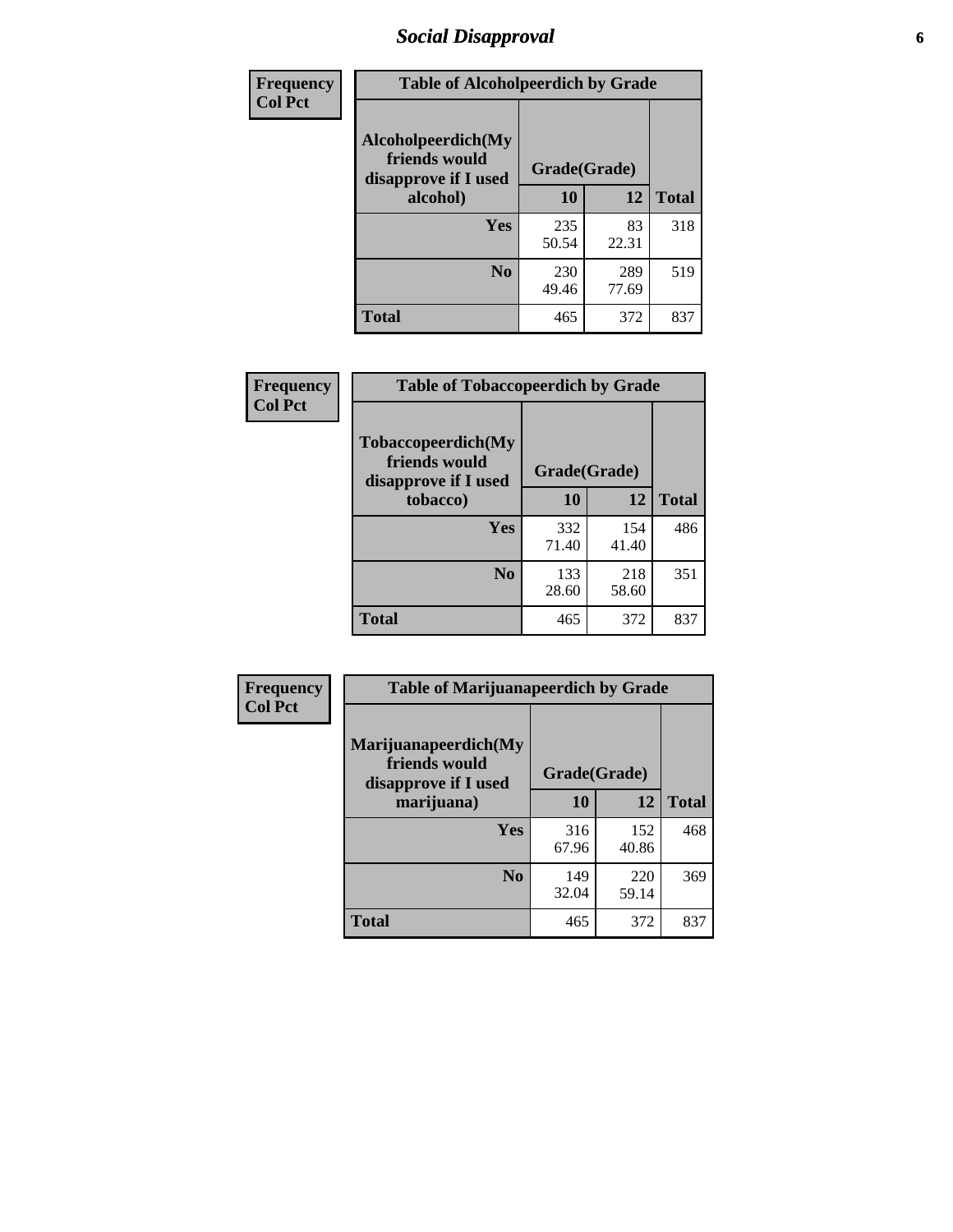### *Social Disapproval* **7**

| Frequency      | <b>Table of Otherdrugpeerdich by Grade</b>                    |              |              |              |  |  |  |  |
|----------------|---------------------------------------------------------------|--------------|--------------|--------------|--|--|--|--|
| <b>Col Pct</b> | Otherdrugpeerdich(My<br>friends would<br>disapprove if I used | Grade(Grade) |              |              |  |  |  |  |
|                | other drugs)                                                  | 10           | 12           | <b>Total</b> |  |  |  |  |
|                | Yes                                                           | 386<br>83.01 | 262<br>70.43 | 648          |  |  |  |  |
|                | N <sub>0</sub>                                                | 79<br>16.99  | 110<br>29.57 | 189          |  |  |  |  |
|                | <b>Total</b>                                                  | 465          | 372          | 837          |  |  |  |  |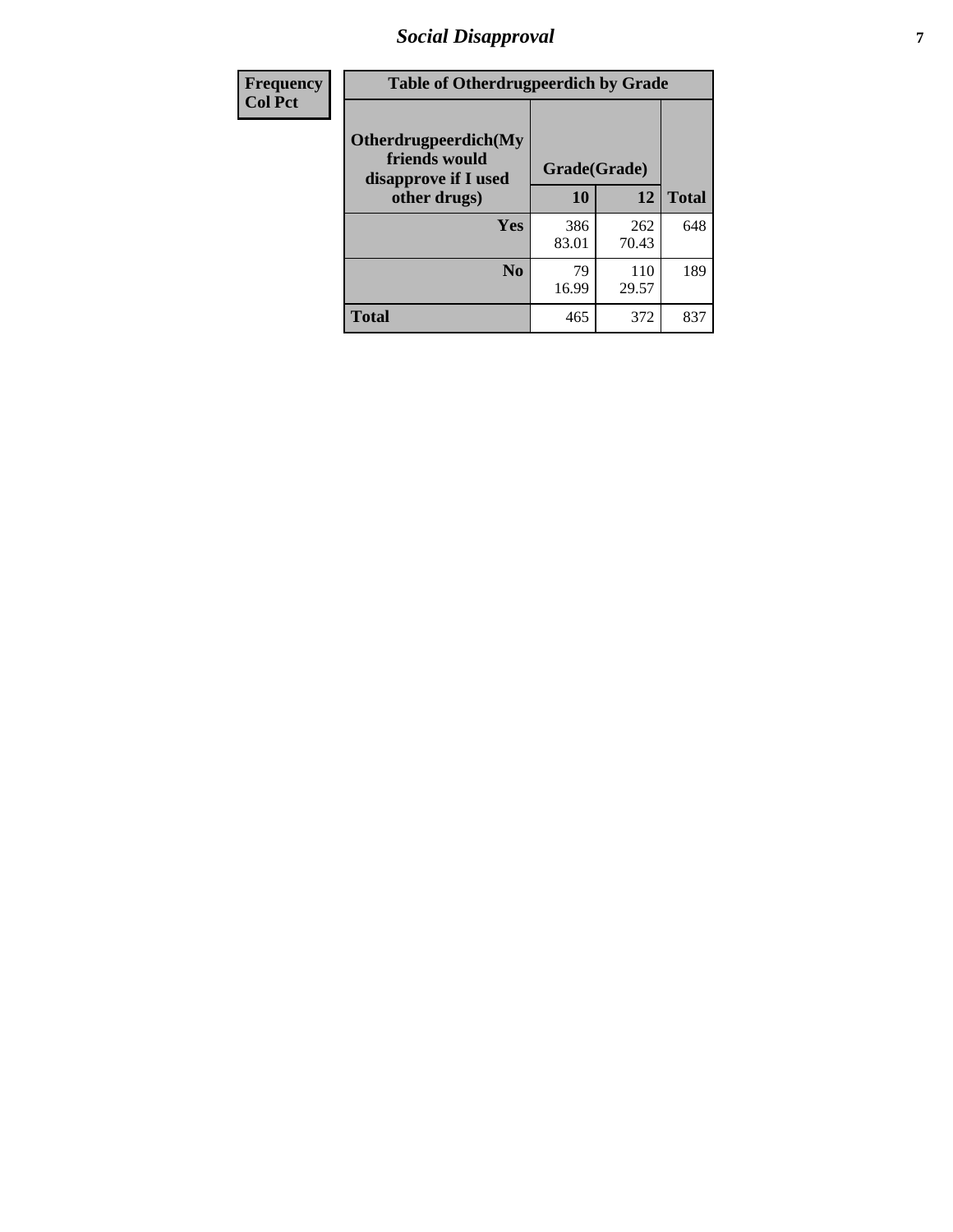#### Title IV, Part A, Schedule A **8** *Goal 2: To help ensure that all schools are safe and disciplined Baseline Data: Year 2008-2009 Student Involvement in Gang Activity*

| Frequency      | <b>Table of Gangself by Grade</b>                                                                         |                    |              |              |
|----------------|-----------------------------------------------------------------------------------------------------------|--------------------|--------------|--------------|
| <b>Col Pct</b> | <b>Gangself</b> (I<br>have<br>participated<br>in illegal<br>gang<br>activities in<br>the past 30<br>days) | Grade(Grade)<br>10 | 12           | <b>Total</b> |
|                | Yes                                                                                                       | 13<br>2.80         | 19<br>5.11   | 32           |
|                | N <sub>0</sub>                                                                                            | 452<br>97.20       | 353<br>94.89 | 805          |
|                | <b>Total</b>                                                                                              | 465                | 372          | 837          |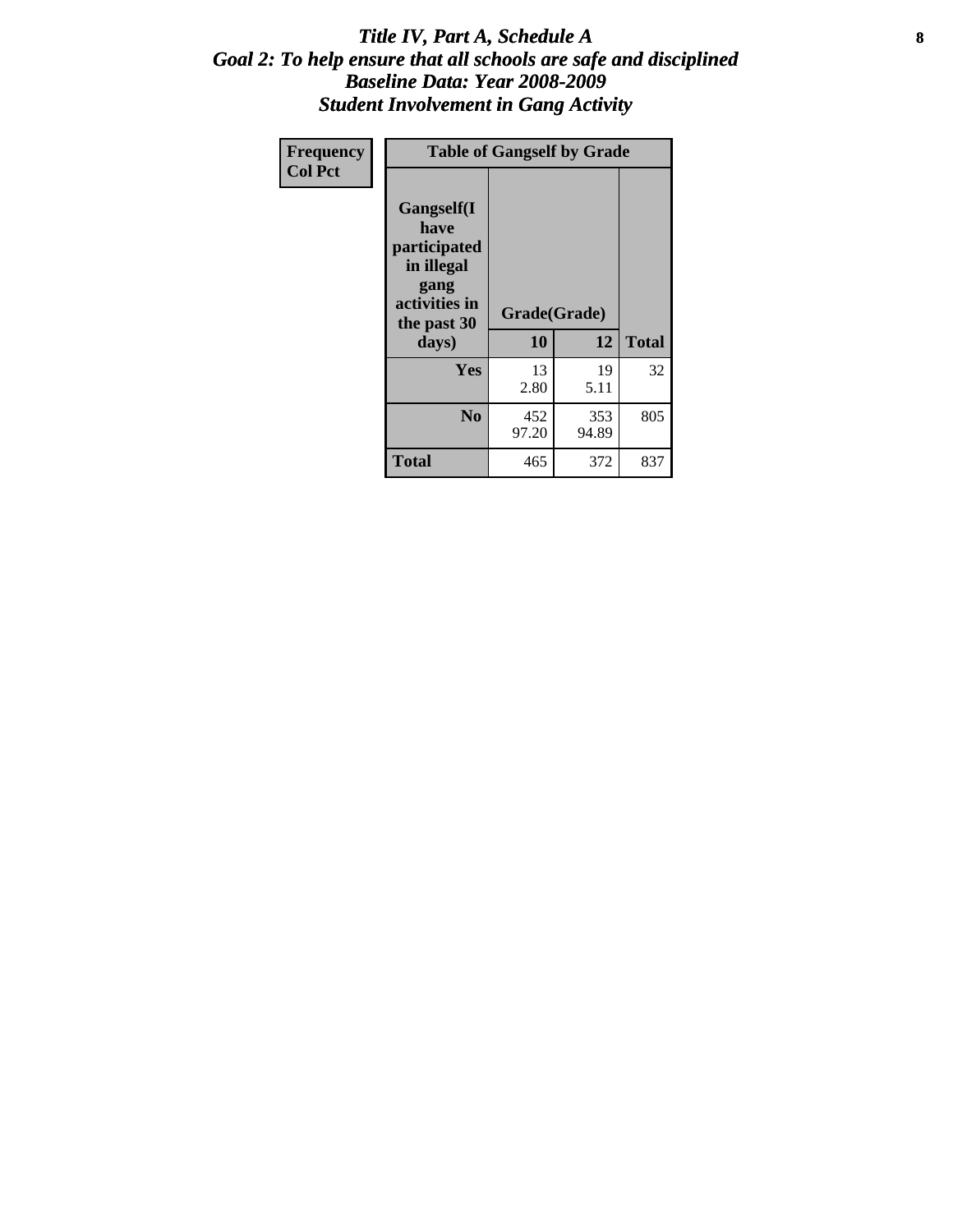### *Student Perception of School Safety* **9**

| <b>Frequency</b><br>Row Pct |
|-----------------------------|
|                             |

| <b>Table of Grade by Safeschool</b> |                                                                                                                           |                                                        |            |            |     |  |  |  |
|-------------------------------------|---------------------------------------------------------------------------------------------------------------------------|--------------------------------------------------------|------------|------------|-----|--|--|--|
|                                     |                                                                                                                           | Safeschool (School is a place at which I feel<br>safe) |            |            |     |  |  |  |
| Grade(Grade)                        | <b>Somewhat</b><br><b>Somewhat</b><br><b>Strongly</b><br><b>Strongly</b><br><b>Disagree</b><br>Agree<br>Disagree<br>Agree |                                                        |            |            |     |  |  |  |
| 10                                  | 148<br>31.83                                                                                                              | 257<br>55.27                                           | 41<br>8.82 | 19<br>4.09 | 465 |  |  |  |
| 12                                  | 152<br>40.86                                                                                                              | 173<br>46.51                                           | 26<br>6.99 | 21<br>5.65 | 372 |  |  |  |
| <b>Total</b>                        | 300                                                                                                                       | 430                                                    | 67         | 40         | 837 |  |  |  |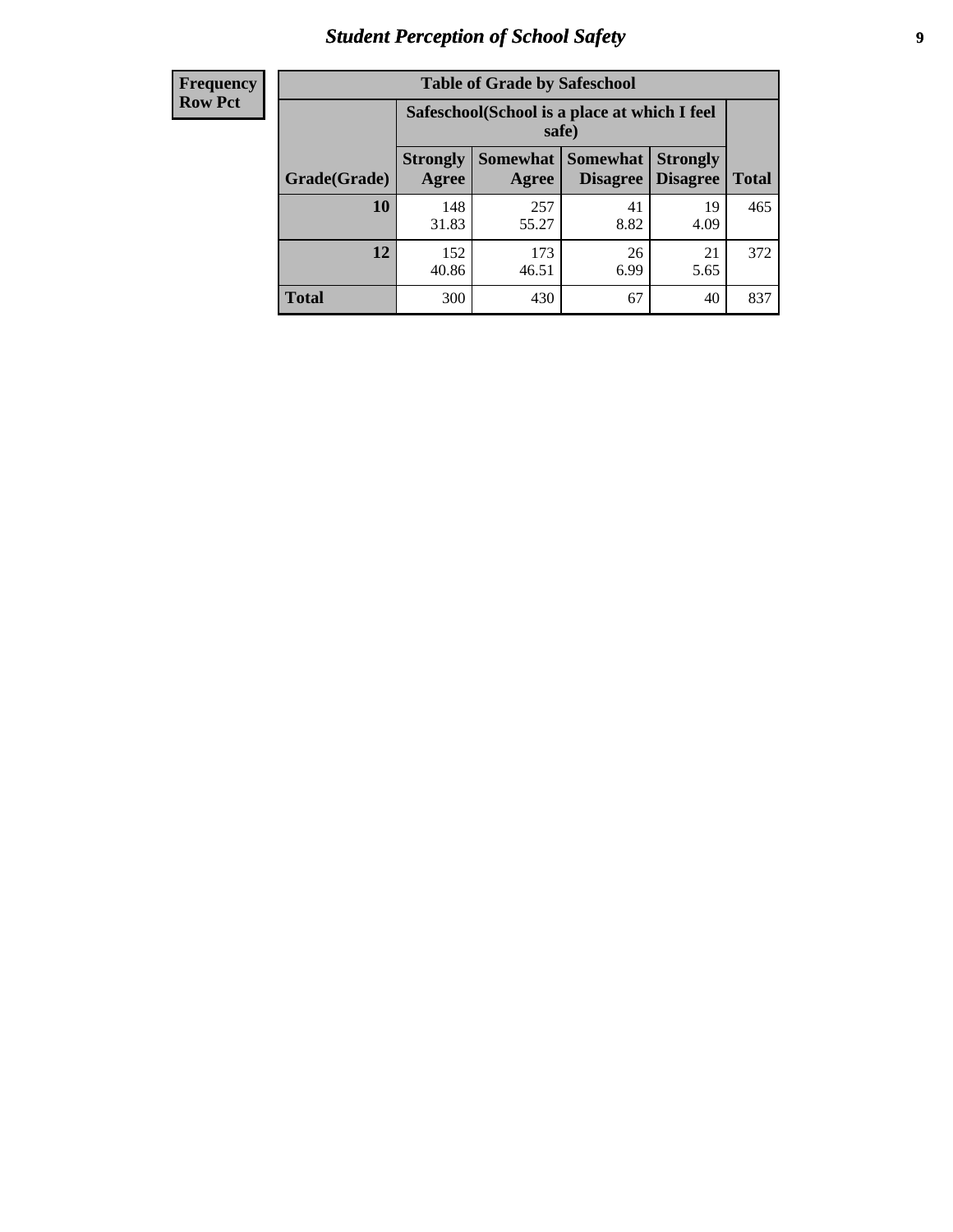#### *Students Who Have Been Bullied* **10**

| <b>Frequency</b> |
|------------------|
| Row Pct          |

| <b>Table of Grade by Bullied</b> |                            |                                                                               |                              |                   |                        |                               |                          |              |
|----------------------------------|----------------------------|-------------------------------------------------------------------------------|------------------------------|-------------------|------------------------|-------------------------------|--------------------------|--------------|
|                                  |                            | <b>Bullied</b> (I have been bullied by other<br>students in the past 30 days) |                              |                   |                        |                               |                          |              |
| Grade(Grade)                     | $\mathbf 0$<br><b>Days</b> | 1 or<br>2<br>days                                                             | 3 <sub>to</sub><br>5<br>days | 6 to<br>9<br>days | 10<br>to<br>19<br>days | <b>20</b><br>to<br>29<br>days | <b>All</b><br>30<br>days | <b>Total</b> |
| 10                               | 413<br>88.82               | 15<br>3.23                                                                    | 5<br>1.08                    | 3<br>0.65         | 12<br>2.58             | 8<br>1.72                     | 9<br>1.94                | 465          |
| 12                               | 343<br>92.20               | 8<br>2.15                                                                     | 0.27                         | 3<br>0.81         | 4<br>1.08              | 2<br>0.54                     | 11<br>2.96               | 372          |
| <b>Total</b>                     | 756                        | 23                                                                            | 6                            | 6                 | 16                     | 10                            | 20                       | 837          |

 $\blacksquare$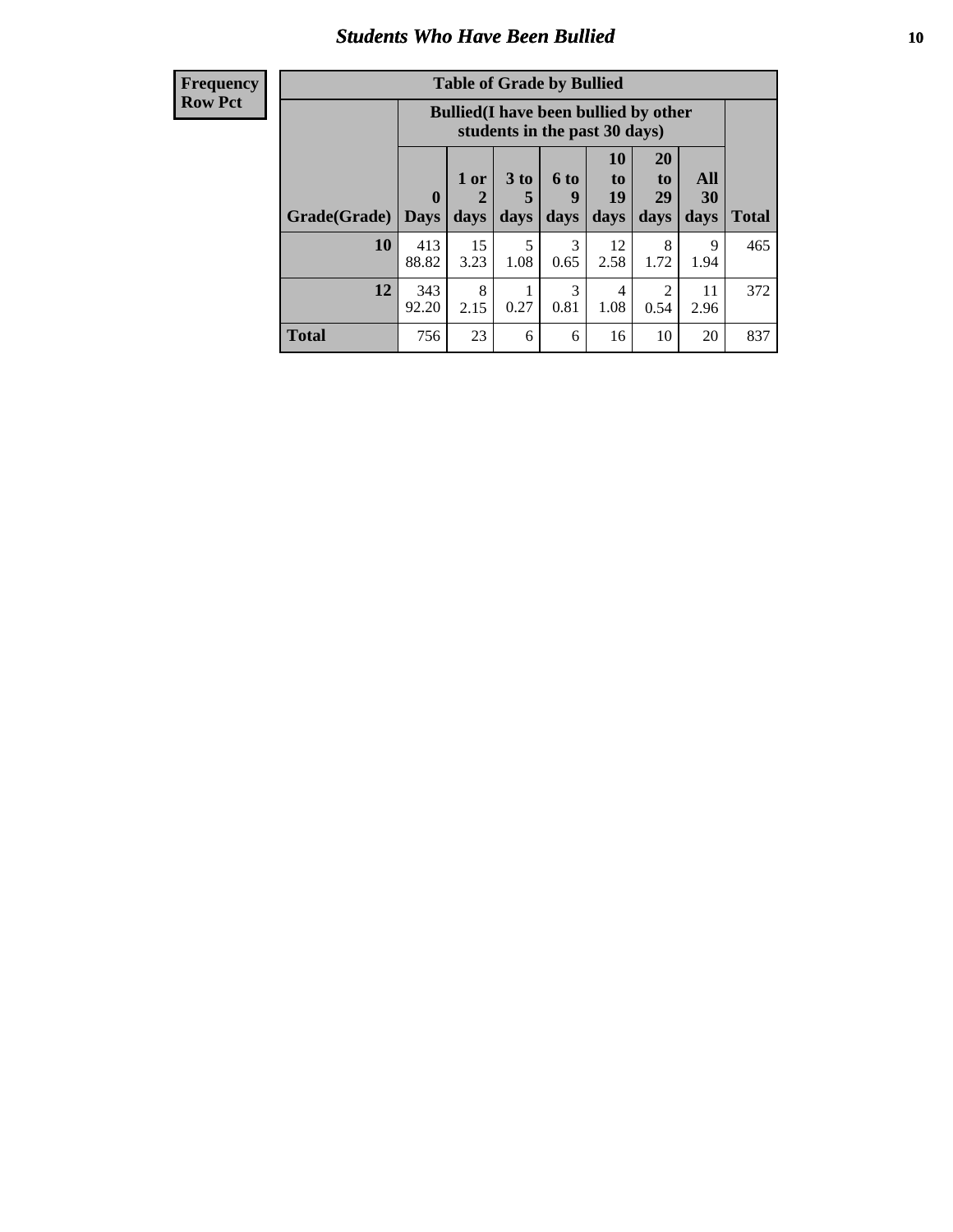### *School Climate* **11**

| Frequency      | <b>Table of SchoolClimate1 by Grade</b> |                    |              |              |  |  |  |  |
|----------------|-----------------------------------------|--------------------|--------------|--------------|--|--|--|--|
| <b>Col Pct</b> | SchoolClimate1(I<br>like school)        | Grade(Grade)<br>10 | 12           | <b>Total</b> |  |  |  |  |
|                | <b>Strongly Agree</b>                   | 40<br>8.60         | 39<br>10.48  | 79           |  |  |  |  |
|                | <b>Somewhat Agree</b>                   | 310<br>66.67       | 208<br>55.91 | 518          |  |  |  |  |
|                | <b>Somewhat Disagree</b>                | 80<br>17.20        | 73<br>19.62  | 153          |  |  |  |  |
|                | <b>Strongly Disagree</b>                | 35<br>7.53         | 52<br>13.98  | 87           |  |  |  |  |
|                | Total                                   | 465                | 372          | 837          |  |  |  |  |

| Frequency      | <b>Table of SchoolClimate2 by Grade</b>           |                    |              |              |
|----------------|---------------------------------------------------|--------------------|--------------|--------------|
| <b>Col Pct</b> | SchoolClimate2(I<br>feel successful at<br>school) | Grade(Grade)<br>10 | 12           | <b>Total</b> |
|                | <b>Strongly Agree</b>                             | 94<br>20.22        | 103<br>27.69 | 197          |
|                | <b>Somewhat Agree</b>                             | 308<br>66.24       | 222<br>59.68 | 530          |
|                | <b>Somewhat Disagree</b>                          | 43<br>9.25         | 35<br>9.41   | 78           |
|                | <b>Strongly Disagree</b>                          | 20<br>4.30         | 12<br>3.23   | 32           |
|                | <b>Total</b>                                      | 465                | 372          | 837          |

| Frequency | <b>Table of SchoolClimate3 by Grade</b>                      |              |              |              |  |
|-----------|--------------------------------------------------------------|--------------|--------------|--------------|--|
| Col Pct   | <b>SchoolClimate3(My</b><br>school has high<br>standards for | Grade(Grade) |              |              |  |
|           | achievement)                                                 | 10           | 12           | <b>Total</b> |  |
|           | <b>Strongly Agree</b>                                        | 243<br>52.26 | 185<br>49.73 | 428          |  |
|           | <b>Somewhat Agree</b>                                        | 186<br>40.00 | 155<br>41.67 | 341          |  |
|           | <b>Somewhat Disagree</b>                                     | 26<br>5.59   | 23<br>6.18   | 49           |  |
|           | <b>Strongly Disagree</b>                                     | 10<br>2.15   | 9<br>2.42    | 19           |  |
|           | Total                                                        | 465          | 372          | 837          |  |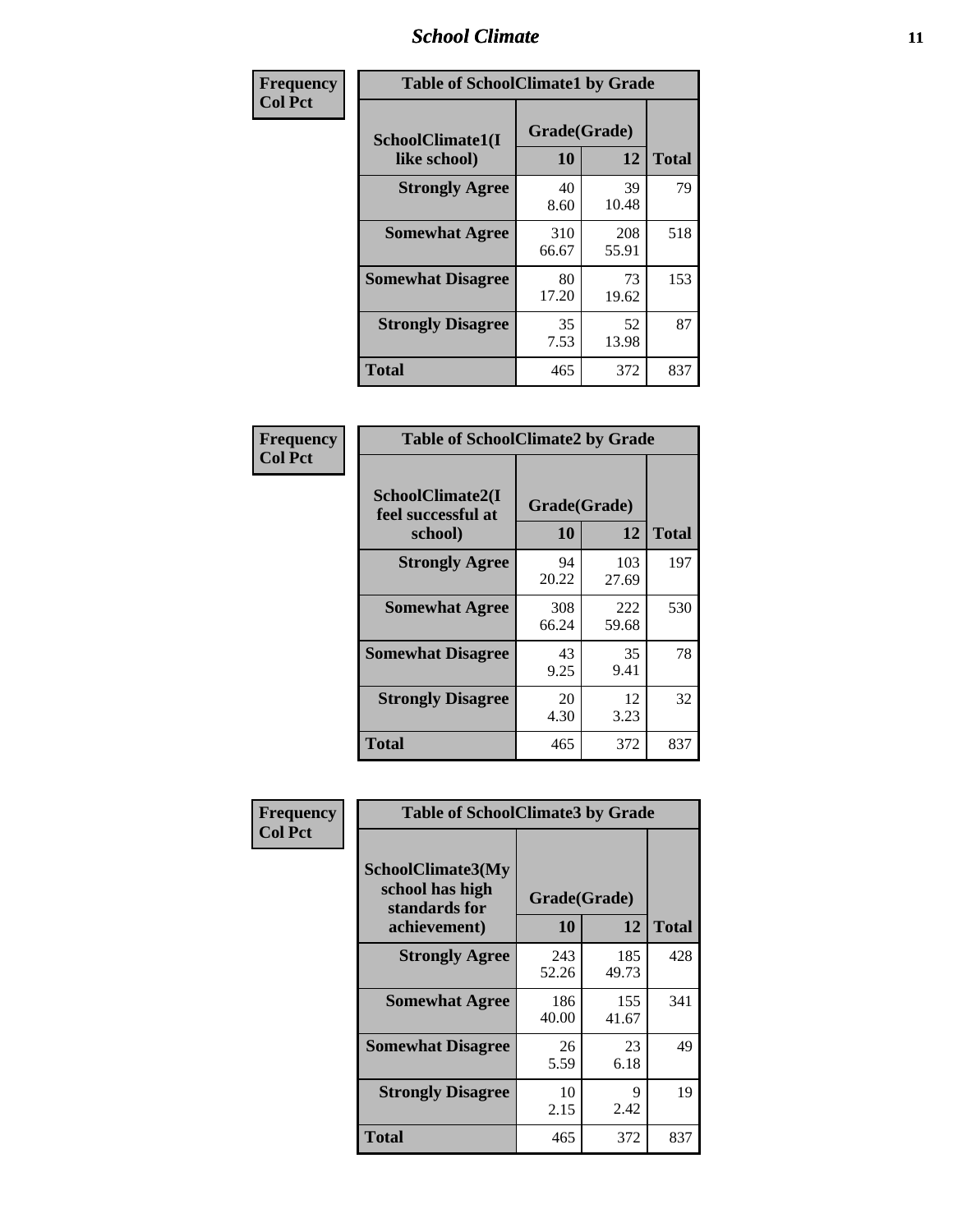### *School Climate* **12**

| Frequency      | <b>Table of SchoolClimate4 by Grade</b>                       |                    |              |              |
|----------------|---------------------------------------------------------------|--------------------|--------------|--------------|
| <b>Col Pct</b> | SchoolClimate4(My<br>school sets clear<br>rules for behavior) | Grade(Grade)<br>10 | 12           | <b>Total</b> |
|                | <b>Strongly Agree</b>                                         | 200<br>43.01       | 174<br>46.77 | 374          |
|                | <b>Somewhat Agree</b>                                         | 212<br>45.59       | 149<br>40.05 | 361          |
|                | <b>Somewhat Disagree</b>                                      | 44<br>9.46         | 41<br>11.02  | 85           |
|                | <b>Strongly Disagree</b>                                      | 9<br>1.94          | 8<br>2.15    | 17           |
|                | <b>Total</b>                                                  | 465                | 372          | 837          |

| <b>Table of SchoolClimate5 by Grade</b>                   |              |              |              |  |  |
|-----------------------------------------------------------|--------------|--------------|--------------|--|--|
| SchoolClimate5(I<br>know what to do in<br>an emergency at | Grade(Grade) |              |              |  |  |
| school)                                                   | 10           | 12           | <b>Total</b> |  |  |
| <b>Strongly Agree</b>                                     | 219<br>47.10 | 159<br>42.74 | 378          |  |  |
| <b>Somewhat Agree</b>                                     | 184<br>39.57 | 163<br>43.82 | 347          |  |  |
| <b>Somewhat Disagree</b>                                  | 48<br>10.32  | 36<br>9.68   | 84           |  |  |
| <b>Strongly Disagree</b>                                  | 14<br>3.01   | 14<br>3.76   | 28           |  |  |
| <b>Total</b>                                              | 465          | 372          | 837          |  |  |

| Frequency      | <b>Table of SchoolClimate6 by Grade</b>                  |                    |              |              |
|----------------|----------------------------------------------------------|--------------------|--------------|--------------|
| <b>Col Pct</b> | <b>SchoolClimate6(Teachers</b><br>treat me with respect) | Grade(Grade)<br>10 | 12           | <b>Total</b> |
|                | <b>Strongly Agree</b>                                    | 135<br>29.03       | 100<br>26.88 | 235          |
|                | <b>Somewhat Agree</b>                                    | 239<br>51.40       | 179<br>48.12 | 418          |
|                | <b>Somewhat Disagree</b>                                 | 74<br>15.91        | 61<br>16.40  | 135          |
|                | <b>Strongly Disagree</b>                                 | 17<br>3.66         | 32<br>8.60   | 49           |
|                | <b>Total</b>                                             | 465                | 372          | 837          |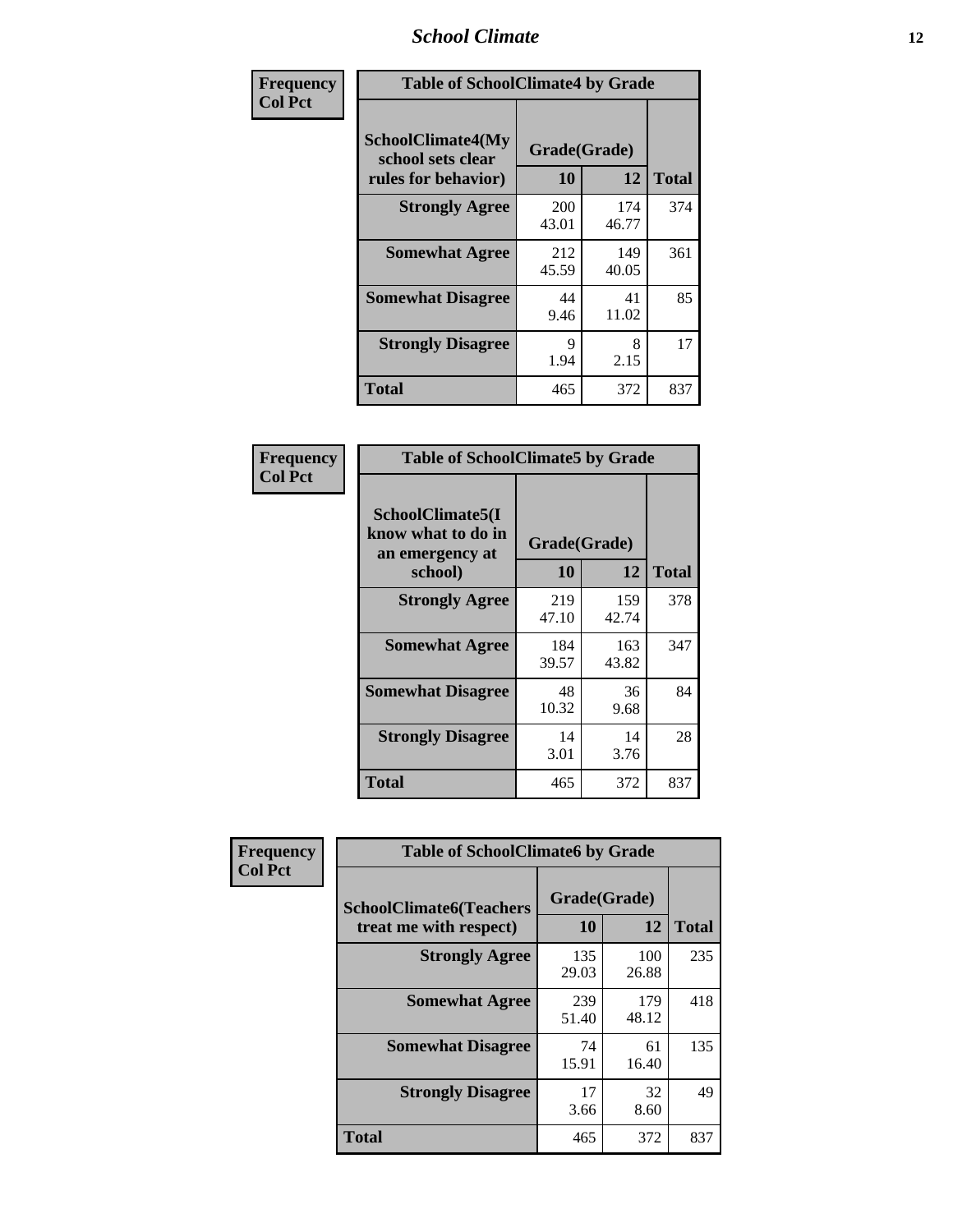### *School Climate* **13**

| Frequency      | <b>Table of SchoolClimate7 by Grade</b>                                       |                    |              |              |
|----------------|-------------------------------------------------------------------------------|--------------------|--------------|--------------|
| <b>Col Pct</b> | <b>SchoolClimate7(Behaviors</b><br>in my class allow the<br>teacher to teach) | Grade(Grade)<br>10 | 12           | <b>Total</b> |
|                | <b>Strongly Agree</b>                                                         | 113<br>24.30       | 94<br>25.27  | 207          |
|                | <b>Somewhat Agree</b>                                                         | 273<br>58.71       | 212<br>56.99 | 485          |
|                | <b>Somewhat Disagree</b>                                                      | 65<br>13.98        | 45<br>12.10  | 110          |
|                | <b>Strongly Disagree</b>                                                      | 14<br>3.01         | 21<br>5.65   | 35           |
|                | <b>Total</b>                                                                  | 465                | 372          | 837          |

| Frequency      | <b>Table of SchoolClimate8 by Grade</b>                                              |                    |              |              |
|----------------|--------------------------------------------------------------------------------------|--------------------|--------------|--------------|
| <b>Col Pct</b> | <b>SchoolClimate8(Students</b><br>are frequently<br>recognized for good<br>behavior) | Grade(Grade)<br>10 | 12           | <b>Total</b> |
|                | <b>Strongly Agree</b>                                                                | 44<br>9.46         | 38<br>10.22  | 82           |
|                | <b>Somewhat Agree</b>                                                                | 178<br>38.28       | 139<br>37.37 | 317          |
|                | <b>Somewhat Disagree</b>                                                             | 166<br>35.70       | 131<br>35.22 | 297          |
|                | <b>Strongly Disagree</b>                                                             | 77<br>16.56        | 64<br>17.20  | 141          |
|                | Total                                                                                | 465                | 372          | 837          |

| Frequency      | <b>Table of SchoolClimate9 by Grade</b>                                           |                     |              |              |
|----------------|-----------------------------------------------------------------------------------|---------------------|--------------|--------------|
| <b>Col Pct</b> | SchoolClimate9(School<br>counselor would be<br>helpful if I needed<br>assistance) | Grade(Grade)<br>10  | 12           | <b>Total</b> |
|                | <b>Strongly Agree</b>                                                             | 138<br>29.68        | 153<br>41.13 | 291          |
|                | <b>Somewhat Agree</b>                                                             | <b>200</b><br>43.01 | 122<br>32.80 | 322          |
|                | <b>Somewhat Disagree</b>                                                          | 81<br>17.42         | 53<br>14.25  | 134          |
|                | <b>Strongly Disagree</b>                                                          | 46<br>9.89          | 44<br>11.83  | 90           |
|                | Total                                                                             | 465                 | 372          | 837          |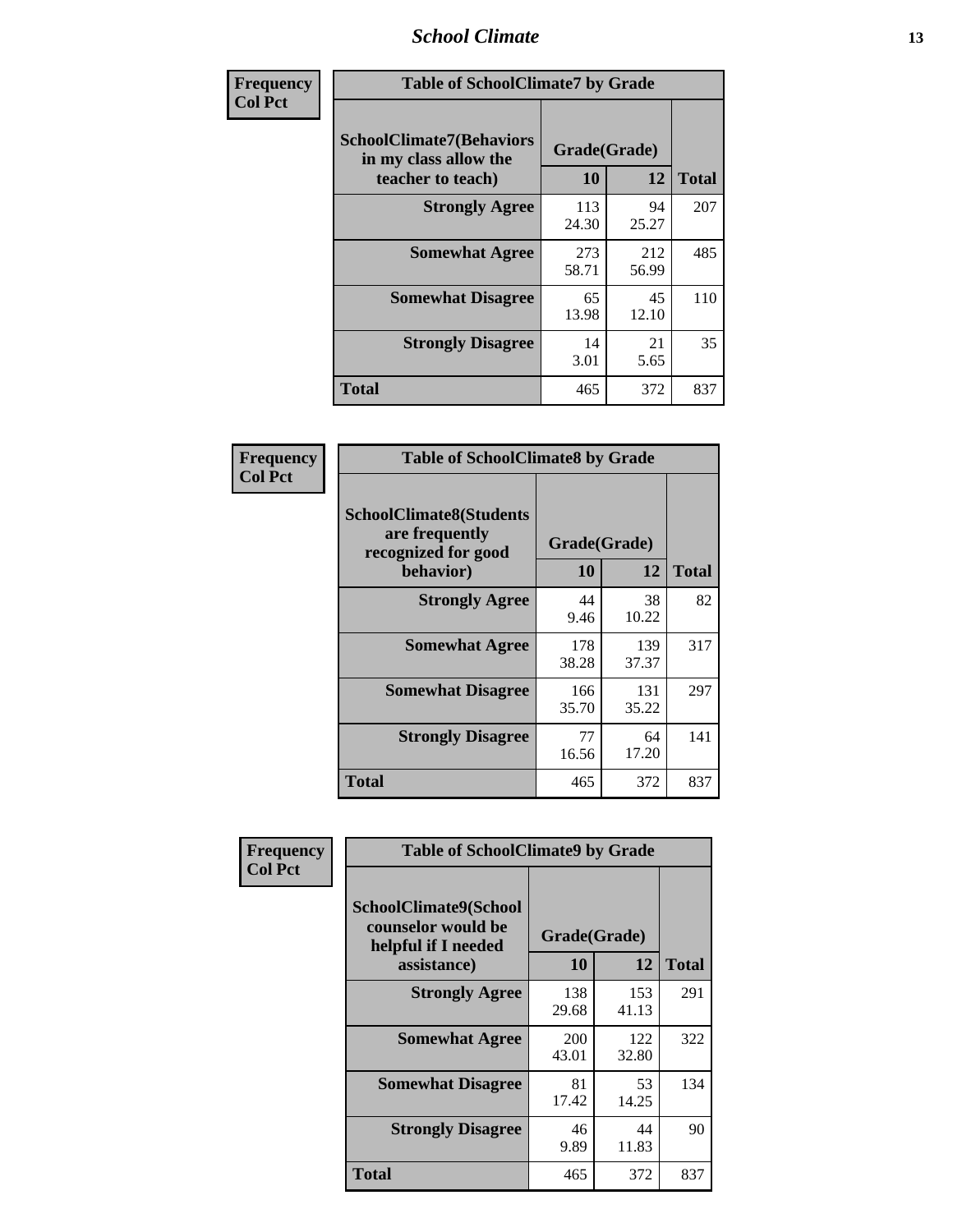### *Reasons for Dropping Out* **14**

| Frequency      | <b>Table of Dropoutreason by Grade</b>                                   |                    |              |              |
|----------------|--------------------------------------------------------------------------|--------------------|--------------|--------------|
| <b>Col Pct</b> | Dropoutreason(If<br>I dropped out the<br>reason would<br>most likely be) | Grade(Grade)<br>10 | 12           | <b>Total</b> |
|                | Won't Drop out                                                           | 276<br>59.35       | 232<br>62.37 | 508          |
|                | <b>Bored</b>                                                             | 81<br>17.42        | 75<br>20.16  | 156          |
|                | <b>Family Reasons</b>                                                    | 30<br>6.45         | 15<br>4.03   | 45           |
|                | <b>Being Bullied</b>                                                     | 10<br>2.15         | 6<br>1.61    | 16           |
|                | <b>Other</b>                                                             | 68<br>14.62        | 44<br>11.83  | 112          |
|                | Total                                                                    | 465                | 372          | 837          |

| Frequency<br><b>Col Pct</b> | <b>Table of Dropout by Grade</b>                            |              |              |              |  |
|-----------------------------|-------------------------------------------------------------|--------------|--------------|--------------|--|
|                             | Dropout(I<br>have<br>thought<br>about<br>dropping<br>out of | Grade(Grade) |              |              |  |
|                             | school)                                                     | 10           | 12           | <b>Total</b> |  |
|                             | Yes                                                         | 108<br>23.23 | 78<br>20.97  | 186          |  |
|                             | N <sub>0</sub>                                              | 357<br>76.77 | 294<br>79.03 | 651          |  |
|                             | <b>Total</b>                                                | 465          | 372          | 837          |  |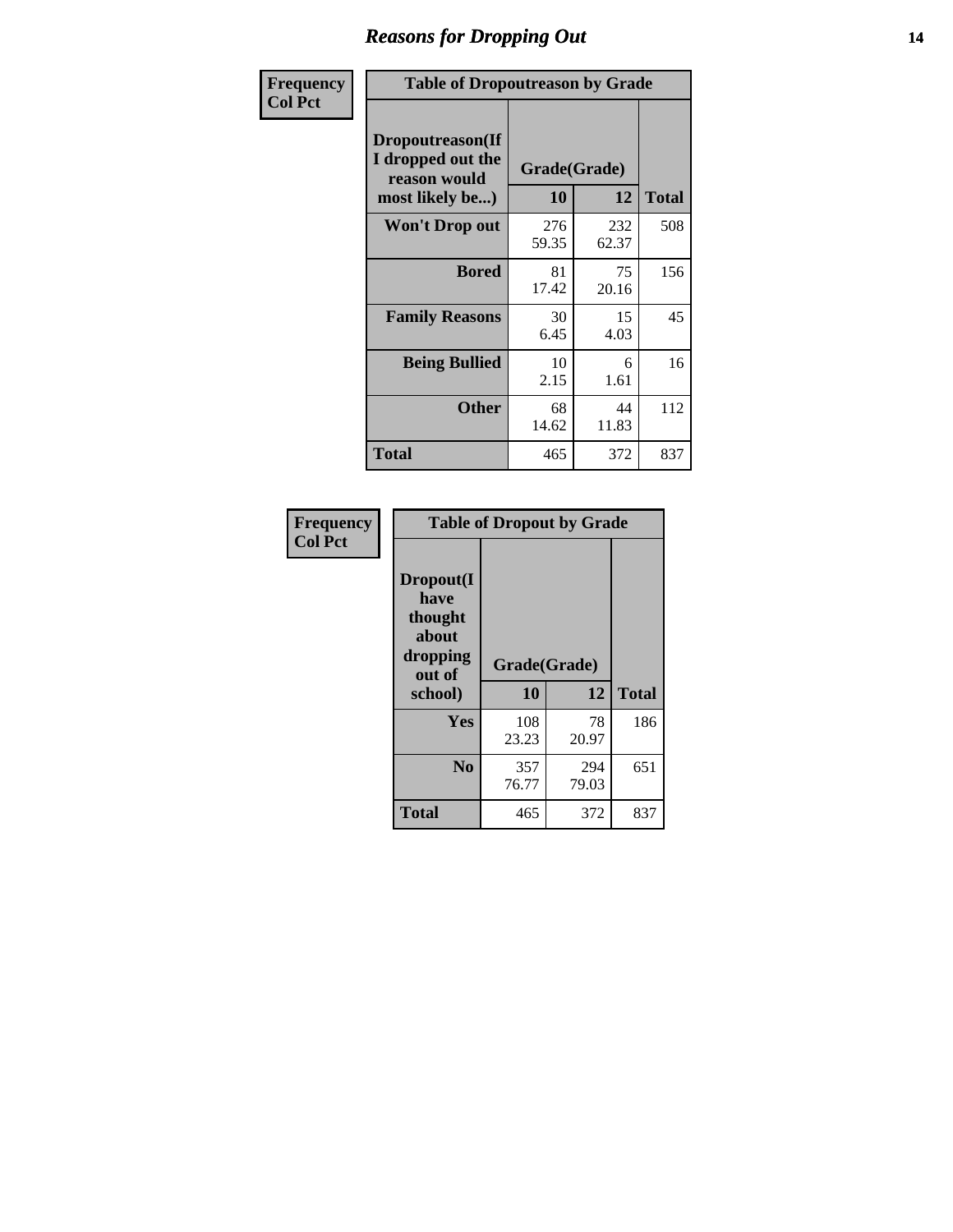*School Safety* **15**

| Frequency      | <b>Table of Gangself by Grade</b>                                                                         |                    |              |              |
|----------------|-----------------------------------------------------------------------------------------------------------|--------------------|--------------|--------------|
| <b>Col Pct</b> | <b>Gangself</b> (I<br>have<br>participated<br>in illegal<br>gang<br>activities in<br>the past 30<br>days) | Grade(Grade)<br>10 | 12           | <b>Total</b> |
|                | Yes                                                                                                       | 13<br>2.80         | 19<br>5.11   | 32           |
|                | N <sub>0</sub>                                                                                            | 452<br>97.20       | 353<br>94.89 | 805          |
|                | <b>Total</b>                                                                                              | 465                | 372          | 837          |

| Frequency<br><b>Col Pct</b> | <b>Table of Gangpeers by Grade</b>                                                                                             |                    |              |              |
|-----------------------------|--------------------------------------------------------------------------------------------------------------------------------|--------------------|--------------|--------------|
|                             | <b>Gangpeers</b> (I<br>have friends<br>who have<br>participated<br>in illegal<br>gang<br>activities in<br>the past 30<br>days) | Grade(Grade)<br>10 | 12           | <b>Total</b> |
|                             | <b>Yes</b>                                                                                                                     | 58<br>12.47        | 50<br>13.44  | 108          |
|                             | N <sub>0</sub>                                                                                                                 | 407<br>87.53       | 322<br>86.56 | 729          |
|                             | <b>Total</b>                                                                                                                   | 465                | 372          | 837          |

| <b>Table of Pickedon by Grade</b>                                  |                   |             |                    |  |  |  |  |
|--------------------------------------------------------------------|-------------------|-------------|--------------------|--|--|--|--|
| <b>Pickedon(I have</b><br>been picked on or<br>teased at school in |                   |             |                    |  |  |  |  |
|                                                                    | 10                |             | <b>Total</b>       |  |  |  |  |
| <b>Strongly Agree</b>                                              | 43                | 24          | 67                 |  |  |  |  |
|                                                                    | 9.25              | 6.45        |                    |  |  |  |  |
| <b>Somewhat Agree</b>                                              | 74                | 46          | 120                |  |  |  |  |
|                                                                    | 15.91             | 12.37       |                    |  |  |  |  |
| <b>Somewhat Disagree</b>                                           | 102<br>21.94      | 71<br>19.09 | 173                |  |  |  |  |
|                                                                    | the past 30 days) |             | Grade(Grade)<br>12 |  |  |  |  |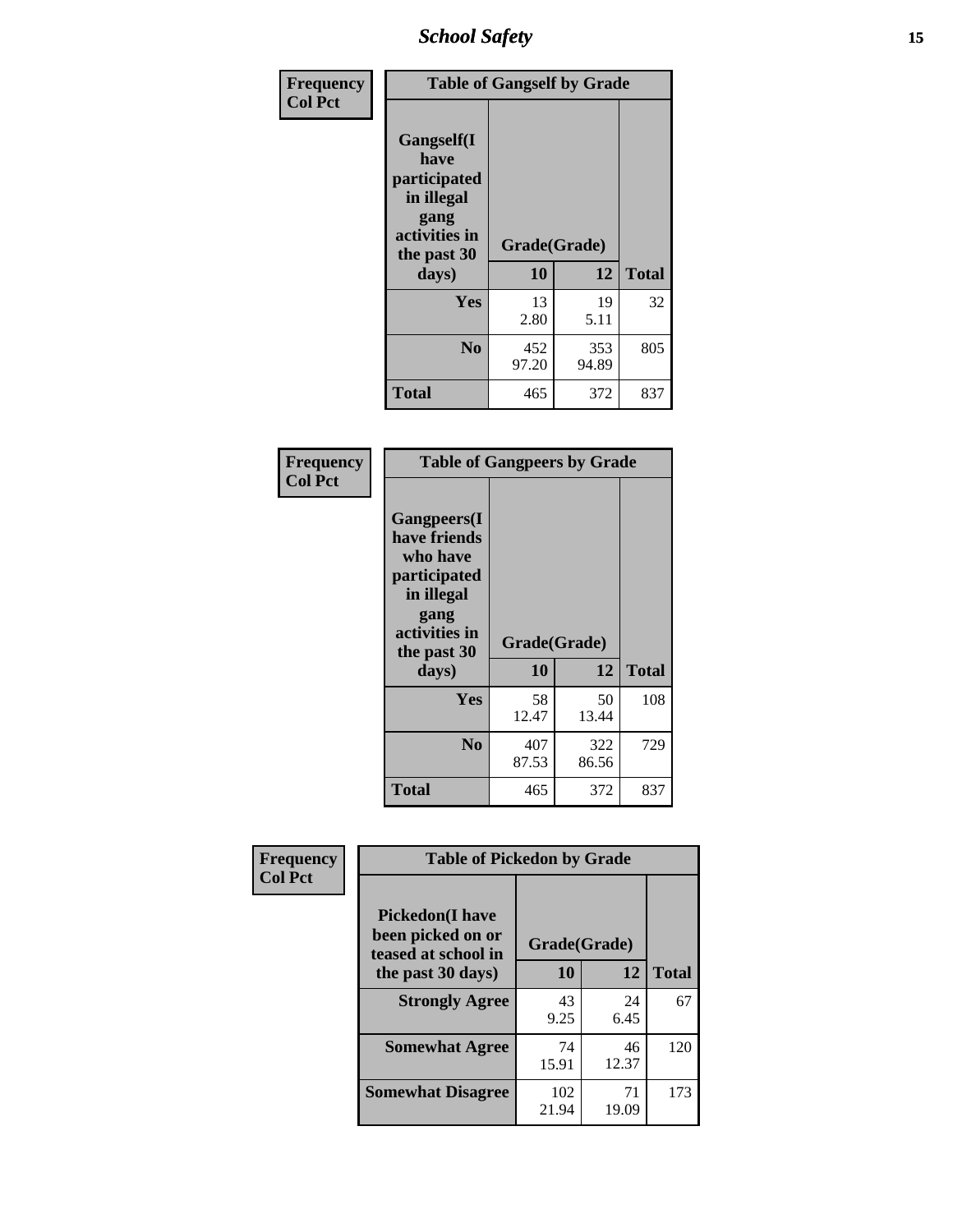### *School Safety* **16**

| <b>Frequency</b> | <b>Table of Pickedon by Grade</b>                                                        |                    |              |              |
|------------------|------------------------------------------------------------------------------------------|--------------------|--------------|--------------|
| <b>Col Pct</b>   | <b>Pickedon</b> (I have<br>been picked on or<br>teased at school in<br>the past 30 days) | Grade(Grade)<br>10 | 12           | <b>Total</b> |
|                  | <b>Strongly Disagree</b>                                                                 | 246<br>52.90       | 231<br>62.10 | 477          |
|                  | Total                                                                                    | 465                | 372          | 83′          |

| Frequency      | <b>Table of Safeschool by Grade</b>                      |                    |              |              |  |  |  |  |  |
|----------------|----------------------------------------------------------|--------------------|--------------|--------------|--|--|--|--|--|
| <b>Col Pct</b> | Safeschool(School<br>is a place at which I<br>feel safe) | Grade(Grade)<br>10 | 12           | <b>Total</b> |  |  |  |  |  |
|                | <b>Strongly Agree</b>                                    | 148<br>31.83       | 152<br>40.86 | 300          |  |  |  |  |  |
|                | <b>Somewhat Agree</b>                                    | 257<br>55.27       | 173<br>46.51 | 430          |  |  |  |  |  |
|                | <b>Somewhat Disagree</b>                                 | 41<br>8.82         | 26<br>6.99   | 67           |  |  |  |  |  |
|                | <b>Strongly Disagree</b>                                 | 19<br>4.09         | 21<br>5.65   | 40           |  |  |  |  |  |
|                | <b>Total</b>                                             | 465                | 372          | 837          |  |  |  |  |  |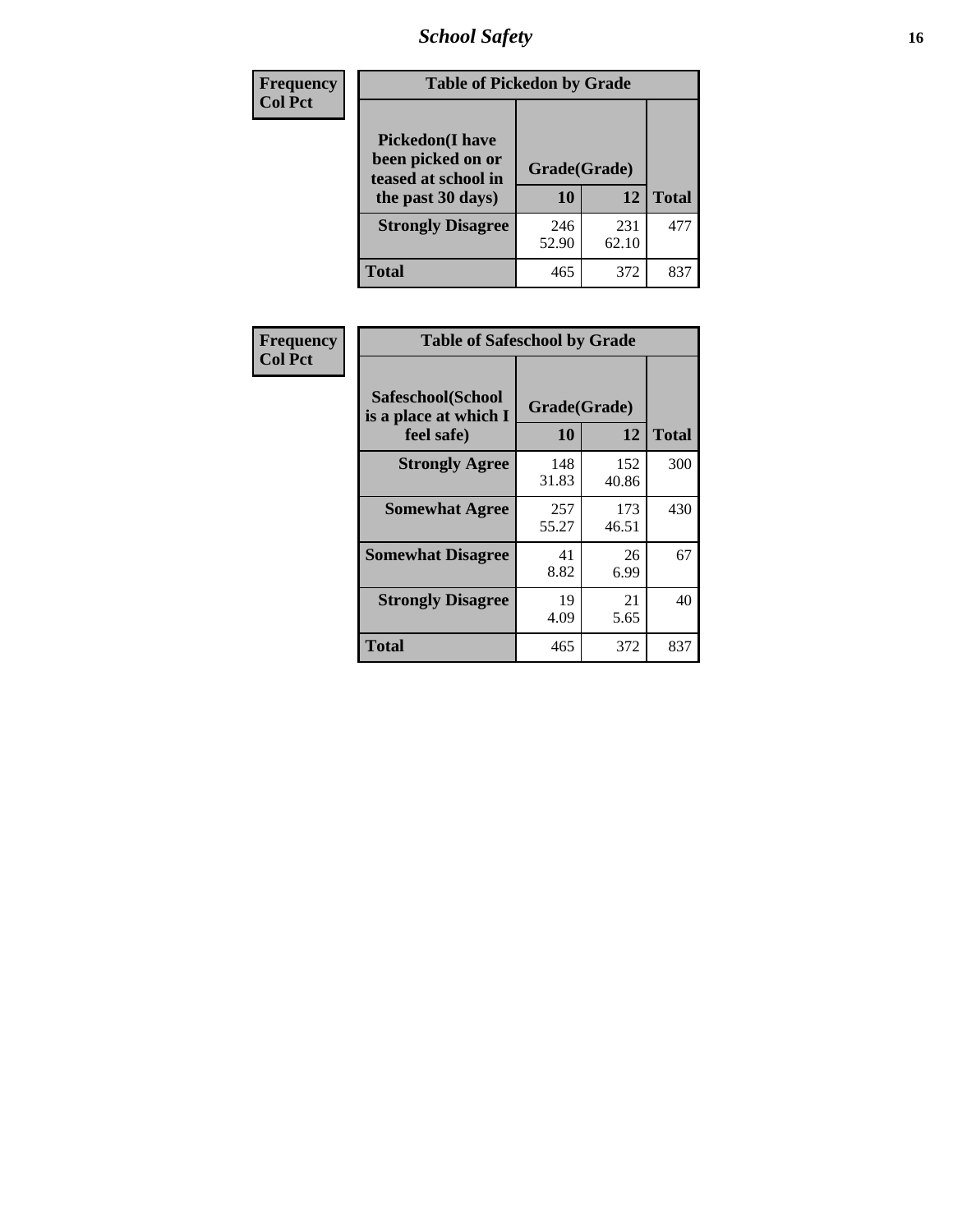*School Safety* **17**

| <b>Frequency</b> |  |
|------------------|--|
| Row Pct          |  |

|                             | <b>Table of Grade by Bullied</b> |                                                                               |                              |                       |                         |                        |                          |              |  |  |  |
|-----------------------------|----------------------------------|-------------------------------------------------------------------------------|------------------------------|-----------------------|-------------------------|------------------------|--------------------------|--------------|--|--|--|
|                             |                                  | <b>Bullied</b> (I have been bullied by other<br>students in the past 30 days) |                              |                       |                         |                        |                          |              |  |  |  |
| <b>Grade</b> (Grade)   Days | $\mathbf{0}$                     | $1$ or<br>days                                                                | 3 <sub>to</sub><br>5<br>days | 6 to<br>9<br>days     | 10<br>to.<br>19<br>days | 20<br>to<br>29<br>days | <b>All</b><br>30<br>days | <b>Total</b> |  |  |  |
| 10                          | 413<br>88.82                     | 15<br>3.23                                                                    | 5<br>1.08                    | $\mathcal{R}$<br>0.65 | 12<br>2.58              | 8<br>1.72              | 9<br>1.94                | 465          |  |  |  |
| 12                          | 343<br>92.20                     | 8<br>2.15                                                                     | 0.27                         | 3<br>0.81             | 4<br>1.08               | 2<br>0.54              | 11<br>2.96               | 372          |  |  |  |
| <b>Total</b>                | 756                              | 23                                                                            | 6                            | 6                     | 16                      | 10                     | 20                       | 837          |  |  |  |

| Frequency      | <b>Table of Grade by Bulliedothers</b> |                             |              |                                                    |                        |                        |                               |                   |              |  |
|----------------|----------------------------------------|-----------------------------|--------------|----------------------------------------------------|------------------------|------------------------|-------------------------------|-------------------|--------------|--|
| <b>Row Pct</b> |                                        |                             |              | <b>Bulliedothers</b> (I bullied others in the past | $30 \text{ days}$      |                        |                               |                   |              |  |
|                | Grade(Grade)                           | $\mathbf{0}$<br><b>Days</b> | 1 or<br>days | 3 to<br>5<br>days                                  | 6 to<br>9<br>days      | 10<br>to<br>19<br>days | <b>20</b><br>to<br>29<br>days | All<br>30<br>days | <b>Total</b> |  |
|                | 10                                     | 436                         | 11           | 3                                                  |                        | 5                      | 4                             | 5                 | 465          |  |
|                |                                        | 93.76                       | 2.37         | 0.65                                               | 0.22                   | 1.08                   | 0.86                          | 1.08              |              |  |
|                | 12                                     | 327<br>87.90                | 20<br>5.38   | 5<br>1.34                                          | $\mathfrak{D}$<br>0.54 | 7<br>1.88              | 4<br>1.08                     | 7<br>1.88         | 372          |  |
|                | <b>Total</b>                           | 763                         | 31           | 8                                                  | 3                      | 12                     | 8                             | 12                | 837          |  |

| Frequency      | <b>Table of Grade by Weaponschool</b> |              |                                                                   |                        |                |                       |                             |                  |              |  |
|----------------|---------------------------------------|--------------|-------------------------------------------------------------------|------------------------|----------------|-----------------------|-----------------------------|------------------|--------------|--|
| <b>Row Pct</b> |                                       |              | Weaponschool(I brought a weapon to<br>school in the past 30 days) |                        |                |                       |                             |                  |              |  |
|                |                                       | $\mathbf{0}$ | $1$ or                                                            | 3 <sub>to</sub>        | 6 to<br>9      | <b>10</b><br>to<br>19 | <b>20</b><br>to<br>29       | <b>All</b><br>30 |              |  |
|                | Grade(Grade)   Days                   |              | days                                                              | days                   | days           | days                  | days                        | days             | <b>Total</b> |  |
|                | 10                                    | 451<br>96.99 | 4<br>0.86                                                         | $\overline{2}$<br>0.43 | 0.22           | 0.22                  | 0.22                        | 5<br>1.08        | 465          |  |
|                | 12                                    | 358<br>96.24 | 0.27                                                              | $\overline{c}$<br>0.54 | 0.27           | 2<br>0.54             | 0.27                        | 7<br>1.88        | 372          |  |
|                | <b>Total</b>                          | 809          | 5                                                                 | $\overline{4}$         | $\mathfrak{D}$ | 3                     | $\mathcal{D}_{\mathcal{L}}$ | 12               | 837          |  |

Ŧ.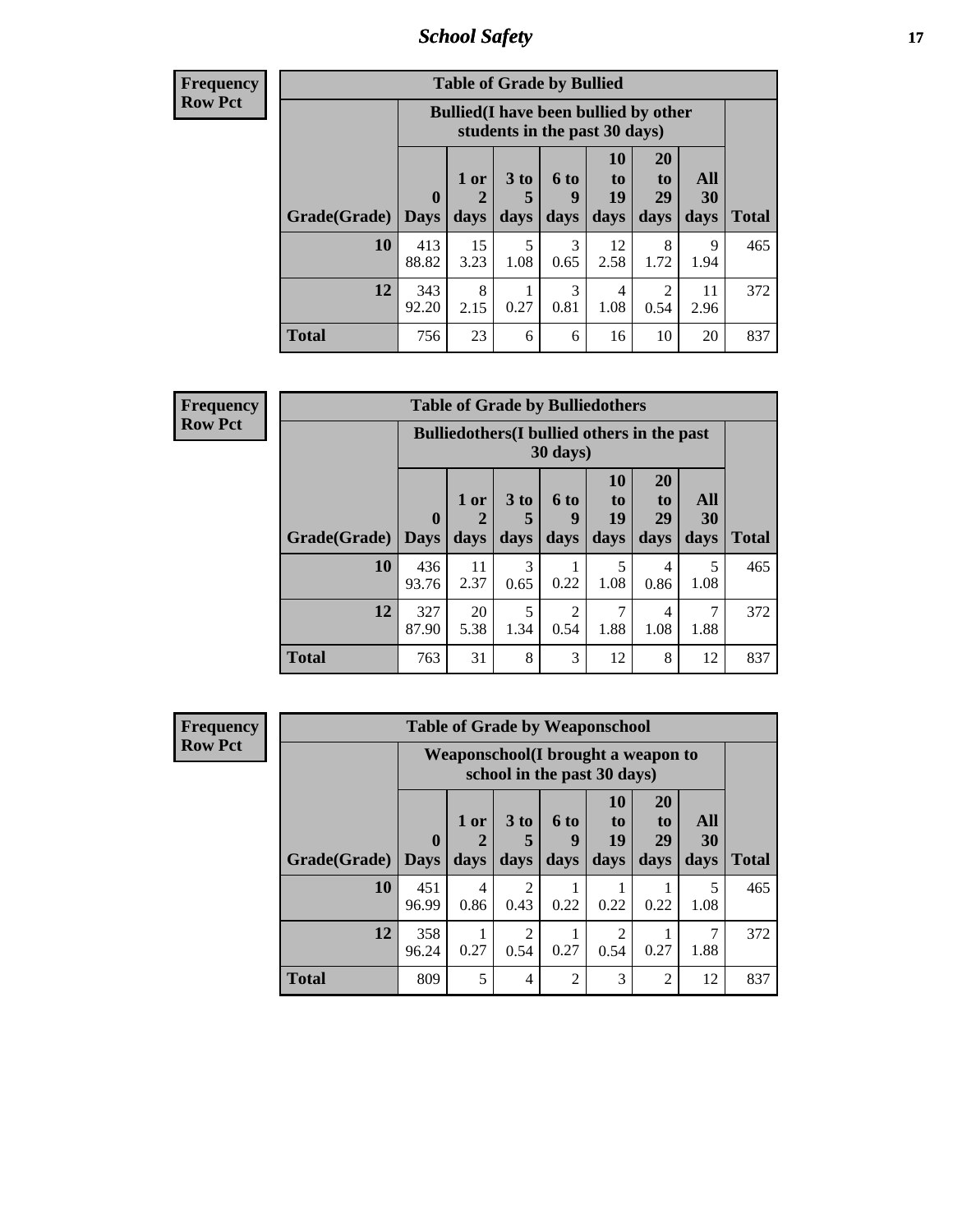*School Safety* **18**

| <b>Frequency</b> | <b>Table of Grade by Absentunsafe</b> |                            |                                                                                    |                              |                        |                                           |                   |              |  |  |
|------------------|---------------------------------------|----------------------------|------------------------------------------------------------------------------------|------------------------------|------------------------|-------------------------------------------|-------------------|--------------|--|--|
| <b>Row Pct</b>   |                                       |                            | Absentunsafe(I have missed school<br>because I felt unsafe in the past 30<br>days) |                              |                        |                                           |                   |              |  |  |
|                  | Grade(Grade)                          | $\mathbf 0$<br><b>Days</b> | 1 or<br>2<br>days                                                                  | 3 <sub>to</sub><br>5<br>days | 10<br>to<br>19<br>days | <b>20</b><br>t <sub>0</sub><br>29<br>days | All<br>30<br>days | <b>Total</b> |  |  |
|                  | 10                                    | 459<br>98.71               | $\mathfrak{D}$<br>0.43                                                             | 2<br>0.43                    | 0.22                   | 0.22                                      | 0<br>0.00         | 465          |  |  |
|                  | 12                                    | 361<br>97.04               | $\mathcal{D}_{\mathcal{L}}$<br>0.54                                                | 0.27                         | 0.27                   | 0.27                                      | 6<br>1.61         | 372          |  |  |
|                  | <b>Total</b>                          | 820                        | $\overline{4}$                                                                     | 3                            | $\mathfrak{D}$         | 2                                         | 6                 | 837          |  |  |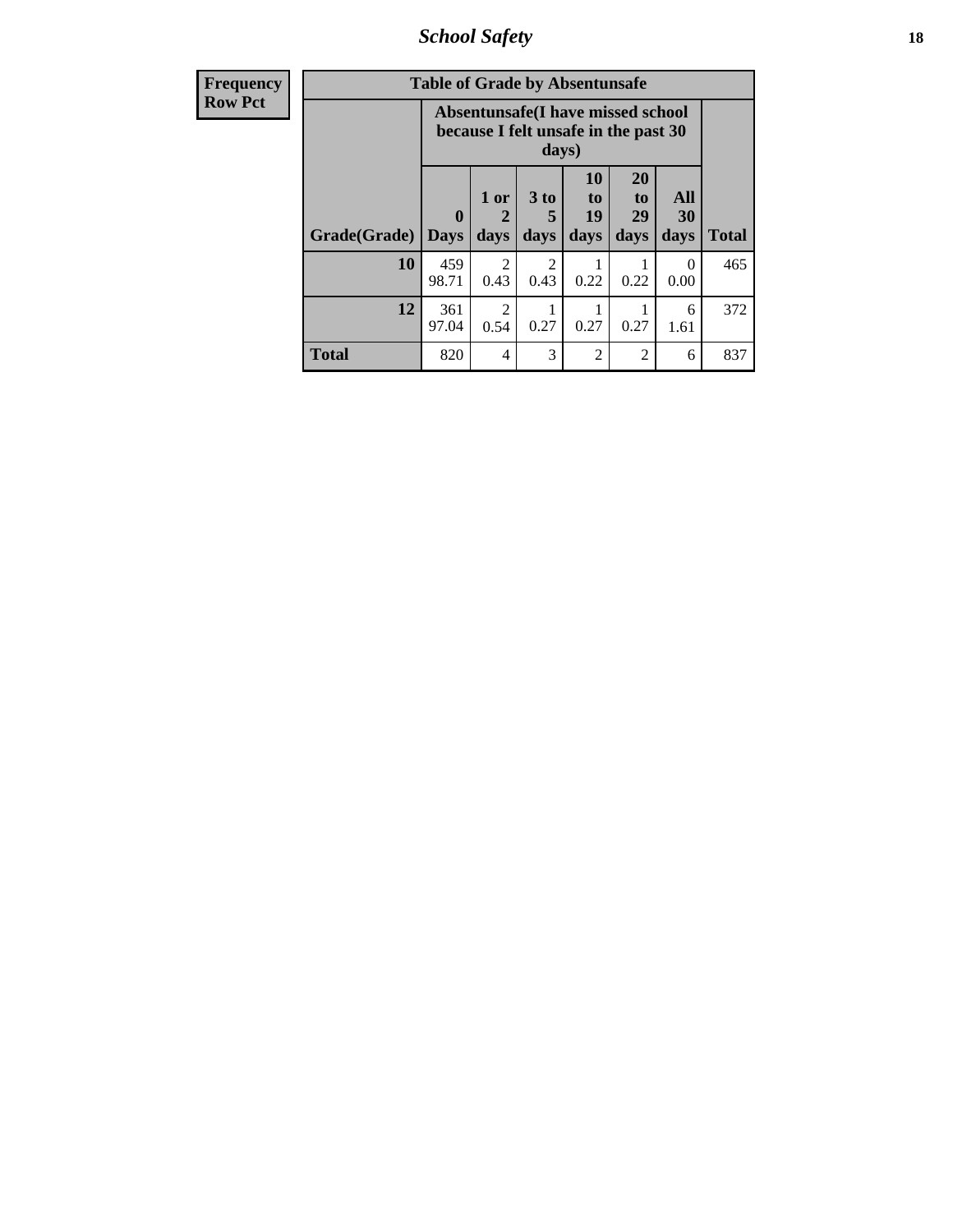### *Drug Use During Last 30 Days* **19**

#### **Frequency Row Pct**

| <b>Table of Grade by Alcohol</b> |                                 |                                     |                 |               |                 |               |              |       |  |  |
|----------------------------------|---------------------------------|-------------------------------------|-----------------|---------------|-----------------|---------------|--------------|-------|--|--|
|                                  |                                 | Alcohol (Alcohol use, past 30 days) |                 |               |                 |               |              |       |  |  |
| Grade(Grade)                     | <b>Did</b><br>not<br><b>use</b> | $1 - 2$<br>days                     | $3 - 5$<br>days | $6-9$<br>days | $10-19$<br>days | 20-29<br>days | Every<br>day | Total |  |  |
| 10                               | 392<br>84.30                    | 12<br>2.58                          | 11<br>2.37      | 12<br>2.58    | 17<br>3.66      | 14<br>3.01    | 7<br>1.51    | 465   |  |  |
| 12                               | 206<br>55.38                    | 36<br>9.68                          | 50<br>13.44     | 25<br>6.72    | 38<br>10.22     | 9<br>2.42     | 8<br>2.15    | 372   |  |  |
| <b>Total</b>                     | 598                             | 48                                  | 61              | 37            | 55              | 23            | 15           | 837   |  |  |

#### **Frequency Row Pct**

| <b>Table of Grade by Cigarettes</b> |                                 |                                                       |                 |                 |               |               |              |              |  |  |  |
|-------------------------------------|---------------------------------|-------------------------------------------------------|-----------------|-----------------|---------------|---------------|--------------|--------------|--|--|--|
|                                     |                                 | <b>Cigarettes (Smoking tobacco use, past 30 days)</b> |                 |                 |               |               |              |              |  |  |  |
| Grade(Grade)                        | <b>Did</b><br>not<br><b>use</b> | $1 - 2$<br>days                                       | $3 - 5$<br>days | $6 - 9$<br>days | 10-19<br>days | 20-29<br>days | Every<br>day | <b>Total</b> |  |  |  |
| <b>10</b>                           | 427<br>91.83                    | 14<br>3.01                                            | 2<br>0.43       | 6<br>1.29       | 4<br>0.86     | 1.51          | 5<br>1.08    | 465          |  |  |  |
| 12                                  | 253<br>68.01                    | 49<br>13.17                                           | 22<br>5.91      | 7<br>1.88       | 14<br>3.76    | 8<br>2.15     | 19<br>5.11   | 372          |  |  |  |
| <b>Total</b>                        | 680                             | 63                                                    | 24              | 13              | 18            | 15            | 24           | 837          |  |  |  |

| <b>Frequency</b> |
|------------------|
| <b>Row Pct</b>   |

| <b>Table of Grade by Smokeless</b> |              |                                 |                                                         |                 |                        |                        |               |                     |       |  |  |  |
|------------------------------------|--------------|---------------------------------|---------------------------------------------------------|-----------------|------------------------|------------------------|---------------|---------------------|-------|--|--|--|
|                                    |              |                                 | <b>Smokeless</b> (Chewing tobacco use,<br>past 30 days) |                 |                        |                        |               |                     |       |  |  |  |
|                                    | Grade(Grade) | <b>Did</b><br>not<br><b>use</b> | $1 - 2$<br>days                                         | $3 - 5$<br>days | $6-9$<br>days          | $10-19$<br>days        | 20-29<br>days | <b>Every</b><br>day | Total |  |  |  |
|                                    | 10           | 448<br>96.34                    | 5<br>1.08                                               | 3<br>0.65       | $\mathcal{D}$<br>0.43  | $\overline{c}$<br>0.43 | 4<br>0.86     | 0.22                | 465   |  |  |  |
|                                    | 12           | 334<br>89.78                    | 12<br>3.23                                              | 3<br>0.81       | $\overline{c}$<br>0.54 | $\overline{4}$<br>1.08 | 9<br>2.42     | 8<br>2.15           | 372   |  |  |  |
|                                    | <b>Total</b> | 782                             | 17                                                      | 6               | 4                      | 6                      | 13            | 9                   | 837   |  |  |  |

| <b>Frequency</b> |
|------------------|
| <b>Row Pct</b>   |

| <b>Table of Grade by Marijuana</b> |                                 |                                         |                 |                        |                 |               |              |       |  |  |  |
|------------------------------------|---------------------------------|-----------------------------------------|-----------------|------------------------|-----------------|---------------|--------------|-------|--|--|--|
|                                    |                                 | Marijuana (Marijuana use, past 30 days) |                 |                        |                 |               |              |       |  |  |  |
| Grade(Grade)                       | <b>Did</b><br>not<br><b>use</b> | $1 - 2$<br>days                         | $3 - 5$<br>days | $6-9$<br>days          | $10-19$<br>days | 20-29<br>days | Every<br>day | Total |  |  |  |
| 10                                 | 422<br>90.75                    | 6<br>1.29                               | 3<br>0.65       | 4<br>0.86              | 7<br>1.51       | 13<br>2.80    | 10<br>2.15   | 465   |  |  |  |
| 12                                 | 273<br>73.39                    | 36<br>9.68                              | 19<br>5.11      | $\overline{4}$<br>1.08 | 13<br>3.49      | 13<br>3.49    | 14<br>3.76   | 372   |  |  |  |
| <b>Total</b>                       | 695                             | 42                                      | 22              | 8                      | 20              | 26            | 24           | 837   |  |  |  |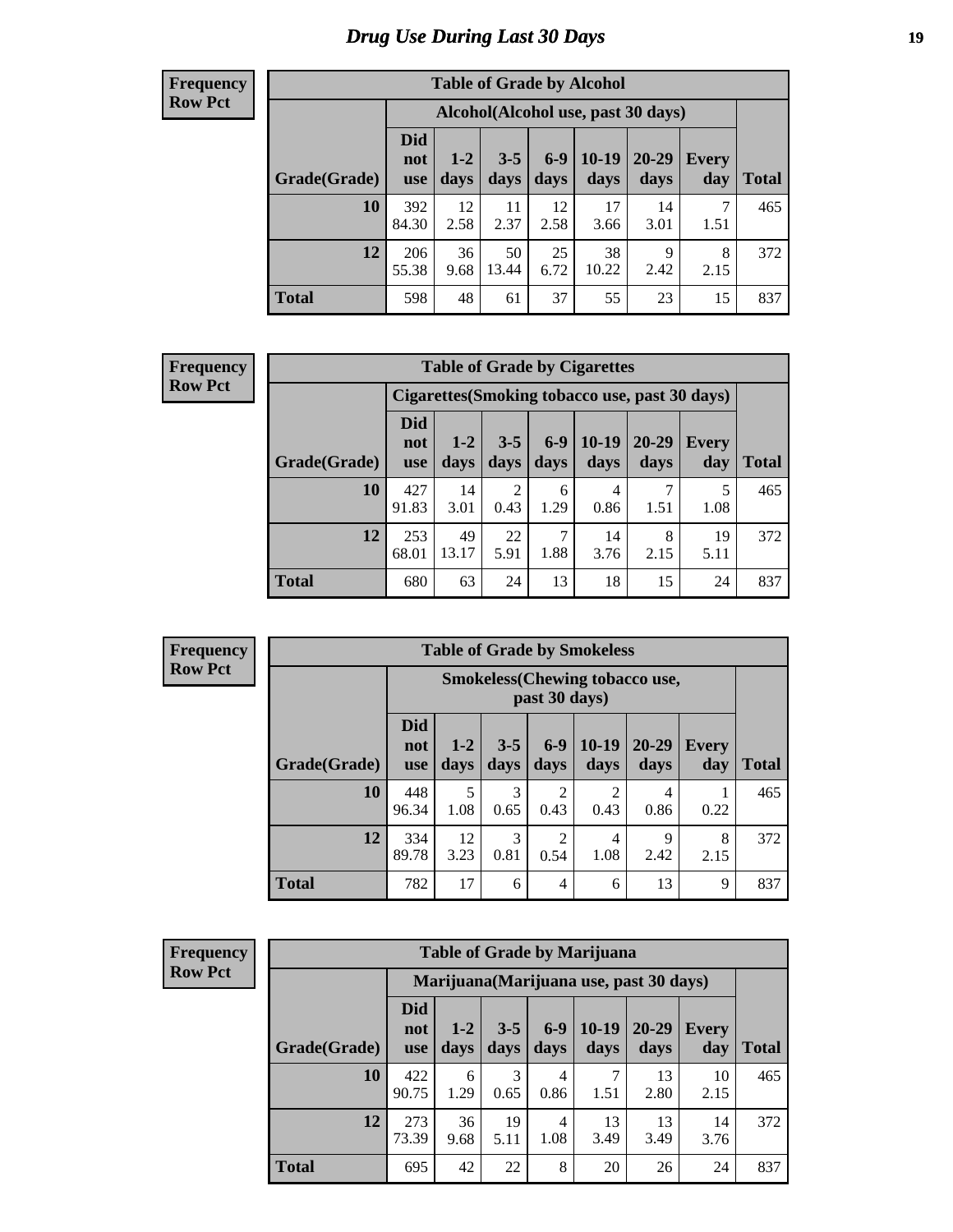#### **Frequency Row Pct**

Г

|              |                          |                 |                 |                        | <b>Table of Grade by Cocaine</b> |                                     |                        |              |
|--------------|--------------------------|-----------------|-----------------|------------------------|----------------------------------|-------------------------------------|------------------------|--------------|
|              |                          |                 |                 |                        |                                  | Cocaine (Cocaine use, past 30 days) |                        |              |
| Grade(Grade) | Did<br>not<br><b>use</b> | $1 - 2$<br>days | $3 - 5$<br>days | $6 - 9$<br>days        | $10-19$<br>days                  | 20-29<br>days                       | Every<br>day           | <b>Total</b> |
| 10           | 457<br>98.28             | 0.22            | 0.22            | $\theta$<br>0.00       | 0<br>0.00                        | 4<br>0.86                           | $\overline{2}$<br>0.43 | 465          |
| 12           | 353<br>94.89             | 3<br>0.81       | 2<br>0.54       | $\overline{c}$<br>0.54 | 4<br>1.08                        | $\mathcal{D}$<br>0.54               | 6<br>1.61              | 372          |
| <b>Total</b> | 810                      | $\overline{4}$  | 3               | $\overline{2}$         | 4                                | 6                                   | 8                      | 837          |

| <b>Frequency</b> |              | <b>Table of Grade by Inhalants</b> |                        |                                        |                        |                   |                     |              |  |  |
|------------------|--------------|------------------------------------|------------------------|----------------------------------------|------------------------|-------------------|---------------------|--------------|--|--|
| <b>Row Pct</b>   |              |                                    |                        | Inhalants (Inhalant use, past 30 days) |                        |                   |                     |              |  |  |
|                  | Grade(Grade) | <b>Did</b><br>not<br>use           | $1-2$<br>days          | $6-9$<br>days                          | $10-19$<br>days        | $20 - 29$<br>days | <b>Every</b><br>day | <b>Total</b> |  |  |
|                  | 10           | 455<br>97.85                       | 0.22                   | $\mathfrak{D}$<br>0.43                 | $\overline{2}$<br>0.43 | 4<br>0.86         | 0.22                | 465          |  |  |
|                  | 12           | 359<br>96.51                       | $\overline{2}$<br>0.54 | 0.27                                   | 0.27                   | 3<br>0.81         | 6<br>1.61           | 372          |  |  |
|                  | <b>Total</b> | 814                                | 3                      | 3                                      | 3                      | $\mathcal{I}$     | 7                   | 837          |  |  |

| <b>Frequency</b> |
|------------------|
| <b>Row Pct</b>   |

r

| <b>Table of Grade by Steroids</b> |                                      |                 |                  |                  |                 |                   |                     |              |  |  |  |
|-----------------------------------|--------------------------------------|-----------------|------------------|------------------|-----------------|-------------------|---------------------|--------------|--|--|--|
|                                   | Steroids (Steroid use, past 30 days) |                 |                  |                  |                 |                   |                     |              |  |  |  |
| Grade(Grade)                      | <b>Did</b><br>not<br><b>use</b>      | $1 - 2$<br>days | $3 - 5$<br>days  | $6 - 9$<br>days  | $10-19$<br>days | $20 - 29$<br>days | <b>Every</b><br>day | <b>Total</b> |  |  |  |
| 10                                | 456<br>98.06                         | 4<br>0.86       | $\Omega$<br>0.00 | $\theta$<br>0.00 | 0.22            | 4<br>0.86         | $\Omega$<br>0.00    | 465          |  |  |  |
| 12                                | 358<br>96.24                         | 0.27            | 0.27             | 2<br>0.54        | 3<br>0.81       | 0.54              | 1.34                | 372          |  |  |  |
| <b>Total</b>                      | 814                                  | 5               |                  | $\overline{2}$   | 4               | 6                 | 5                   | 837          |  |  |  |

| <b>Frequency</b> |  |
|------------------|--|
| <b>Row Pct</b>   |  |

| <b>Table of Grade by Ecstasy</b> |                                 |                                     |                 |                  |                 |                   |              |              |  |  |  |
|----------------------------------|---------------------------------|-------------------------------------|-----------------|------------------|-----------------|-------------------|--------------|--------------|--|--|--|
|                                  |                                 | Ecstasy (Ecstasy use, past 30 days) |                 |                  |                 |                   |              |              |  |  |  |
| Grade(Grade)                     | <b>Did</b><br>not<br><b>use</b> | $1-2$<br>days                       | $3 - 5$<br>days | $6-9$<br>days    | $10-19$<br>days | $20 - 29$<br>days | Every<br>day | <b>Total</b> |  |  |  |
| 10                               | 455<br>97.85                    | 3<br>0.65                           | 0<br>0.00       | $\Omega$<br>0.00 | 0.22            | 4<br>0.86         | 2<br>0.43    | 465          |  |  |  |
| 12                               | 354<br>95.16                    | 3<br>0.81                           | 0.27            | 0.27             | 0.27            | 3<br>0.81         | 9<br>2.42    | 372          |  |  |  |
| <b>Total</b>                     | 809                             | 6                                   | 1               |                  | $\overline{2}$  | 7                 | 11           | 837          |  |  |  |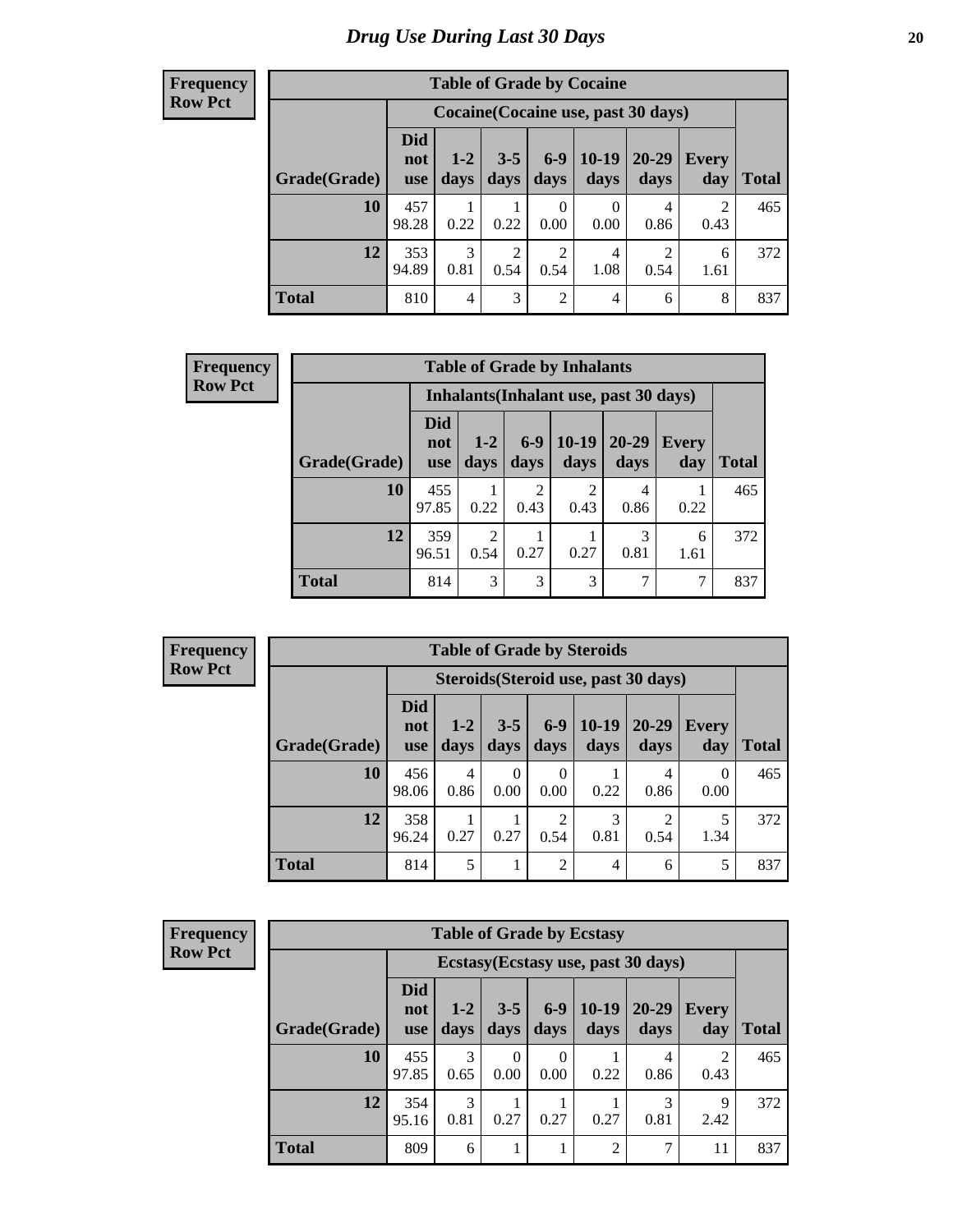#### **Frequency Row Pct**

|              |                                 |                        | <b>Table of Grade by Meth</b> |                |                                         |                        |              |              |
|--------------|---------------------------------|------------------------|-------------------------------|----------------|-----------------------------------------|------------------------|--------------|--------------|
|              |                                 |                        |                               |                | Meth(Methamphetamine use, past 30 days) |                        |              |              |
| Grade(Grade) | <b>Did</b><br>not<br><b>use</b> | $1 - 2$<br>days        | $3 - 5$<br>days               | $6-9$<br>days  | $10-19$<br>days                         | 20-29<br>days          | Every<br>day | <b>Total</b> |
| 10           | 456<br>98.06                    | 2<br>0.43              | 0.22                          | 0.22           | 0.22                                    | 3<br>0.65              | 0.22         | 465          |
| 12           | 357<br>95.97                    | $\overline{4}$<br>1.08 | $\overline{c}$<br>0.54        | 1<br>0.27      | 0.27                                    | $\overline{2}$<br>0.54 | 5<br>1.34    | 372          |
| <b>Total</b> | 813                             | 6                      | 3                             | $\overline{2}$ | $\overline{2}$                          | 5                      | 6            | 837          |

#### **Frequency Row Pct**

| <b>Table of Grade by Hallucinogens</b> |                                 |                                                   |                 |                 |                 |               |                        |              |  |  |  |
|----------------------------------------|---------------------------------|---------------------------------------------------|-----------------|-----------------|-----------------|---------------|------------------------|--------------|--|--|--|
|                                        |                                 | Hallucinogens (Hallucinogen use,<br>past 30 days) |                 |                 |                 |               |                        |              |  |  |  |
| Grade(Grade)                           | <b>Did</b><br>not<br><b>use</b> | $1 - 2$<br>days                                   | $3 - 5$<br>days | $6 - 9$<br>days | $10-19$<br>days | 20-29<br>days | Every<br>day           | <b>Total</b> |  |  |  |
| 10                                     | 455<br>97.85                    | 3<br>0.65                                         | 0<br>0.00       | 0<br>0.00       | 0<br>0.00       | 5<br>1.08     | $\mathfrak{D}$<br>0.43 | 465          |  |  |  |
| 12                                     | 349<br>93.82                    | 6<br>1.61                                         | 5<br>1.34       | 0.27            | 2<br>0.54       | 3<br>0.81     | 6<br>1.61              | 372          |  |  |  |
| <b>Total</b>                           | 804                             | 9                                                 | 5               | $\mathbf{1}$    | 2               | 8             | 8                      | 837          |  |  |  |

**Frequency Row Pct**

| <b>Table of Grade by Prescription</b> |                                 |                                                                                |                 |               |                 |               |              |              |  |  |  |  |
|---------------------------------------|---------------------------------|--------------------------------------------------------------------------------|-----------------|---------------|-----------------|---------------|--------------|--------------|--|--|--|--|
|                                       |                                 | <b>Prescription</b> (Prescription drugs not<br>prescribed to me, past 30 days) |                 |               |                 |               |              |              |  |  |  |  |
| Grade(Grade)                          | <b>Did</b><br>not<br><b>use</b> | $1 - 2$<br>days                                                                | $3 - 5$<br>days | $6-9$<br>days | $10-19$<br>days | 20-29<br>days | Every<br>day | <b>Total</b> |  |  |  |  |
| 10                                    | 454<br>97.63                    | 2<br>0.43                                                                      | 0.22            | 0.22          | 4<br>0.86       | 0.65          | 0<br>0.00    | 465          |  |  |  |  |
| 12                                    | 331<br>88.98                    | 14<br>3.76                                                                     | 6<br>1.61       | 3<br>0.81     | 6<br>1.61       | 1.34          | 1.88         | 372          |  |  |  |  |
| <b>Total</b>                          | 785                             | 16                                                                             | 7               | 4             | 10              | 8             | 7            | 837          |  |  |  |  |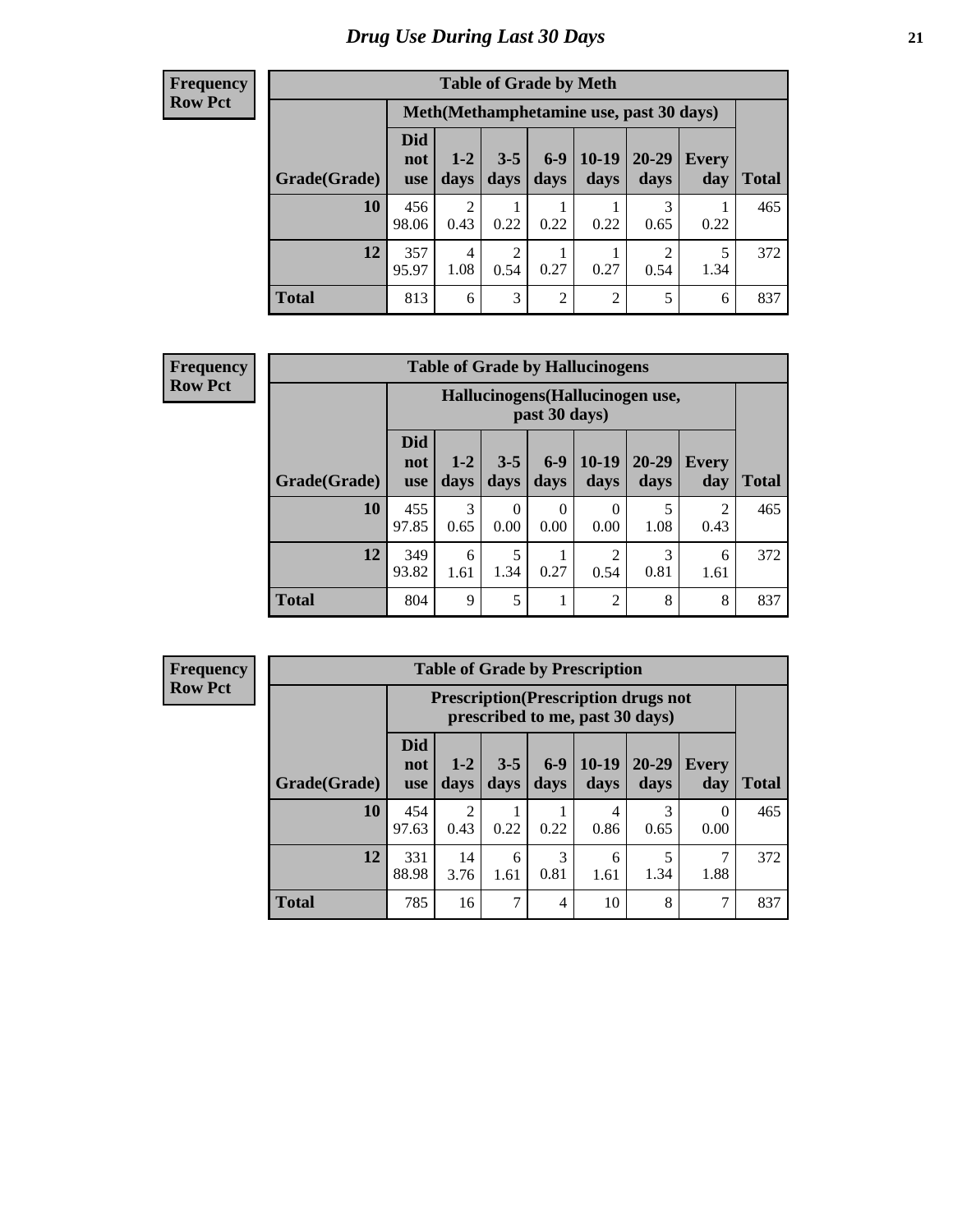| Frequency      | <b>Table of Alcoholease by Grade</b>              |                    |              |     |  |  |  |  |  |  |
|----------------|---------------------------------------------------|--------------------|--------------|-----|--|--|--|--|--|--|
| <b>Col Pct</b> | <b>Alcoholease</b> (It is<br>easy to get alcohol) | Grade(Grade)<br>10 | <b>Total</b> |     |  |  |  |  |  |  |
|                | <b>Strongly Agree</b>                             | 191<br>41.08       | 228<br>61.29 | 419 |  |  |  |  |  |  |
|                | <b>Somewhat Agree</b>                             | 176<br>37.85       | 101<br>27.15 | 277 |  |  |  |  |  |  |
|                | <b>Somewhat Disagree</b>                          | 47<br>10.11        | 28<br>7.53   | 75  |  |  |  |  |  |  |
|                | <b>Strongly Disagree</b>                          | 51<br>10.97        | 15<br>4.03   | 66  |  |  |  |  |  |  |
|                | <b>Total</b>                                      | 465                | 372          | 837 |  |  |  |  |  |  |

| Frequency      | <b>Table of Cigarettesease by Grade</b>                  |                    |              |     |  |  |  |  |  |
|----------------|----------------------------------------------------------|--------------------|--------------|-----|--|--|--|--|--|
| <b>Col Pct</b> | Cigarettesease (It is<br>easy to get smoking<br>tobacco) | Grade(Grade)<br>10 | <b>Total</b> |     |  |  |  |  |  |
|                | <b>Strongly Agree</b>                                    | 185<br>39.78       | 269<br>72.31 | 454 |  |  |  |  |  |
|                | <b>Somewhat Agree</b>                                    | 150<br>32.26       | 73<br>19.62  | 223 |  |  |  |  |  |
|                | <b>Somewhat Disagree</b>                                 | 63<br>13.55        | 14<br>3.76   | 77  |  |  |  |  |  |
|                | <b>Strongly Disagree</b>                                 | 67<br>14.41        | 16<br>4.30   | 83  |  |  |  |  |  |
|                | Total                                                    | 465                | 372          | 837 |  |  |  |  |  |

| Frequency      | <b>Table of Smokelessease by Grade</b>                         |                    |              |     |  |  |  |  |  |  |
|----------------|----------------------------------------------------------------|--------------------|--------------|-----|--|--|--|--|--|--|
| <b>Col Pct</b> | <b>Smokelessease</b> (It is<br>easy to get chewing<br>tobacco) | Grade(Grade)<br>10 | <b>Total</b> |     |  |  |  |  |  |  |
|                |                                                                |                    | 12           |     |  |  |  |  |  |  |
|                | <b>Strongly Agree</b>                                          | 162<br>34.84       | 245<br>65.86 | 407 |  |  |  |  |  |  |
|                | <b>Somewhat Agree</b>                                          | 148<br>31.83       | 77<br>20.70  | 225 |  |  |  |  |  |  |
|                | <b>Somewhat Disagree</b>                                       | 69<br>14.84        | 23<br>6.18   | 92  |  |  |  |  |  |  |
|                | <b>Strongly Disagree</b>                                       | 86<br>18.49        | 27<br>7.26   | 113 |  |  |  |  |  |  |
|                | Total                                                          | 465                | 372          | 837 |  |  |  |  |  |  |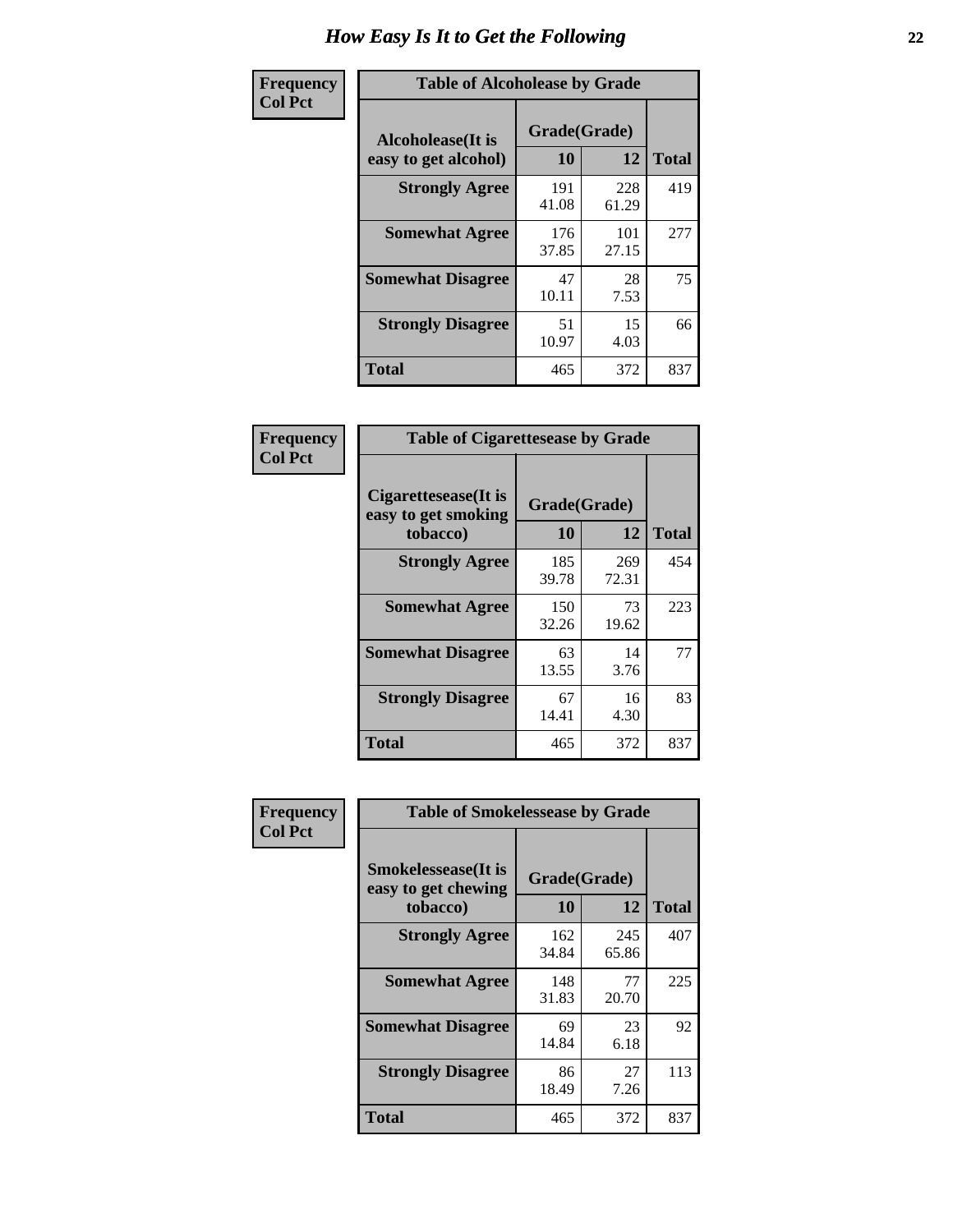| Frequency      | <b>Table of Marijuanaease by Grade</b>           |                    |              |     |  |  |  |  |
|----------------|--------------------------------------------------|--------------------|--------------|-----|--|--|--|--|
| <b>Col Pct</b> | Marijuanaease(It is<br>easy to get<br>marijuana) | Grade(Grade)<br>10 | <b>Total</b> |     |  |  |  |  |
|                | <b>Strongly Agree</b>                            | 153<br>32.90       | 190<br>51.08 | 343 |  |  |  |  |
|                | <b>Somewhat Agree</b>                            | 151<br>32.47       | 115<br>30.91 | 266 |  |  |  |  |
|                | <b>Somewhat Disagree</b>                         | 69<br>14.84        | 38<br>10.22  | 107 |  |  |  |  |
|                | <b>Strongly Disagree</b>                         | 92<br>19.78        | 29<br>7.80   | 121 |  |  |  |  |
|                | Total                                            | 465                | 372          | 837 |  |  |  |  |

| <b>Table of Cocaineease by Grade</b>      |                    |              |     |  |  |  |  |  |
|-------------------------------------------|--------------------|--------------|-----|--|--|--|--|--|
| Cocaineease(It is<br>easy to get cocaine) | Grade(Grade)<br>10 | <b>Total</b> |     |  |  |  |  |  |
| <b>Strongly Agree</b>                     | 51<br>10.97        | 48<br>12.90  | 99  |  |  |  |  |  |
| <b>Somewhat Agree</b>                     | 88<br>18.92        | 61<br>16.40  | 149 |  |  |  |  |  |
| <b>Somewhat Disagree</b>                  | 145<br>31.18       | 152<br>40.86 | 297 |  |  |  |  |  |
| <b>Strongly Disagree</b>                  | 181<br>38.92       | 111<br>29.84 | 292 |  |  |  |  |  |
| <b>Total</b>                              | 465                | 372          | 837 |  |  |  |  |  |

| Frequency      | <b>Table of Inhalantsease by Grade</b>     |              |              |              |  |  |  |  |  |  |
|----------------|--------------------------------------------|--------------|--------------|--------------|--|--|--|--|--|--|
| <b>Col Pct</b> | <b>Inhalantsease</b> (It is<br>easy to get | Grade(Grade) |              |              |  |  |  |  |  |  |
|                | inhalants)                                 | 10           | 12           | <b>Total</b> |  |  |  |  |  |  |
|                | <b>Strongly Agree</b>                      | 183<br>39.35 | 159<br>42.74 | 342          |  |  |  |  |  |  |
|                | <b>Somewhat Agree</b>                      | 106<br>22.80 | 71<br>19.09  | 177          |  |  |  |  |  |  |
|                | <b>Somewhat Disagree</b>                   | 75<br>16.13  | 70<br>18.82  | 145          |  |  |  |  |  |  |
|                | <b>Strongly Disagree</b>                   | 101<br>21.72 | 72<br>19.35  | 173          |  |  |  |  |  |  |
|                | <b>Total</b>                               | 465          | 372          | 837          |  |  |  |  |  |  |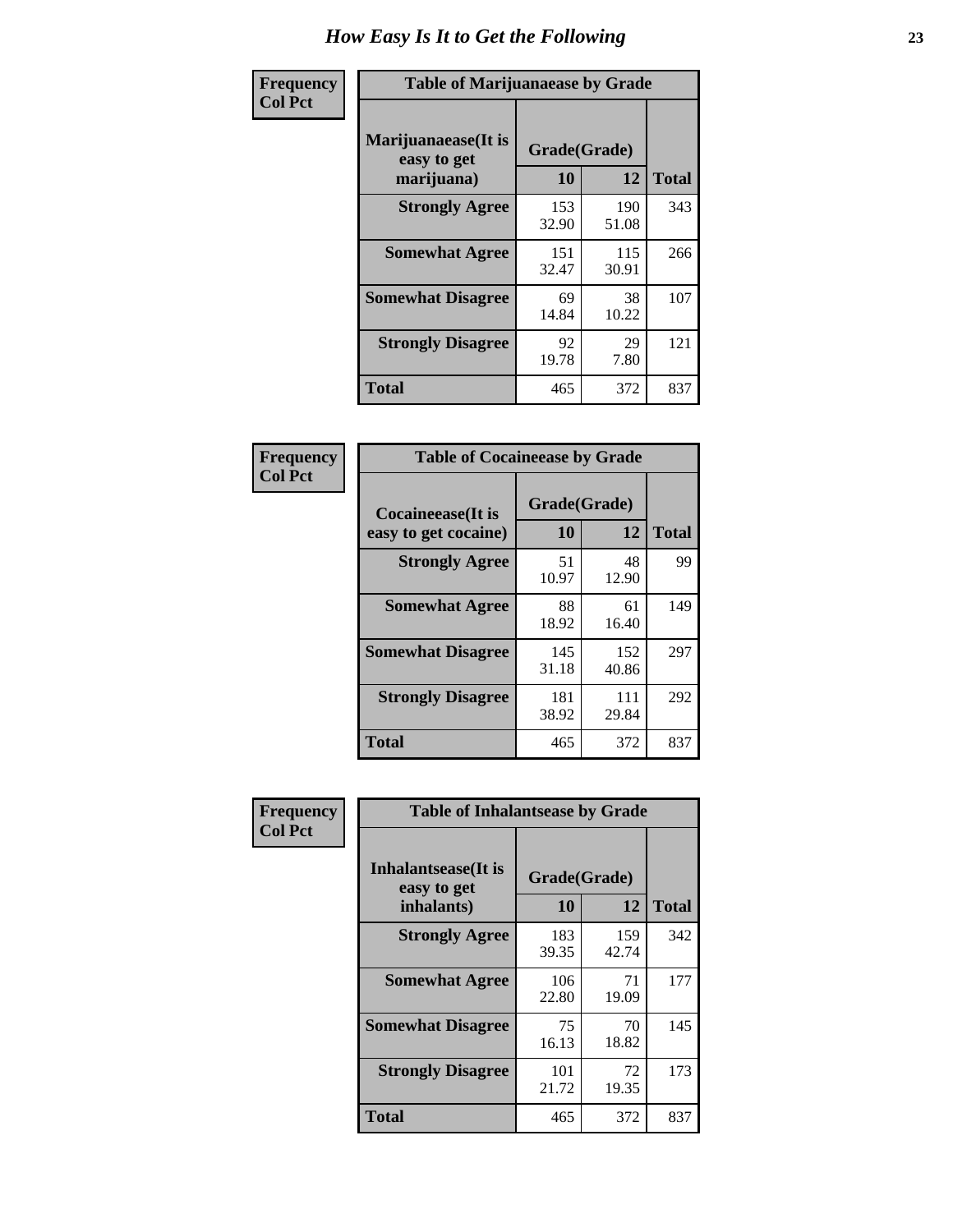| Frequency      | <b>Table of Steroidsease by Grade</b>               |                    |              |     |  |  |  |  |
|----------------|-----------------------------------------------------|--------------------|--------------|-----|--|--|--|--|
| <b>Col Pct</b> | <b>Steroidsease</b> (It is<br>easy to get steroids) | Grade(Grade)<br>10 | <b>Total</b> |     |  |  |  |  |
|                | <b>Strongly Agree</b>                               | 57<br>12.26        | 52<br>13.98  | 109 |  |  |  |  |
|                | <b>Somewhat Agree</b>                               | 83<br>17.85        | 68<br>18.28  | 151 |  |  |  |  |
|                | <b>Somewhat Disagree</b>                            | 150<br>32.26       | 127<br>34.14 | 277 |  |  |  |  |
|                | <b>Strongly Disagree</b>                            | 175<br>37.63       | 125<br>33.60 | 300 |  |  |  |  |
|                | <b>Total</b>                                        | 465                | 372          | 837 |  |  |  |  |

| Frequency      | <b>Table of Ecstasyease by Grade</b>              |                    |              |     |  |  |  |  |
|----------------|---------------------------------------------------|--------------------|--------------|-----|--|--|--|--|
| <b>Col Pct</b> | <b>Ecstasyease</b> (It is<br>easy to get ecstasy) | Grade(Grade)<br>10 | <b>Total</b> |     |  |  |  |  |
|                | <b>Strongly Agree</b>                             | 55<br>11.83        | 57<br>15.32  | 112 |  |  |  |  |
|                | <b>Somewhat Agree</b>                             | 99<br>21.29        | 74<br>19.89  | 173 |  |  |  |  |
|                | <b>Somewhat Disagree</b>                          | 130<br>27.96       | 119<br>31.99 | 249 |  |  |  |  |
|                | <b>Strongly Disagree</b>                          | 181<br>38.92       | 122<br>32.80 | 303 |  |  |  |  |
|                | <b>Total</b>                                      | 465                | 372          | 837 |  |  |  |  |

| Frequency      | <b>Table of Methease by Grade</b>                          |                    |              |     |  |  |  |  |
|----------------|------------------------------------------------------------|--------------------|--------------|-----|--|--|--|--|
| <b>Col Pct</b> | <b>Methease</b> (It is easy<br>to get<br>methamphetamines) | Grade(Grade)<br>10 | <b>Total</b> |     |  |  |  |  |
|                | <b>Strongly Agree</b>                                      | 55<br>11.83        | 37<br>9.95   | 92  |  |  |  |  |
|                | <b>Somewhat Agree</b>                                      | 67<br>14.41        | 55<br>14.78  | 122 |  |  |  |  |
|                | <b>Somewhat Disagree</b>                                   | 134<br>28.82       | 125<br>33.60 | 259 |  |  |  |  |
|                | <b>Strongly Disagree</b>                                   | 209<br>44.95       | 155<br>41.67 | 364 |  |  |  |  |
|                | Total                                                      | 465                | 372          | 837 |  |  |  |  |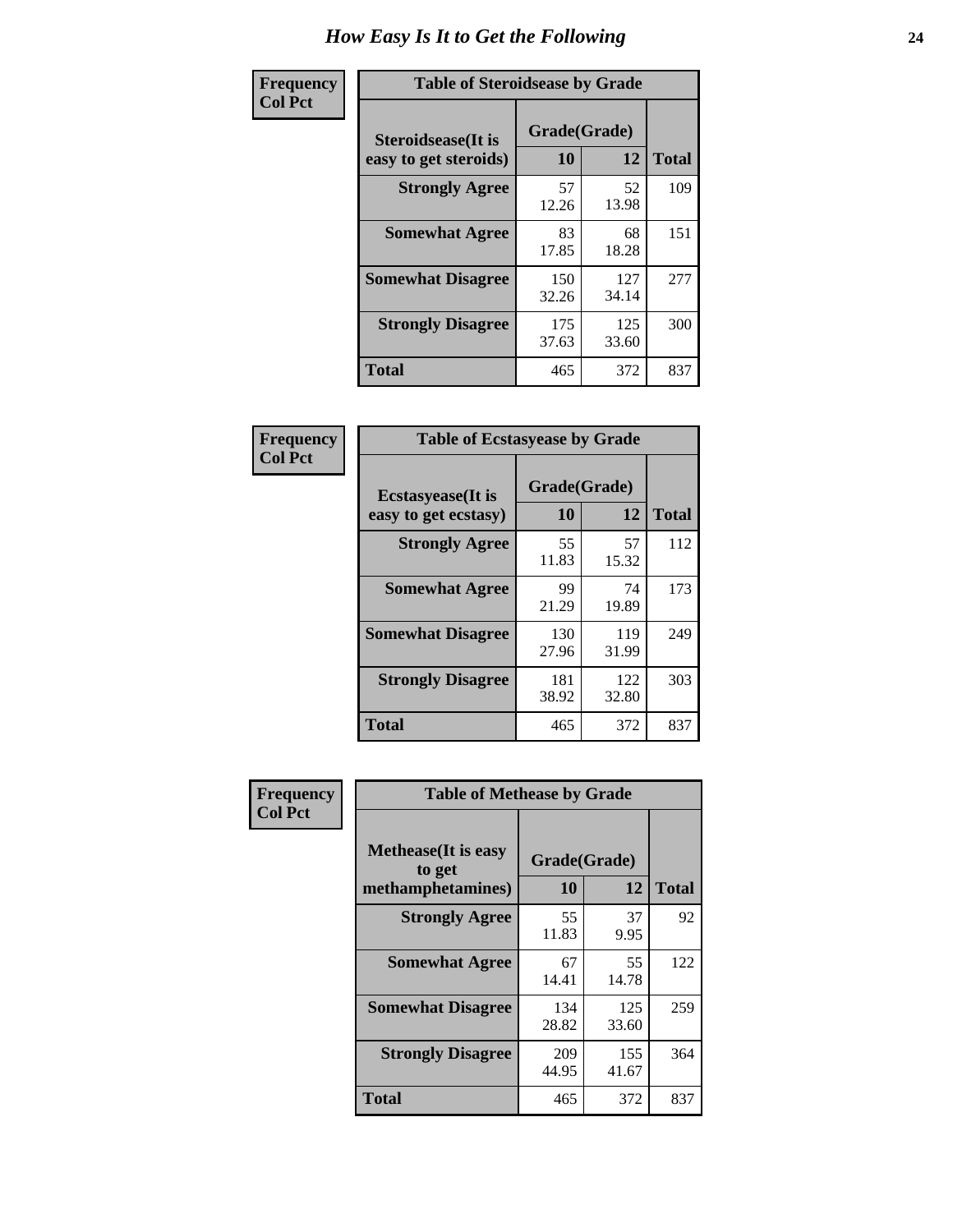| <b>Frequency</b> | <b>Table of Hallucinogensease by Grade</b>                |                    |              |     |  |  |  |  |  |
|------------------|-----------------------------------------------------------|--------------------|--------------|-----|--|--|--|--|--|
| <b>Col Pct</b>   | Hallucinogensease(It)<br>is easy to get<br>hallucinogens) | Grade(Grade)<br>10 | <b>Total</b> |     |  |  |  |  |  |
|                  | <b>Strongly Agree</b>                                     | 65<br>13.98        | 59<br>15.86  | 124 |  |  |  |  |  |
|                  | <b>Somewhat Agree</b>                                     | 81<br>17.42        | 72<br>19.35  | 153 |  |  |  |  |  |
|                  | <b>Somewhat Disagree</b>                                  | 134<br>28.82       | 106<br>28.49 | 240 |  |  |  |  |  |
|                  | <b>Strongly Disagree</b>                                  | 185<br>39.78       | 135<br>36.29 | 320 |  |  |  |  |  |
|                  | <b>Total</b>                                              | 465                | 372          | 837 |  |  |  |  |  |

| Frequency<br>Col Pct |
|----------------------|
|                      |

| <b>Table of Prescriptionease by Grade</b>                                               |              |              |              |  |  |  |  |
|-----------------------------------------------------------------------------------------|--------------|--------------|--------------|--|--|--|--|
| <b>Prescriptionease(It</b><br>is easy to get<br>prescription drugs<br>not prescribed to |              | Grade(Grade) |              |  |  |  |  |
| me)                                                                                     | 10           | 12           | <b>Total</b> |  |  |  |  |
| <b>Strongly Agree</b>                                                                   | 174<br>37.42 | 163<br>43.82 | 337          |  |  |  |  |
| <b>Somewhat Agree</b>                                                                   | 143<br>30.75 | 96<br>25.81  | 239          |  |  |  |  |
| <b>Somewhat Disagree</b>                                                                | 72<br>15.48  | 56<br>15.05  | 128          |  |  |  |  |
| <b>Strongly Disagree</b>                                                                | 76<br>16.34  | 57<br>15.32  | 133          |  |  |  |  |
| <b>Total</b>                                                                            | 465          | 372          | 837          |  |  |  |  |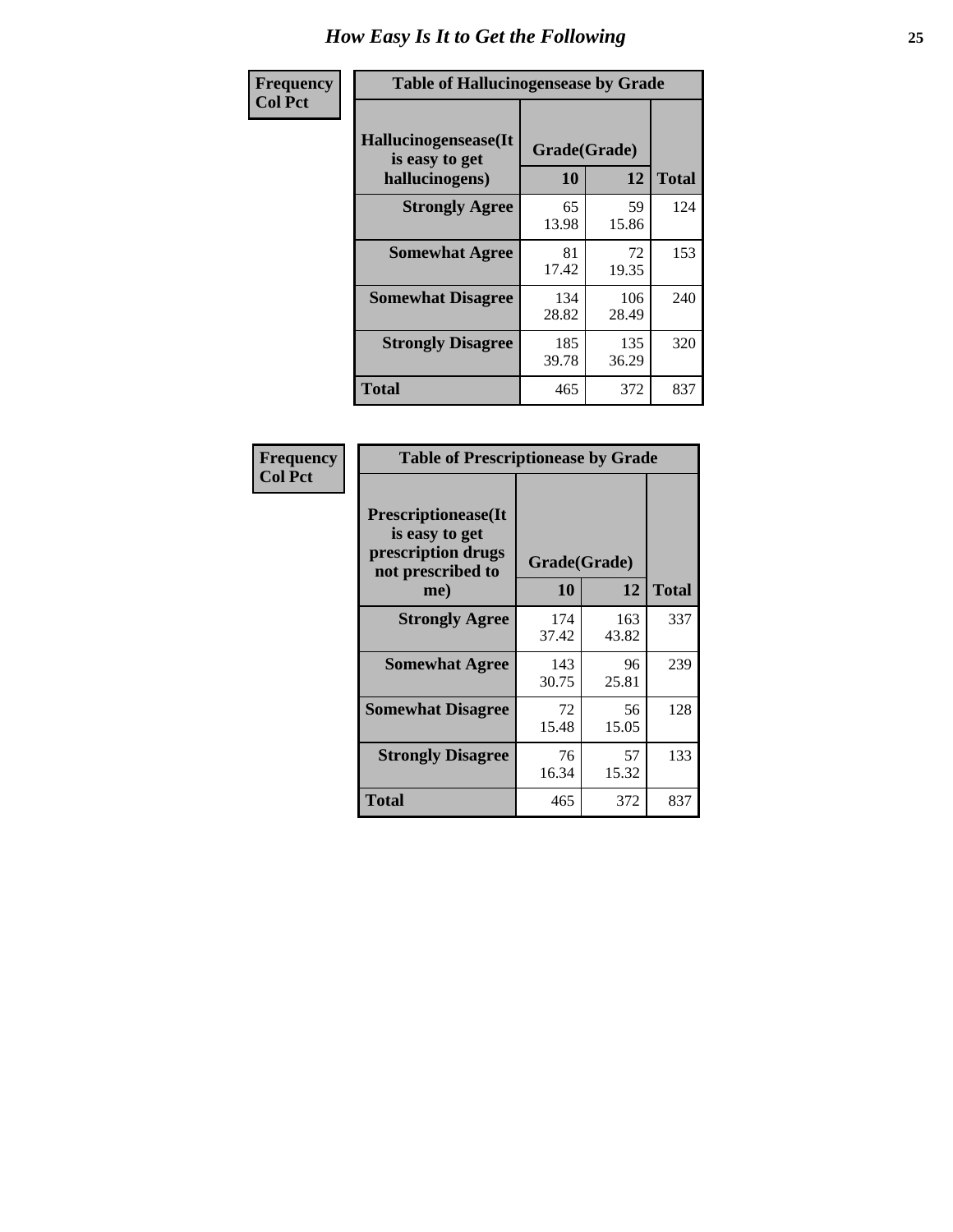*Age at Onset of Use* **26** *Results for "Age at Onset of Use" questions exclude students who said they did not use that substance*

| Frequency      | <b>Table of Grade by Alcoholinit</b> |                        |                                                  |           |                        |                         |                           |             |             |             |                  |                       |              |
|----------------|--------------------------------------|------------------------|--------------------------------------------------|-----------|------------------------|-------------------------|---------------------------|-------------|-------------|-------------|------------------|-----------------------|--------------|
| <b>Row Pct</b> |                                      |                        | Alcoholinit (I started using alcohol when I was) |           |                        |                         |                           |             |             |             |                  |                       |              |
|                | Grade(Grade)                         | <b>8 or</b><br>younger | 9                                                | 10        | 11                     | 12                      | 13                        | 14          | 15          | 16          | 17               | <b>18 or</b><br>older | <b>Total</b> |
|                | 10                                   | 11<br>8.21             | 2<br>1.49                                        | 7<br>5.22 | 2<br>1.49              |                         | 24<br>$5.22$   17.91      | 33<br>24.63 | 39<br>29.10 | 9<br>6.72   | $\Omega$<br>0.00 | $\theta$<br>0.00      | 134          |
|                | 12                                   | 11<br>4.85             | $\Omega$<br>0.00                                 | 5<br>2.20 | $\overline{4}$<br>1.76 | 15 <sup>1</sup><br>6.61 | 34<br>14.98               | 43<br>18.94 | 55<br>24.23 | 42<br>18.50 | 15<br>6.61       | 3<br>1.32             | 227          |
|                | <b>Total</b>                         | 22                     | $\overline{2}$                                   | 12        | 6                      | 22                      | 58                        | 76          | 94          | 51          | 15               | 3                     | 361          |
|                |                                      |                        |                                                  |           |                        |                         | Frequency Missing $= 476$ |             |             |             |                  |                       |              |

| Frequency<br>Row Pct |  |
|----------------------|--|
|                      |  |

|                                                                                         |                 |                  |                        |      |           | <b>Table of Grade by Cigarettesinit</b> |             |                                                       |             |                  |                        |              |  |
|-----------------------------------------------------------------------------------------|-----------------|------------------|------------------------|------|-----------|-----------------------------------------|-------------|-------------------------------------------------------|-------------|------------------|------------------------|--------------|--|
|                                                                                         |                 |                  |                        |      |           |                                         |             | Cigarettesinit (I started smoking tobacco when I was) |             |                  |                        |              |  |
| Grade(Grade)                                                                            | 8 or<br>younger | 9                | 10                     | 11   | 12        | 13                                      | 14          | 15                                                    | 16          | 17               | <b>18 or</b><br>older  | <b>Total</b> |  |
| 10                                                                                      | 6<br>10.17      | $\Omega$<br>0.00 | $\overline{2}$<br>3.39 | 1.69 | 1.69      | 12<br>20.34                             | 14<br>23.73 | 18<br>30.51                                           | 8.47        | $\theta$<br>0.00 | $\left($<br>0.00       | 59           |  |
| 12                                                                                      | 6<br>4.35       | 2<br>1.45        | 0.72                   | 0.72 | 9<br>6.52 | 8<br>5.80                               | 21<br>15.22 | 36<br>26.09                                           | 31<br>22.46 | 19<br>13.77      | $\overline{4}$<br>2.90 | 138          |  |
| Total<br>3<br>36<br>12<br>2<br>$\overline{2}$<br>20<br>35<br>54<br>19<br>10<br>197<br>4 |                 |                  |                        |      |           |                                         |             |                                                       |             |                  |                        |              |  |
|                                                                                         |                 |                  |                        |      |           | Frequency Missing $= 640$               |             |                                                       |             |                  |                        |              |  |

**Frequency Row Pct**

|              | <b>Table of Grade by Smokelessinit</b> |                               |                      |           |                           |             |                                                     |                        |                          |                       |              |  |  |  |  |
|--------------|----------------------------------------|-------------------------------|----------------------|-----------|---------------------------|-------------|-----------------------------------------------------|------------------------|--------------------------|-----------------------|--------------|--|--|--|--|
|              |                                        |                               |                      |           |                           |             | Smokelessinit(I started chewing tobacco when I was) |                        |                          |                       |              |  |  |  |  |
| Grade(Grade) | <b>8 or</b><br>younger                 | 9                             | 11                   | 12        | 13                        | 14          | 15                                                  | <b>16</b>              | 17                       | <b>18 or</b><br>older | <b>Total</b> |  |  |  |  |
| 10           | 4<br>19.05                             | $\Omega$<br>0.00 <sub>1</sub> | $\Omega$<br>$0.00\,$ | 4.76      | 5<br>23.81                | 23.81       | $\overline{4}$<br>19.05                             | $\mathfrak{D}$<br>9.52 | $\left( \right)$<br>0.00 | $\theta$<br>0.00      | 21           |  |  |  |  |
| 12           | 4<br>6.45                              | 1.61                          | 2<br>3.23            | 4<br>6.45 | $\Omega$<br>0.00          | 11<br>17.74 | 11<br>17.74                                         | 16<br>25.81            | 10<br>16.13              | 4.84                  | 62           |  |  |  |  |
| <b>Total</b> | 8                                      |                               | $\overline{2}$       | 5         | 5                         | 16          | 15                                                  | 18                     | 10                       | 3                     | 83           |  |  |  |  |
|              |                                        |                               |                      |           | Frequency Missing $= 754$ |             |                                                     |                        |                          |                       |              |  |  |  |  |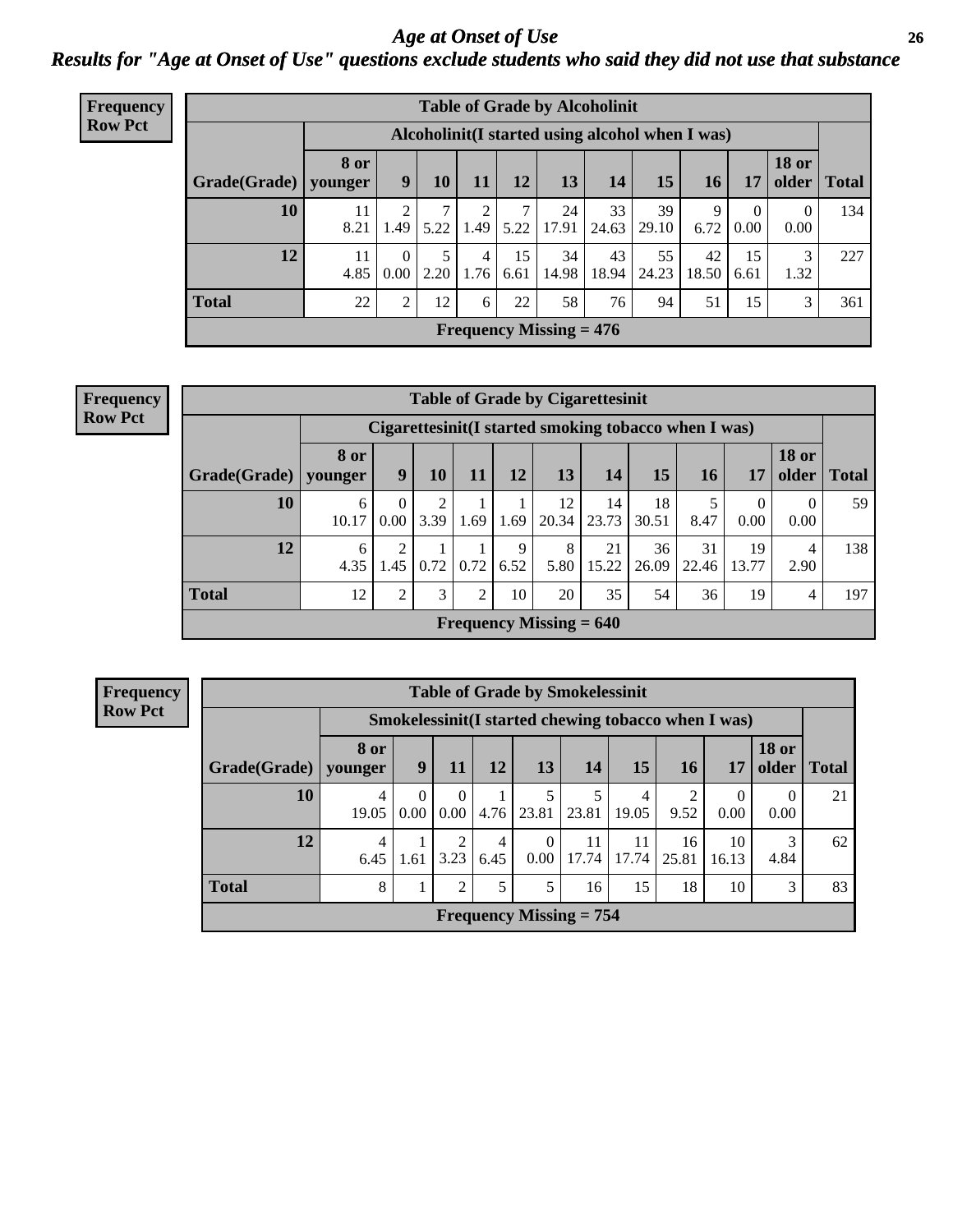#### *Age at Onset of Use* **27**

*Results for "Age at Onset of Use" questions exclude students who said they did not use that substance*

| <b>Frequency</b> | <b>Table of Grade by Marijuanainit</b> |                        |                                                                         |      |           |           |                                             |                                                      |                  |             |                      |                           |              |  |
|------------------|----------------------------------------|------------------------|-------------------------------------------------------------------------|------|-----------|-----------|---------------------------------------------|------------------------------------------------------|------------------|-------------|----------------------|---------------------------|--------------|--|
| <b>Row Pct</b>   |                                        |                        |                                                                         |      |           |           |                                             | Marijuanainit (I started using marijuana when I was) |                  |             |                      |                           |              |  |
|                  | Grade(Grade)                           | <b>8 or</b><br>younger | 9                                                                       | 10   | 11        | 12        | 13 <sup>1</sup>                             | 14                                                   | 15 <sup>15</sup> | 16          | 17                   | <b>18 or</b><br>older $ $ | <b>Total</b> |  |
|                  | 10                                     | 9<br>14.06             | 2<br>3.13                                                               | 1.56 | 3.13      | 1.56      | 10.94                                       | 16<br>25.00                                          | 19<br>29.69      | 10.94       | $\theta$<br>$0.00\,$ | $\theta$<br>0.00          | 64           |  |
|                  | 12                                     | 6<br>4.00              | 0.67                                                                    | 1.33 | റ<br>1.33 | 4<br>2.67 | 8<br>5.33                                   | 24<br>16.00                                          | 35<br> 23.33     | 43<br>28.67 | 21<br>14.00          | 4<br>2.67                 | 150          |  |
|                  | <b>Total</b>                           | 15                     | 3<br>3 <sub>1</sub><br>15<br>50<br>5<br>40<br>54<br>21<br>214<br>4<br>4 |      |           |           |                                             |                                                      |                  |             |                      |                           |              |  |
|                  |                                        |                        |                                                                         |      |           |           | <b>Frequency Missing = <math>623</math></b> |                                                      |                  |             |                      |                           |              |  |

| <b>Frequency</b> |
|------------------|
| Row Pct          |

|                        |                                                   |      |           |                  |                  |                        | <b>Table of Grade by Cocaineinit</b>               |            |                  |                  |                       |              |  |  |
|------------------------|---------------------------------------------------|------|-----------|------------------|------------------|------------------------|----------------------------------------------------|------------|------------------|------------------|-----------------------|--------------|--|--|
|                        |                                                   |      |           |                  |                  |                        | Cocaine in it (I started using cocaine when I was) |            |                  |                  |                       |              |  |  |
| Grade(Grade)   younger | <b>8 or</b>                                       | 9    | <b>10</b> | <b>11</b>        | 12               | 13                     | <b>14</b>                                          | 15         | <b>16</b>        | <b>17</b>        | <b>18 or</b><br>older | <b>Total</b> |  |  |
| 10                     | 45.45                                             | 9.09 | 9.09      | $\theta$<br>0.00 | $\theta$<br>0.00 | $\theta$<br>0.00       | 2<br>18.18                                         | 18.18      | $\theta$<br>0.00 | $\Omega$<br>0.00 | 0.00                  | 11           |  |  |
| 12                     | $\mathfrak{D}$<br>7.14                            | 3.57 | 2<br>7.14 | 3.57             | 3.57             | $\overline{2}$<br>7.14 | 3<br>10.71                                         | 4<br>14.29 | 8<br>28.57       | 3<br>10.71       | 3.57                  | 28           |  |  |
| <b>Total</b>           | 3<br>3<br>7<br>$\overline{2}$<br>5<br>8<br>2<br>6 |      |           |                  |                  |                        |                                                    |            |                  |                  |                       |              |  |  |
|                        |                                                   |      |           |                  |                  |                        | Frequency Missing $= 798$                          |            |                  |                  |                       |              |  |  |

| <b>Frequency</b> |              |
|------------------|--------------|
| <b>Row Pct</b>   |              |
|                  |              |
|                  | <b>Grade</b> |
|                  |              |
|                  |              |

|                      |                                         |                  |                         | <b>Table of Grade by Inhalantsinit</b>               |            |                  |       |           |                  |              |  |  |  |  |
|----------------------|-----------------------------------------|------------------|-------------------------|------------------------------------------------------|------------|------------------|-------|-----------|------------------|--------------|--|--|--|--|
|                      |                                         |                  |                         | Inhalantsinit (I started using inhalants when I was) |            |                  |       |           |                  |              |  |  |  |  |
| <b>Grade</b> (Grade) | 8 or<br>vounger                         | 9                | <b>10</b>               | <b>11</b>                                            | <b>12</b>  | 13               | 14    | <b>15</b> | <b>16</b>        | <b>Total</b> |  |  |  |  |
| 10                   | 5<br>33.33                              | 6.67             | 3<br>20.00              | 6.67                                                 | 6.67       | 6.67             | 6.67  | 6.67      | 6.67             | 15           |  |  |  |  |
| 12                   | $\overline{c}$<br>15.38                 | $\Omega$<br>0.00 | $\overline{2}$<br>15.38 | 3<br>23.08                                           | 2<br>15.38 | $\Omega$<br>0.00 | 15.38 | 15.38     | $\Omega$<br>0.00 | 13           |  |  |  |  |
| <b>Total</b>         | 7<br>5<br>3<br>3<br>$\overline{4}$<br>3 |                  |                         |                                                      |            |                  |       |           |                  |              |  |  |  |  |
|                      |                                         |                  |                         | Frequency Missing $= 809$                            |            |                  |       |           |                  |              |  |  |  |  |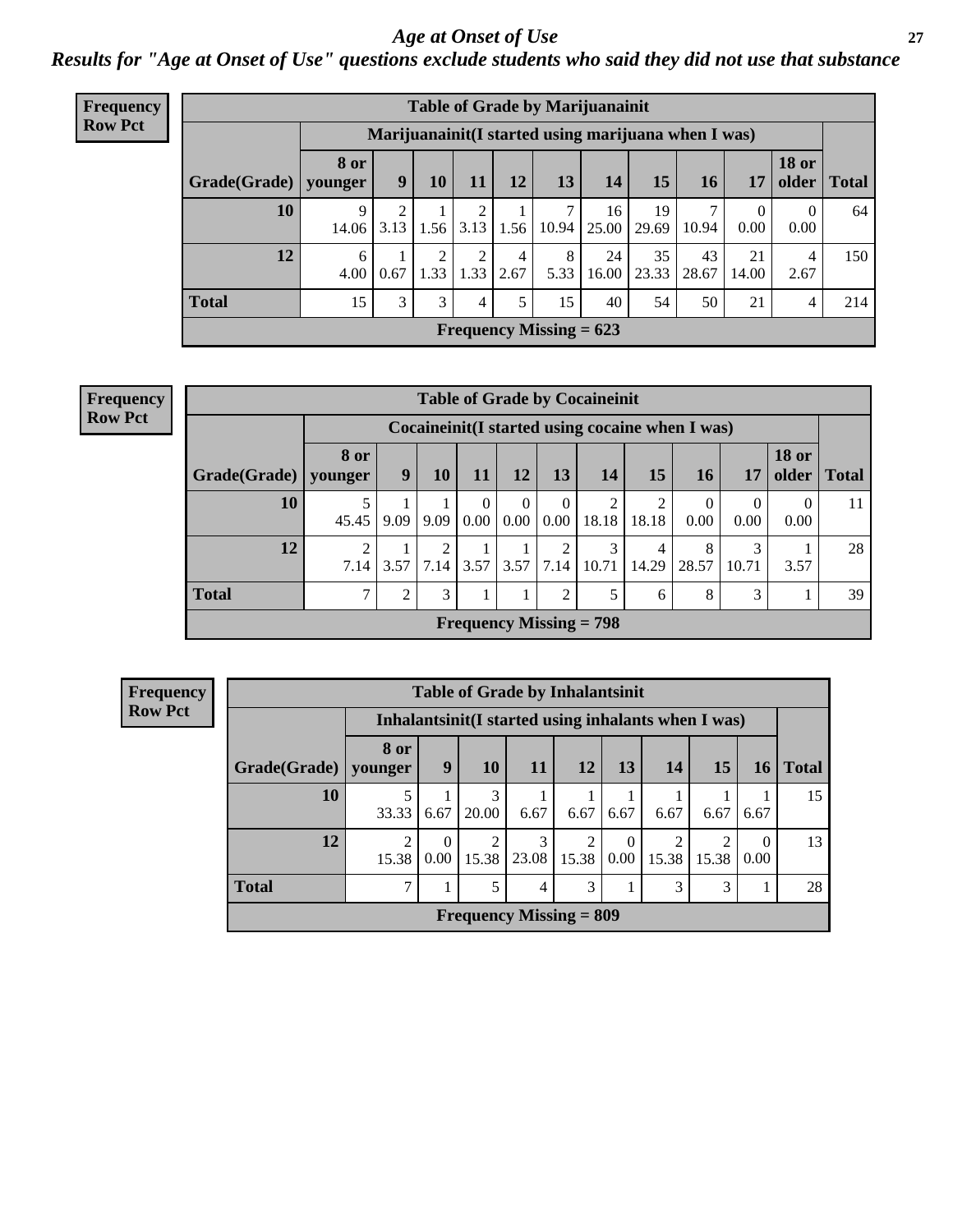#### *Age at Onset of Use* **28**

*Results for "Age at Onset of Use" questions exclude students who said they did not use that substance*

| <b>Frequency</b> |                                |                        | <b>Table of Grade by Steroidsinit</b> |                  |                  |                         |                  |            |                                                   |                         |              |  |  |  |
|------------------|--------------------------------|------------------------|---------------------------------------|------------------|------------------|-------------------------|------------------|------------|---------------------------------------------------|-------------------------|--------------|--|--|--|
| <b>Row Pct</b>   |                                |                        |                                       |                  |                  |                         |                  |            | Steroidsinit(I started using steroids when I was) |                         |              |  |  |  |
|                  | Grade(Grade)                   | <b>8 or</b><br>younger | 9                                     | 11               | 13               | 14                      | 15               | 16         | <b>17</b>                                         | <b>18 or</b><br>older   | <b>Total</b> |  |  |  |
|                  | 10                             | 4<br>33.33             | $\overline{2}$<br>16.67               | 8.33             | 8.33             | $\overline{c}$<br>16.67 | $\Omega$<br>0.00 | 8.33       | 0<br>0.00                                         | 8.33                    | 12           |  |  |  |
|                  | 12                             | 2<br>18.18             | 9.09                                  | $\Omega$<br>0.00 | $\Omega$<br>0.00 | $\Omega$<br>0.00        | 9.09             | ◠<br>18.18 | 3<br>27.27                                        | $\mathfrak{D}$<br>18.18 | 11           |  |  |  |
|                  | <b>Total</b>                   | 6                      | 3                                     |                  |                  | $\overline{c}$          |                  | 3          | 3                                                 | 3                       | 23           |  |  |  |
|                  | <b>Frequency Missing = 814</b> |                        |                                       |                  |                  |                         |                  |            |                                                   |                         |              |  |  |  |

**Frequency Row Pct**

|                      |                                                                                                                                                |                                                                                                    | <b>Table of Grade by Ecstasyinit</b>             |      |                  |                                |       |      |      |      |    |  |  |  |  |  |
|----------------------|------------------------------------------------------------------------------------------------------------------------------------------------|----------------------------------------------------------------------------------------------------|--------------------------------------------------|------|------------------|--------------------------------|-------|------|------|------|----|--|--|--|--|--|
|                      |                                                                                                                                                |                                                                                                    | Ecstasyinit (I started using ecstasy when I was) |      |                  |                                |       |      |      |      |    |  |  |  |  |  |
| <b>Grade</b> (Grade) | 8 or<br>vounger                                                                                                                                | <b>18 or</b><br>15<br>older<br>9<br>13<br>14<br><b>10</b><br>12<br><b>16</b><br><b>Total</b><br>17 |                                                  |      |                  |                                |       |      |      |      |    |  |  |  |  |  |
| 10                   | 2<br>16.67                                                                                                                                     | 8.33                                                                                               | $\mathfrak{D}$<br>16.67                          | 8.33 | $\theta$<br>0.00 | 8.33                           | 16.67 | 8.33 | 8.33 | 8.33 | 12 |  |  |  |  |  |
| 12                   | $\overline{2}$<br>2<br>$\Omega$<br>5<br>6<br>6<br>$\left($<br>6.90<br>0.00<br>6.90<br>6.90<br>17.24<br>20.69<br>3.45<br>20.69<br>17.24<br>0.00 |                                                                                                    |                                                  |      |                  |                                |       |      |      |      |    |  |  |  |  |  |
| <b>Total</b>         | 7<br>$\overline{2}$<br>2<br>3<br>2<br>8<br>$\overline{4}$<br>41<br>6<br>6                                                                      |                                                                                                    |                                                  |      |                  |                                |       |      |      |      |    |  |  |  |  |  |
|                      |                                                                                                                                                |                                                                                                    |                                                  |      |                  | <b>Frequency Missing = 796</b> |       |      |      |      |    |  |  |  |  |  |

| <b>Frequency</b> | <b>Table of Grade by Methinit</b> |                                                   |                         |                  |                  |                           |                  |                  |            |              |  |  |  |  |
|------------------|-----------------------------------|---------------------------------------------------|-------------------------|------------------|------------------|---------------------------|------------------|------------------|------------|--------------|--|--|--|--|
| <b>Row Pct</b>   |                                   | Methinit (I started using methamphetamines when I |                         |                  | was)             |                           |                  |                  |            |              |  |  |  |  |
|                  | Grade(Grade)                      | 8 or<br>younger                                   | 9                       | 12               | 13               | 14                        | 15               | <b>16</b>        | 17         | <b>Total</b> |  |  |  |  |
|                  | 10                                | 4<br>40.00                                        | $\mathfrak{D}$<br>20.00 | $\Omega$<br>0.00 | 10.00            | 10.00                     | 10.00            | $\Omega$<br>0.00 | 10.00      | 10           |  |  |  |  |
|                  | 12                                | 3<br>23.08                                        | 0<br>0.00               | 7.69             | $\theta$<br>0.00 | $\mathfrak{D}$<br>15.38   | 0<br>$0.00\vert$ | 3<br>23.08       | 4<br>30.77 | 13           |  |  |  |  |
|                  | <b>Total</b>                      | 2<br>3<br>3<br>5                                  |                         |                  |                  |                           |                  |                  |            |              |  |  |  |  |
|                  |                                   |                                                   |                         |                  |                  | Frequency Missing $= 814$ |                  |                  |            |              |  |  |  |  |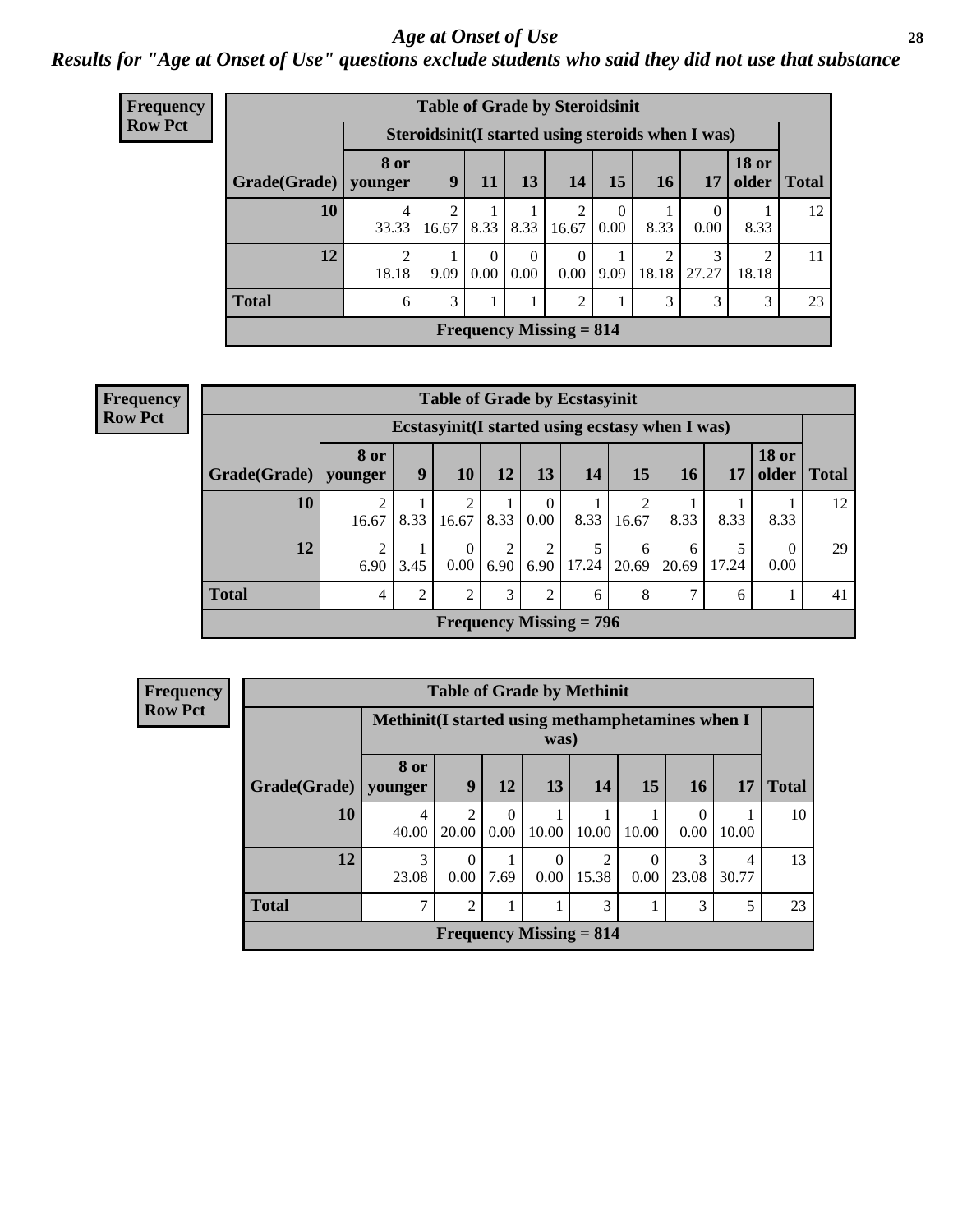#### *Age at Onset of Use* **29**

*Results for "Age at Onset of Use" questions exclude students who said they did not use that substance*

| Frequency      | <b>Table of Grade by Hallucinogensinit</b> |                        |                |                  |                  |                              |               |                                                             |                        |           |             |                                |              |  |
|----------------|--------------------------------------------|------------------------|----------------|------------------|------------------|------------------------------|---------------|-------------------------------------------------------------|------------------------|-----------|-------------|--------------------------------|--------------|--|
| <b>Row Pct</b> |                                            |                        |                |                  |                  |                              |               | Hallucinogensinit(I started using hallucinogens when I was) |                        |           |             |                                |              |  |
|                | Grade(Grade)                               | <b>8 or</b><br>younger | 9 <sup>°</sup> | 10               | 11               | <b>12</b>                    | 13            | 14                                                          | 15                     | <b>16</b> | 17          | <b>18 or</b><br>$\Omega$ older | <b>Total</b> |  |
|                | 10                                         | 2<br>16.67             | 8.33           | $\theta$<br>0.00 | $\Omega$<br>0.00 | 8.33                         | 0<br>$0.00\,$ | 3<br>25.00                                                  | 4<br>33.33             | 0.00      | 0.00        | 8.33                           | 12           |  |
|                | 12                                         | 3.13                   | 3.13           | 3.13             | 3.13             | $\theta$<br>$0.00 \mid 3.13$ |               | 5<br>15.63                                                  | $\overline{2}$<br>6.25 | 21.88     | 11<br>34.38 | 2<br>6.25                      | 32           |  |
|                | <b>Total</b>                               | 3                      | 2              |                  |                  |                              |               | 8                                                           | 6                      | ⇁         | 11          | 3                              | 44           |  |
|                |                                            |                        |                |                  |                  |                              |               | <b>Frequency Missing = 793</b>                              |                        |           |             |                                |              |  |

| <b>Frequency</b> | <b>Table of Grade by Prescriptioninit</b> |                                                                                            |                        |                  |           |                           |            |            |             |                  |              |
|------------------|-------------------------------------------|--------------------------------------------------------------------------------------------|------------------------|------------------|-----------|---------------------------|------------|------------|-------------|------------------|--------------|
| <b>Row Pct</b>   |                                           | Prescription in it (I started using prescription drugs not<br>prescribed to me when I was) |                        |                  |           |                           |            |            |             |                  |              |
|                  | Grade(Grade)                              | 8 or<br>younger                                                                            | 9                      | 10               | 11        | 13                        | <b>14</b>  | 15         | 16          | 17               | <b>Total</b> |
|                  | 10                                        | $\overline{4}$<br>16.67                                                                    | 4.17                   | 2<br>8.33        | 4.17      | 20.83                     | 5<br>20.83 | 5<br>20.83 | 4.17        | $\Omega$<br>0.00 | 24           |
|                  | 12                                        | 6<br>9.38                                                                                  | $\overline{2}$<br>3.13 | $\theta$<br>0.00 | 3<br>4.69 | $\Omega$<br>0.00          | 8<br>12.50 | 8<br>12.50 | 15<br>23.44 | 22<br>34.38      | 64           |
|                  | <b>Total</b>                              | 10                                                                                         | 3                      | $\overline{2}$   | 4         | 5                         | 13         | 13         | 16          | 22               | 88           |
|                  |                                           |                                                                                            |                        |                  |           | Frequency Missing $= 749$ |            |            |             |                  |              |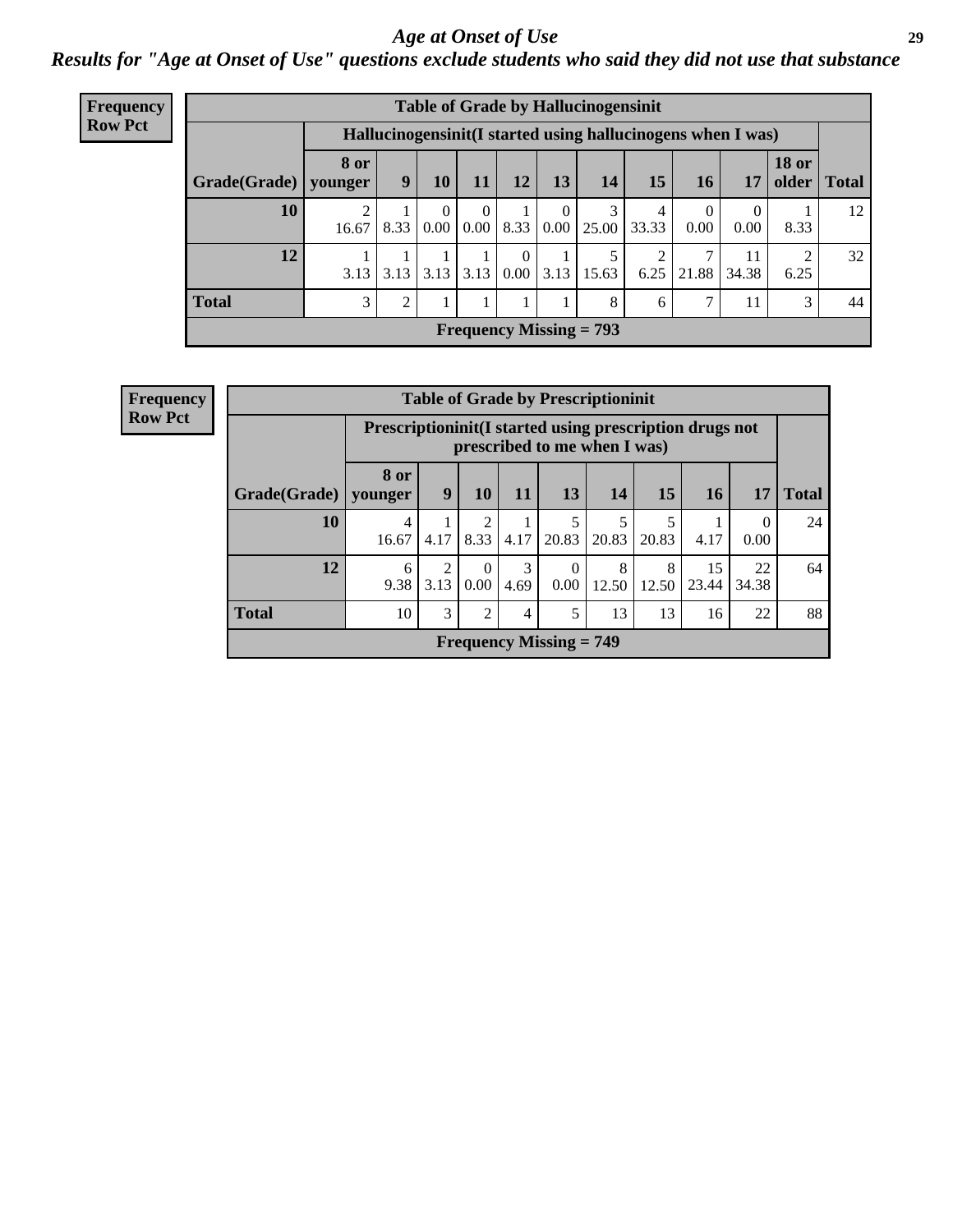| Frequency      | <b>Table of Alcoholharm by Grade</b>          |                    |              |              |
|----------------|-----------------------------------------------|--------------------|--------------|--------------|
| <b>Col Pct</b> | Alcoholharm(I<br>think alcohol is<br>harmful) | Grade(Grade)<br>10 | 12           | <b>Total</b> |
|                | <b>Strongly Agree</b>                         | 204<br>43.87       | 97<br>26.08  | 301          |
|                | <b>Somewhat Agree</b>                         | 161<br>34.62       | 144<br>38.71 | 305          |
|                | <b>Somewhat Disagree</b>                      | 70<br>15.05        | 91<br>24.46  | 161          |
|                | <b>Strongly Disagree</b>                      | 30<br>6.45         | 40<br>10.75  | 70           |
|                | <b>Total</b>                                  | 465                | 372          | 837          |

| <b>Table of Cigarettesharm by Grade</b>                  |                    |              |              |  |  |
|----------------------------------------------------------|--------------------|--------------|--------------|--|--|
| Cigarettesharm(I<br>think smoking<br>tobacco is harmful) | Grade(Grade)<br>10 | 12           | <b>Total</b> |  |  |
| <b>Strongly Agree</b>                                    | 387<br>83.23       | 275<br>73.92 | 662          |  |  |
| <b>Somewhat Agree</b>                                    | 48<br>10.32        | 71<br>19.09  | 119          |  |  |
| <b>Somewhat Disagree</b>                                 | 12<br>2.58         | 14<br>3.76   | 26           |  |  |
| <b>Strongly Disagree</b>                                 | 18<br>3.87         | 12<br>3.23   | 30           |  |  |
| <b>Total</b>                                             | 465                | 372          | 837          |  |  |

| Frequency      | <b>Table of Smokelessharm by Grade</b>                  |                           |              |              |
|----------------|---------------------------------------------------------|---------------------------|--------------|--------------|
| <b>Col Pct</b> | Smokelessharm(I<br>think chewing<br>tobacco is harmful) | Grade(Grade)<br><b>10</b> | 12           | <b>Total</b> |
|                | <b>Strongly Agree</b>                                   | 388<br>83.44              | 271<br>72.85 | 659          |
|                | <b>Somewhat Agree</b>                                   | 48<br>10.32               | 78<br>20.97  | 126          |
|                | <b>Somewhat Disagree</b>                                | 12<br>2.58                | 10<br>2.69   | 22           |
|                | <b>Strongly Disagree</b>                                | 17<br>3.66                | 13<br>3.49   | 30           |
|                | Total                                                   | 465                       | 372          | 837          |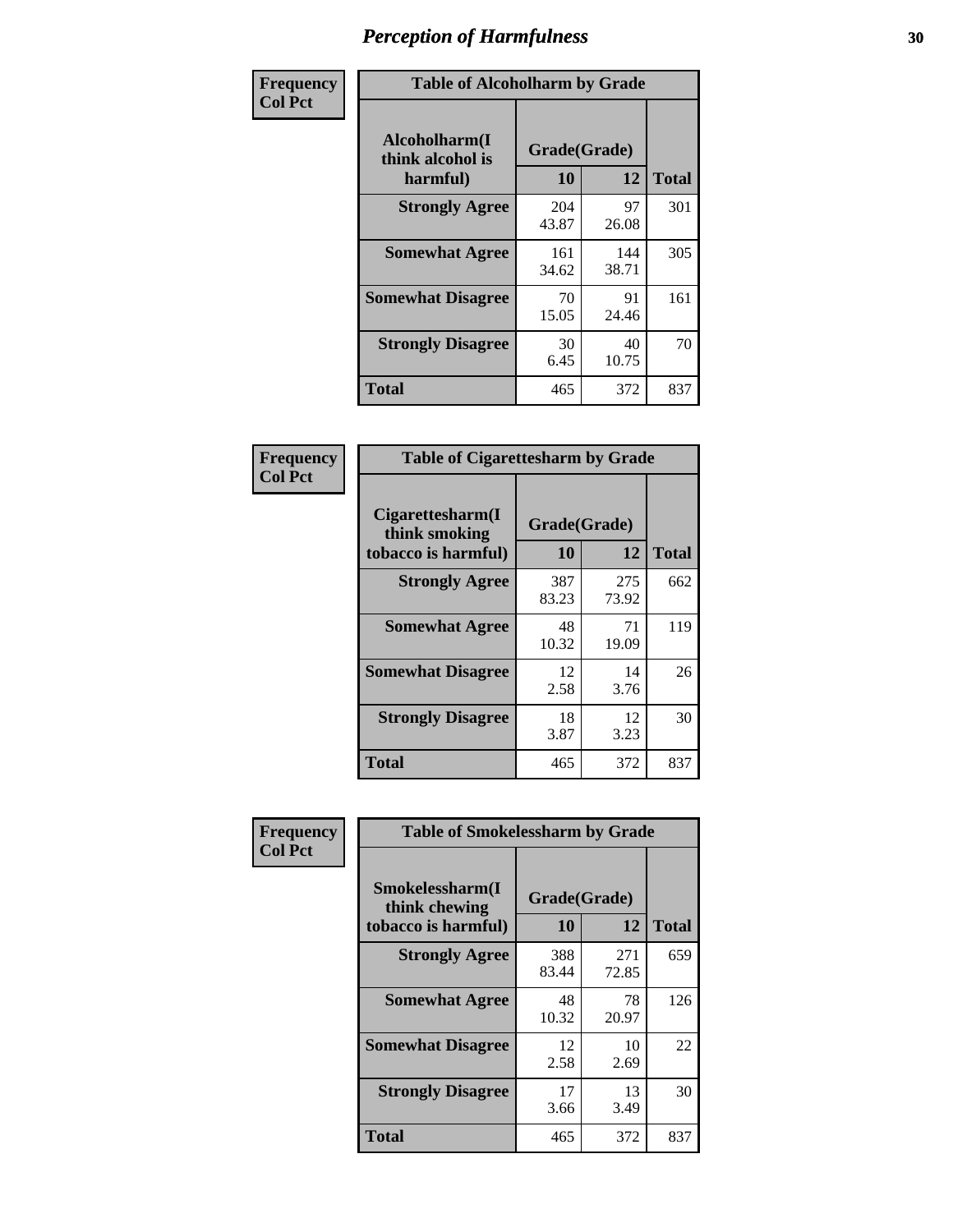| Frequency      | <b>Table of Marijuanaharm by Grade</b>            |                    |              |              |
|----------------|---------------------------------------------------|--------------------|--------------|--------------|
| <b>Col Pct</b> | Marijuanaharm(I<br>think marijuana is<br>harmful) | Grade(Grade)<br>10 | 12           | <b>Total</b> |
|                | <b>Strongly Agree</b>                             | 304<br>65.38       | 154<br>41.40 | 458          |
|                | <b>Somewhat Agree</b>                             | 72<br>15.48        | 69<br>18.55  | 141          |
|                | <b>Somewhat Disagree</b>                          | 47<br>10.11        | 72<br>19.35  | 119          |
|                | <b>Strongly Disagree</b>                          | 42<br>9.03         | 77<br>20.70  | 119          |
|                | <b>Total</b>                                      | 465                | 372          | 837          |

| <b>Table of Cocaineharm by Grade</b>          |                        |              |              |  |  |
|-----------------------------------------------|------------------------|--------------|--------------|--|--|
| Cocaineharm(I<br>think cocaine is<br>harmful) | Grade(Grade)<br>10     | 12           | <b>Total</b> |  |  |
| <b>Strongly Agree</b>                         | 420<br>90.32           | 328<br>88.17 | 748          |  |  |
| <b>Somewhat Agree</b>                         | 25<br>5.38             | 32<br>8.60   | 57           |  |  |
| <b>Somewhat Disagree</b>                      | $\mathfrak{D}$<br>0.43 | 3<br>0.81    | 5            |  |  |
| <b>Strongly Disagree</b>                      | 18<br>3.87             | 9<br>2.42    | 27           |  |  |
| Total                                         | 465                    | 372          | 837          |  |  |

| Frequency      | <b>Table of Inhalantsharm by Grade</b>             |                    |              |              |
|----------------|----------------------------------------------------|--------------------|--------------|--------------|
| <b>Col Pct</b> | Inhalantsharm(I<br>think inhalants are<br>harmful) | Grade(Grade)<br>10 | 12           | <b>Total</b> |
|                | <b>Strongly Agree</b>                              | 401<br>86.24       | 322<br>86.56 | 723          |
|                | <b>Somewhat Agree</b>                              | 39<br>8.39         | 38<br>10.22  | 77           |
|                | <b>Somewhat Disagree</b>                           | 5<br>1.08          | 0.27         | 6            |
|                | <b>Strongly Disagree</b>                           | 20<br>4.30         | 11<br>2.96   | 31           |
|                | <b>Total</b>                                       | 465                | 372          | 837          |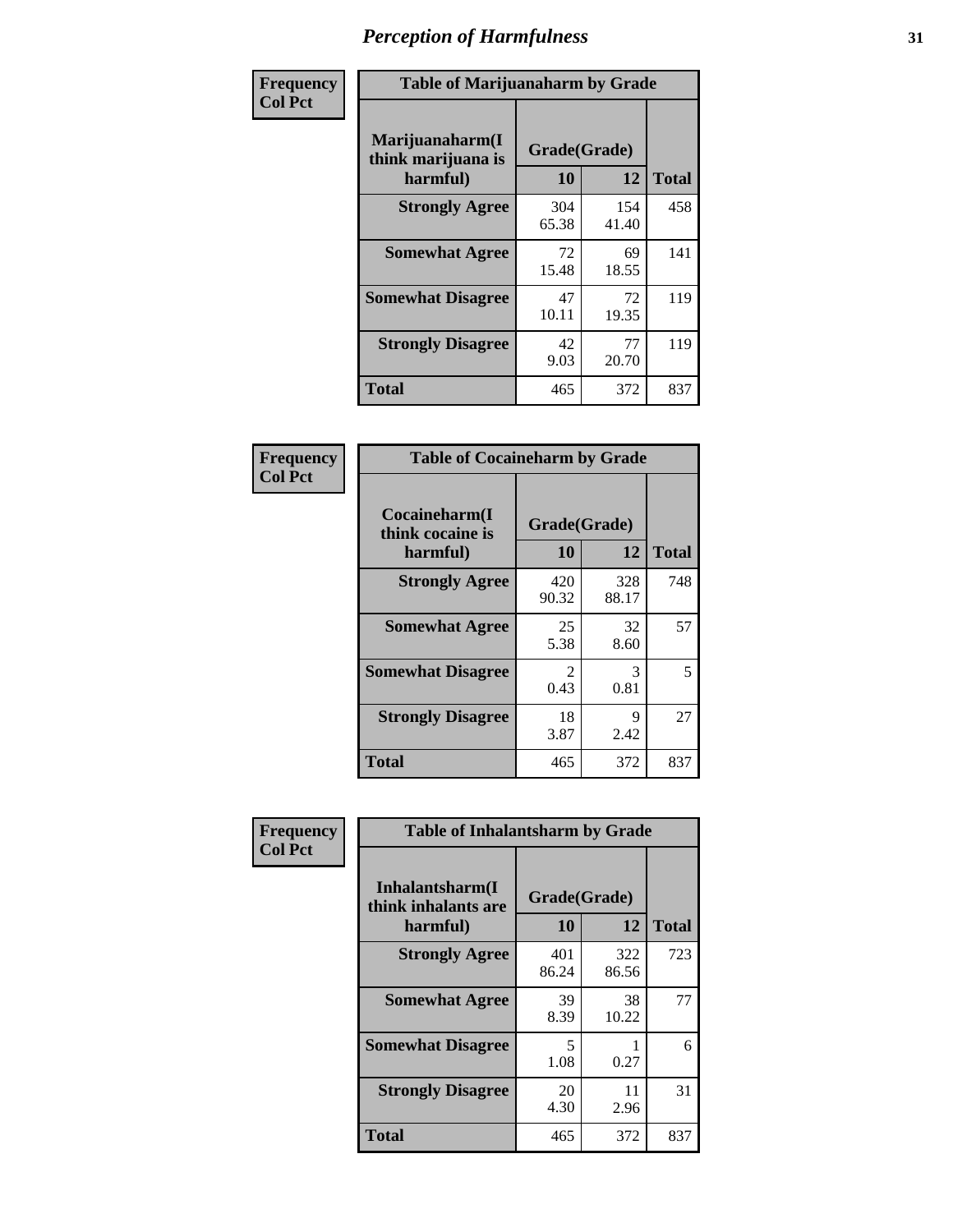| Frequency      | <b>Table of Steroidsharm by Grade</b>            |                    |              |              |
|----------------|--------------------------------------------------|--------------------|--------------|--------------|
| <b>Col Pct</b> | Steroidsharm(I<br>think steroids are<br>harmful) | Grade(Grade)<br>10 | 12           | <b>Total</b> |
|                | <b>Strongly Agree</b>                            | 384<br>82.58       | 296<br>79.57 | 680          |
|                | <b>Somewhat Agree</b>                            | 52<br>11.18        | 57<br>15.32  | 109          |
|                | <b>Somewhat Disagree</b>                         | 13<br>2.80         | 7<br>1.88    | 20           |
|                | <b>Strongly Disagree</b>                         | 16<br>3.44         | 12<br>3.23   | 28           |
|                | <b>Total</b>                                     | 465                | 372          | 837          |

| <b>Table of Ecstasyharm by Grade</b>                |                    |              |              |  |  |
|-----------------------------------------------------|--------------------|--------------|--------------|--|--|
| $E$ cstasyharm $(I$<br>think ecstasy is<br>harmful) | Grade(Grade)<br>10 | 12           | <b>Total</b> |  |  |
| <b>Strongly Agree</b>                               | 407<br>87.53       | 304<br>81.72 | 711          |  |  |
| <b>Somewhat Agree</b>                               | 33<br>7.10         | 45<br>12.10  | 78           |  |  |
| <b>Somewhat Disagree</b>                            | 5<br>1.08          | 10<br>2.69   | 15           |  |  |
| <b>Strongly Disagree</b>                            | 20<br>4.30         | 13<br>3.49   | 33           |  |  |
| <b>Total</b>                                        | 465                | 372          | 837          |  |  |

| Frequency      | <b>Table of Methharm by Grade</b>                            |                    |              |              |
|----------------|--------------------------------------------------------------|--------------------|--------------|--------------|
| <b>Col Pct</b> | <b>Methharm</b> (I think<br>methamphetamines<br>are harmful) | Grade(Grade)<br>10 | 12           | <b>Total</b> |
|                | <b>Strongly Agree</b>                                        | 426<br>91.61       | 332<br>89.25 | 758          |
|                | <b>Somewhat Agree</b>                                        | 18<br>3.87         | 25<br>6.72   | 43           |
|                | <b>Somewhat Disagree</b>                                     | 2<br>0.43          | 4<br>1.08    | 6            |
|                | <b>Strongly Disagree</b>                                     | 19<br>4.09         | 11<br>2.96   | 30           |
|                | <b>Total</b>                                                 | 465                | 372          | 837          |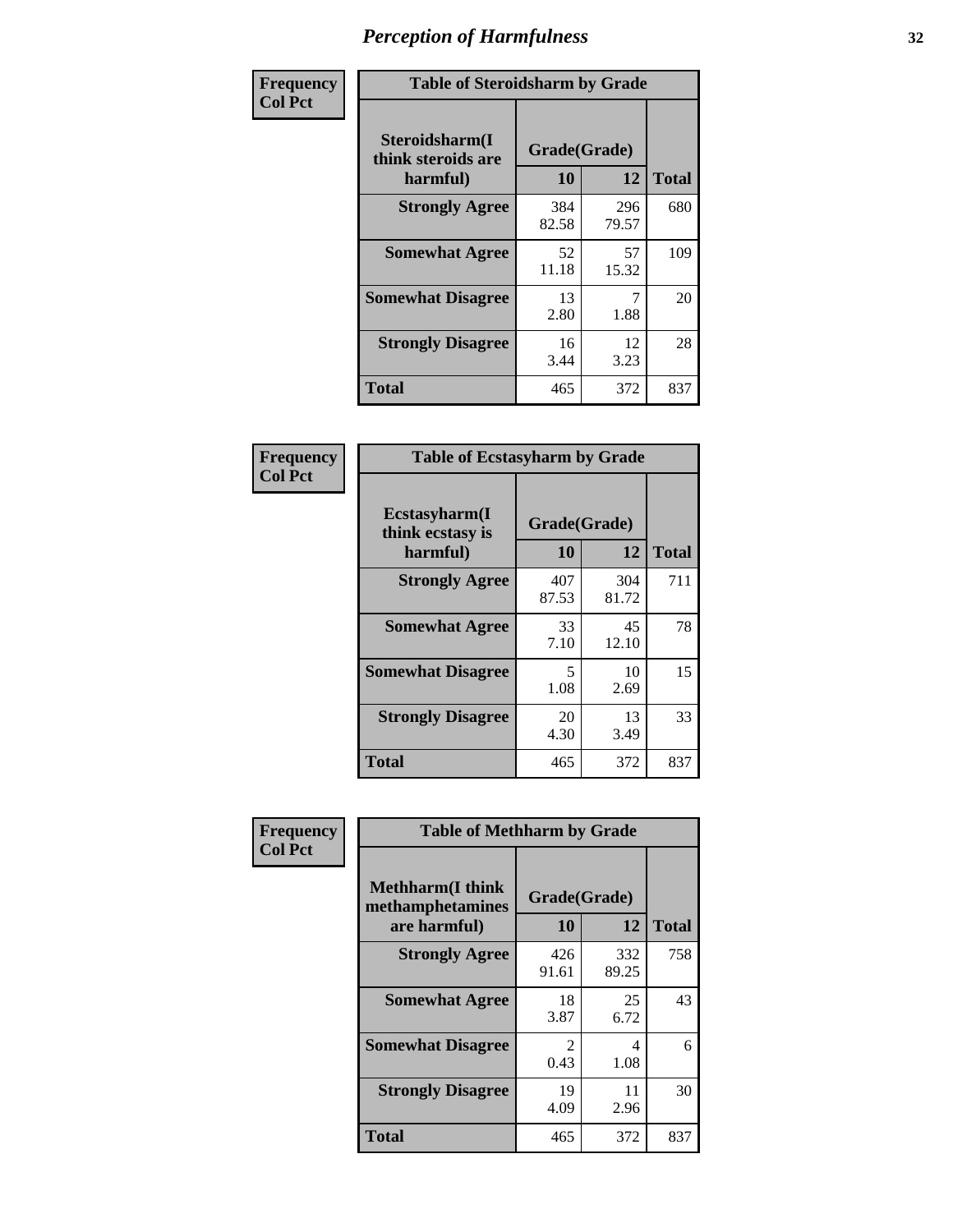| Frequency      | <b>Table of Hallucinogensharm by Grade</b>                 |                    |              |              |
|----------------|------------------------------------------------------------|--------------------|--------------|--------------|
| <b>Col Pct</b> | Hallucinogensharm(I<br>think hallucinogens<br>are harmful) | Grade(Grade)<br>10 | 12           | <b>Total</b> |
|                | <b>Strongly Agree</b>                                      | 406<br>87.31       | 305<br>81.99 | 711          |
|                | <b>Somewhat Agree</b>                                      | 26<br>5.59         | 34<br>9.14   | 60           |
|                | <b>Somewhat Disagree</b>                                   | 14<br>3.01         | 20<br>5.38   | 34           |
|                | <b>Strongly Disagree</b>                                   | 19<br>4.09         | 13<br>3.49   | 32           |
|                | <b>Total</b>                                               | 465                | 372          | 837          |

| <b>Table of Prescriptionharm by Grade</b>                                 |              |              |              |  |
|---------------------------------------------------------------------------|--------------|--------------|--------------|--|
| Prescriptionharm(I<br>think prescription<br>drugs not<br>prescribed to me |              | Grade(Grade) |              |  |
| are harmful)                                                              | 10           | 12           | <b>Total</b> |  |
| <b>Strongly Agree</b>                                                     | 356<br>76.56 | 241<br>64.78 | 597          |  |
| <b>Somewhat Agree</b>                                                     | 75<br>16.13  | 83<br>22.31  | 158          |  |
| <b>Somewhat Disagree</b>                                                  | 14<br>3.01   | 30<br>8.06   | 44           |  |
| <b>Strongly Disagree</b>                                                  | 20<br>4.30   | 18<br>4.84   | 38           |  |
| Total                                                                     | 465          | 372          | 837          |  |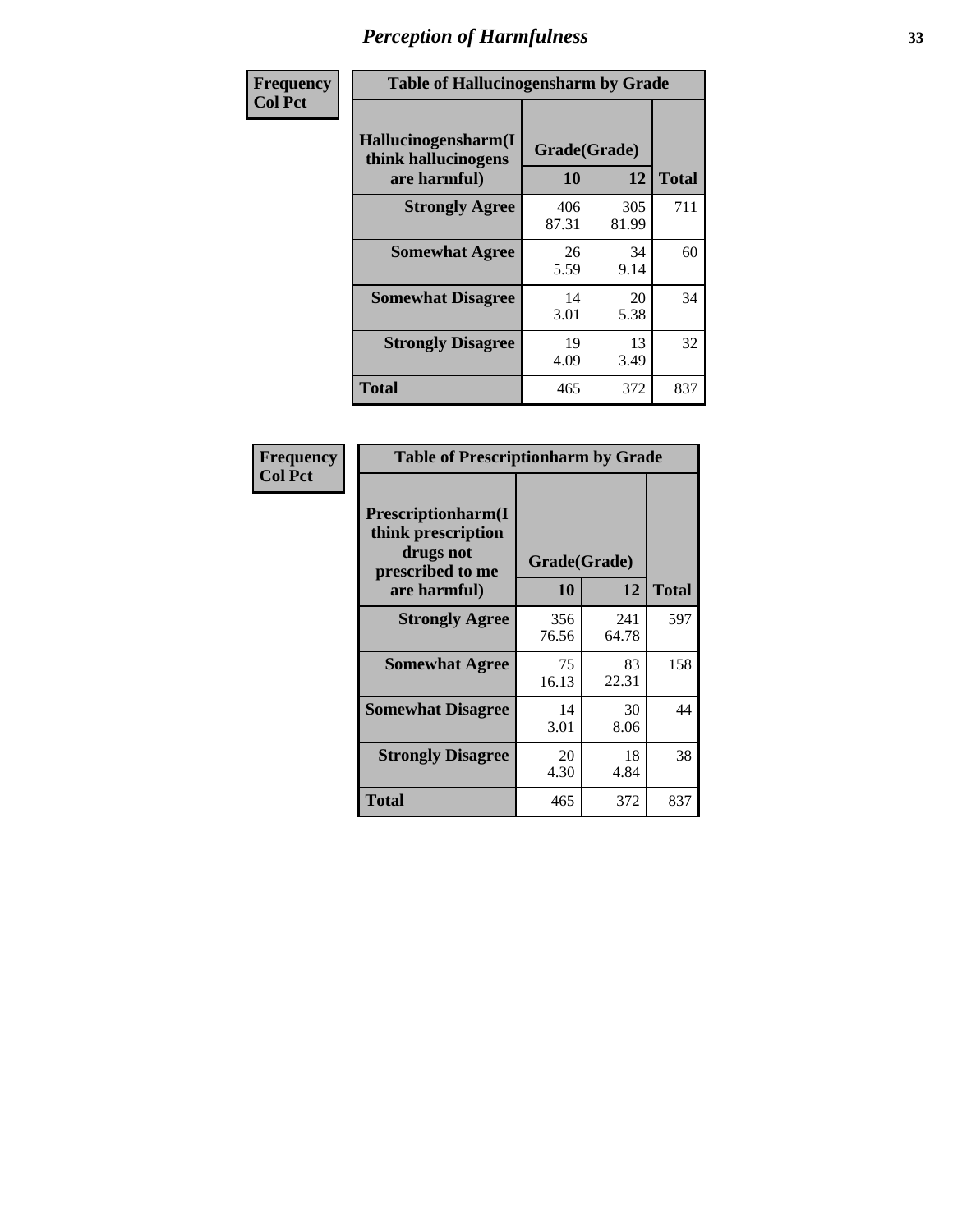### *Disapproval by Adults* **34**

| Frequency      | <b>Table of Alcoholadult by Grade</b>                                 |                    |              |              |
|----------------|-----------------------------------------------------------------------|--------------------|--------------|--------------|
| <b>Col Pct</b> | <b>Alcoholadult</b> (Adults<br>would disapprove if<br>I used alcohol) | Grade(Grade)<br>10 | 12           | <b>Total</b> |
|                | <b>Strongly Agree</b>                                                 | 273<br>58.71       | 149<br>40.05 | 422          |
|                | <b>Somewhat Agree</b>                                                 | 110<br>23.66       | 113<br>30.38 | 223          |
|                | <b>Somewhat Disagree</b>                                              | 54<br>11.61        | 78<br>20.97  | 132          |
|                | <b>Strongly Disagree</b>                                              | 28<br>6.02         | 32<br>8.60   | 60           |
|                | <b>Total</b>                                                          | 465                | 372          | 837          |

| <b>Table of Tobaccoadult by Grade</b>                                |                          |              |     |  |  |  |
|----------------------------------------------------------------------|--------------------------|--------------|-----|--|--|--|
| <b>Tobaccoadult(Adults</b><br>would disapprove if<br>I used tobacco) | Grade(Grade)<br>10<br>12 |              |     |  |  |  |
| <b>Strongly Agree</b>                                                | 377<br>81.08             | 245<br>65.86 | 622 |  |  |  |
| <b>Somewhat Agree</b>                                                | 48<br>10.32              | 70<br>18.82  | 118 |  |  |  |
| <b>Somewhat Disagree</b>                                             | 20<br>4.30               | 39<br>10.48  | 59  |  |  |  |
| <b>Strongly Disagree</b>                                             | 20<br>4.30               | 18<br>4.84   | 38  |  |  |  |
| <b>Total</b>                                                         | 465                      | 372          | 837 |  |  |  |

| Frequency      | <b>Table of Marijuanaadult by Grade</b>                           |                    |              |              |
|----------------|-------------------------------------------------------------------|--------------------|--------------|--------------|
| <b>Col Pct</b> | Marijuanaadult(Adults<br>would disapprove if I<br>used marijuana) | Grade(Grade)<br>10 | 12           | <b>Total</b> |
|                | <b>Strongly Agree</b>                                             | 387<br>83.23       | 281<br>75.54 | 668          |
|                | <b>Somewhat Agree</b>                                             | 37<br>7.96         | 48<br>12.90  | 85           |
|                | <b>Somewhat Disagree</b>                                          | 18<br>3.87         | 27<br>7.26   | 45           |
|                | <b>Strongly Disagree</b>                                          | 23<br>4.95         | 16<br>4.30   | 39           |
|                | Total                                                             | 465                | 372          | 837          |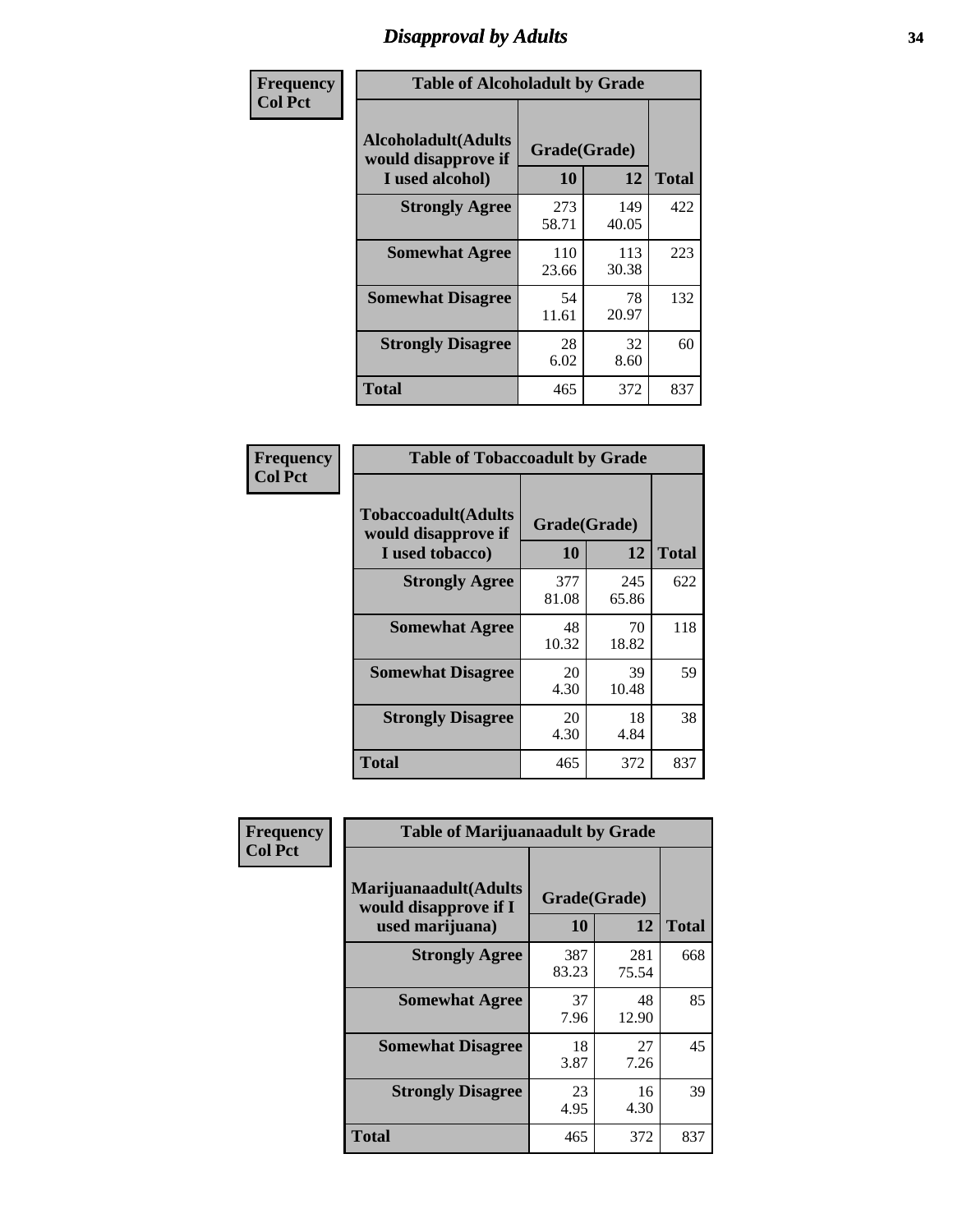### *Disapproval by Adults* **35**

| Frequency      | <b>Table of Otherdrugadult by Grade</b>                |                    |                                     |              |
|----------------|--------------------------------------------------------|--------------------|-------------------------------------|--------------|
| <b>Col Pct</b> | <b>Otherdrugadult</b> (Adults<br>would disapprove if I | Grade(Grade)<br>10 | 12                                  | <b>Total</b> |
|                | used other drugs)<br><b>Strongly Agree</b>             | 420                | 337                                 | 757          |
|                |                                                        | 90.32              | 90.59                               |              |
|                | <b>Somewhat Agree</b>                                  | 19<br>4.09         | 20<br>5.38                          | 39           |
|                | <b>Somewhat Disagree</b>                               | 1.51               | $\mathcal{D}_{\mathcal{L}}$<br>0.54 | 9            |
|                | <b>Strongly Disagree</b>                               | 19<br>4.09         | 13<br>3.49                          | 32           |
|                | <b>Total</b>                                           | 465                | 372                                 | 837          |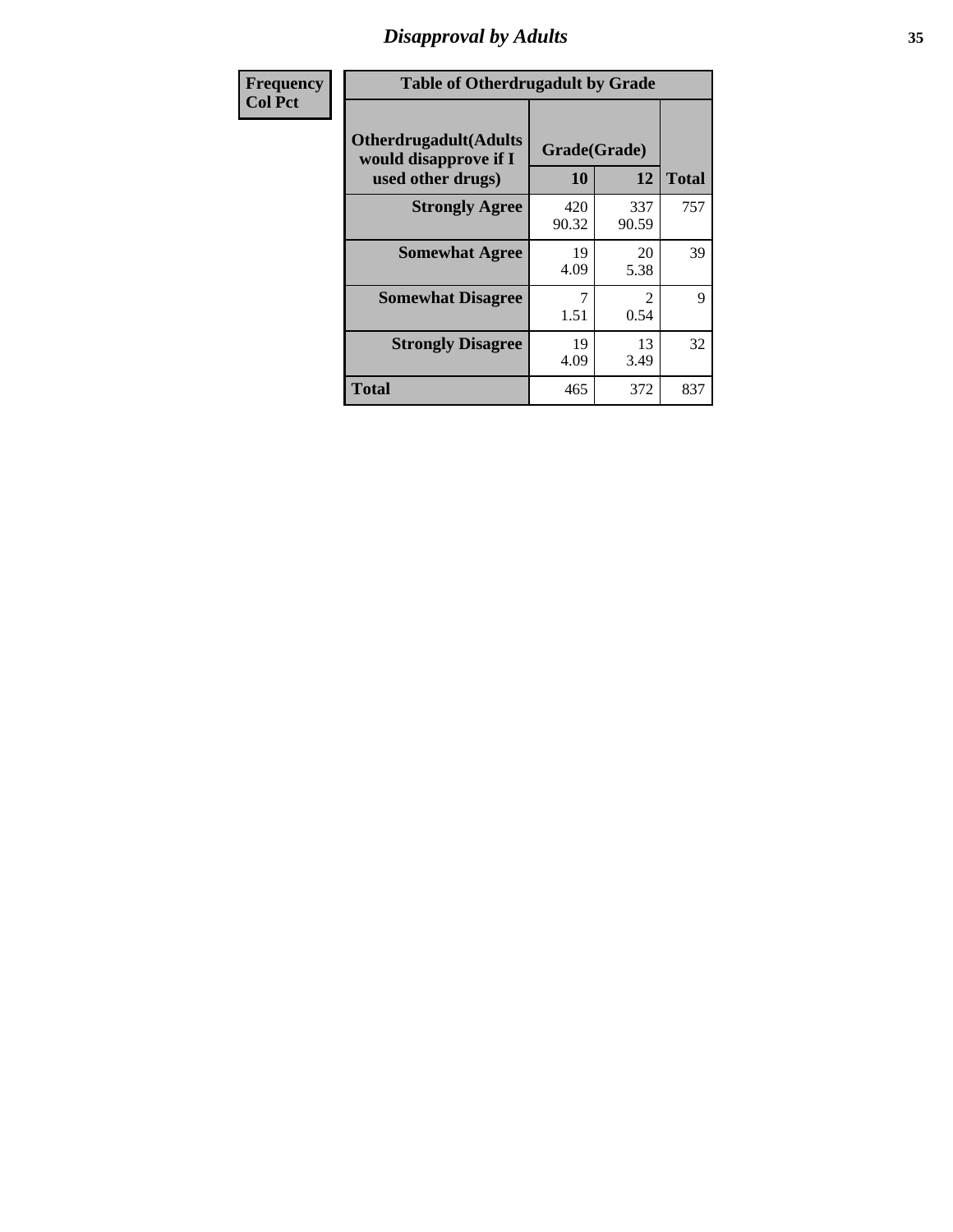### *Disapproval by Peers* **36**

| Frequency      | <b>Table of Alcoholpeer by Grade</b>                    |              |              |              |
|----------------|---------------------------------------------------------|--------------|--------------|--------------|
| <b>Col Pct</b> | Alcoholpeer(My<br>friends would<br>disapprove if I used | Grade(Grade) |              |              |
|                | alcohol)                                                | 10           | 12           | <b>Total</b> |
|                | <b>Strongly Agree</b>                                   | 120<br>25.81 | 42<br>11.29  | 162          |
|                | <b>Somewhat Agree</b>                                   | 115<br>24.73 | 41<br>11.02  | 156          |
|                | <b>Somewhat Disagree</b>                                | 139<br>29.89 | 85<br>22.85  | 224          |
|                | <b>Strongly Disagree</b>                                | 91<br>19.57  | 204<br>54.84 | 295          |
|                | Total                                                   | 465          | 372          | 837          |

| Frequency      | <b>Table of Tobaccopeer by Grade</b>                                |                           |              |              |
|----------------|---------------------------------------------------------------------|---------------------------|--------------|--------------|
| <b>Col Pct</b> | Tobaccopeer(My<br>friends would<br>disapprove if I used<br>tobacco) | Grade(Grade)<br><b>10</b> | 12           | <b>Total</b> |
|                | <b>Strongly Agree</b>                                               | 230<br>49.46              | 90<br>24.19  | 320          |
|                | <b>Somewhat Agree</b>                                               | 102<br>21.94              | 64<br>17.20  | 166          |
|                | <b>Somewhat Disagree</b>                                            | 81<br>17.42               | 92<br>24.73  | 173          |
|                | <b>Strongly Disagree</b>                                            | 52<br>11.18               | 126<br>33.87 | 178          |
|                | Total                                                               | 465                       | 372          | 837          |

| Frequency      | <b>Table of Marijuanapeer by Grade</b>                    |              |             |              |
|----------------|-----------------------------------------------------------|--------------|-------------|--------------|
| <b>Col Pct</b> | Marijuanapeer(My<br>friends would<br>disapprove if I used | Grade(Grade) |             |              |
|                | marijuana)                                                | <b>10</b>    | 12          | <b>Total</b> |
|                | <b>Strongly Agree</b>                                     | 225<br>48.39 | 93<br>25.00 | 318          |
|                | <b>Somewhat Agree</b>                                     | 91<br>19.57  | 59<br>15.86 | 150          |
|                | <b>Somewhat Disagree</b>                                  | 91<br>19.57  | 82<br>22.04 | 173          |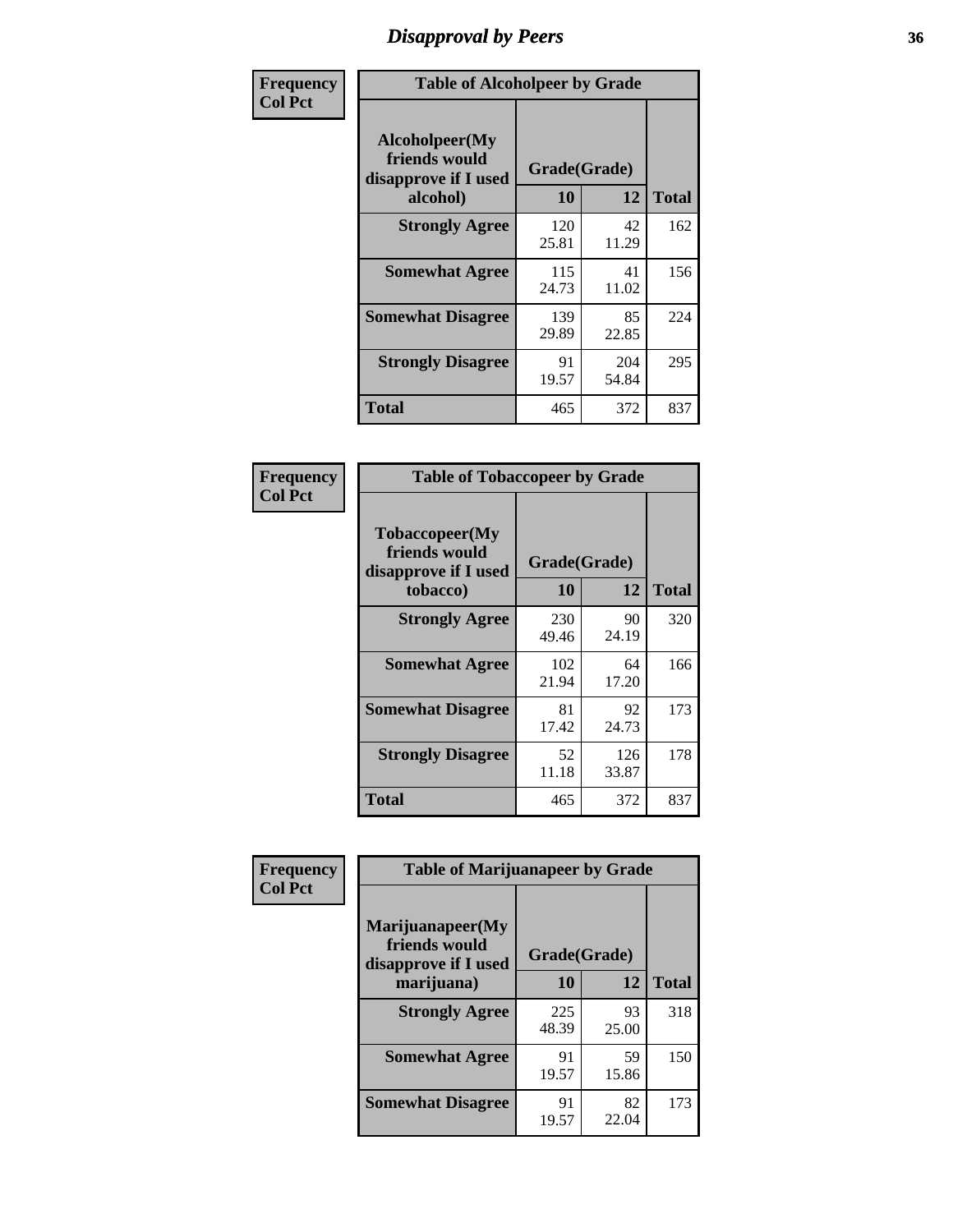# *Disapproval by Peers* **37**

| <b>Frequency</b> | <b>Table of Marijuanapeer by Grade</b>                                  |                    |              |              |  |
|------------------|-------------------------------------------------------------------------|--------------------|--------------|--------------|--|
| <b>Col Pct</b>   | Marijuanapeer(My<br>friends would<br>disapprove if I used<br>marijuana) | Grade(Grade)<br>10 | 12           | <b>Total</b> |  |
|                  | <b>Strongly Disagree</b>                                                | 58<br>12.47        | 138<br>37.10 | 196          |  |
|                  | <b>Total</b>                                                            | 465                | 372          | 837          |  |

| Frequency      | <b>Table of Otherdrugpeer by Grade</b>                                    |                    |              |              |
|----------------|---------------------------------------------------------------------------|--------------------|--------------|--------------|
| <b>Col Pct</b> | Otherdrugpeer(My<br>friends would<br>disapprove if I used<br>other drugs) | Grade(Grade)<br>10 | 12           | <b>Total</b> |
|                | <b>Strongly Agree</b>                                                     | 303<br>65.16       | 181<br>48.66 | 484          |
|                | <b>Somewhat Agree</b>                                                     | 83<br>17.85        | 81<br>21.77  | 164          |
|                | <b>Somewhat Disagree</b>                                                  | 42<br>9.03         | 45<br>12.10  | 87           |
|                | <b>Strongly Disagree</b>                                                  | 37<br>7.96         | 65<br>17.47  | 102          |
|                | <b>Total</b>                                                              | 465                | 372          | 837          |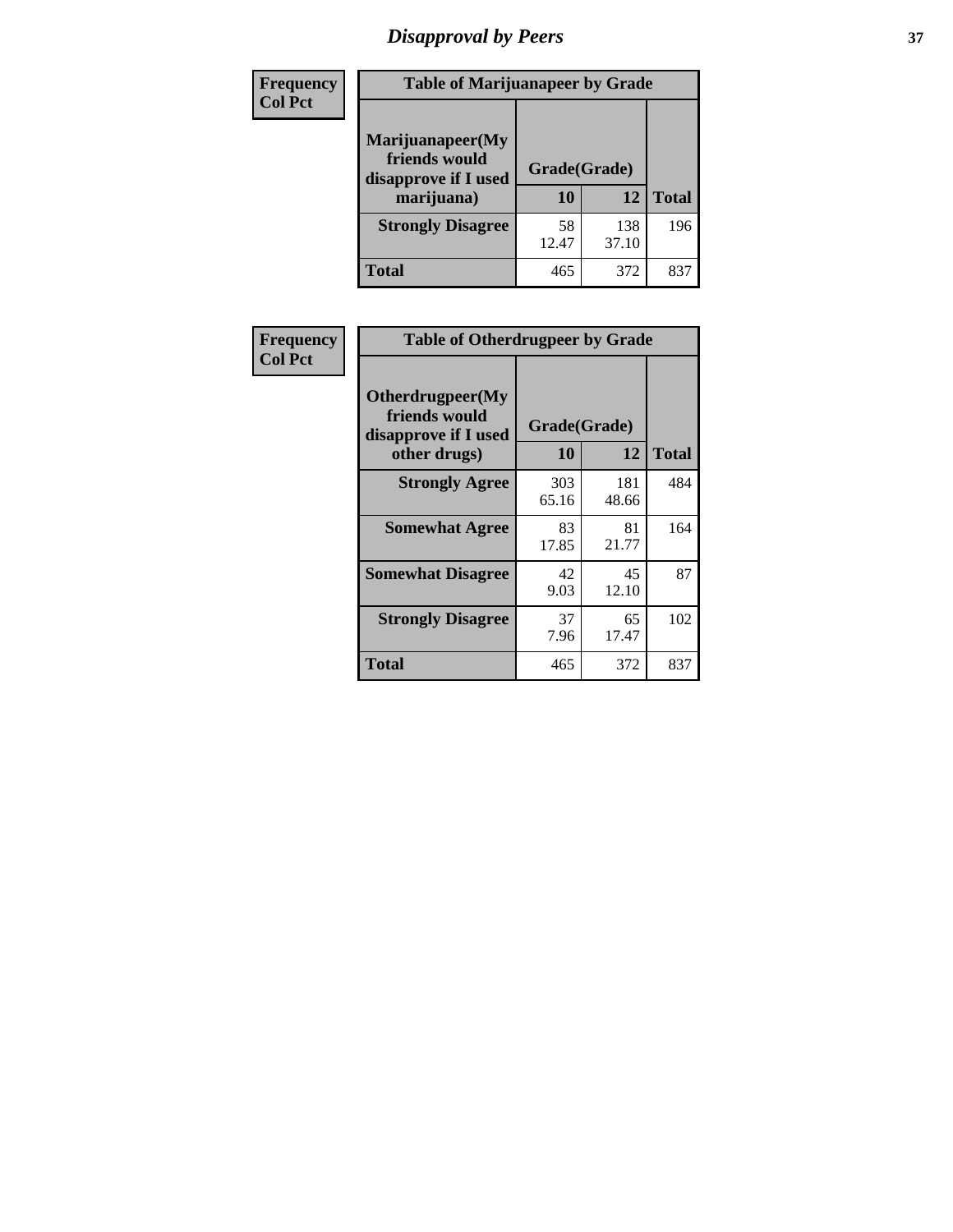| Frequency      | <b>Table of Alcohollocation1 by Grade</b> |              |              |              |  |
|----------------|-------------------------------------------|--------------|--------------|--------------|--|
| <b>Col Pct</b> | <b>Alcohollocation1(Places</b>            | Grade(Grade) |              |              |  |
|                | <b>Friends Use Alcohol)</b>               | 10           | 12           | <b>Total</b> |  |
|                |                                           | 242<br>52.04 | 288<br>77.42 | 530          |  |
|                | Do Not Use                                | 223<br>47.96 | 84<br>22.58  | 307          |  |
|                | <b>Total</b>                              | 465          | 372          | 837          |  |

| Frequency      | <b>Table of Alcohollocation2 by Grade</b>                     |                    |              |              |
|----------------|---------------------------------------------------------------|--------------------|--------------|--------------|
| <b>Col Pct</b> | <b>Alcohollocation2(Places</b><br><b>Friends Use Alcohol)</b> | Grade(Grade)<br>10 | <b>12</b>    | <b>Total</b> |
|                |                                                               | 310<br>66.67       | 158<br>42.47 | 468          |
|                | Home                                                          | 155<br>33.33       | 214<br>57.53 | 369          |
|                | <b>Total</b>                                                  | 465                | 372          | 837          |

| Frequency<br><b>Col Pct</b> | <b>Table of Alcohollocation 3 by Grade</b>                    |                    |              |              |  |
|-----------------------------|---------------------------------------------------------------|--------------------|--------------|--------------|--|
|                             | <b>Alcohollocation3(Places</b><br><b>Friends Use Alcohol)</b> | Grade(Grade)<br>10 | 12           | <b>Total</b> |  |
|                             |                                                               | 424<br>91.18       | 318<br>85.48 | 742          |  |
|                             | <b>School</b>                                                 | 41<br>8.82         | 54<br>14.52  | 95           |  |
|                             | Total                                                         | 465                | 372          | 837          |  |

| <b>Frequency</b> | <b>Table of Alcohollocation4 by Grade</b> |              |              |              |
|------------------|-------------------------------------------|--------------|--------------|--------------|
| <b>Col Pct</b>   | <b>Alcohollocation4(Places</b>            | Grade(Grade) |              |              |
|                  | <b>Friends Use Alcohol)</b>               | 10           | 12           | <b>Total</b> |
|                  |                                           | 411<br>88.39 | 297<br>79.84 | 708          |
|                  | Car                                       | 54<br>11.61  | 75<br>20.16  | 129          |
|                  | <b>Total</b>                              | 465          | 372          | 837          |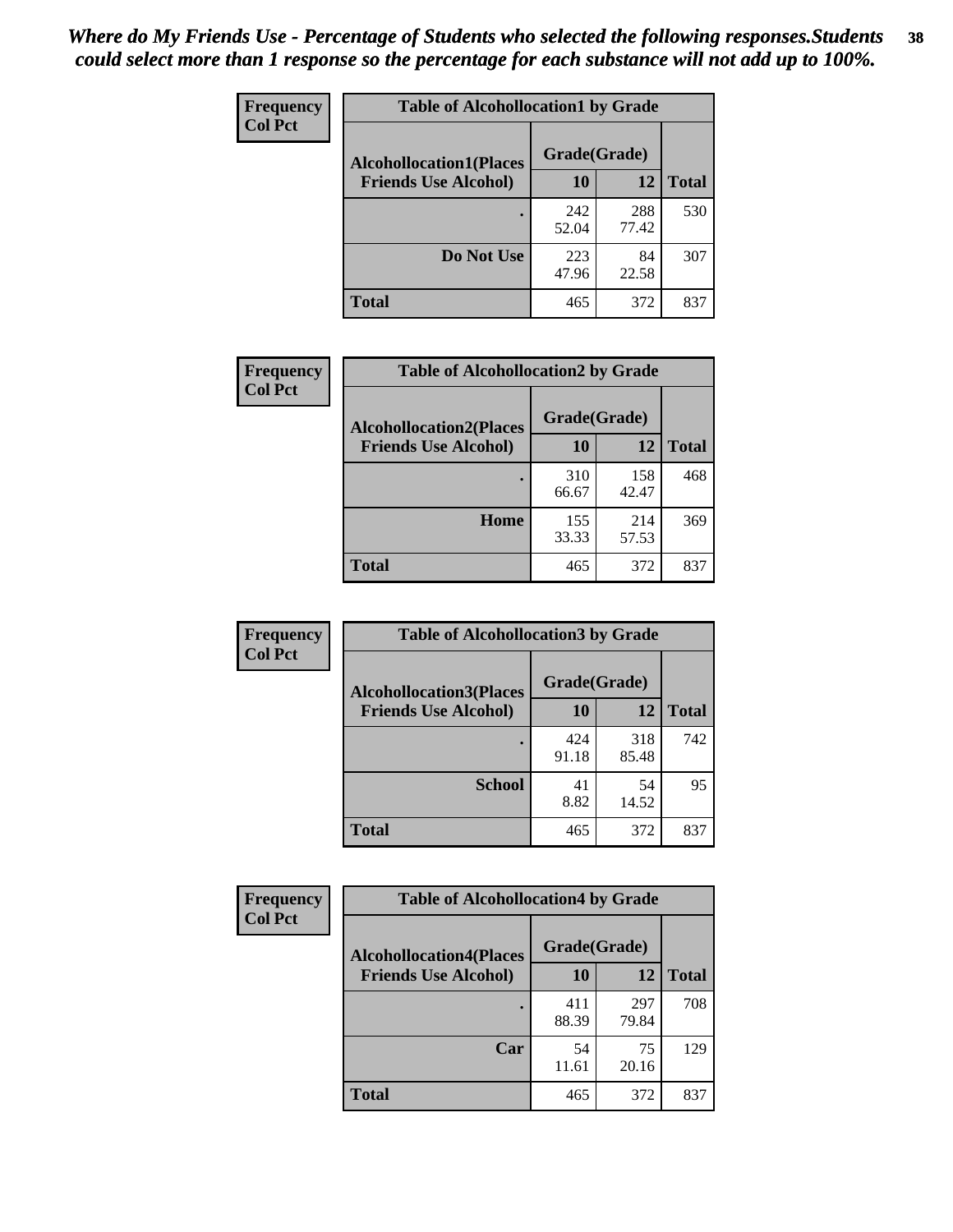| Frequency      | <b>Table of Alcohollocation5 by Grade</b> |              |              |              |  |
|----------------|-------------------------------------------|--------------|--------------|--------------|--|
| <b>Col Pct</b> | <b>Alcohollocation5</b> (Places           | Grade(Grade) |              |              |  |
|                | <b>Friends Use Alcohol)</b>               | 10           | 12           | <b>Total</b> |  |
|                |                                           | 249<br>53.55 | 86<br>23.12  | 335          |  |
|                | <b>Friend's House</b>                     | 216<br>46.45 | 286<br>76.88 | 502          |  |
|                | <b>Total</b>                              | 465          | 372          | 837          |  |

| <b>Frequency</b> | <b>Table of Alcohollocation6 by Grade</b> |              |              |              |
|------------------|-------------------------------------------|--------------|--------------|--------------|
| <b>Col Pct</b>   | <b>Alcohollocation6(Places</b>            | Grade(Grade) |              |              |
|                  | <b>Friends Use Alcohol)</b>               | 10           | 12           | <b>Total</b> |
|                  |                                           | 341<br>73.33 | 240<br>64.52 | 581          |
|                  | <b>Other</b>                              | 124<br>26.67 | 132<br>35.48 | 256          |
|                  | <b>Total</b>                              | 465          | 372          | 837          |

| <b>Frequency</b> | <b>Table of Tobaccolocation1 by Grade</b> |              |              |              |
|------------------|-------------------------------------------|--------------|--------------|--------------|
| <b>Col Pct</b>   | <b>Tobaccolocation1(Places</b>            | Grade(Grade) |              |              |
|                  | <b>Friends Use Tobacco)</b>               | 10           | 12           | <b>Total</b> |
|                  |                                           | 165<br>35.48 | 239<br>64.25 | 404          |
|                  | Do Not Use                                | 300<br>64.52 | 133<br>35.75 | 433          |
|                  | <b>Total</b>                              | 465          | 372          | 837          |

| <b>Frequency</b> | <b>Table of Tobaccolocation2 by Grade</b> |              |              |              |  |
|------------------|-------------------------------------------|--------------|--------------|--------------|--|
| <b>Col Pct</b>   | <b>Tobaccolocation2(Places</b>            | Grade(Grade) |              |              |  |
|                  | <b>Friends Use Tobacco)</b>               | 10           | 12           | <b>Total</b> |  |
|                  |                                           | 359<br>77.20 | 197<br>52.96 | 556          |  |
|                  | Home                                      | 106<br>22.80 | 175<br>47.04 | 281          |  |
|                  | <b>Total</b>                              | 465          | 372          | 837          |  |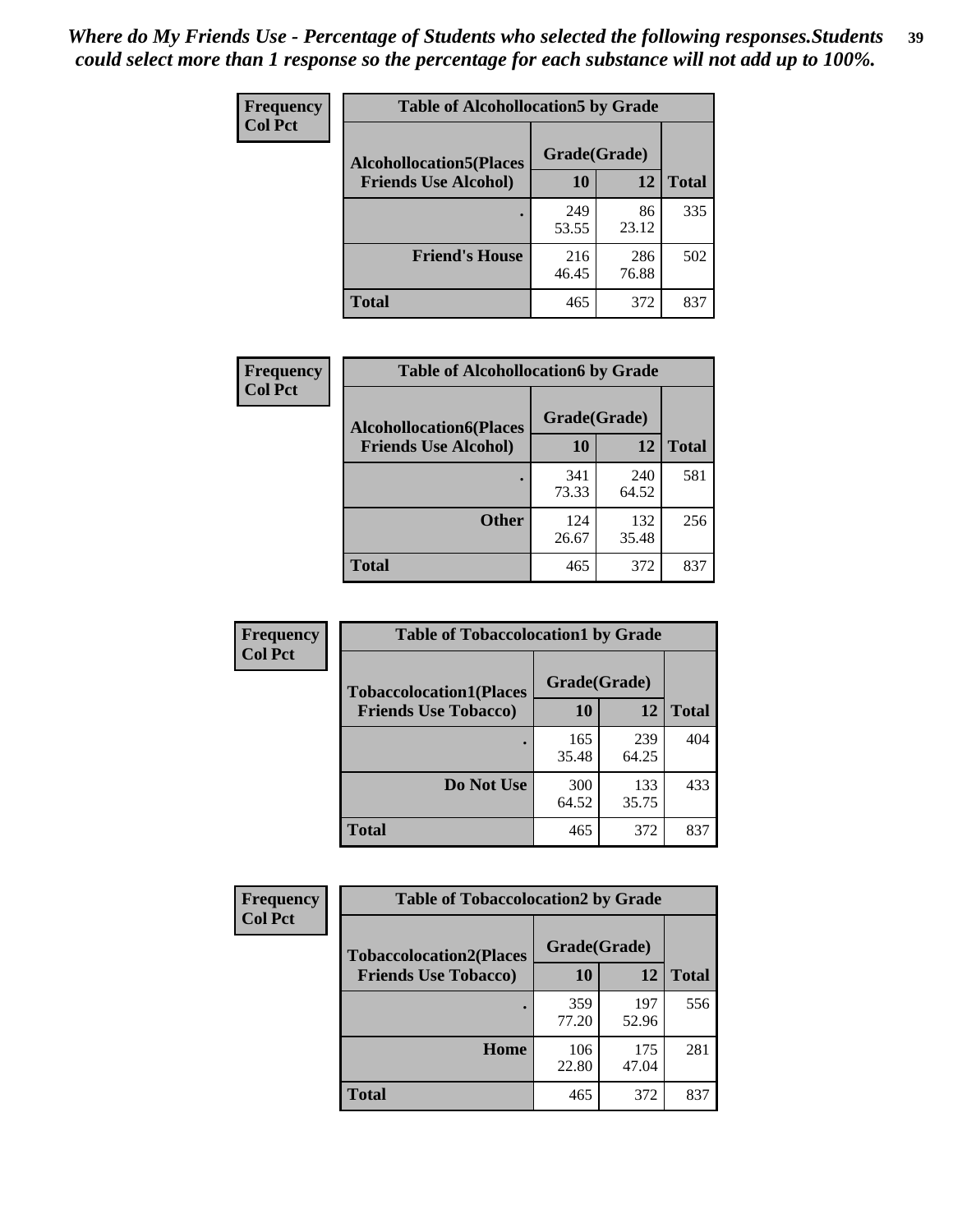| Frequency<br><b>Col Pct</b> | <b>Table of Tobaccolocation 3 by Grade</b> |              |              |              |
|-----------------------------|--------------------------------------------|--------------|--------------|--------------|
|                             | <b>Tobaccolocation3(Places</b>             | Grade(Grade) |              |              |
|                             | <b>Friends Use Tobacco)</b>                | 10           | 12           | <b>Total</b> |
|                             |                                            | 379<br>81.51 | 243<br>65.32 | 622          |
|                             | <b>School</b>                              | 86<br>18.49  | 129<br>34.68 | 215          |
|                             | <b>Total</b>                               | 465          | 372          | 837          |

| Frequency      | <b>Table of Tobaccolocation4 by Grade</b> |              |              |              |
|----------------|-------------------------------------------|--------------|--------------|--------------|
| <b>Col Pct</b> | <b>Tobaccolocation4(Places</b>            | Grade(Grade) |              |              |
|                | <b>Friends Use Tobacco)</b>               | 10           | 12           | <b>Total</b> |
|                |                                           | 378<br>81.29 | 176<br>47.31 | 554          |
|                | Car                                       | 87<br>18.71  | 196<br>52.69 | 283          |
|                | <b>Total</b>                              | 465          | 372          | 837          |

| <b>Frequency</b> | <b>Table of Tobaccolocation5 by Grade</b> |              |              |              |
|------------------|-------------------------------------------|--------------|--------------|--------------|
| <b>Col Pct</b>   | <b>Tobaccolocation5(Places</b>            | Grade(Grade) |              |              |
|                  | <b>Friends Use Tobacco)</b>               | 10           | 12           | <b>Total</b> |
|                  |                                           | 341<br>73.33 | 157<br>42.20 | 498          |
|                  | <b>Friend's House</b>                     | 124<br>26.67 | 215<br>57.80 | 339          |
|                  | Total                                     | 465          | 372          | 837          |

| Frequency      | <b>Table of Tobaccolocation6 by Grade</b> |              |              |              |  |
|----------------|-------------------------------------------|--------------|--------------|--------------|--|
| <b>Col Pct</b> | <b>Tobaccolocation6(Places</b>            | Grade(Grade) |              |              |  |
|                | <b>Friends Use Tobacco)</b>               | 10           | 12           | <b>Total</b> |  |
|                |                                           | 361<br>77.63 | 228<br>61.29 | 589          |  |
|                | <b>Other</b>                              | 104<br>22.37 | 144<br>38.71 | 248          |  |
|                | <b>Total</b>                              | 465          | 372          | 837          |  |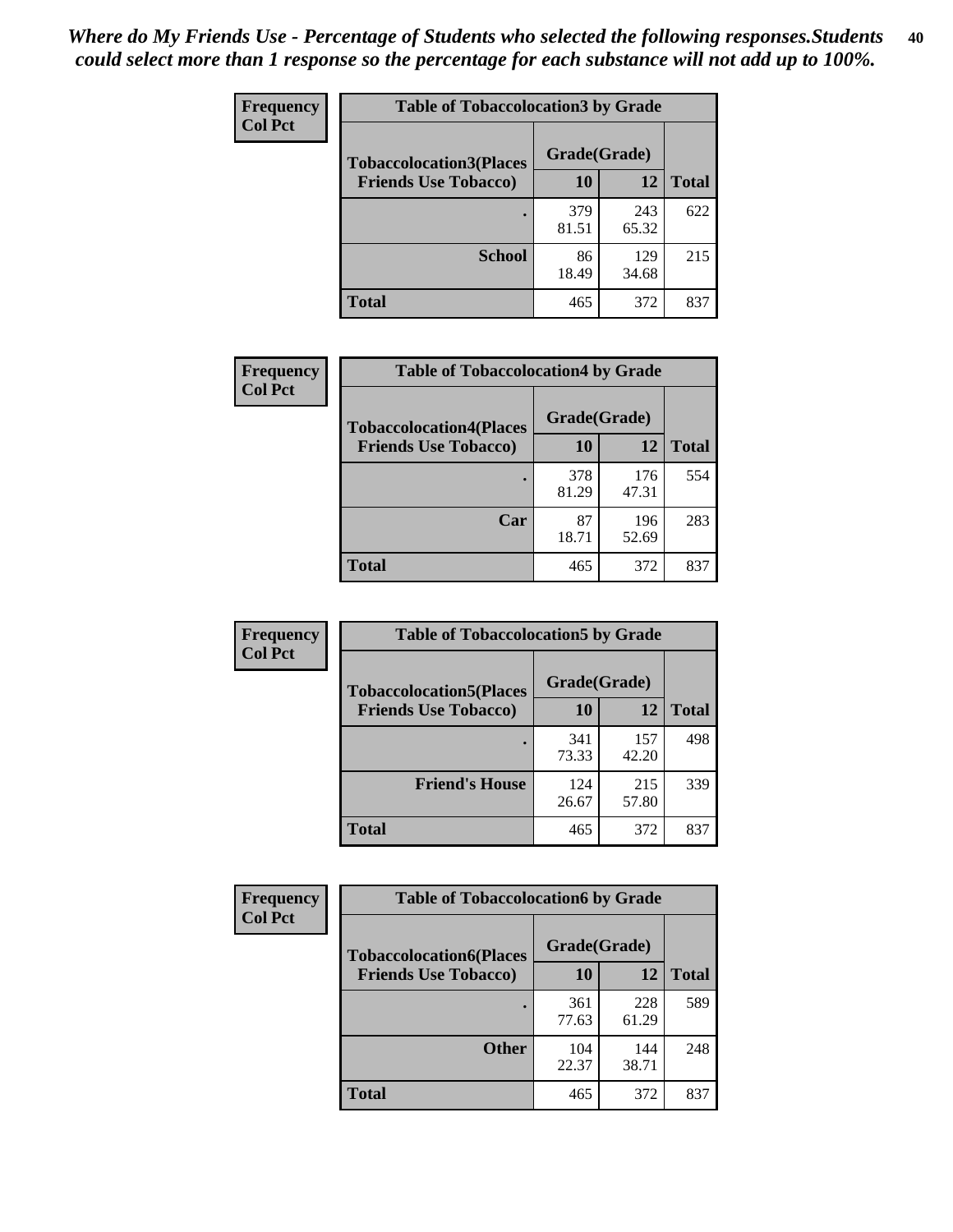| <b>Frequency</b> | <b>Table of Marijuanalocation1 by Grade</b> |              |              |              |
|------------------|---------------------------------------------|--------------|--------------|--------------|
| <b>Col Pct</b>   | <b>Marijuanalocation1(Places</b>            | Grade(Grade) |              |              |
|                  | <b>Friends Use Marijuana</b> )              | <b>10</b>    | 12           | <b>Total</b> |
|                  |                                             | 177<br>38.06 | 240<br>64.52 | 417          |
|                  | Do Not Use                                  | 288<br>61.94 | 132<br>35.48 | 420          |
|                  | <b>Total</b>                                | 465          | 372          | 837          |

| <b>Frequency</b><br><b>Col Pct</b> | <b>Table of Marijuanalocation2 by Grade</b>                        |                    |              |              |
|------------------------------------|--------------------------------------------------------------------|--------------------|--------------|--------------|
|                                    | <b>Marijuanalocation2(Places</b><br><b>Friends Use Marijuana</b> ) | Grade(Grade)<br>10 | 12           | <b>Total</b> |
|                                    |                                                                    | 343<br>73.76       | 201<br>54.03 | 544          |
|                                    | <b>Home</b>                                                        | 122<br>26.24       | 171<br>45.97 | 293          |
|                                    | <b>Total</b>                                                       | 465                | 372          | 837          |

| <b>Frequency</b><br><b>Col Pct</b> | <b>Table of Marijuanalocation3 by Grade</b> |              |              |              |
|------------------------------------|---------------------------------------------|--------------|--------------|--------------|
|                                    | <b>Marijuanalocation3</b> (Places           | Grade(Grade) |              |              |
|                                    | <b>Friends Use Marijuana</b> )              | <b>10</b>    | 12           | <b>Total</b> |
|                                    |                                             | 390<br>83.87 | 282<br>75.81 | 672          |
|                                    | <b>School</b>                               | 75<br>16.13  | 90<br>24.19  | 165          |
|                                    | <b>Total</b>                                | 465          | 372          | 837          |

| <b>Frequency</b> | <b>Table of Marijuanalocation4 by Grade</b> |              |              |              |  |
|------------------|---------------------------------------------|--------------|--------------|--------------|--|
| <b>Col Pct</b>   | <b>Marijuanalocation4(Places</b>            | Grade(Grade) |              |              |  |
|                  | <b>Friends Use Marijuana</b> )              | <b>10</b>    | 12           | <b>Total</b> |  |
|                  |                                             | 373<br>80.22 | 214<br>57.53 | 587          |  |
|                  | Car                                         | 92<br>19.78  | 158<br>42.47 | 250          |  |
|                  | <b>Total</b>                                | 465          | 372          | 837          |  |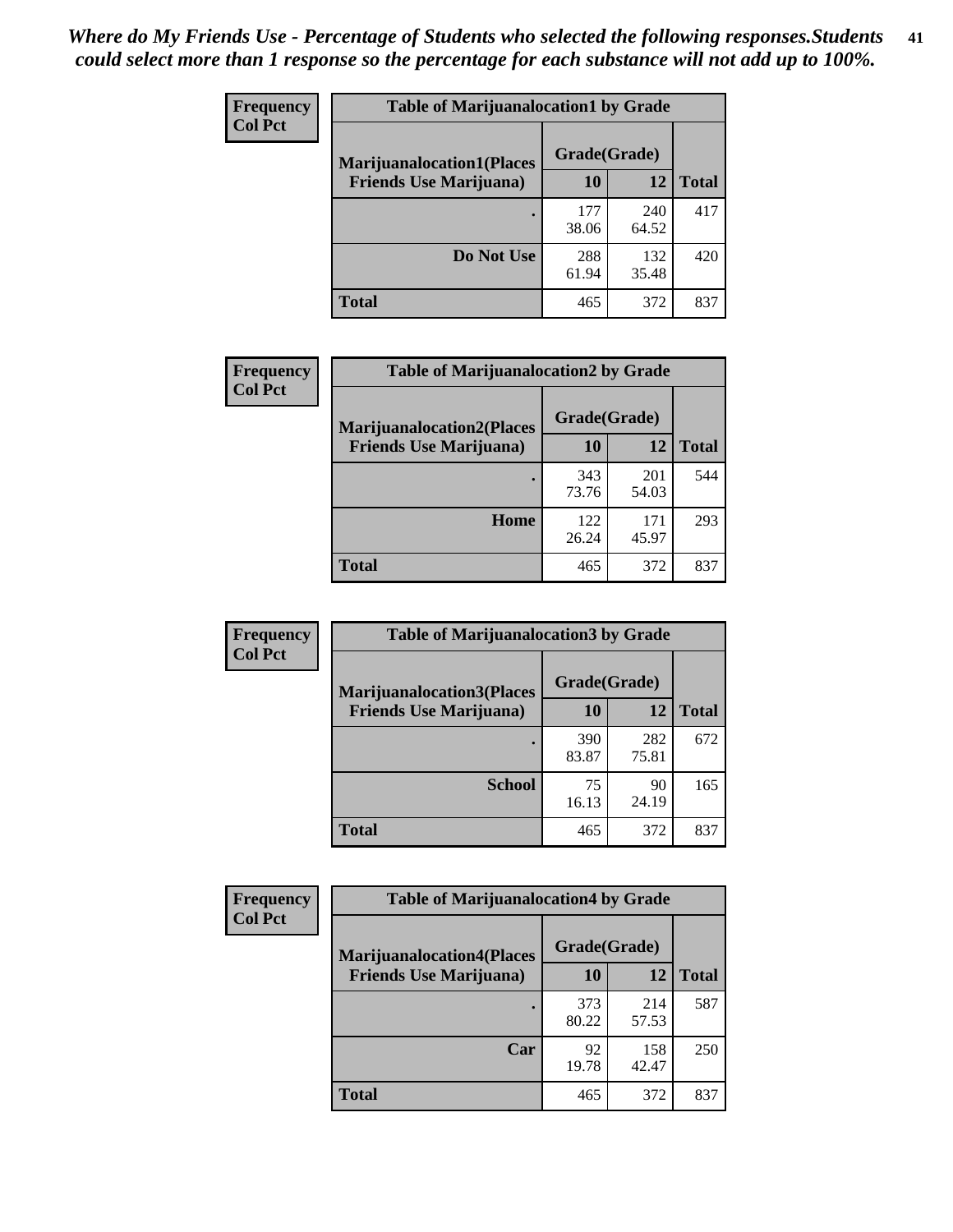| <b>Frequency</b> | <b>Table of Marijuanalocation5 by Grade</b>                         |              |              |              |
|------------------|---------------------------------------------------------------------|--------------|--------------|--------------|
| <b>Col Pct</b>   | <b>Marijuanalocation5</b> (Places<br><b>Friends Use Marijuana</b> ) | Grade(Grade) |              |              |
|                  |                                                                     | 10           | 12           | <b>Total</b> |
|                  |                                                                     | 319<br>68.60 | 141<br>37.90 | 460          |
|                  | <b>Friend's House</b>                                               | 146<br>31.40 | 231<br>62.10 | 377          |
|                  | <b>Total</b>                                                        | 465          | 372          | 837          |

| <b>Frequency</b> | <b>Table of Marijuanalocation6 by Grade</b>                        |                    |              |              |
|------------------|--------------------------------------------------------------------|--------------------|--------------|--------------|
| <b>Col Pct</b>   | <b>Marijuanalocation6(Places</b><br><b>Friends Use Marijuana</b> ) | Grade(Grade)<br>10 | 12           | <b>Total</b> |
|                  |                                                                    | 347<br>74.62       | 233<br>62.63 | 580          |
|                  | <b>Other</b>                                                       | 118<br>25.38       | 139<br>37.37 | 257          |
|                  | <b>Total</b>                                                       | 465                | 372          | 837          |

| Frequency      | <b>Table of Otherdruglocation1 by Grade</b>                          |              |              |              |  |
|----------------|----------------------------------------------------------------------|--------------|--------------|--------------|--|
| <b>Col Pct</b> | <b>Otherdruglocation1(Places</b><br><b>Friends Use Other Illegal</b> |              | Grade(Grade) |              |  |
|                | Drugs)                                                               | 10           | 12           | <b>Total</b> |  |
|                |                                                                      | 85<br>18.28  | 121<br>32.53 | 206          |  |
|                | Do Not Use                                                           | 380<br>81.72 | 251<br>67.47 | 631          |  |
|                | <b>Total</b>                                                         | 465          | 372          | 837          |  |

| <b>Frequency</b> | <b>Table of Otherdruglocation2 by Grade</b>                                          |              |              |              |
|------------------|--------------------------------------------------------------------------------------|--------------|--------------|--------------|
| <b>Col Pct</b>   | <b>Otherdruglocation2(Places</b><br>Grade(Grade)<br><b>Friends Use Other Illegal</b> |              |              |              |
|                  | Drugs)                                                                               | 10           | 12           | <b>Total</b> |
|                  |                                                                                      | 408<br>87.74 | 281<br>75.54 | 689          |
|                  | <b>Home</b>                                                                          | 57<br>12.26  | 91<br>24.46  | 148          |
|                  | <b>Total</b>                                                                         | 465          | 372          | 837          |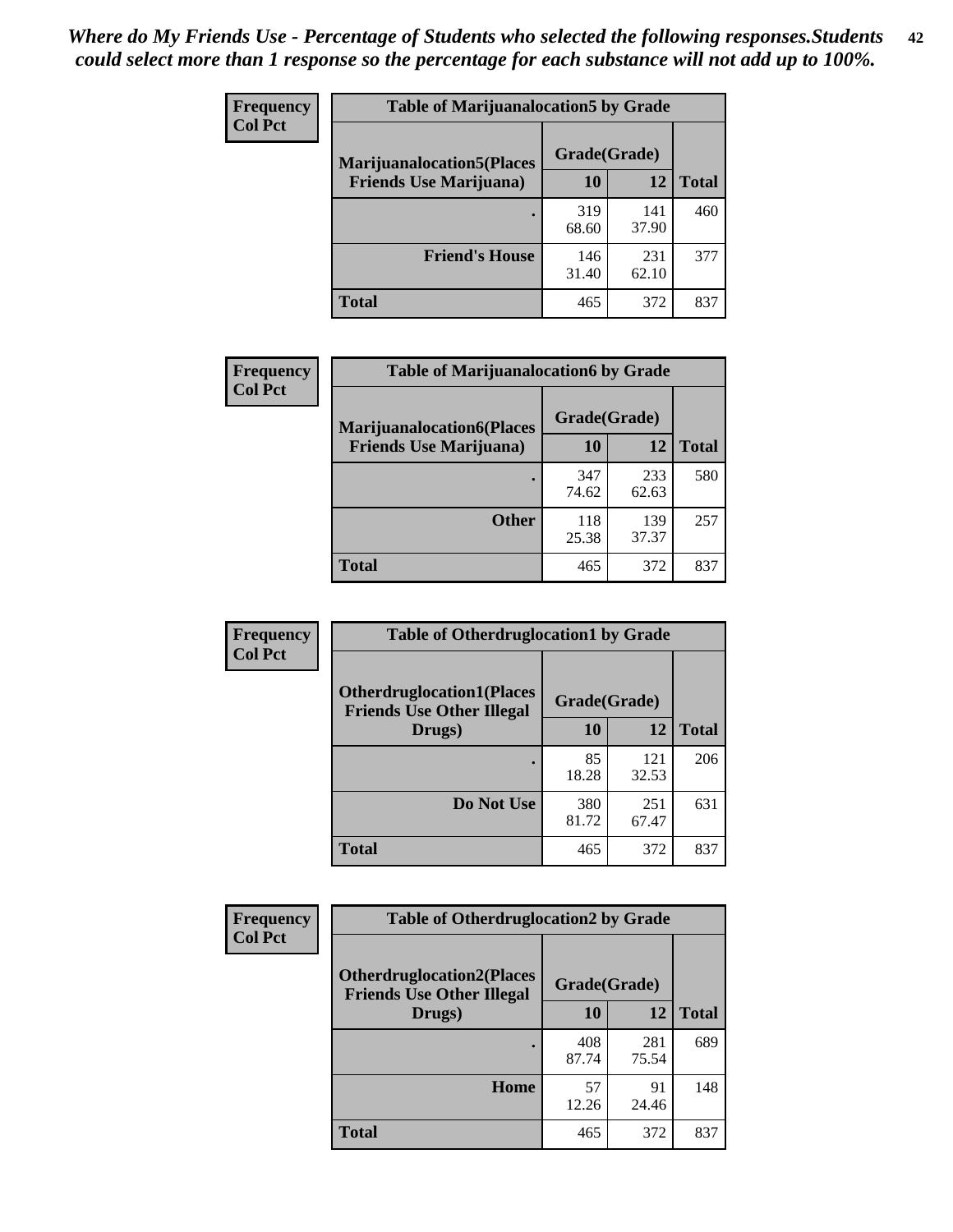| <b>Frequency</b> | <b>Table of Otherdruglocation3 by Grade</b>                          |              |              |              |
|------------------|----------------------------------------------------------------------|--------------|--------------|--------------|
| <b>Col Pct</b>   | <b>Otherdruglocation3(Places</b><br><b>Friends Use Other Illegal</b> | Grade(Grade) |              |              |
|                  | Drugs)                                                               | 10           | 12           | <b>Total</b> |
|                  |                                                                      | 424<br>91.18 | 324<br>87.10 | 748          |
|                  | <b>School</b>                                                        | 41<br>8.82   | 48<br>12.90  | 89           |
|                  | <b>Total</b>                                                         | 465          | 372          | 837          |

| <b>Frequency</b> | <b>Table of Otherdruglocation4 by Grade</b>                          |              |              |              |
|------------------|----------------------------------------------------------------------|--------------|--------------|--------------|
| <b>Col Pct</b>   | <b>Otherdruglocation4(Places</b><br><b>Friends Use Other Illegal</b> | Grade(Grade) |              |              |
|                  | Drugs)                                                               | 10           | 12           | <b>Total</b> |
|                  |                                                                      | 424<br>91.18 | 305<br>81.99 | 729          |
|                  | Car                                                                  | 41<br>8.82   | 67<br>18.01  | 108          |
|                  | <b>Total</b>                                                         | 465          | 372          | 837          |

| <b>Frequency</b> | <b>Table of Otherdruglocation5 by Grade</b>                          |              |              |              |
|------------------|----------------------------------------------------------------------|--------------|--------------|--------------|
| <b>Col Pct</b>   | <b>Otherdruglocation5(Places</b><br><b>Friends Use Other Illegal</b> | Grade(Grade) |              |              |
|                  | Drugs)                                                               | 10           | 12           | <b>Total</b> |
|                  |                                                                      | 397<br>85.38 | 263<br>70.70 | 660          |
|                  | <b>Friend's House</b>                                                | 68<br>14.62  | 109<br>29.30 | 177          |
|                  | <b>Total</b>                                                         | 465          | 372          | 837          |

| <b>Frequency</b> | <b>Table of Otherdruglocation6 by Grade</b>                          |              |              |              |
|------------------|----------------------------------------------------------------------|--------------|--------------|--------------|
| <b>Col Pct</b>   | <b>Otherdruglocation6(Places</b><br><b>Friends Use Other Illegal</b> | Grade(Grade) |              |              |
|                  | Drugs)                                                               | 10           | 12           | <b>Total</b> |
|                  |                                                                      | 402<br>86.45 | 296<br>79.57 | 698          |
|                  | <b>Other</b>                                                         | 63<br>13.55  | 76<br>20.43  | 139          |
|                  | <b>Total</b>                                                         | 465          | 372          | 837          |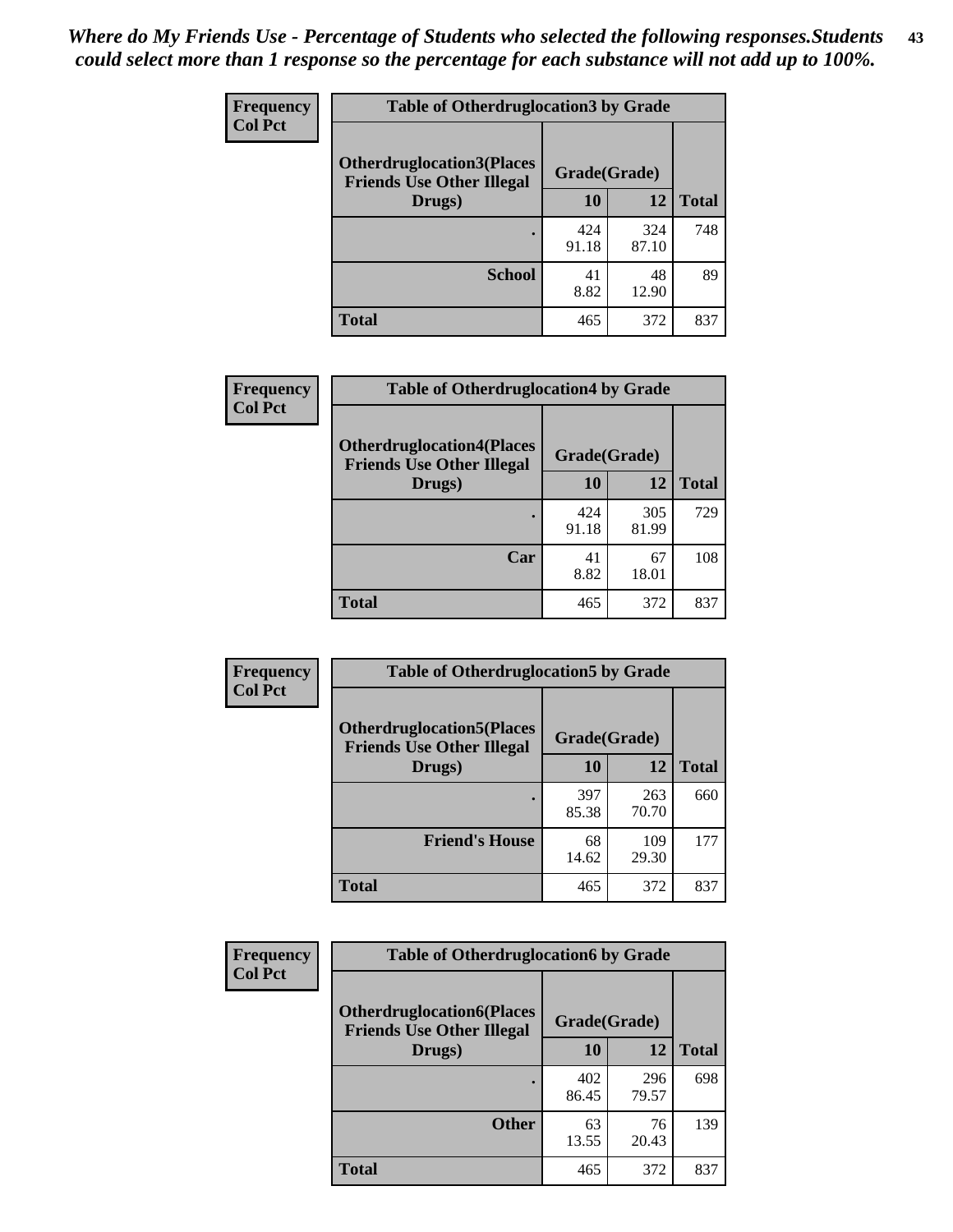| Frequency      | <b>Table of Alcoholtime1 by Grade</b>           |              |              |              |
|----------------|-------------------------------------------------|--------------|--------------|--------------|
| <b>Col Pct</b> | <b>Alcoholtime1(Times</b><br><b>Friends Use</b> | Grade(Grade) |              |              |
|                | Alcohol)                                        | 10           | <b>12</b>    | <b>Total</b> |
|                |                                                 | 241<br>51.83 | 296<br>79.57 | 537          |
|                | Do Not Use                                      | 224<br>48.17 | 76<br>20.43  | 300          |
|                | <b>Total</b>                                    | 465          | 372          | 837          |

| Frequency      | <b>Table of Alcoholtime2 by Grade</b>           |              |              |              |  |
|----------------|-------------------------------------------------|--------------|--------------|--------------|--|
| <b>Col Pct</b> | <b>Alcoholtime2(Times</b><br><b>Friends Use</b> | Grade(Grade) |              |              |  |
|                | Alcohol)                                        | 10           | 12           | <b>Total</b> |  |
|                |                                                 | 433<br>93.12 | 346<br>93.01 | 779          |  |
|                | <b>On Way to School</b>                         | 32<br>6.88   | 26<br>6.99   | 58           |  |
|                | <b>Total</b>                                    | 465          | 372          | 837          |  |

| Frequency<br><b>Col Pct</b> | <b>Table of Alcoholtime3 by Grade</b>                           |              |              |              |  |
|-----------------------------|-----------------------------------------------------------------|--------------|--------------|--------------|--|
|                             | <b>Alcoholtime3(Times</b><br>Grade(Grade)<br><b>Friends Use</b> |              |              |              |  |
|                             | Alcohol)                                                        | 10           | 12           | <b>Total</b> |  |
|                             |                                                                 | 435<br>93.55 | 342<br>91.94 | 777          |  |
|                             | <b>During School</b>                                            | 30<br>6.45   | 30<br>8.06   | 60           |  |
|                             | Total                                                           | 465          | 372          | 837          |  |

| <b>Frequency</b><br><b>Col Pct</b> | <b>Table of Alcoholtime4 by Grade</b> |              |              |              |  |
|------------------------------------|---------------------------------------|--------------|--------------|--------------|--|
|                                    | <b>Alcoholtime4(Times</b>             | Grade(Grade) |              |              |  |
|                                    | <b>Friends Use Alcohol)</b>           | 10           | 12           | <b>Total</b> |  |
|                                    |                                       | 432<br>92.90 | 341<br>91.67 | 773          |  |
|                                    | <b>On Way Home From School</b>        | 33<br>7.10   | 31<br>8.33   | 64           |  |
|                                    | <b>Total</b>                          | 465          | 372          | 837          |  |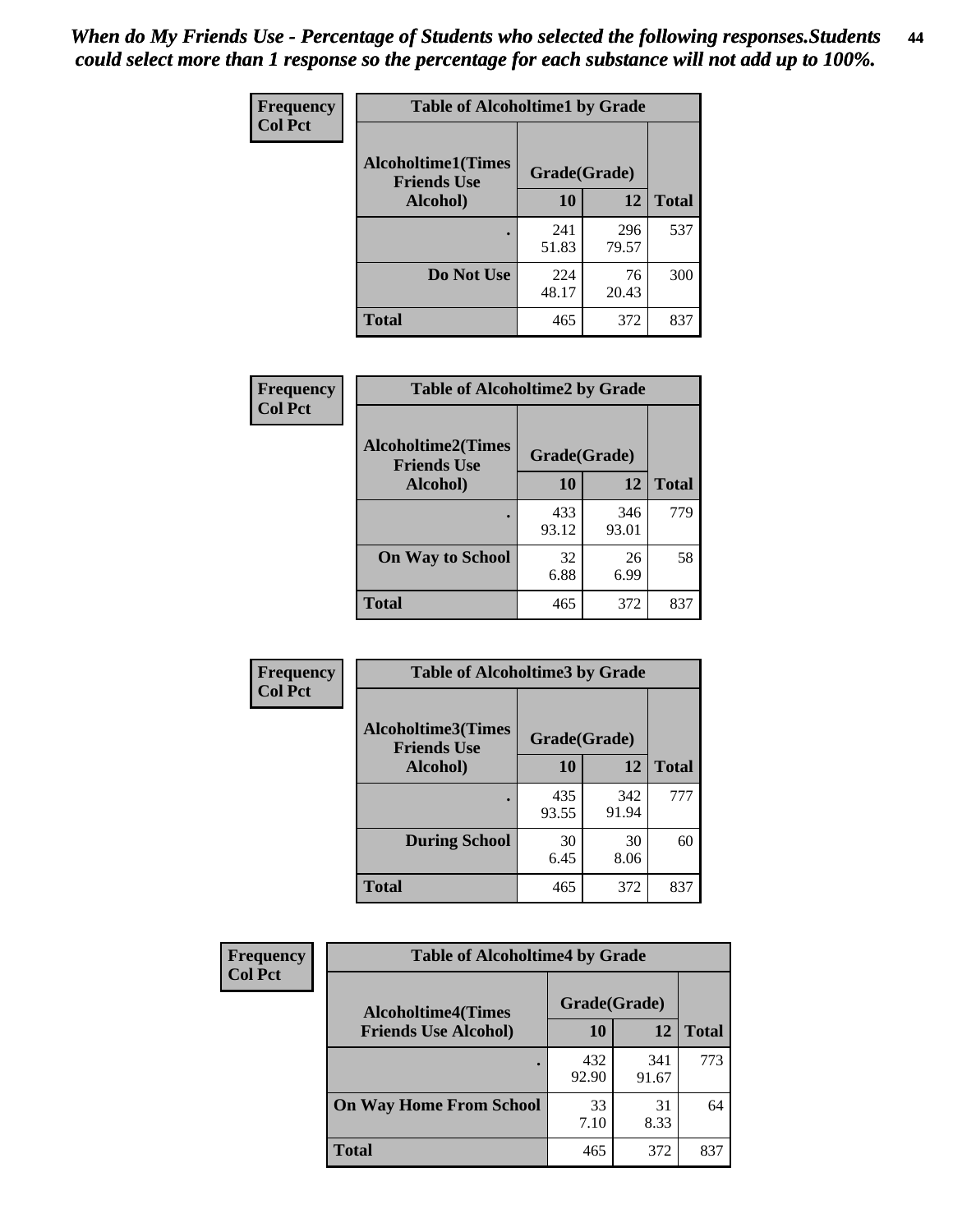*When do My Friends Use - Percentage of Students who selected the following responses.Students could select more than 1 response so the percentage for each substance will not add up to 100%.* **45**

| Frequency      | <b>Table of Alcoholtime5 by Grade</b>           |              |              |              |
|----------------|-------------------------------------------------|--------------|--------------|--------------|
| <b>Col Pct</b> | <b>Alcoholtime5(Times</b><br><b>Friends Use</b> | Grade(Grade) |              |              |
|                | Alcohol)                                        | 10           | <b>12</b>    | <b>Total</b> |
|                |                                                 | 400<br>86.02 | 278<br>74.73 | 678          |
|                | Weeknights                                      | 65<br>13.98  | 94<br>25.27  | 159          |
|                | <b>Total</b>                                    | 465          | 372          | 837          |

| <b>Frequency</b> | <b>Table of Alcoholtime6 by Grade</b>           |              |              |              |
|------------------|-------------------------------------------------|--------------|--------------|--------------|
| <b>Col Pct</b>   | <b>Alcoholtime6(Times</b><br><b>Friends Use</b> | Grade(Grade) |              |              |
|                  | Alcohol)                                        | 10           | 12           | <b>Total</b> |
|                  |                                                 | 198<br>42.58 | 65<br>17.47  | 263          |
|                  | Weekends                                        | 267<br>57.42 | 307<br>82.53 | 574          |
|                  | <b>Total</b>                                    | 465          | 372          | 837          |

| Frequency<br><b>Col Pct</b> | <b>Table of Tobaccotime1 by Grade</b>           |              |              |              |  |
|-----------------------------|-------------------------------------------------|--------------|--------------|--------------|--|
|                             | <b>Tobaccotime1(Times</b><br><b>Friends Use</b> | Grade(Grade) |              |              |  |
|                             | <b>Tobacco</b> )                                | 10           | <b>12</b>    | <b>Total</b> |  |
|                             |                                                 | 167<br>35.91 | 244<br>65.59 | 411          |  |
|                             | Do Not Use                                      | 298<br>64.09 | 128<br>34.41 | 426          |  |
|                             | <b>Total</b>                                    | 465          | 372          | 837          |  |

| <b>Frequency</b> | <b>Table of Tobaccotime2 by Grade</b>           |              |              |              |
|------------------|-------------------------------------------------|--------------|--------------|--------------|
| <b>Col Pct</b>   | <b>Tobaccotime2(Times</b><br><b>Friends Use</b> | Grade(Grade) |              |              |
|                  | <b>Tobacco</b> )                                | 10           | <b>12</b>    | <b>Total</b> |
|                  |                                                 | 385<br>82.80 | 223<br>59.95 | 608          |
|                  | <b>On Way to School</b>                         | 80<br>17.20  | 149<br>40.05 | 229          |
|                  | <b>Total</b>                                    | 465          | 372          | 837          |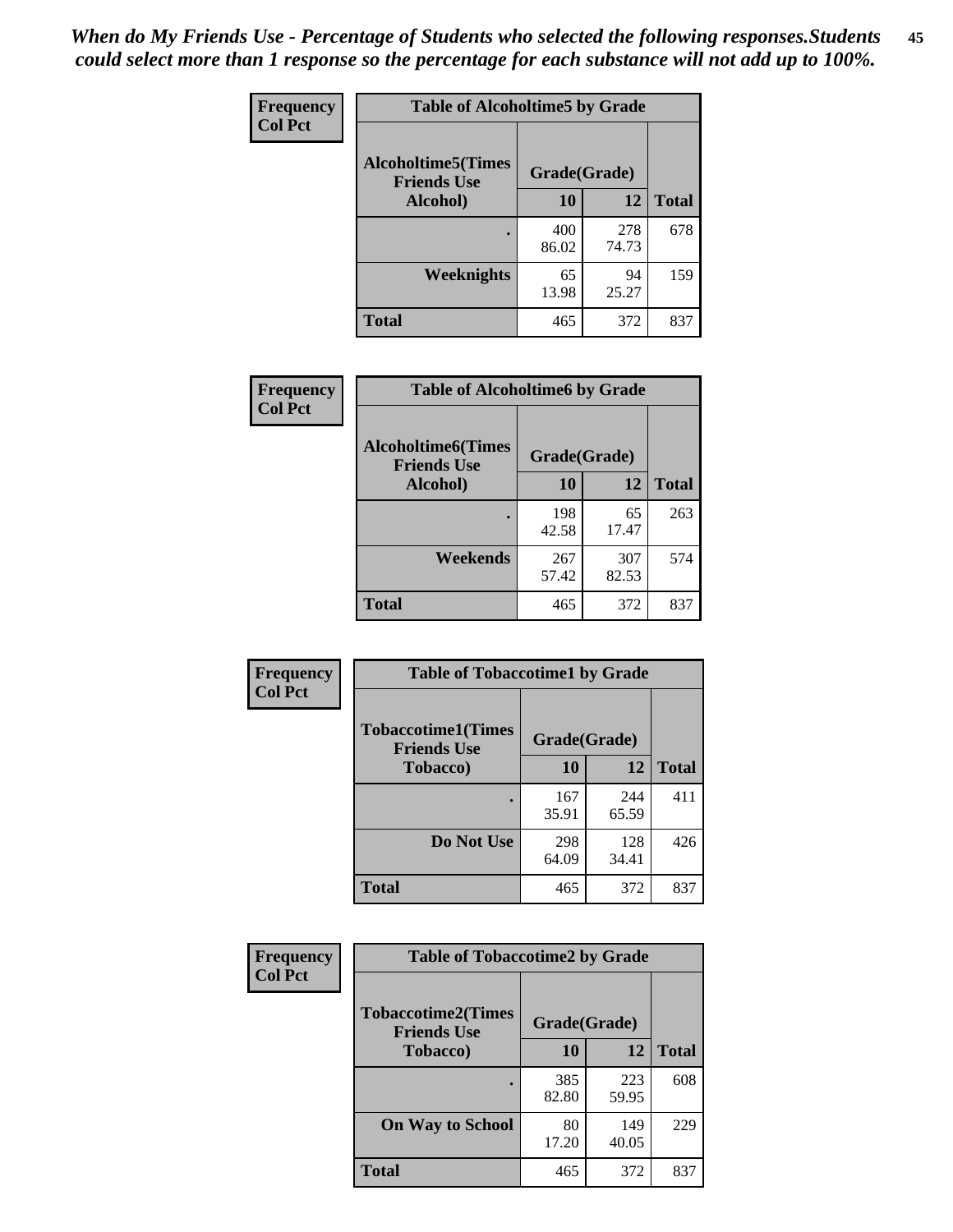| <b>Frequency</b> | <b>Table of Tobaccotime3 by Grade</b>           |              |              |              |  |
|------------------|-------------------------------------------------|--------------|--------------|--------------|--|
| <b>Col Pct</b>   | <b>Tobaccotime3(Times</b><br><b>Friends Use</b> | Grade(Grade) |              |              |  |
|                  | <b>Tobacco</b> )                                | 10           | 12           | <b>Total</b> |  |
|                  |                                                 | 396<br>85.16 | 264<br>70.97 | 660          |  |
|                  | <b>During School</b>                            | 69<br>14.84  | 108<br>29.03 | 177          |  |
|                  | <b>Total</b>                                    | 465          | 372          | 837          |  |

| <b>Frequency</b><br><b>Col Pct</b> | <b>Table of Tobaccotime4 by Grade</b> |              |              |              |
|------------------------------------|---------------------------------------|--------------|--------------|--------------|
|                                    | <b>Tobaccotime4(Times</b>             | Grade(Grade) |              |              |
|                                    | <b>Friends Use Tobacco)</b>           | 10           | 12           | <b>Total</b> |
|                                    |                                       | 432<br>92.90 | 341<br>91.67 | 773          |
|                                    | <b>On Way Home From School</b>        | 33<br>7.10   | 31<br>8.33   | 64           |
|                                    | <b>Total</b>                          | 465          | 372          | 837          |

| <b>Frequency</b> | <b>Table of Tobaccotime5 by Grade</b>           |              |              |              |
|------------------|-------------------------------------------------|--------------|--------------|--------------|
| <b>Col Pct</b>   | <b>Tobaccotime5(Times</b><br><b>Friends Use</b> | Grade(Grade) |              |              |
|                  | <b>Tobacco</b> )                                | 10           | 12           | <b>Total</b> |
|                  |                                                 | 345<br>74.19 | 191<br>51.34 | 536          |
|                  | Weeknights                                      | 120<br>25.81 | 181<br>48.66 | 301          |
|                  | <b>Total</b>                                    | 465          | 372          | 837          |

| Frequency<br><b>Col Pct</b> | <b>Table of Tobaccotime6 by Grade</b>           |              |              |              |
|-----------------------------|-------------------------------------------------|--------------|--------------|--------------|
|                             | <b>Tobaccotime6(Times</b><br><b>Friends Use</b> | Grade(Grade) |              |              |
|                             | <b>Tobacco</b> )                                | 10           | 12           | <b>Total</b> |
|                             |                                                 | 309<br>66.45 | 141<br>37.90 | 450          |
|                             | Weekends                                        | 156<br>33.55 | 231<br>62.10 | 387          |
|                             | <b>Total</b>                                    | 465          | 372          | 837          |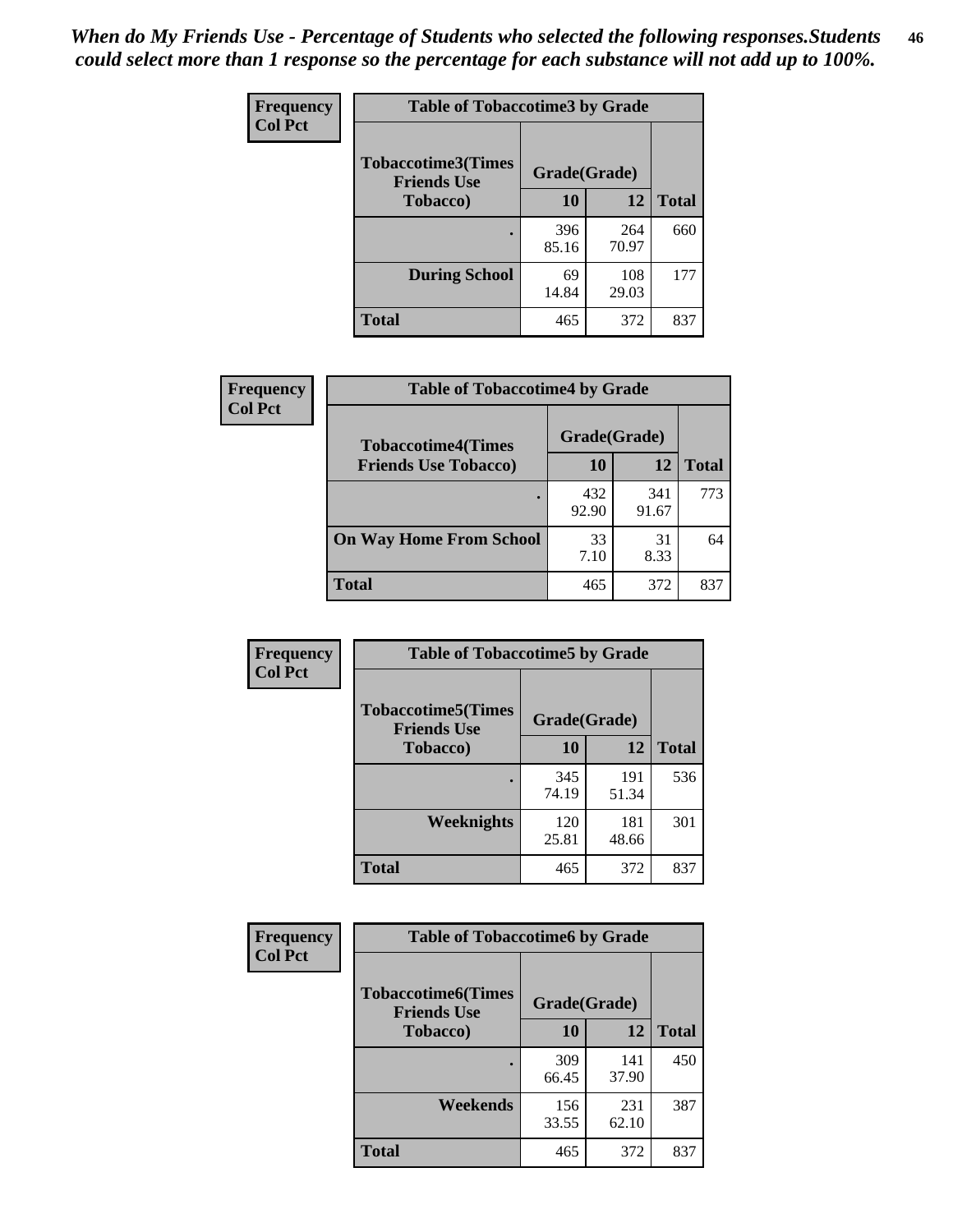| Frequency      | <b>Table of Marijuanatime1 by Grade</b>           |              |              |              |  |
|----------------|---------------------------------------------------|--------------|--------------|--------------|--|
| <b>Col Pct</b> | <b>Marijuanatime1(Times</b><br><b>Friends Use</b> | Grade(Grade) |              |              |  |
|                | Marijuana)                                        | 10           | 12           | <b>Total</b> |  |
|                |                                                   | 180<br>38.71 | 243<br>65.32 | 423          |  |
|                | Do Not Use                                        | 285<br>61.29 | 129<br>34.68 | 414          |  |
|                | <b>Total</b>                                      | 465          | 372          | 837          |  |

| <b>Frequency</b> | <b>Table of Marijuanatime2 by Grade</b>           |              |              |              |  |
|------------------|---------------------------------------------------|--------------|--------------|--------------|--|
| <b>Col Pct</b>   | <b>Marijuanatime2(Times</b><br><b>Friends Use</b> | Grade(Grade) |              |              |  |
|                  | Marijuana)                                        | 10           | 12           | <b>Total</b> |  |
|                  | $\bullet$                                         | 396<br>85.16 | 275<br>73.92 | 671          |  |
|                  | <b>On Way to School</b>                           | 69<br>14.84  | 97<br>26.08  | 166          |  |
|                  | <b>Total</b>                                      | 465          | 372          | 837          |  |

| Frequency      | <b>Table of Marijuanatime3 by Grade</b>    |              |              |              |
|----------------|--------------------------------------------|--------------|--------------|--------------|
| <b>Col Pct</b> | Marijuanatime3(Times<br><b>Friends Use</b> | Grade(Grade) |              |              |
|                | Marijuana)                                 | 10           | 12           | <b>Total</b> |
|                |                                            | 406<br>87.31 | 310<br>83.33 | 716          |
|                | <b>During School</b>                       | 59<br>12.69  | 62<br>16.67  | 121          |
|                | <b>Total</b>                               | 465          | 372          | 837          |

| <b>Frequency</b> | <b>Table of Marijuanatime4 by Grade</b>                        |              |              |              |
|------------------|----------------------------------------------------------------|--------------|--------------|--------------|
| <b>Col Pct</b>   | <b>Marijuanatime4</b> (Times<br><b>Friends Use Marijuana</b> ) | Grade(Grade) |              |              |
|                  |                                                                | 10           | 12           | <b>Total</b> |
|                  |                                                                | 400<br>86.02 | 277<br>74.46 | 677          |
|                  | <b>On Way Home From School</b>                                 | 65<br>13.98  | 95<br>25.54  | 160          |
|                  | <b>Total</b>                                                   | 465          | 372          | 837          |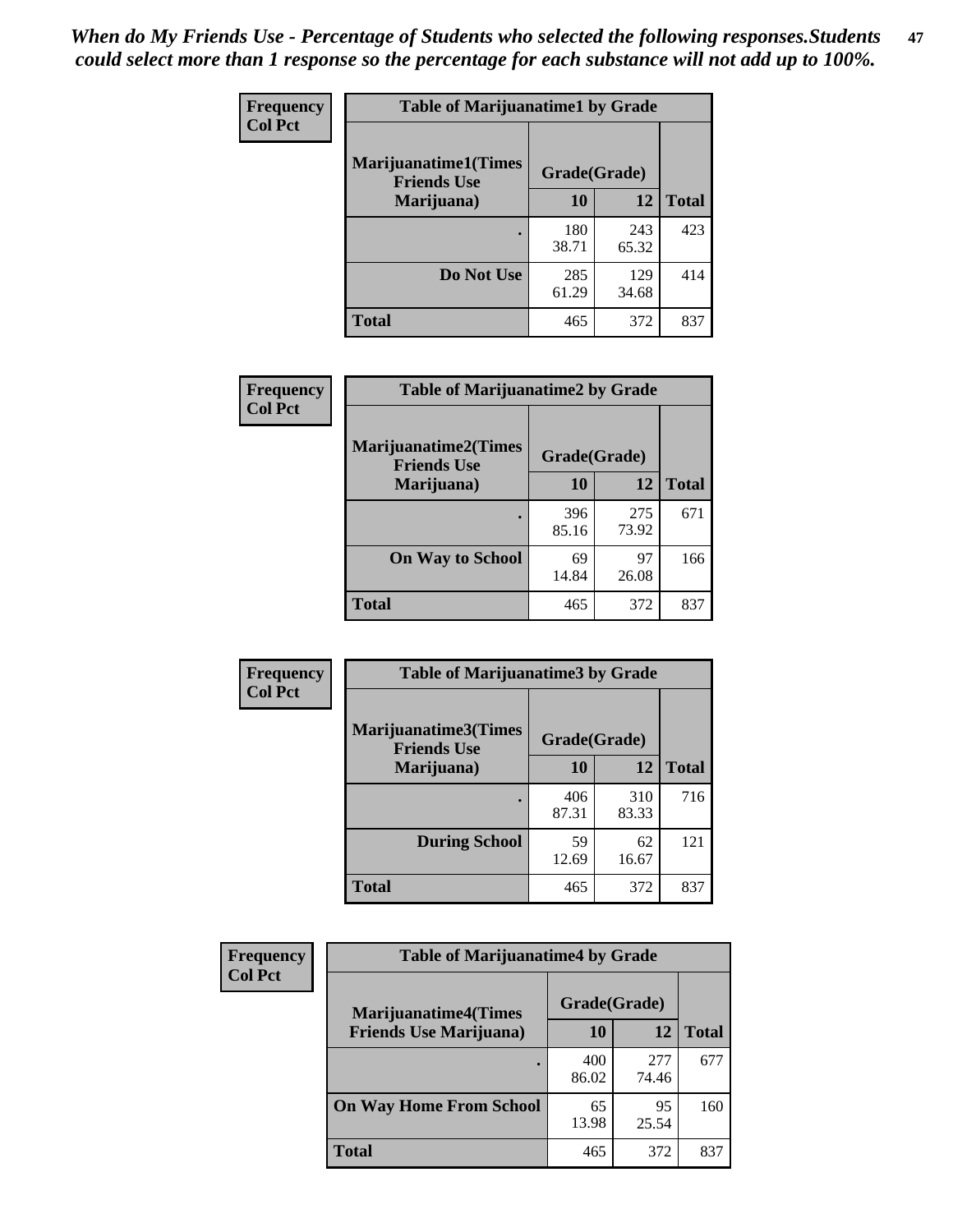| Frequency      | <b>Table of Marijuanatime5 by Grade</b>            |              |              |              |  |
|----------------|----------------------------------------------------|--------------|--------------|--------------|--|
| <b>Col Pct</b> | <b>Marijuanatime5</b> (Times<br><b>Friends Use</b> | Grade(Grade) |              |              |  |
|                | Marijuana)                                         | 10           | <b>12</b>    | <b>Total</b> |  |
|                |                                                    | 361<br>77.63 | 210<br>56.45 | 571          |  |
|                | Weeknights                                         | 104<br>22.37 | 162<br>43.55 | 266          |  |
|                | <b>Total</b>                                       | 465          | 372          | 837          |  |

| <b>Frequency</b> | <b>Table of Marijuanatime6 by Grade</b>            |              |              |              |
|------------------|----------------------------------------------------|--------------|--------------|--------------|
| <b>Col Pct</b>   | <b>Marijuanatime6</b> (Times<br><b>Friends Use</b> | Grade(Grade) |              |              |
|                  | Marijuana)                                         | 10           | 12           | <b>Total</b> |
|                  |                                                    | 277<br>59.57 | 125<br>33.60 | 402          |
|                  | Weekends                                           | 188<br>40.43 | 247<br>66.40 | 435          |
|                  | <b>Total</b>                                       | 465          | 372          | 837          |

| <b>Frequency</b> | <b>Table of Otherdrugtime1 by Grade</b>                  |              |              |              |  |
|------------------|----------------------------------------------------------|--------------|--------------|--------------|--|
| <b>Col Pct</b>   | <b>Otherdrugtime1</b> (Times<br><b>Friends Use Other</b> | Grade(Grade) |              |              |  |
|                  | <b>Illegal Drugs</b> )                                   | 10           | 12           | <b>Total</b> |  |
|                  |                                                          | 83<br>17.85  | 108<br>29.03 | 191          |  |
|                  | Do Not Use                                               | 382<br>82.15 | 264<br>70.97 | 646          |  |
|                  | <b>Total</b>                                             | 465          | 372          | 837          |  |

| Frequency      | <b>Table of Otherdrugtime2 by Grade</b>                 |              |              |              |
|----------------|---------------------------------------------------------|--------------|--------------|--------------|
| <b>Col Pct</b> | <b>Otherdrugtime2(Times</b><br><b>Friends Use Other</b> | Grade(Grade) |              |              |
|                | <b>Illegal Drugs</b> )                                  | 10           | 12           | <b>Total</b> |
|                |                                                         | 433<br>93.12 | 345<br>92.74 | 778          |
|                | <b>On Way to School</b>                                 | 32<br>6.88   | 27<br>7.26   | 59           |
|                | Total                                                   | 465          | 372          | 837          |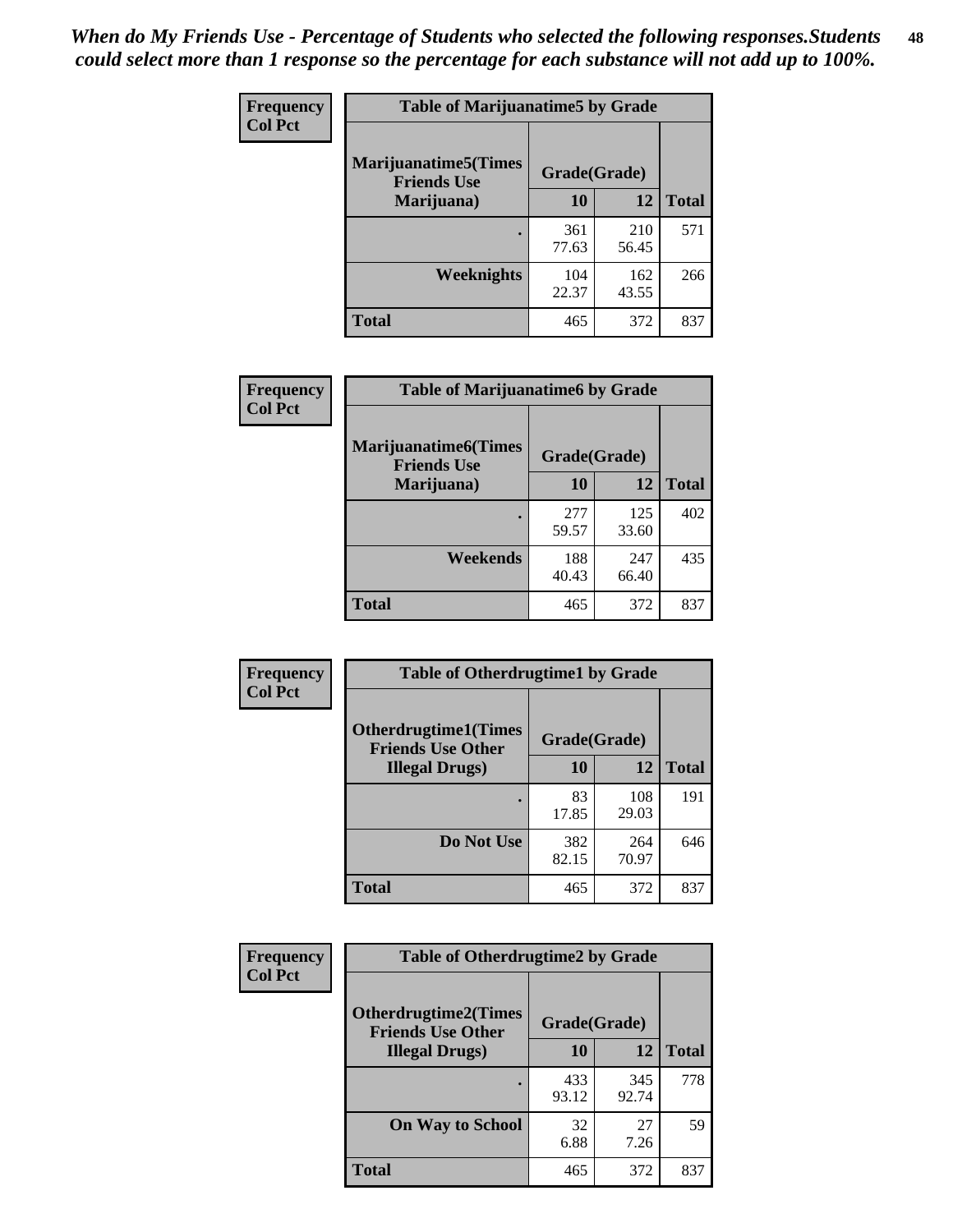| <b>Frequency</b> | <b>Table of Otherdrugtime3 by Grade</b>          |              |              |              |
|------------------|--------------------------------------------------|--------------|--------------|--------------|
| <b>Col Pct</b>   | Otherdrugtime3(Times<br><b>Friends Use Other</b> | Grade(Grade) |              |              |
|                  | <b>Illegal Drugs</b> )                           | 10           | 12           | <b>Total</b> |
|                  |                                                  | 438<br>94.19 | 344<br>92.47 | 782          |
|                  | <b>During School</b>                             | 27<br>5.81   | 28<br>7.53   | 55           |
|                  | Total                                            | 465          | 372          | 837          |

| Frequency      | <b>Table of Otherdrugtime4 by Grade</b>                         |              |              |              |
|----------------|-----------------------------------------------------------------|--------------|--------------|--------------|
| <b>Col Pct</b> | <b>Otherdrugtime4(Times</b><br><b>Friends Use Other Illegal</b> | Grade(Grade) |              |              |
|                | Drugs)                                                          | 10           | 12           | <b>Total</b> |
|                | $\bullet$                                                       | 431<br>92.69 | 343<br>92.20 | 774          |
|                | <b>On Way Home From School</b>                                  | 34<br>7.31   | 29<br>7.80   | 63           |
|                | <b>Total</b>                                                    | 465          | 372          | 837          |

| <b>Frequency</b> | <b>Table of Otherdrugtime5 by Grade</b>                  |              |              |              |  |  |
|------------------|----------------------------------------------------------|--------------|--------------|--------------|--|--|
| <b>Col Pct</b>   | <b>Otherdrugtime5</b> (Times<br><b>Friends Use Other</b> | Grade(Grade) |              |              |  |  |
|                  | <b>Illegal Drugs</b> )                                   | 10           | 12           | <b>Total</b> |  |  |
|                  |                                                          | 415<br>89.25 | 320<br>86.02 | 735          |  |  |
|                  | Weeknights                                               | 50<br>10.75  | 52<br>13.98  | 102          |  |  |
|                  | <b>Total</b>                                             | 465          | 372          | 837          |  |  |

| <b>Frequency</b> | <b>Table of Otherdrugtime6 by Grade</b>                 |              |              |              |  |  |
|------------------|---------------------------------------------------------|--------------|--------------|--------------|--|--|
| <b>Col Pct</b>   | <b>Otherdrugtime6(Times</b><br><b>Friends Use Other</b> | Grade(Grade) |              |              |  |  |
|                  | <b>Illegal Drugs</b> )                                  | 10           | 12           | <b>Total</b> |  |  |
|                  |                                                         | 377<br>81.08 | 261<br>70.16 | 638          |  |  |
|                  | Weekends                                                | 88<br>18.92  | 111<br>29.84 | 199          |  |  |
|                  | <b>Total</b>                                            | 465          | 372          | 837          |  |  |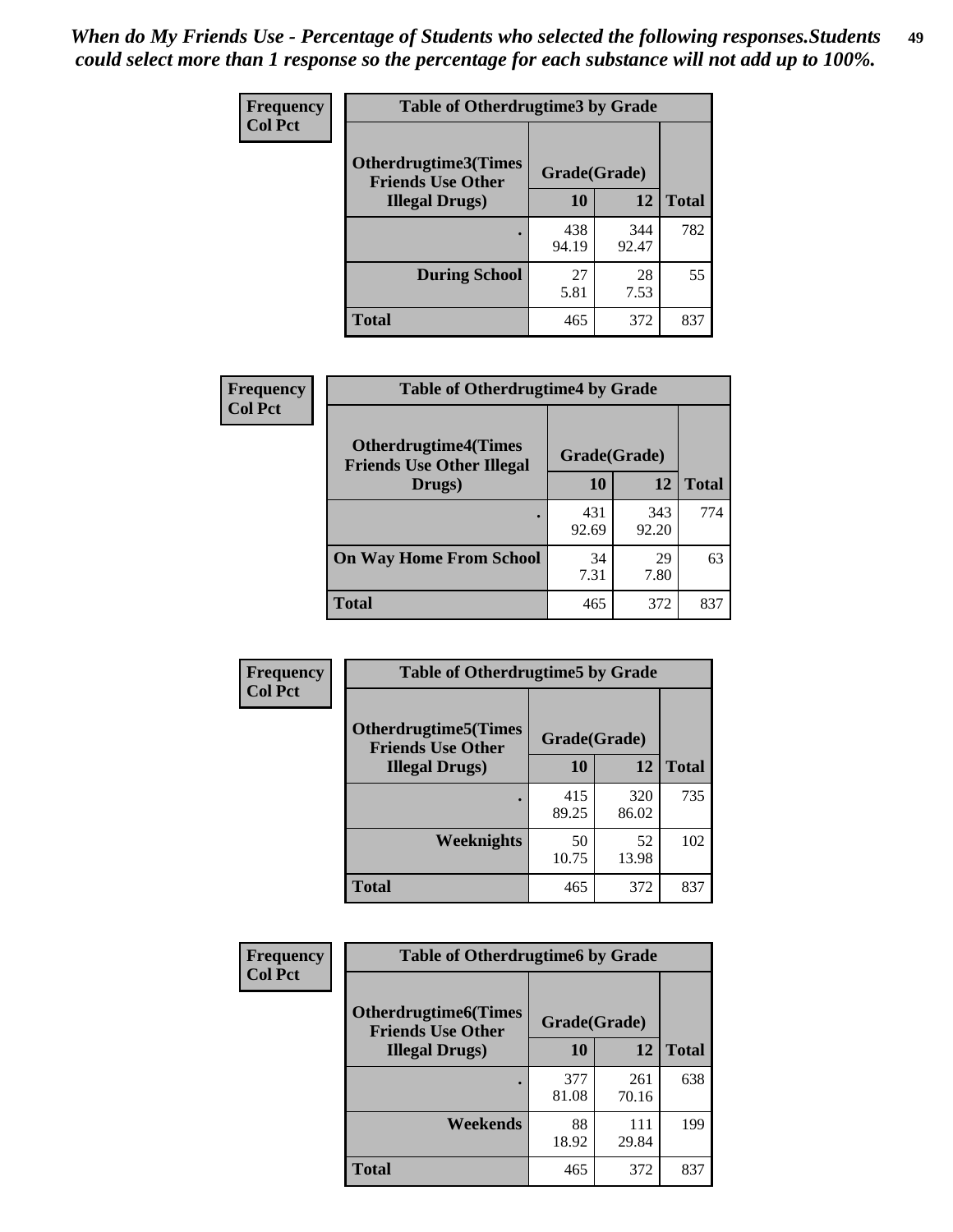| Frequency      | <b>Table of Educationalcohol by Grade</b>                                                                  |              |              |              |  |  |
|----------------|------------------------------------------------------------------------------------------------------------|--------------|--------------|--------------|--|--|
| <b>Col Pct</b> | Educationalcohol(I<br>have been taught<br>about alcohol,<br>tobacco,<br>and other drugs<br>within the last | Grade(Grade) |              |              |  |  |
|                | year at school)                                                                                            | 10           | 12           | <b>Total</b> |  |  |
|                | Yes                                                                                                        | 434<br>93.33 | 114<br>30.65 | 548          |  |  |
|                | N <sub>0</sub>                                                                                             | 31<br>6.67   | 258<br>69.35 | 289          |  |  |
|                | <b>Total</b>                                                                                               | 465          | 372          | 837          |  |  |

| Frequency      | <b>Table of Eversmoked by Grade</b> |              |              |              |  |  |  |
|----------------|-------------------------------------|--------------|--------------|--------------|--|--|--|
| <b>Col Pct</b> | Eversmoked(I<br>have smoked         | Grade(Grade) |              |              |  |  |  |
|                | a cigarette)                        | 10           | 12           | <b>Total</b> |  |  |  |
|                | Yes                                 | 112<br>24.09 | 170<br>45.70 | 282          |  |  |  |
|                | N <sub>0</sub>                      | 353<br>75.91 | 202<br>54.30 | 555          |  |  |  |
|                | Total                               | 465          | 372          | 837          |  |  |  |

| Frequency      | <b>Table of Drovedrinking by Grade</b>                                                                              |                    |              |              |
|----------------|---------------------------------------------------------------------------------------------------------------------|--------------------|--------------|--------------|
| <b>Col Pct</b> | Drovedrinking(In<br>the past 30 days I<br>have driven a car<br>or other vehicle<br>while I was<br>drinking alcohol) | Grade(Grade)<br>10 | 12           | <b>Total</b> |
|                | <b>Yes</b>                                                                                                          | 10<br>2.15         | 38<br>10.22  | 48           |
|                | N <sub>0</sub>                                                                                                      | 455<br>97.85       | 334<br>89.78 | 789          |
|                | <b>Total</b>                                                                                                        | 465                | 372          | 837          |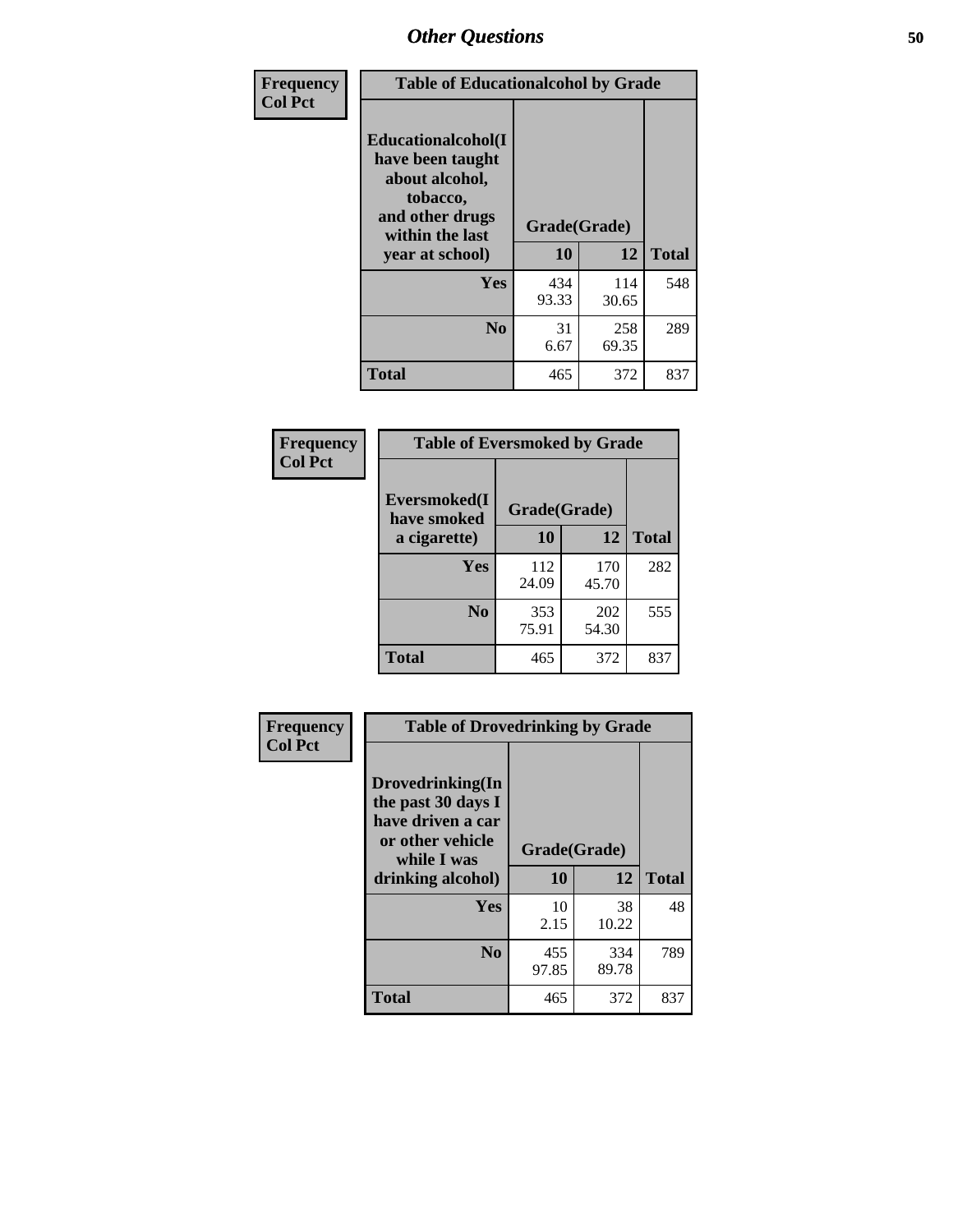| Frequency<br><b>Col Pct</b> | <b>Table of Rodedrinking by Grade</b>                                                                                  |                    |              |              |
|-----------------------------|------------------------------------------------------------------------------------------------------------------------|--------------------|--------------|--------------|
|                             | Rodedrinking(In<br>the past 30 days<br>I have ridden in<br>a car with a<br>driver who had<br>been drinking<br>alcohol) | Grade(Grade)<br>10 | 12           | <b>Total</b> |
|                             |                                                                                                                        |                    |              |              |
|                             | <b>Yes</b>                                                                                                             | 59<br>12.69        | 61<br>16.40  | 120          |
|                             | N <sub>0</sub>                                                                                                         | 406<br>87.31       | 311<br>83.60 | 717          |
|                             | <b>Total</b>                                                                                                           | 465                | 372          | 837          |

#### **Frequency Col Pct**

| <b>Table of Drugsschool by Grade</b>                                                                                      |              |              |              |  |  |  |
|---------------------------------------------------------------------------------------------------------------------------|--------------|--------------|--------------|--|--|--|
| <b>Drugsschool</b> (During<br>the past 12 months,<br>I have been offered,<br>sold,<br>or given illegal<br>drugs on school | Grade(Grade) |              |              |  |  |  |
| property)                                                                                                                 | 10           | 12           | <b>Total</b> |  |  |  |
| Yes                                                                                                                       | 94<br>20.22  | 108<br>29.03 | 202          |  |  |  |
| N <sub>0</sub>                                                                                                            | 371<br>79.78 | 264<br>70.97 | 635          |  |  |  |
| <b>Total</b>                                                                                                              | 465          | 372          | 837          |  |  |  |

| Frequency      | <b>Table of Helpbullied by Grade</b>                 |              |              |              |  |  |  |
|----------------|------------------------------------------------------|--------------|--------------|--------------|--|--|--|
| <b>Col Pct</b> | $Helpb$ ullied $(I$<br>would help<br>someone who was | Grade(Grade) |              |              |  |  |  |
|                | being bullied)                                       | 10           | 12           | <b>Total</b> |  |  |  |
|                | <b>Strongly Agree</b>                                | 210<br>45.16 | 179<br>48.12 | 389          |  |  |  |
|                | <b>Somewhat Agree</b>                                | 202<br>43.44 | 159<br>42.74 | 361          |  |  |  |
|                | <b>Somewhat Disagree</b>                             | 36<br>7.74   | 21<br>5.65   | 57           |  |  |  |
|                | <b>Strongly Disagree</b>                             | 17<br>3.66   | 13<br>3.49   | 30           |  |  |  |
|                | <b>Total</b>                                         | 465          | 372          | 837          |  |  |  |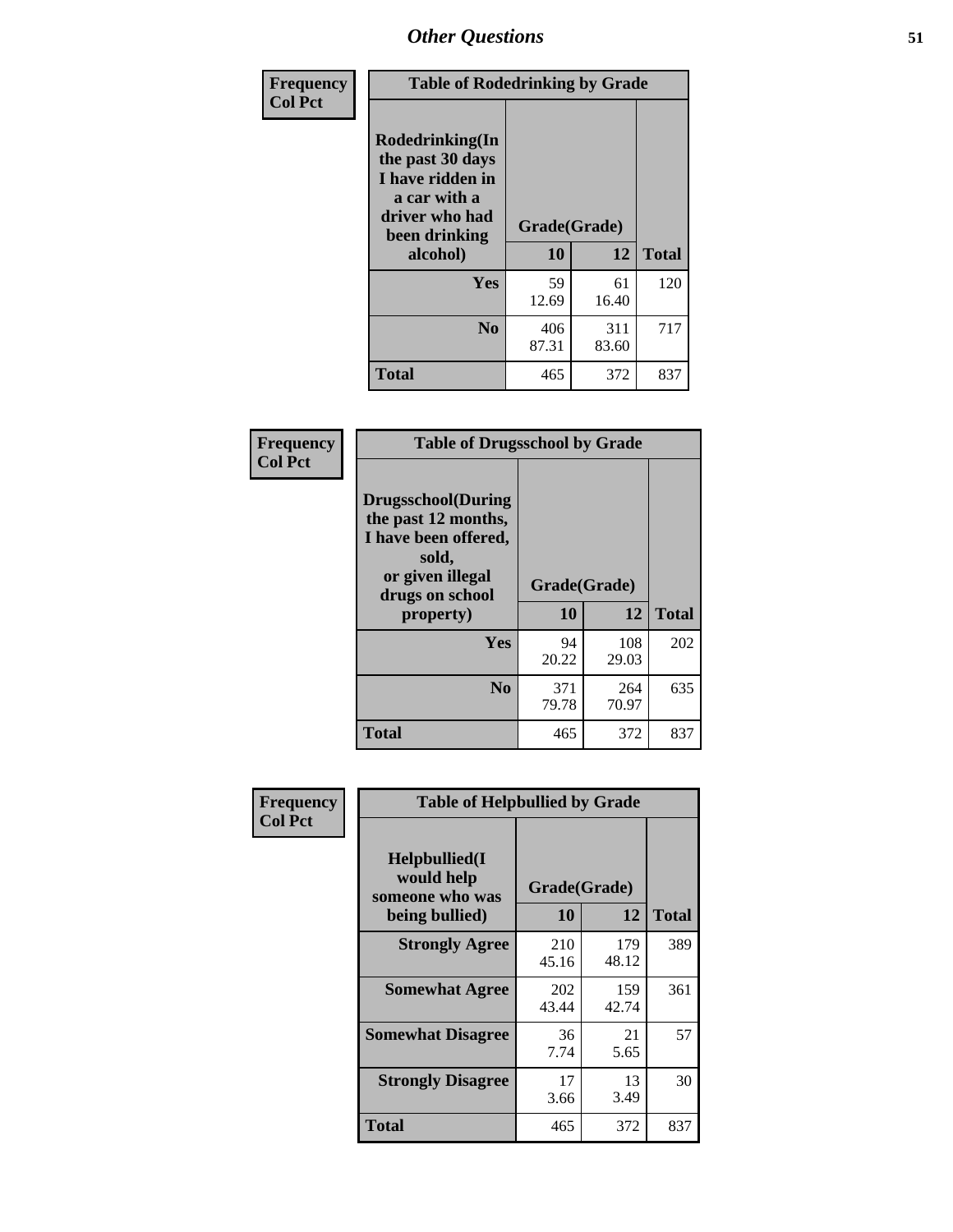| <b>Frequency</b> | <b>Table of Grade by Bingedrinking</b> |                         |                                                                                        |                              |                             |                        |                        |                   |              |
|------------------|----------------------------------------|-------------------------|----------------------------------------------------------------------------------------|------------------------------|-----------------------------|------------------------|------------------------|-------------------|--------------|
| <b>Row Pct</b>   |                                        |                         | Bingedrinking(I have drunk five or more<br>drinks of alcohol at one sitting during the |                              | last 30 days)               |                        |                        |                   |              |
|                  | Grade(Grade)                           | $\bf{0}$<br><b>Days</b> | 1 or<br>2<br>days                                                                      | 3 <sub>to</sub><br>5<br>days | $6 \text{ to}$<br>9<br>days | 10<br>to<br>19<br>days | 20<br>to<br>29<br>days | All<br>30<br>days | <b>Total</b> |
|                  | 10                                     | 422<br>90.75            | 3<br>0.65                                                                              | 6<br>1.29                    | 4<br>0.86                   | 11<br>2.37             | 8<br>1.72              | 11<br>2.37        | 465          |
|                  | 12                                     | 244<br>65.59            | 31<br>8.33                                                                             | 36<br>9.68                   | 13<br>3.49                  | 29<br>7.80             | 6<br>1.61              | 13<br>3.49        | 372          |
|                  | <b>Total</b>                           | 666                     | 34                                                                                     | 42                           | 17                          | 40                     | 14                     | 24                | 837          |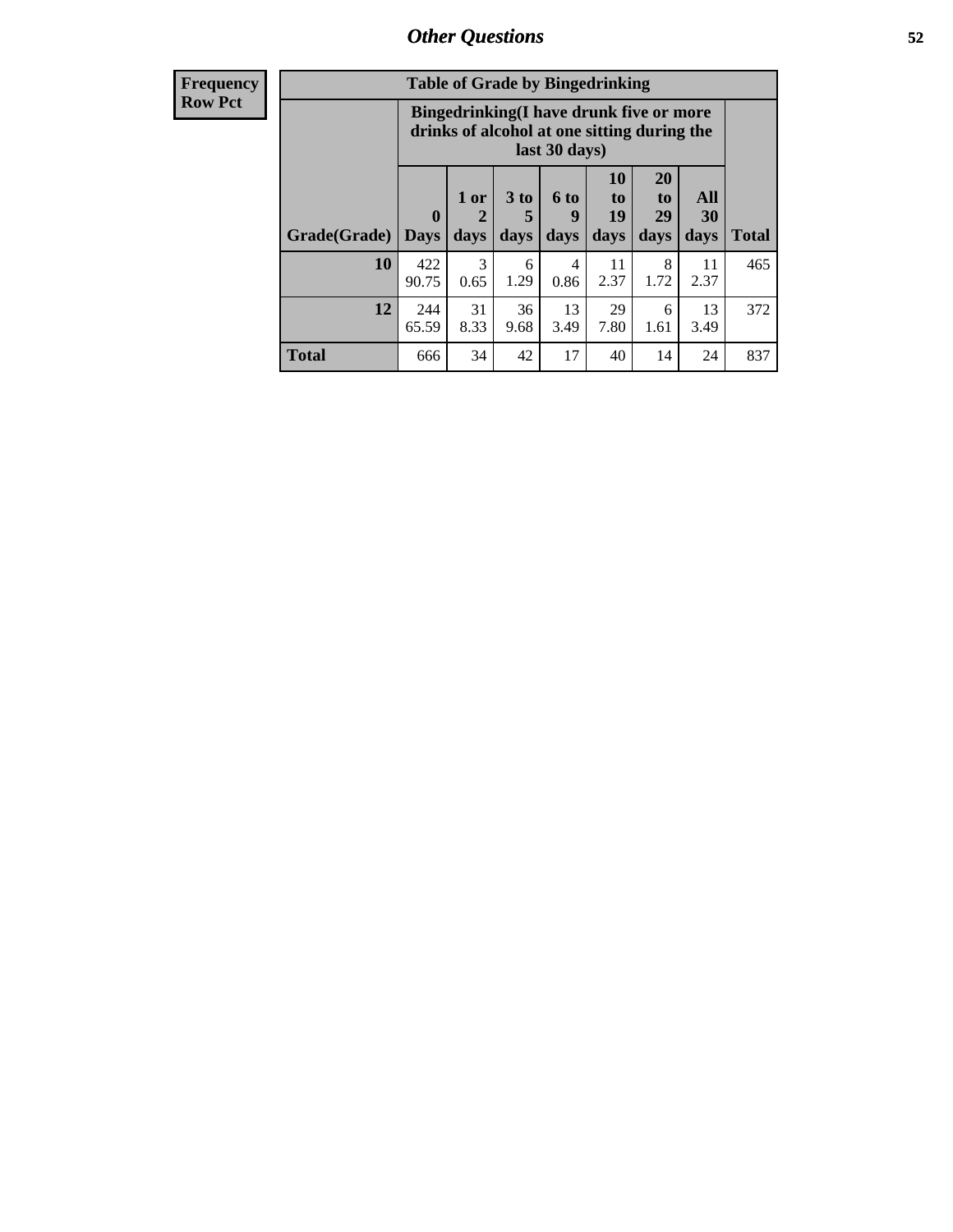## *Nutrition* **53**

| <b>Frequency</b><br>Row Pct |
|-----------------------------|
|                             |

| <b>Table of Grade by Dairy</b> |                          |                                                                 |                                    |                                    |              |  |  |
|--------------------------------|--------------------------|-----------------------------------------------------------------|------------------------------------|------------------------------------|--------------|--|--|
|                                |                          | Dairy (I eat at least 3 servings of dairy<br>products each day) |                                    |                                    |              |  |  |
| Grade(Grade)                   | <b>Strongly</b><br>Agree | <b>Somewhat</b><br>Agree                                        | <b>Somewhat</b><br><b>Disagree</b> | <b>Strongly</b><br><b>Disagree</b> | <b>Total</b> |  |  |
| <b>10</b>                      | 189<br>40.65             | 197<br>42.37                                                    | 54<br>11.61                        | 25<br>5.38                         | 465          |  |  |
| 12                             | 147<br>39.52             | 139<br>37.37                                                    | 52<br>13.98                        | 34<br>9.14                         | 372          |  |  |
| Total                          | 336                      | 336                                                             | 106                                | 59                                 | 837          |  |  |

| <b>Frequency</b> |  |
|------------------|--|
| <b>Row Pct</b>   |  |

| <b>Table of Grade by Fruitveg</b> |                                                                          |              |                                 |                                    |              |  |  |
|-----------------------------------|--------------------------------------------------------------------------|--------------|---------------------------------|------------------------------------|--------------|--|--|
|                                   | Fruitveg(I eat at least 5 servings of fruits<br>and vegetables each day) |              |                                 |                                    |              |  |  |
| Grade(Grade)                      | <b>Strongly</b><br>Agree                                                 | Agree        | Somewhat   Somewhat<br>Disagree | <b>Strongly</b><br><b>Disagree</b> | <b>Total</b> |  |  |
| 10                                | 96<br>20.65                                                              | 186<br>40.00 | 141<br>30.32                    | 42<br>9.03                         | 465          |  |  |
| 12                                | 76<br>20.43                                                              | 131<br>35.22 | 122<br>32.80                    | 43<br>11.56                        | 372          |  |  |
| <b>Total</b>                      | 172                                                                      | 317          | 263                             | 85                                 | 837          |  |  |

| <b>Frequency</b> | <b>Table of Grade by Cafeteriahealthy</b> |                          |                     |                                                                       |                                    |              |  |  |  |
|------------------|-------------------------------------------|--------------------------|---------------------|-----------------------------------------------------------------------|------------------------------------|--------------|--|--|--|
| <b>Row Pct</b>   |                                           |                          |                     | Cafeteriahealthy (School meals in my<br>school cafeteria are healthy) |                                    |              |  |  |  |
|                  | Grade(Grade)                              | <b>Strongly</b><br>Agree | Somewhat  <br>Agree | <b>Somewhat</b><br><b>Disagree</b>                                    | <b>Strongly</b><br><b>Disagree</b> | <b>Total</b> |  |  |  |
|                  | 10                                        | 39<br>8.39               | 117<br>25.16        | 143<br>30.75                                                          | 166<br>35.70                       | 465          |  |  |  |
|                  | 12                                        | 20<br>5.38               | 97<br>26.08         | 134<br>36.02                                                          | 121<br>32.53                       | 372          |  |  |  |
|                  | <b>Total</b>                              | 59                       | 214                 | 277                                                                   | 287                                | 837          |  |  |  |

| <b>Frequency</b> |
|------------------|
| <b>Row Pct</b>   |

| <b>Table of Grade by Cafeterianutrition</b>                                               |                          |              |                               |                                    |              |  |  |
|-------------------------------------------------------------------------------------------|--------------------------|--------------|-------------------------------|------------------------------------|--------------|--|--|
| <b>Cafeterianutrition</b> (Facts about nutrition<br>are available in my school cafeteria) |                          |              |                               |                                    |              |  |  |
| Grade(Grade)                                                                              | <b>Strongly</b><br>Agree | Agree        | Somewhat Somewhat<br>Disagree | <b>Strongly</b><br><b>Disagree</b> | <b>Total</b> |  |  |
| 10                                                                                        | 45<br>9.68               | 103<br>22.15 | 151<br>32.47                  | 166<br>35.70                       | 465          |  |  |
| 12                                                                                        | 30<br>8.06               | 81<br>21.77  | 115<br>30.91                  | 146<br>39.25                       | 372          |  |  |
| Total                                                                                     | 75                       | 184          | 266                           | 312                                | 837          |  |  |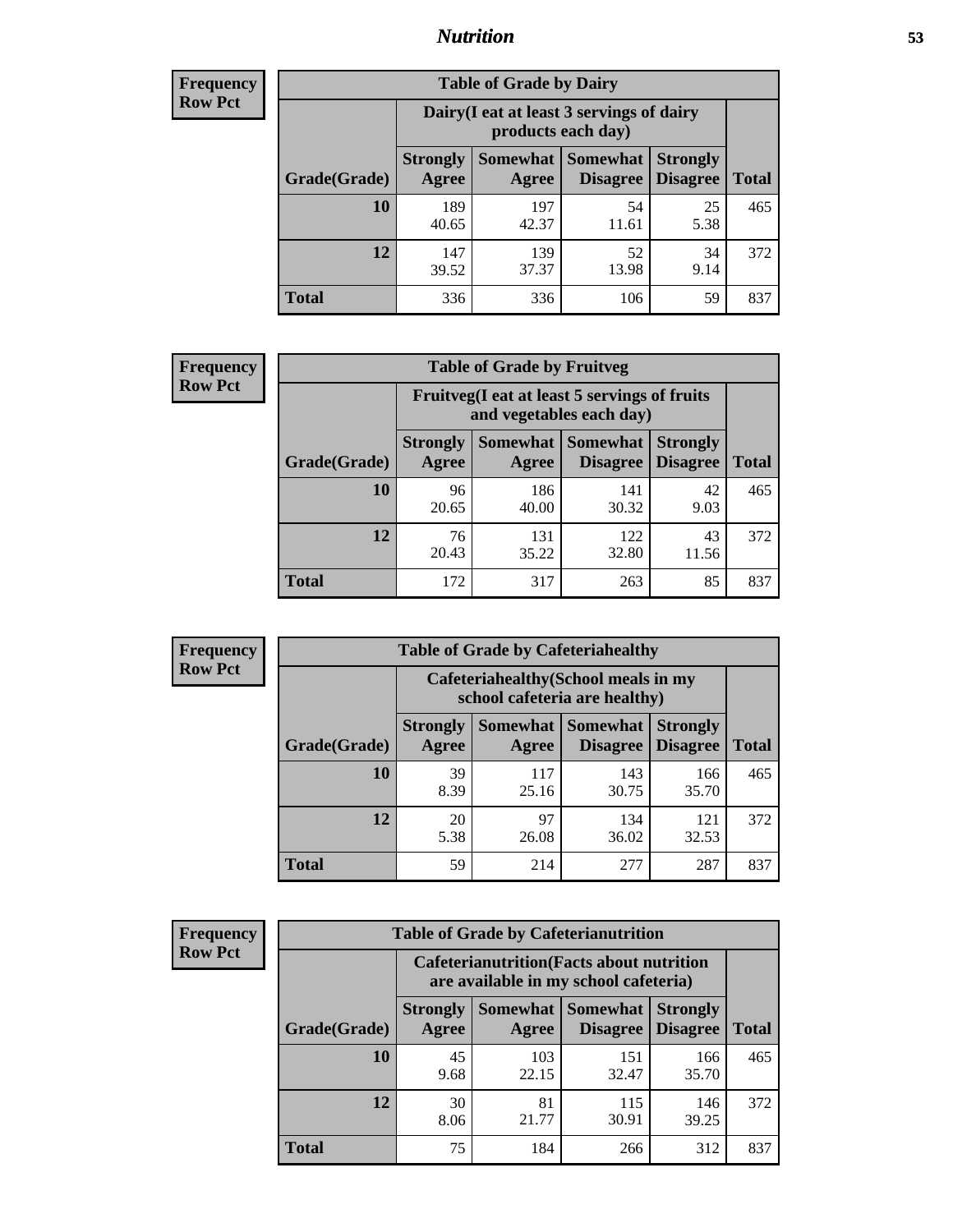## *Nutrition* **54**

| <b>Frequency</b><br>Row Pct |
|-----------------------------|
|                             |

| <b>Table of Grade by Schoollunch</b> |                          |                                                                 |                             |                                    |              |  |  |
|--------------------------------------|--------------------------|-----------------------------------------------------------------|-----------------------------|------------------------------------|--------------|--|--|
|                                      |                          | Schoollunch(I eat school lunch three or<br>more times per week) |                             |                                    |              |  |  |
| Grade(Grade)                         | <b>Strongly</b><br>Agree | Somewhat  <br>Agree                                             | <b>Somewhat</b><br>Disagree | <b>Strongly</b><br><b>Disagree</b> | <b>Total</b> |  |  |
| 10                                   | 204<br>43.87             | 66<br>14.19                                                     | 47<br>10.11                 | 148<br>31.83                       | 465          |  |  |
| 12                                   | 115<br>30.91             | 51<br>13.71                                                     | 44<br>11.83                 | 162<br>43.55                       | 372          |  |  |
| <b>Total</b>                         | 319                      | 117                                                             | 91                          | 310                                | 837          |  |  |

| <b>Frequency</b> |
|------------------|
| <b>Row Pct</b>   |

| <b>Table of Grade by Foodchoices</b> |                          |                                                                     |                 |                                        |              |  |  |
|--------------------------------------|--------------------------|---------------------------------------------------------------------|-----------------|----------------------------------------|--------------|--|--|
|                                      |                          | Foodchoices (I make healthy food choices in<br>my school cafeteria) |                 |                                        |              |  |  |
| Grade(Grade)                         | <b>Strongly</b><br>Agree | Somewhat  <br>Agree                                                 | <b>Somewhat</b> | <b>Strongly</b><br>Disagree   Disagree | <b>Total</b> |  |  |
| 10                                   | 79<br>16.99              | 177<br>38.06                                                        | 123<br>26.45    | 86<br>18.49                            | 465          |  |  |
| 12                                   | 50<br>13.44              | 129<br>34.68                                                        | 111<br>29.84    | 82<br>22.04                            | 372          |  |  |
| <b>Total</b>                         | 129                      | 306                                                                 | 234             | 168                                    | 837          |  |  |

| Frequency<br><b>Row Pct</b> |  |
|-----------------------------|--|
|-----------------------------|--|

| <b>Table of Grade by Wholewheat</b> |                                 |                                                                                                             |                             |                                    |              |  |  |  |
|-------------------------------------|---------------------------------|-------------------------------------------------------------------------------------------------------------|-----------------------------|------------------------------------|--------------|--|--|--|
|                                     |                                 | Wholewheat (There are whole wheat and<br>multigrain breads and cereals available in<br>my school cafeteria) |                             |                                    |              |  |  |  |
| Grade(Grade)                        | <b>Strongly</b><br><b>Agree</b> | Somewhat  <br>Agree                                                                                         | Somewhat<br><b>Disagree</b> | <b>Strongly</b><br><b>Disagree</b> | <b>Total</b> |  |  |  |
| 10                                  | 69<br>14.84                     | 144<br>30.97                                                                                                | 122<br>26.24                | 130<br>27.96                       | 465          |  |  |  |
| 12                                  | 54<br>14.52                     | 132<br>35.48                                                                                                | 98<br>26.34                 | 88<br>23.66                        | 372          |  |  |  |
| <b>Total</b>                        | 123                             | 276                                                                                                         | 220                         | 218                                | 837          |  |  |  |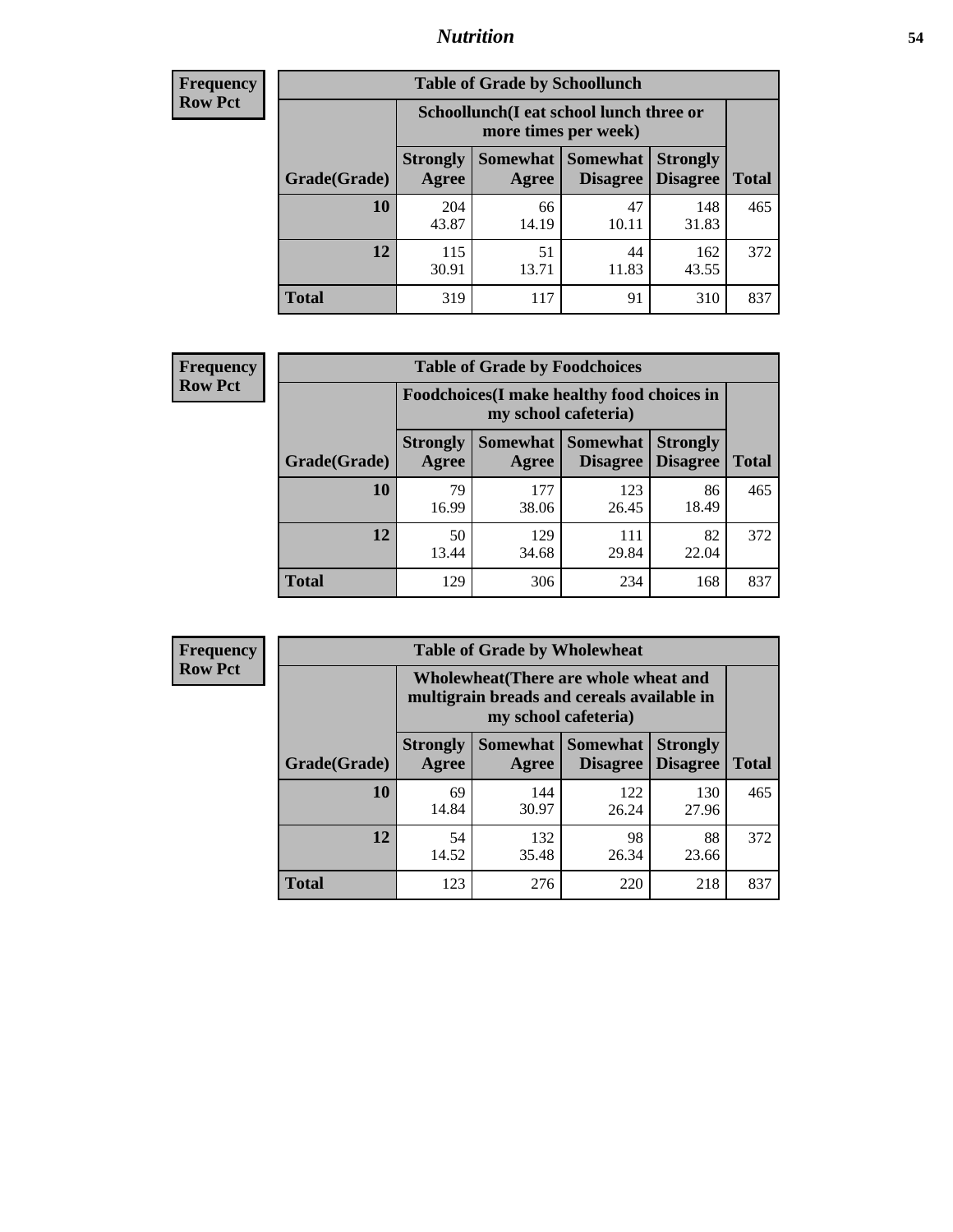## *Nutrition* **55**

**Frequency Row Pct**

| <b>Table of Grade by Healthyvending</b> |                                                                                                                                               |                          |                                    |                                    |              |  |  |
|-----------------------------------------|-----------------------------------------------------------------------------------------------------------------------------------------------|--------------------------|------------------------------------|------------------------------------|--------------|--|--|
|                                         | Healthyvending (If only healthy snacks and<br>beverages were available in the vending<br>machines during the school day,<br>I would buy them) |                          |                                    |                                    |              |  |  |
| Grade(Grade)                            | <b>Strongly</b><br>Agree                                                                                                                      | <b>Somewhat</b><br>Agree | <b>Somewhat</b><br><b>Disagree</b> | <b>Strongly</b><br><b>Disagree</b> | <b>Total</b> |  |  |
| 10                                      | 98<br>21.08                                                                                                                                   | 142<br>30.54             | 98<br>21.08                        | 127<br>27.31                       | 465          |  |  |
| 12                                      | 86<br>23.12                                                                                                                                   | 90<br>24.19              | 79<br>21.24                        | 117<br>31.45                       | 372          |  |  |
| Total                                   | 184                                                                                                                                           | 232                      | 177                                | 244                                | 837          |  |  |

**Frequency Row Pct**

| <b>Table of Grade by Schoolbreakfast</b> |                                                                                                                                         |                     |                                    |                                    |              |  |  |
|------------------------------------------|-----------------------------------------------------------------------------------------------------------------------------------------|---------------------|------------------------------------|------------------------------------|--------------|--|--|
|                                          | Schoolbreakfast (If breakfast were<br>available at school,<br>but outside the cafeteria,<br>I would eat breakfast at school more often) |                     |                                    |                                    |              |  |  |
| Grade(Grade)                             | <b>Strongly</b><br>Agree                                                                                                                | Somewhat  <br>Agree | <b>Somewhat</b><br><b>Disagree</b> | <b>Strongly</b><br><b>Disagree</b> | <b>Total</b> |  |  |
| 10                                       | 103<br>22.15                                                                                                                            | 152<br>32.69        | 96<br>20.65                        | 114<br>24.52                       | 465          |  |  |
| 12                                       | 86<br>23.12                                                                                                                             | 133<br>35.75        | 77<br>20.70                        | 76<br>20.43                        | 372          |  |  |
| <b>Total</b>                             | 189                                                                                                                                     | 285                 | 173                                | 190                                | 837          |  |  |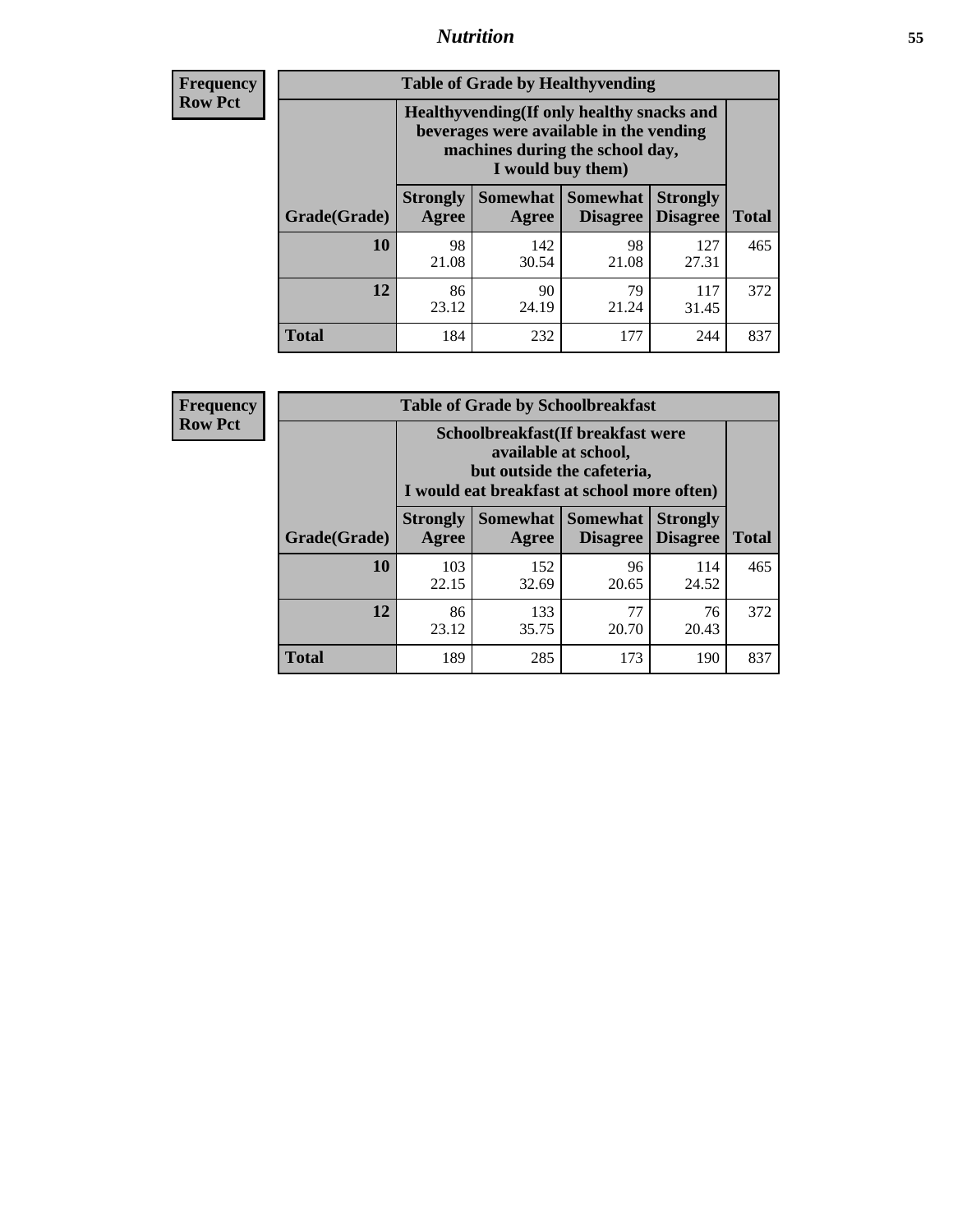| Frequency<br><b>Col Pct</b> | <b>Table of Educationaids by Grade</b>                                                                    |                    |              |              |
|-----------------------------|-----------------------------------------------------------------------------------------------------------|--------------------|--------------|--------------|
|                             | <b>Educationaids</b> (I<br>have been<br>taught about<br><b>HIV/AIDS</b> at<br>school in the<br>past year) | Grade(Grade)<br>10 | 12           | <b>Total</b> |
|                             | Yes                                                                                                       | 444<br>95.48       | 107<br>28.76 | 551          |
|                             | N <sub>0</sub>                                                                                            | 21<br>4.52         | 265<br>71.24 | 286          |
|                             | <b>Total</b>                                                                                              | 465                | 372          | 837          |

| <b>Frequency</b> | <b>Table of Educationcharacter by Grade</b>                                          |              |              |              |  |
|------------------|--------------------------------------------------------------------------------------|--------------|--------------|--------------|--|
| <b>Col Pct</b>   | Educationcharacter(I<br>have been taught<br>about character<br>education in the past | Grade(Grade) |              |              |  |
|                  | year at school)                                                                      | 10           | 12           | <b>Total</b> |  |
|                  | <b>Yes</b>                                                                           | 353<br>75.91 | 132<br>35.48 | 485          |  |
|                  | N <sub>0</sub>                                                                       | 112<br>24.09 | 240<br>64.52 | 352          |  |
|                  | <b>Total</b>                                                                         | 465          | 372          | 837          |  |

| <b>Frequency</b> | <b>Table of Gradcoach1 by Grade</b>              |              |              |              |
|------------------|--------------------------------------------------|--------------|--------------|--------------|
| <b>Col Pct</b>   | Gradcoach1(I<br>know who my<br><b>Graduation</b> | Grade(Grade) |              |              |
|                  | Coach is)                                        | 10           | 12           | <b>Total</b> |
|                  | Yes                                              | 39<br>8.39   | 90<br>24.19  | 129          |
|                  | N <sub>0</sub>                                   | 426<br>91.61 | 282<br>75.81 | 708          |
|                  | <b>Total</b>                                     | 465          | 372          | 837          |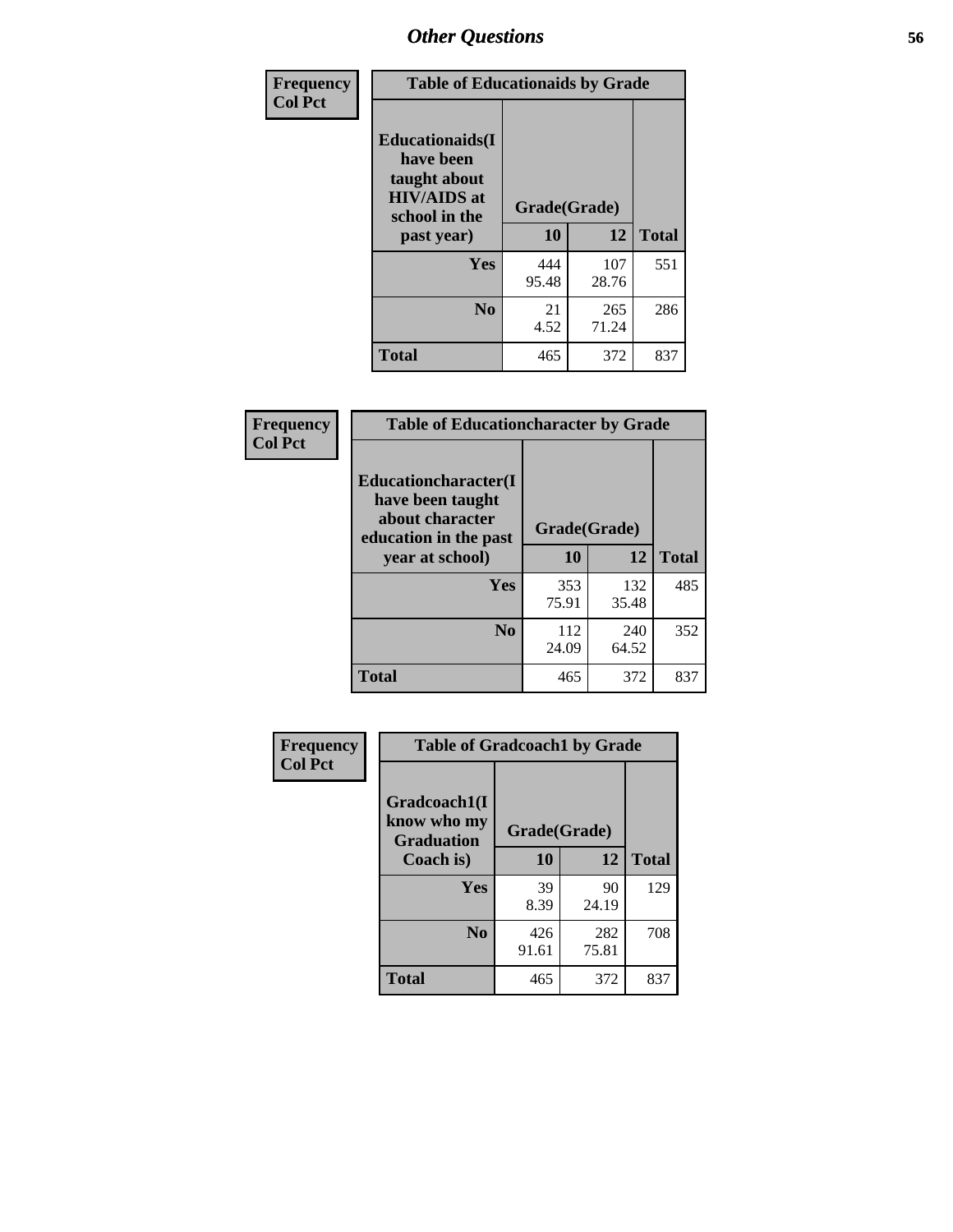| Frequency      | <b>Table of Gradcoach2 by Grade</b> |              |              |              |
|----------------|-------------------------------------|--------------|--------------|--------------|
| <b>Col Pct</b> | Gradcoach2(I<br>have                |              |              |              |
|                | contacted my<br><b>Graduation</b>   | Grade(Grade) |              |              |
|                | Coach)                              | 10           | 12           | <b>Total</b> |
|                | Yes                                 | 22<br>4.73   | 52<br>13.98  | 74           |
|                | N <sub>0</sub>                      | 443<br>95.27 | 320<br>86.02 | 763          |
|                | <b>Total</b>                        | 465          | 372          | 837          |

| <b>Frequency</b><br><b>Col Pct</b> | <b>Table of Gradcoach3 by Grade</b>                                         |              |              |              |  |
|------------------------------------|-----------------------------------------------------------------------------|--------------|--------------|--------------|--|
|                                    | Gradcoach3(I<br>have received<br>assistance<br>from my<br><b>Graduation</b> | Grade(Grade) |              |              |  |
|                                    | Coach)                                                                      | 10           | 12           | <b>Total</b> |  |
|                                    | Yes                                                                         | 19<br>4.09   | 44<br>11.83  | 63           |  |
|                                    | N <sub>0</sub>                                                              | 105<br>22.58 | 97<br>26.08  | 202          |  |
|                                    | Don't know                                                                  | 341<br>73.33 | 231<br>62.10 | 572          |  |
|                                    | <b>Total</b>                                                                | 465          | 372          | 837          |  |

| Frequency      | <b>Table of Selfharm by Grade</b>                                                                                                                                                      |                    |              |              |
|----------------|----------------------------------------------------------------------------------------------------------------------------------------------------------------------------------------|--------------------|--------------|--------------|
| <b>Col Pct</b> | <b>Selfharm</b> (During<br>the past 12<br>months,<br>I harmed myself<br>on purpose<br><b>Suicideconsider</b><br>During the past<br>12 months,<br>I seriously<br>considered<br>suicide) | Grade(Grade)<br>10 | 12           | <b>Total</b> |
|                | Yes                                                                                                                                                                                    | 49<br>10.54        | 31<br>8.33   | 80           |
|                | N <sub>0</sub>                                                                                                                                                                         | 416<br>89.46       | 341<br>91.67 | 757          |
|                | <b>Total</b>                                                                                                                                                                           | 465                | 372          | 837          |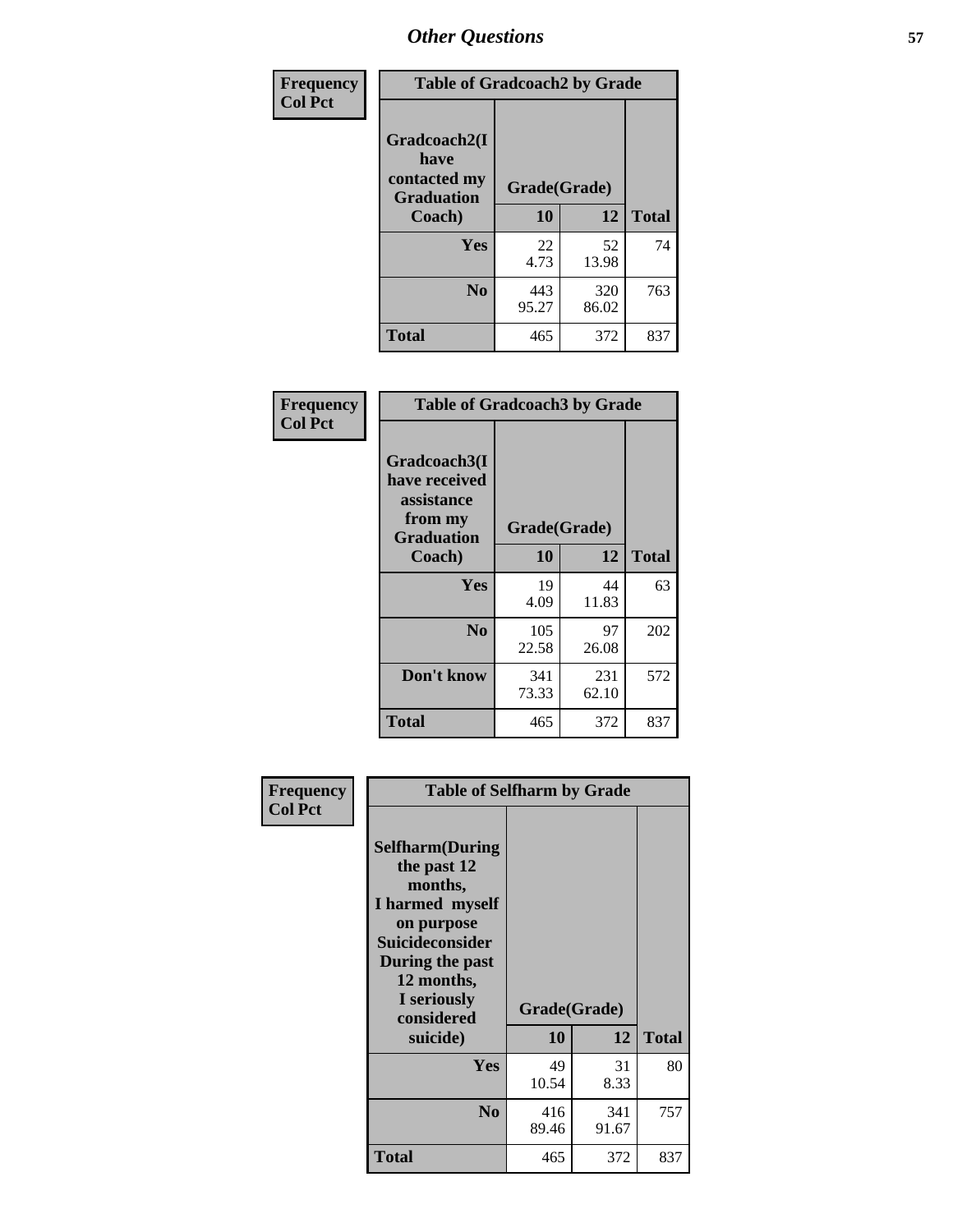| <b>Frequency</b> | <b>Table of Suicideconsider by Grade</b> |              |              |              |
|------------------|------------------------------------------|--------------|--------------|--------------|
| <b>Col Pct</b>   |                                          | Grade(Grade) |              |              |
|                  | Suicideconsider                          | <b>10</b>    | 12           | <b>Total</b> |
|                  | Yes                                      | 49<br>10.54  | 30<br>8.06   | 79           |
|                  | N <sub>0</sub>                           | 416<br>89.46 | 342<br>91.94 | 758          |
|                  | Total                                    | 465          | 372          | 837          |

| Frequency      | <b>Table of Suicideattempt by Grade</b>              |              |              |              |
|----------------|------------------------------------------------------|--------------|--------------|--------------|
| <b>Col Pct</b> | Suicideattempt(I<br>have attempted<br>suicide in the | Grade(Grade) |              |              |
|                | last year)                                           | 10           | 12           | <b>Total</b> |
|                | Yes                                                  | 23<br>4.95   | 18<br>4.84   | 41           |
|                | N <sub>0</sub>                                       | 442<br>95.05 | 354<br>95.16 | 796          |
|                | <b>Total</b>                                         | 465          | 372          | 837          |

| Frequency      | <b>Table of Instantmessaged by Grade</b>               |              |              |              |
|----------------|--------------------------------------------------------|--------------|--------------|--------------|
| <b>Col Pct</b> | Instantmessaged(I<br>have instant<br>messaged people I | Grade(Grade) |              |              |
|                | do not even know)                                      | 10           | 12           | <b>Total</b> |
|                | Yes                                                    | 131<br>28.17 | 103<br>27.69 | 234          |
|                | N <sub>0</sub>                                         | 334<br>71.83 | 269<br>72.31 | 603          |
|                | <b>Total</b>                                           | 465          | 372          | 837          |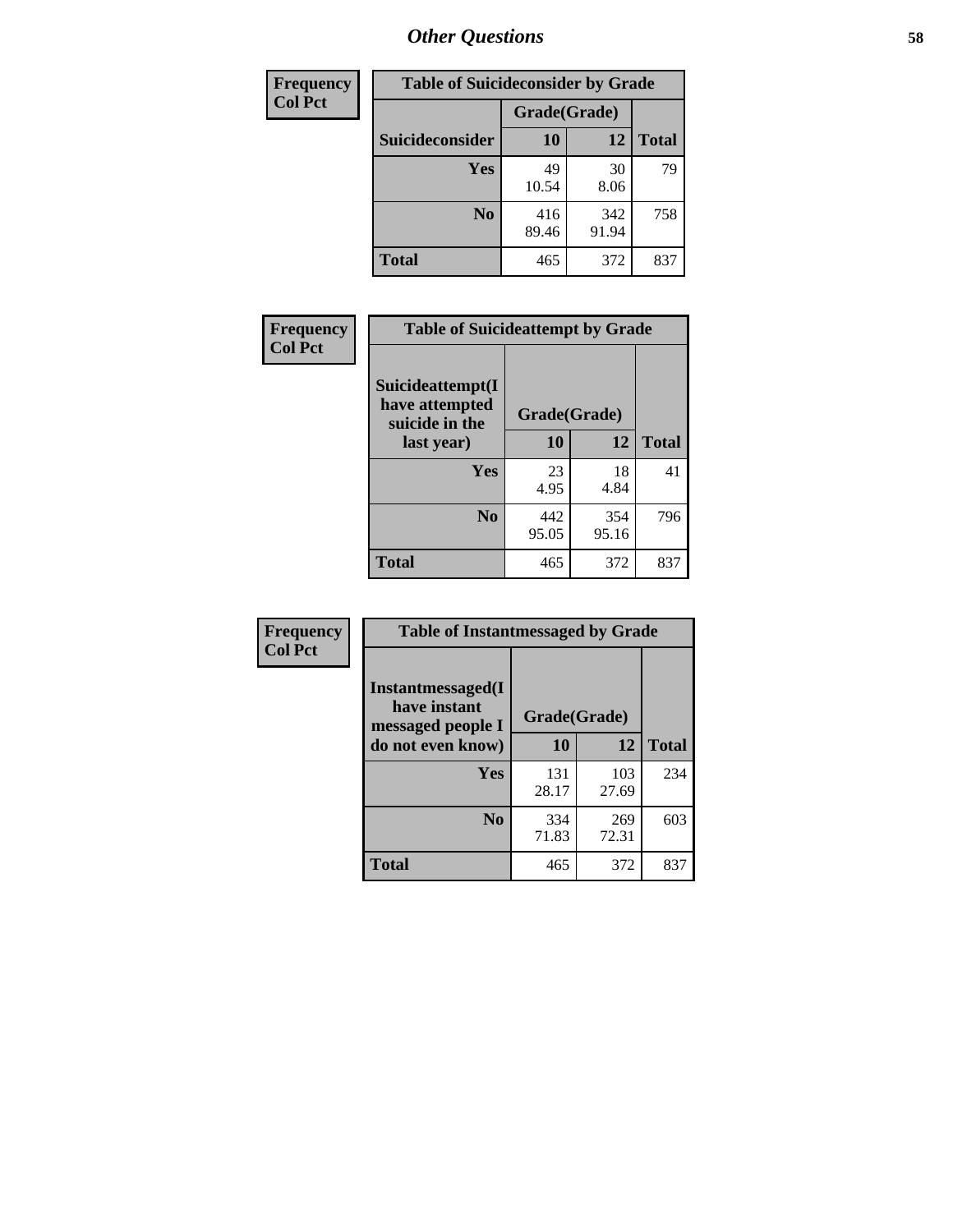| Frequency      | <b>Table of Getsalong by Grade</b>                          |              |              |              |
|----------------|-------------------------------------------------------------|--------------|--------------|--------------|
| <b>Col Pct</b> | <b>Getsalong</b> (I get<br>along with other<br>students and | Grade(Grade) |              |              |
|                | adults)                                                     | 10           | 12           | <b>Total</b> |
|                | <b>Strongly Agree</b>                                       | 284<br>61.08 | 242<br>65.05 | 526          |
|                | <b>Somewhat Agree</b>                                       | 162<br>34.84 | 112<br>30.11 | 274          |
|                | <b>Somewhat Disagree</b>                                    | 12<br>2.58   | 6<br>1.61    | 18           |
|                | <b>Strongly Disagree</b>                                    | 7<br>1.51    | 12<br>3.23   | 19           |
|                | Total                                                       | 465          | 372          | 837          |

| Frequency      | <b>Table of Safehome by Grade</b> |                    |              |              |
|----------------|-----------------------------------|--------------------|--------------|--------------|
| <b>Col Pct</b> | Safehome(I feel<br>safe at home)  | Grade(Grade)<br>10 | 12           | <b>Total</b> |
|                | <b>Strongly Agree</b>             | 348<br>74.84       | 290<br>77.96 | 638          |
|                | <b>Somewhat Agree</b>             | 92<br>19.78        | 59<br>15.86  | 151          |
|                | <b>Somewhat Disagree</b>          | 9<br>1.94          | 9<br>2.42    | 18           |
|                | <b>Strongly Disagree</b>          | 16<br>3.44         | 14<br>3.76   | 30           |
|                | <b>Total</b>                      | 465                | 372          | 837          |

| Frequency      |                                                                                     | <b>Table of Adulttalk by Grade</b> |              |              |
|----------------|-------------------------------------------------------------------------------------|------------------------------------|--------------|--------------|
| <b>Col Pct</b> | <b>Adulttalk(I</b><br>know an<br>adult at<br>school that<br>I can talk<br>with if I | Grade(Grade)                       |              |              |
|                | need help)                                                                          | 10                                 | 12           | <b>Total</b> |
|                | <b>Yes</b>                                                                          | 300<br>64.52                       | 261<br>70.16 | 561          |
|                | N <sub>0</sub>                                                                      | 165<br>35.48                       | 111<br>29.84 | 276          |
|                | <b>Total</b>                                                                        | 465                                | 372          | 837          |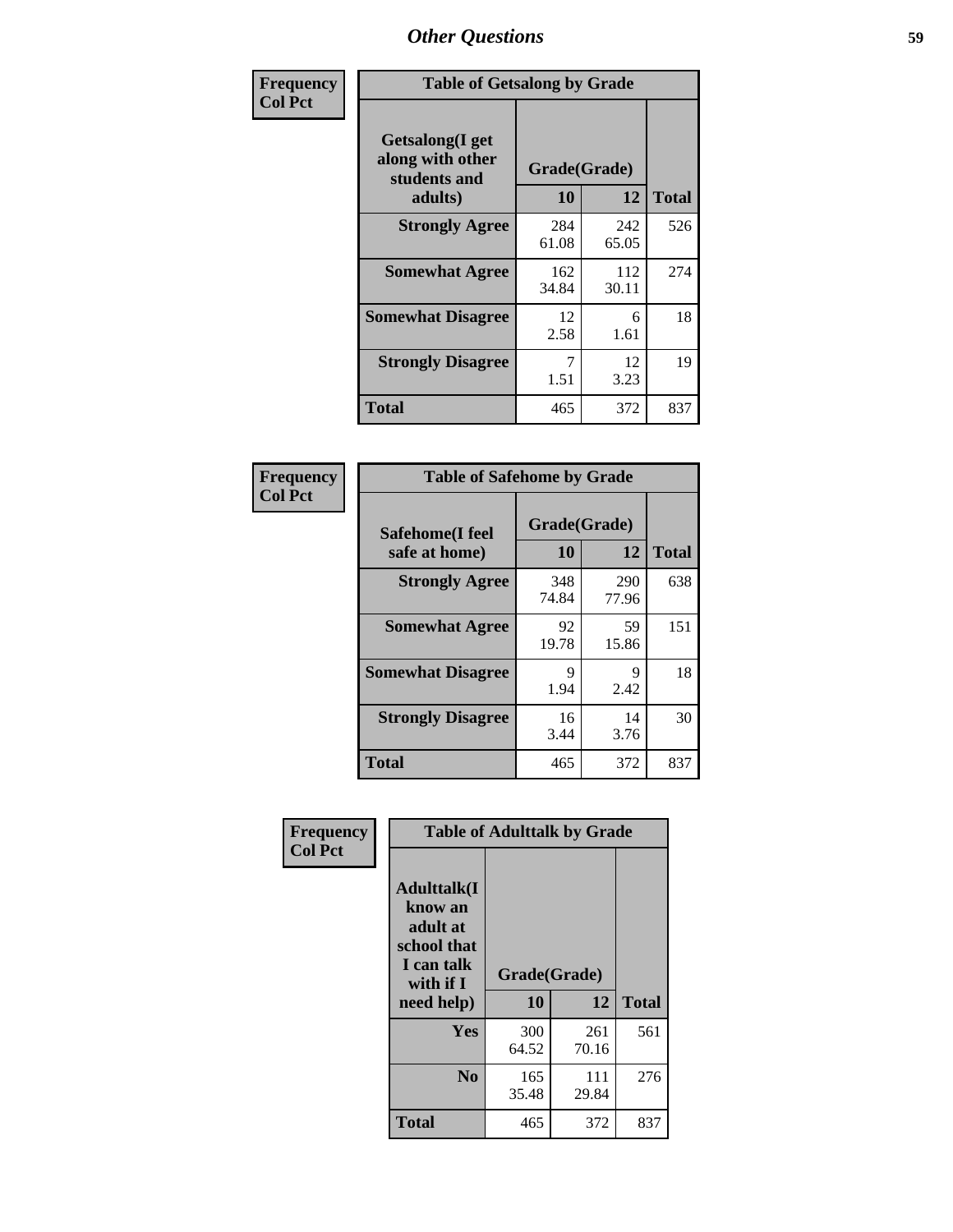**Frequency Row Pct**

| <b>Table of Grade by Tytime</b> |             |                                                                                                                                                                                                                            |              |              |            |            |     |  |  |
|---------------------------------|-------------|----------------------------------------------------------------------------------------------------------------------------------------------------------------------------------------------------------------------------|--------------|--------------|------------|------------|-----|--|--|
|                                 |             | Tvtime (On an average school day,<br>how much unsupervised time do I spend watching TV)<br><b>Less that</b><br>$4 - 5$<br>$2 - 3$<br>$6+$<br>hour/day<br>hour/day<br>hours/day<br>hours/day<br>  hours/day<br><b>Total</b> |              |              |            |            |     |  |  |
| Grade(Grade)   None             |             |                                                                                                                                                                                                                            |              |              |            |            |     |  |  |
| 10                              | 83<br>17.85 | 98<br>21.08                                                                                                                                                                                                                | 132<br>28.39 | 117<br>25.16 | 22<br>4.73 | 13<br>2.80 | 465 |  |  |
| 12                              | 57<br>15.32 | 89<br>92<br>103<br>19<br>12<br>23.92<br>24.73<br>5.11<br>27.69<br>3.23                                                                                                                                                     |              |              |            |            |     |  |  |
| <b>Total</b>                    | 140         | 190                                                                                                                                                                                                                        | 221          | 220          | 41         | 25         | 837 |  |  |

**Frequency Row Pct**

| <b>Table of Grade by Computertime</b> |            |                                                                                                                              |              |              |            |            |     |  |  |
|---------------------------------------|------------|------------------------------------------------------------------------------------------------------------------------------|--------------|--------------|------------|------------|-----|--|--|
|                                       |            | Computertime (On an average school day,<br>how much unsupervised time do I spend on the computer)                            |              |              |            |            |     |  |  |
| Grade(Grade)                          | None $ $   | <b>Less that</b><br>$4 - 5$<br>$2 - 3$<br>$6+$<br>hours/day<br>hour/day   hour/day<br>hours/day<br>hours/day<br><b>Total</b> |              |              |            |            |     |  |  |
| 10                                    | 38<br>8.17 | 129<br>27.74                                                                                                                 | 119<br>25.59 | 123<br>26.45 | 39<br>8.39 | 17<br>3.66 | 465 |  |  |
| 12                                    | 21<br>5.65 | 75<br>115<br>110<br>31<br>20<br>8.33<br>30.91<br>29.57<br>5.38<br>20.16                                                      |              |              |            |            |     |  |  |
| <b>Total</b>                          | 59         | 204                                                                                                                          | 229          | 238          | 70         | 37         | 837 |  |  |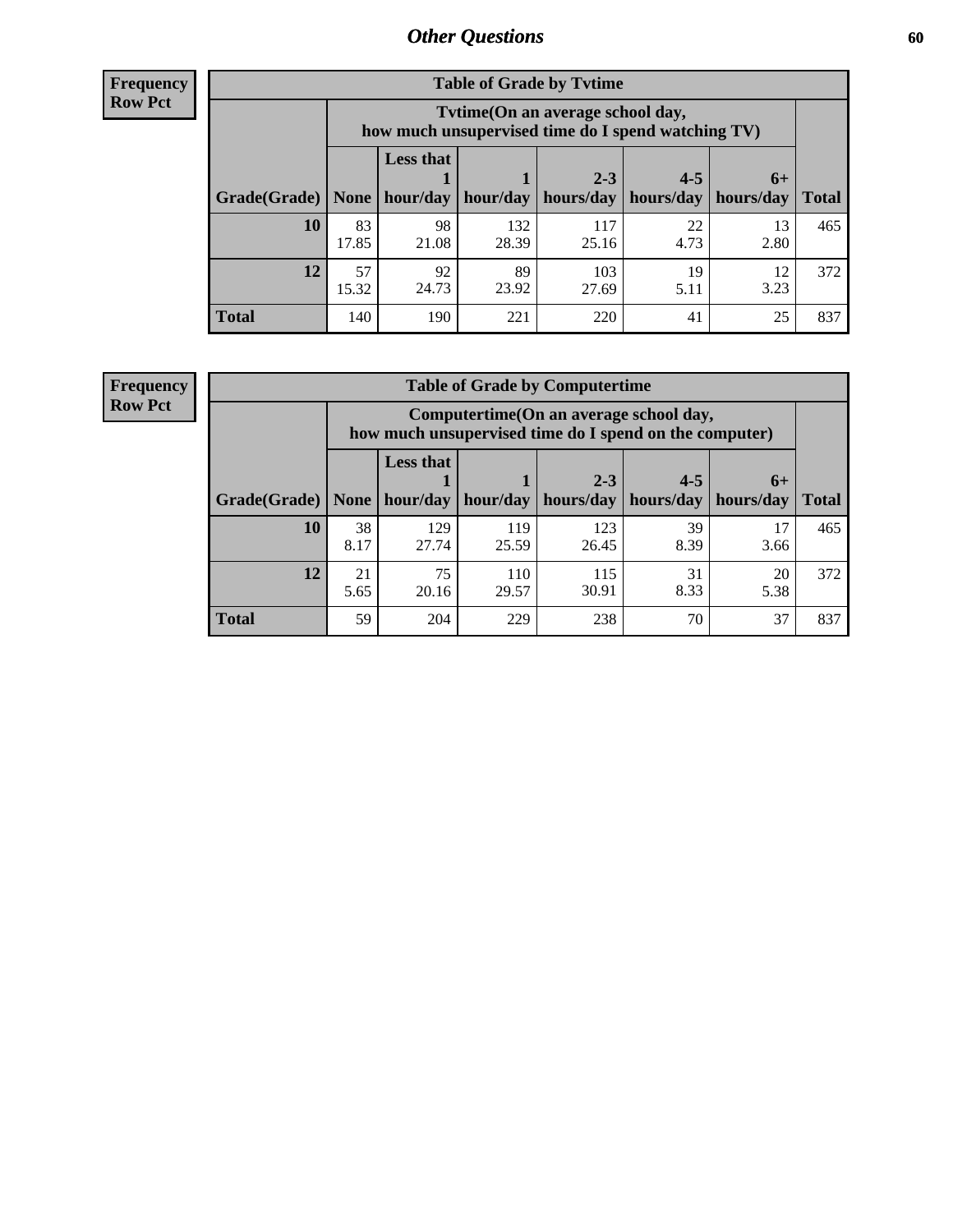#### *Questions about Driving Laws* **61** *Driving Questions were asked only of high school students.*

| <b>Frequency</b> |
|------------------|
| <b>Row Pct</b>   |

| <b>Table of Grade by License1</b> |                                                                     |                                                                                                                                           |                |        |                      |              |  |  |  |
|-----------------------------------|---------------------------------------------------------------------|-------------------------------------------------------------------------------------------------------------------------------------------|----------------|--------|----------------------|--------------|--|--|--|
|                                   |                                                                     | License1(During the first 6 months of driving<br>with a provisional license,<br>the only passengers who can ride with the<br>driver are:) |                |        |                      |              |  |  |  |
| Grade(Grade)                      | <b>Parent or</b><br><b>Guardian</b>                                 | Family<br><b>Members</b>                                                                                                                  | <b>Friends</b> | Anyone | Don't<br><b>Know</b> | <b>Total</b> |  |  |  |
| 10                                | 73<br>15.70                                                         | 329<br>70.75                                                                                                                              | 11<br>2.37     | 1.51   | 45<br>9.68           | 465          |  |  |  |
| 12                                | 48<br>9<br>13<br>296<br>6<br>12.90<br>2.42<br>3.49<br>79.57<br>1.61 |                                                                                                                                           |                |        |                      |              |  |  |  |
| <b>Total</b>                      | 121                                                                 | 625                                                                                                                                       | 20             | 13     | 58                   | 837          |  |  |  |

| <b>Frequency</b> | <b>Table of Grade by License2</b> |                                                                                                          |                  |                  |                                                      |               |              |  |  |
|------------------|-----------------------------------|----------------------------------------------------------------------------------------------------------|------------------|------------------|------------------------------------------------------|---------------|--------------|--|--|
| <b>Row Pct</b>   |                                   | License2(17 yr old drivers with a<br>provisional driver's license cannot<br>drive between the hours of:) |                  |                  |                                                      |               |              |  |  |
|                  | Grade(Grade)                      | <b>Midnight</b><br>to 6am                                                                                | 1am<br>to<br>5am | 1am<br>to<br>6am | N <sub>0</sub><br>curfew<br>for $17$<br>year<br>olds | Don't<br>Know | <b>Total</b> |  |  |
|                  | 10                                | 286<br>61.51                                                                                             | 55<br>11.83      | 23<br>4.95       | 13<br>2.80                                           | 88<br>18.92   | 465          |  |  |
|                  | 12                                | 305<br>81.99                                                                                             | 27<br>7.26       | 20<br>5.38       | $\Omega$<br>0.00                                     | 20<br>5.38    | 372          |  |  |
|                  | <b>Total</b>                      | 591                                                                                                      | 82               | 43               | 13                                                   | 108           | 837          |  |  |

| <b>Frequency</b> | <b>Table of Grade by License3</b> |                                       |                                     |                 |            |            |               |              |
|------------------|-----------------------------------|---------------------------------------|-------------------------------------|-----------------|------------|------------|---------------|--------------|
| <b>Row Pct</b>   |                                   | License3(For drivers under the age of | what level of alcohol is considered | 21,<br>$DUI$ ?) |            |            |               |              |
|                  | Grade(Grade)                      | Any<br><b>Amount</b>                  | 0.02                                | 0.04            | 0.06       | 0.08       | Don't<br>know | <b>Total</b> |
|                  | 10                                | 115<br>24.73                          | 149<br>32.04                        | 39<br>8.39      | 19<br>4.09 | 46<br>9.89 | 97<br>20.86   | 465          |
|                  | 12                                | 140<br>37.63                          | 124<br>33.33                        | 14<br>3.76      | 15<br>4.03 | 23<br>6.18 | 56<br>15.05   | 372          |
|                  | <b>Total</b>                      | 255                                   | 273                                 | 53              | 34         | 69         | 153           | 837          |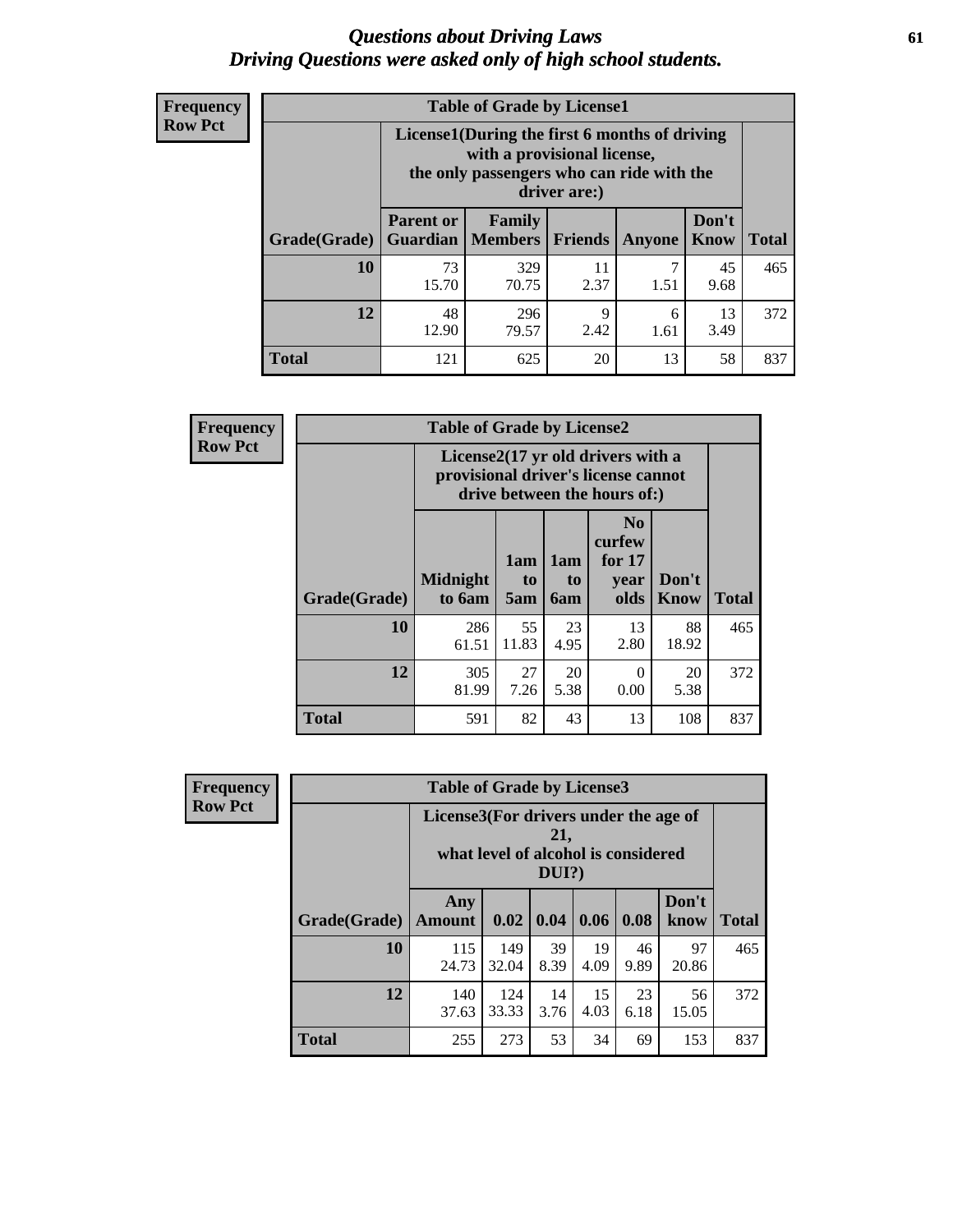#### *Questions about Driving Laws* **62** *Driving Questions were asked only of high school students.*

**Frequency Row Pct**

|                      |             |                                                                                                                                                                                                                                                                                |             | <b>Table of Grade by License4</b> |            |              |     |  |
|----------------------|-------------|--------------------------------------------------------------------------------------------------------------------------------------------------------------------------------------------------------------------------------------------------------------------------------|-------------|-----------------------------------|------------|--------------|-----|--|
|                      |             | License4(A driver under 21 automatically<br>loses his/her license if caught exceeding the<br>posted speet limit by:)<br>Can't<br>lose<br><b>Depends</b><br>license<br>$15+$<br>$25+$<br>$35+$<br>Don't<br>for<br>on<br><b>Total</b><br>mph<br>mph<br>speeding<br>know<br>judge |             |                                   |            |              |     |  |
| <b>Grade</b> (Grade) | mph         |                                                                                                                                                                                                                                                                                |             |                                   |            |              |     |  |
| 10                   | 88<br>18.92 | 104<br>22.37                                                                                                                                                                                                                                                                   | 61<br>13.12 | 19<br>4.09                        | 39<br>8.39 | 154<br>33.12 | 465 |  |
| 12                   | 39<br>10.48 | 130<br>34.95                                                                                                                                                                                                                                                                   | 79<br>21.24 | 23<br>6.18                        | 15<br>4.03 | 86<br>23.12  | 372 |  |
| <b>Total</b>         | 127         | 234                                                                                                                                                                                                                                                                            | 140         | 42                                | 54         | 240          | 837 |  |

| Frequency      | <b>Table of Grade by License5</b> |              |                                                                                                                                                             |               |       |
|----------------|-----------------------------------|--------------|-------------------------------------------------------------------------------------------------------------------------------------------------------------|---------------|-------|
| <b>Row Pct</b> |                                   |              | License5(A)<br>Georgia teenager<br>with family<br>connections or a<br>good lawyer can<br>break a teen<br>driving law and<br>keep their driver's<br>license) |               |       |
|                | Grade(Grade)                      | Yes          | N <sub>0</sub>                                                                                                                                              | Don't<br>know | Total |
|                | 10                                | 56<br>12.04  | 263<br>56.56                                                                                                                                                | 146<br>31.40  | 465   |
|                | 12                                | 112<br>30.11 | 161<br>43.28                                                                                                                                                | 99<br>26.61   | 372   |
|                | Total                             | 168          | 424                                                                                                                                                         | 245           | 837   |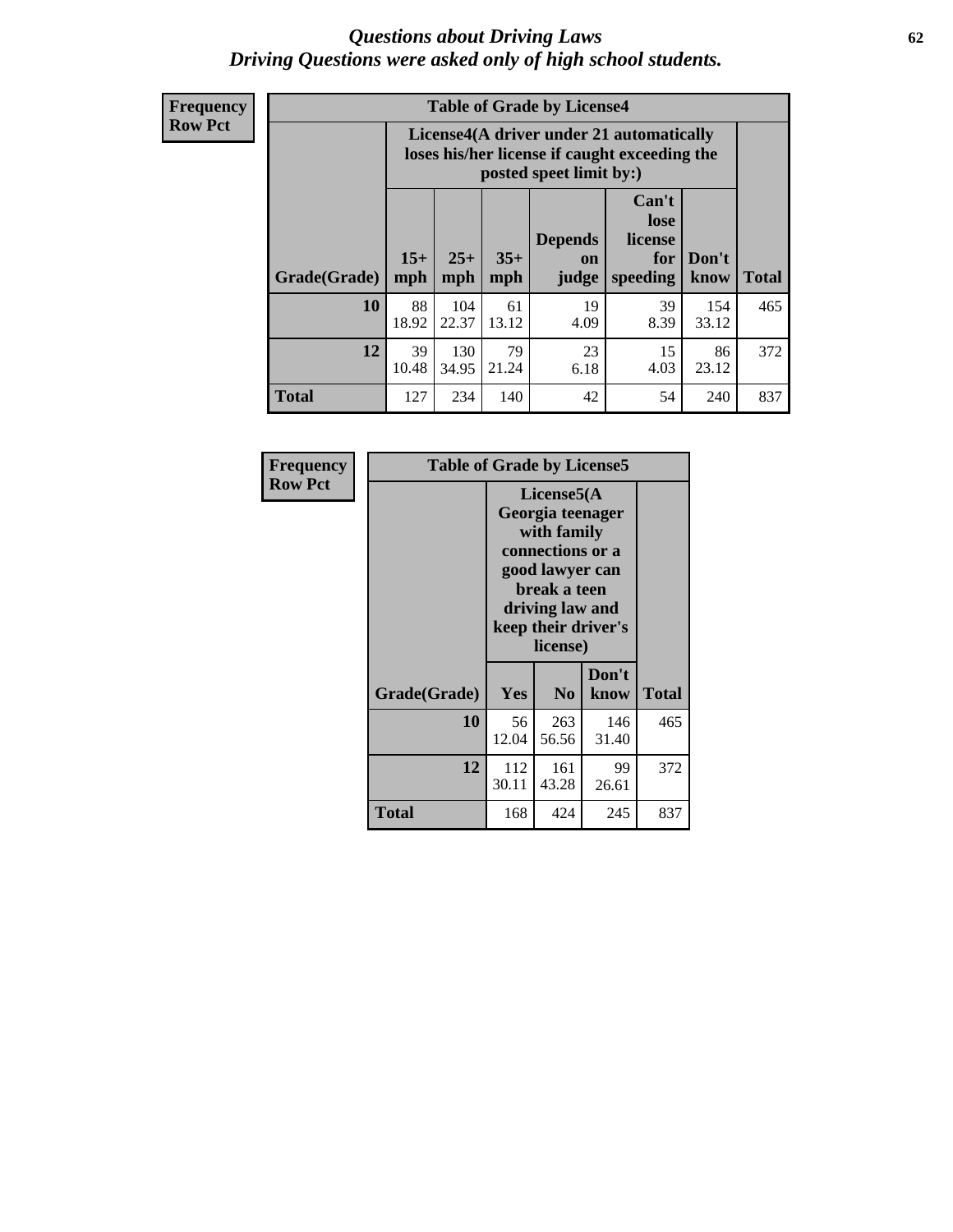### *Questions about Driving Laws* **63** *Driving Questions were asked only of high school students.*

| <b>Frequency</b> | <b>Table of Grade by License6</b> |              |                                                                                                                           |                    |              |
|------------------|-----------------------------------|--------------|---------------------------------------------------------------------------------------------------------------------------|--------------------|--------------|
| <b>Row Pct</b>   |                                   |              | License <sub>6</sub> (I know a<br>friend or<br>classmate that<br>broke a teen<br>driving law,<br>keep his/her<br>license) | but was allowed to |              |
|                  | Grade(Grade)                      | Yes          | N <sub>0</sub>                                                                                                            | Don't<br>know      | <b>Total</b> |
|                  | 10                                | 99<br>21.29  | 222<br>47.74                                                                                                              | 144<br>30.97       | 465          |
|                  | 12                                | 186<br>50.00 | 111<br>29.84                                                                                                              | 75<br>20.16        | 372          |
|                  | Total                             | 285          | 333                                                                                                                       | 219                | 837          |

| Frequency      | <b>Table of Grade by License7</b> |                                                                                               |                                     |                                                   |                        |              |  |  |  |
|----------------|-----------------------------------|-----------------------------------------------------------------------------------------------|-------------------------------------|---------------------------------------------------|------------------------|--------------|--|--|--|
| <b>Row Pct</b> |                                   | License7(A student under the age of 18 cam loser<br>his/her driving privileges if he or she:) |                                     |                                                   |                        |              |  |  |  |
|                | Grade(Grade)                      | <b>Have</b><br>more than<br>10<br>unexcused<br>absences<br>per school<br>yr                   | Drop out<br>without  <br>graduating | <b>Bring</b><br>alcohol/drugs/weapon<br>to school | All of<br>the<br>above | <b>Total</b> |  |  |  |
|                | 10                                | 47<br>10.11                                                                                   | 15<br>3.23                          | 34<br>7.31                                        | 369<br>79.35           | 465          |  |  |  |
|                | 12                                | 35<br>9.41                                                                                    | 9<br>2.42                           | 20<br>5.38                                        | 308<br>82.80           | 372          |  |  |  |
|                | <b>Total</b>                      | 82                                                                                            | 24                                  | 54                                                | 677                    | 837          |  |  |  |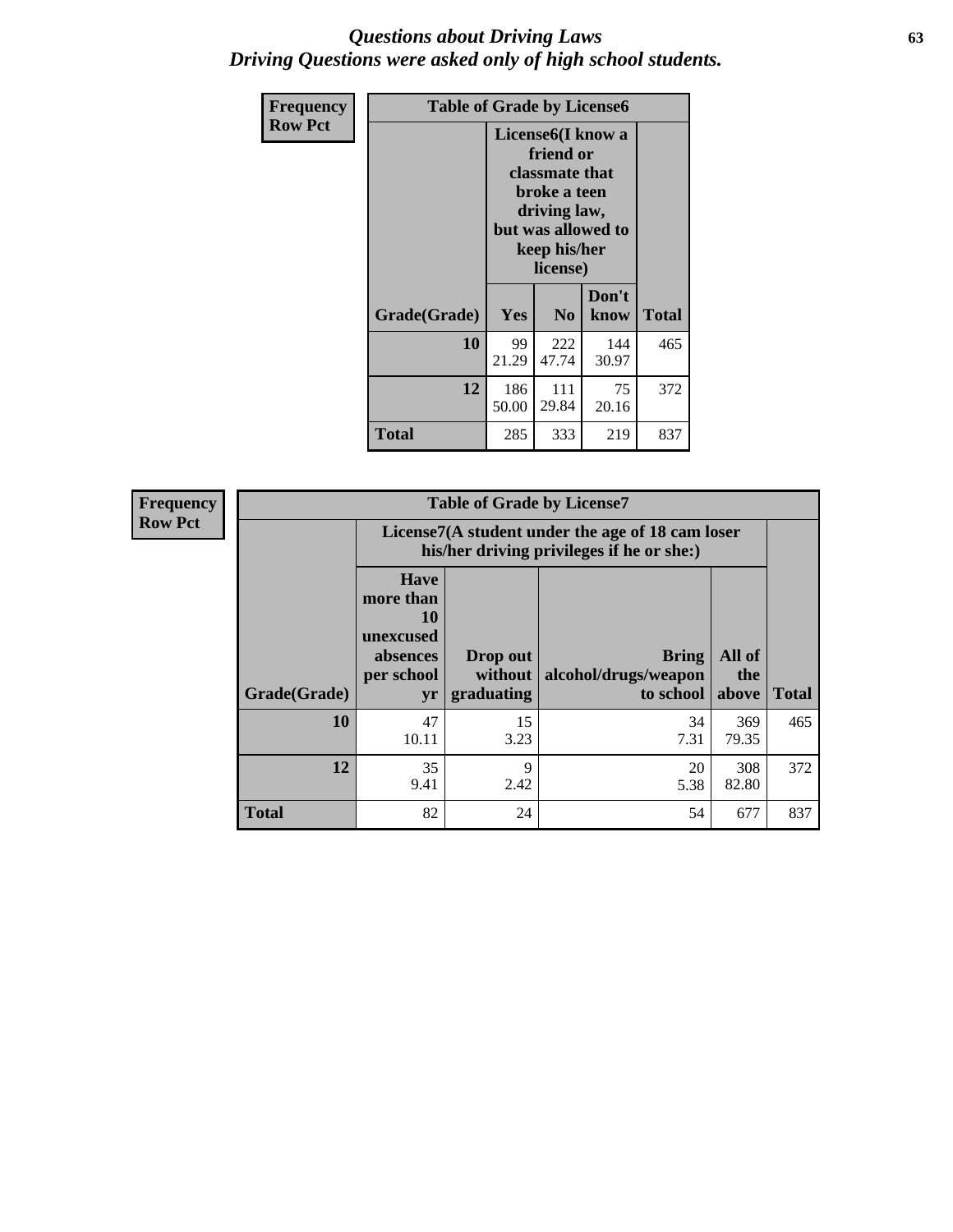# *Select Results by Gender* **64**

| Frequency      | <b>Table of SchoolClimate2 by Gender</b>          |                                 |              |              |  |  |  |
|----------------|---------------------------------------------------|---------------------------------|--------------|--------------|--|--|--|
| <b>Col Pct</b> | SchoolClimate2(I<br>feel successful at<br>school) | Gender(Gender)<br><b>Female</b> | <b>Male</b>  | <b>Total</b> |  |  |  |
|                | <b>Strongly Agree</b>                             | 88<br>20.75                     | 109<br>26.39 | 197          |  |  |  |
|                | <b>Somewhat Agree</b>                             | 289<br>68.16                    | 241<br>58.35 | 530          |  |  |  |
|                | <b>Somewhat Disagree</b>                          | 35<br>8.25                      | 43<br>10.41  | 78           |  |  |  |
|                | <b>Strongly Disagree</b>                          | 12<br>2.83                      | 20<br>4.84   | 32           |  |  |  |
|                | <b>Total</b>                                      | 424                             | 413          | 837          |  |  |  |

| Frequency      | <b>Table of SchoolClimate6 by Gender</b>                 |                                 |              |              |  |  |  |
|----------------|----------------------------------------------------------|---------------------------------|--------------|--------------|--|--|--|
| <b>Col Pct</b> | <b>SchoolClimate6(Teachers</b><br>treat me with respect) | Gender(Gender)<br><b>Female</b> | <b>Male</b>  | <b>Total</b> |  |  |  |
|                | <b>Strongly Agree</b>                                    | 112<br>26.42                    | 123<br>29.78 | 235          |  |  |  |
|                | <b>Somewhat Agree</b>                                    | 225<br>53.07                    | 193<br>46.73 | 418          |  |  |  |
|                | <b>Somewhat Disagree</b>                                 | 66<br>15.57                     | 69<br>16.71  | 135          |  |  |  |
|                | <b>Strongly Disagree</b>                                 | 21<br>4.95                      | 28<br>6.78   | 49           |  |  |  |
|                | <b>Total</b>                                             | 424                             | 413          | 837          |  |  |  |

| Frequency      | <b>Table of SchoolClimate8 by Gender</b>                                             |                                 |              |              |  |
|----------------|--------------------------------------------------------------------------------------|---------------------------------|--------------|--------------|--|
| <b>Col Pct</b> | <b>SchoolClimate8(Students</b><br>are frequently<br>recognized for good<br>behavior) | Gender(Gender)<br><b>Female</b> | <b>Male</b>  | <b>Total</b> |  |
|                | <b>Strongly Agree</b>                                                                | 41                              | 41           | 82           |  |
|                |                                                                                      | 9.67                            | 9.93         |              |  |
|                | <b>Somewhat Agree</b>                                                                | 167<br>39.39                    | 150<br>36.32 | 317          |  |
|                | <b>Somewhat Disagree</b>                                                             | 154<br>36.32                    | 143<br>34.62 | 297          |  |
|                | <b>Strongly Disagree</b>                                                             | 62<br>14.62                     | 79<br>19.13  | 141          |  |
|                | Total                                                                                | 424                             | 413          | 837          |  |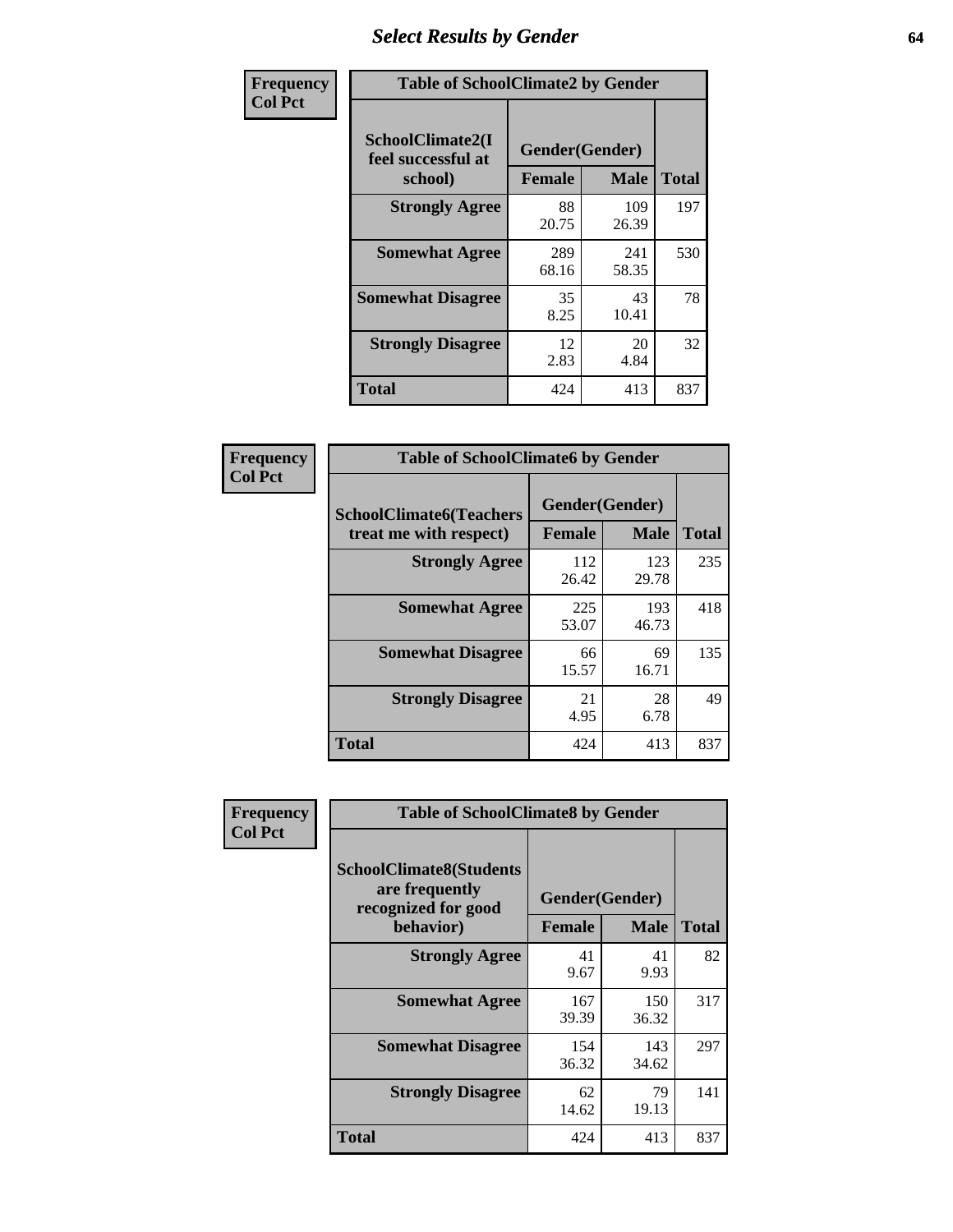# *Select Results by Gender* **65**

| Frequency      | <b>Table of Gender by Dropout</b> |                                                                        |                |              |
|----------------|-----------------------------------|------------------------------------------------------------------------|----------------|--------------|
| <b>Row Pct</b> |                                   | Dropout(I<br>have<br>thought<br>about<br>dropping<br>out of<br>school) |                |              |
|                | Gender(Gender)                    | Yes                                                                    | N <sub>0</sub> | <b>Total</b> |
|                | <b>Female</b>                     | 86<br>20.28                                                            | 338<br>79.72   | 424          |
|                | <b>Male</b>                       | 100<br>24.21                                                           | 313<br>75.79   | 413          |
|                | <b>Total</b>                      | 186                                                                    | 651            | 837          |

| <b>Frequency</b> |                | <b>Table of Gender by Dropoutreason</b>                            |              |                          |                                |              |              |
|------------------|----------------|--------------------------------------------------------------------|--------------|--------------------------|--------------------------------|--------------|--------------|
| <b>Row Pct</b>   |                | Dropoutreason(If I dropped out the<br>reason would most likely be) |              |                          |                                |              |              |
|                  | Gender(Gender) | Won't<br>Drop<br>out                                               | <b>Bored</b> | Family<br><b>Reasons</b> | <b>Being</b><br><b>Bullied</b> | <b>Other</b> | <b>Total</b> |
|                  | Female         | 275<br>64.86                                                       | 65<br>15.33  | 23<br>5.42               | 8<br>1.89                      | 53<br>12.50  | 424          |
|                  | <b>Male</b>    | 233<br>56.42                                                       | 91<br>22.03  | 22<br>5.33               | 8<br>1.94                      | 59<br>14.29  | 413          |
|                  | <b>Total</b>   | 508                                                                | 156          | 45                       | 16                             | 112          | 837          |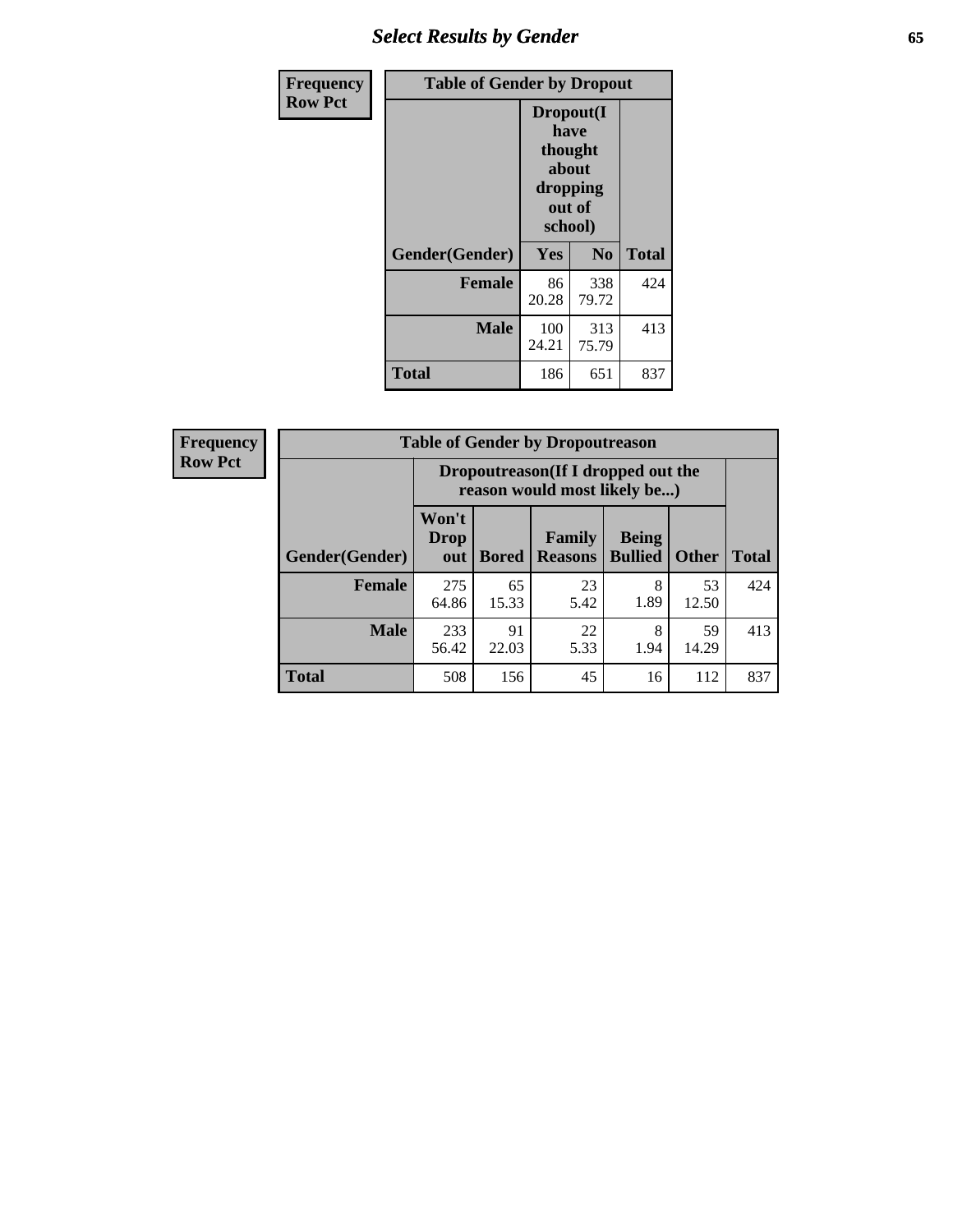*School Safety* **66**

| Frequency      | <b>Table of Gender by Bullied2</b> |                 |                |              |
|----------------|------------------------------------|-----------------|----------------|--------------|
| <b>Row Pct</b> |                                    | <b>Bullied2</b> |                |              |
|                | Gender(Gender)                     | Yes             | N <sub>0</sub> | <b>Total</b> |
|                | <b>Female</b>                      | 33<br>7.78      | 391<br>92.22   | 424          |
|                | <b>Male</b>                        | 48<br>11.62     | 365<br>88.38   | 413          |
|                | Total                              | 81              | 756            | 837          |

| Frequency      | <b>Table of Gender by Bulliedothers2</b> |                       |              |              |
|----------------|------------------------------------------|-----------------------|--------------|--------------|
| <b>Row Pct</b> |                                          | <b>Bulliedothers2</b> |              |              |
|                | Gender(Gender)                           | <b>Yes</b>            | $\bf N_0$    | <b>Total</b> |
|                | <b>Female</b>                            | 21<br>4.95            | 403<br>95.05 | 424          |
|                | <b>Male</b>                              | 53<br>12.83           | 360<br>87.17 | 413          |
|                | <b>Total</b>                             | 74                    | 763          | 837          |

| Frequency      | <b>Table of Gender by Weaponschool2</b> |                      |                |              |
|----------------|-----------------------------------------|----------------------|----------------|--------------|
| <b>Row Pct</b> |                                         | <b>Weaponschool2</b> |                |              |
|                | Gender(Gender)                          | Yes                  | N <sub>0</sub> | <b>Total</b> |
|                | <b>Female</b>                           | 11<br>2.59           | 413<br>97.41   | 424          |
|                | <b>Male</b>                             | 17<br>4.12           | 396<br>95.88   | 413          |
|                | <b>Total</b>                            | 28                   | 809            | 837          |

| Frequency      | <b>Table of Gender by Absentunsafe2</b> |               |                |              |
|----------------|-----------------------------------------|---------------|----------------|--------------|
| <b>Row Pct</b> |                                         | Absentunsafe2 |                |              |
|                | Gender(Gender)                          | Yes           | N <sub>0</sub> | <b>Total</b> |
|                | <b>Female</b>                           | 1.18          | 419<br>98.82   | 424          |
|                | <b>Male</b>                             | 12<br>2.91    | 401<br>97.09   | 413          |
|                | <b>Total</b>                            | 17            | 820            | 837          |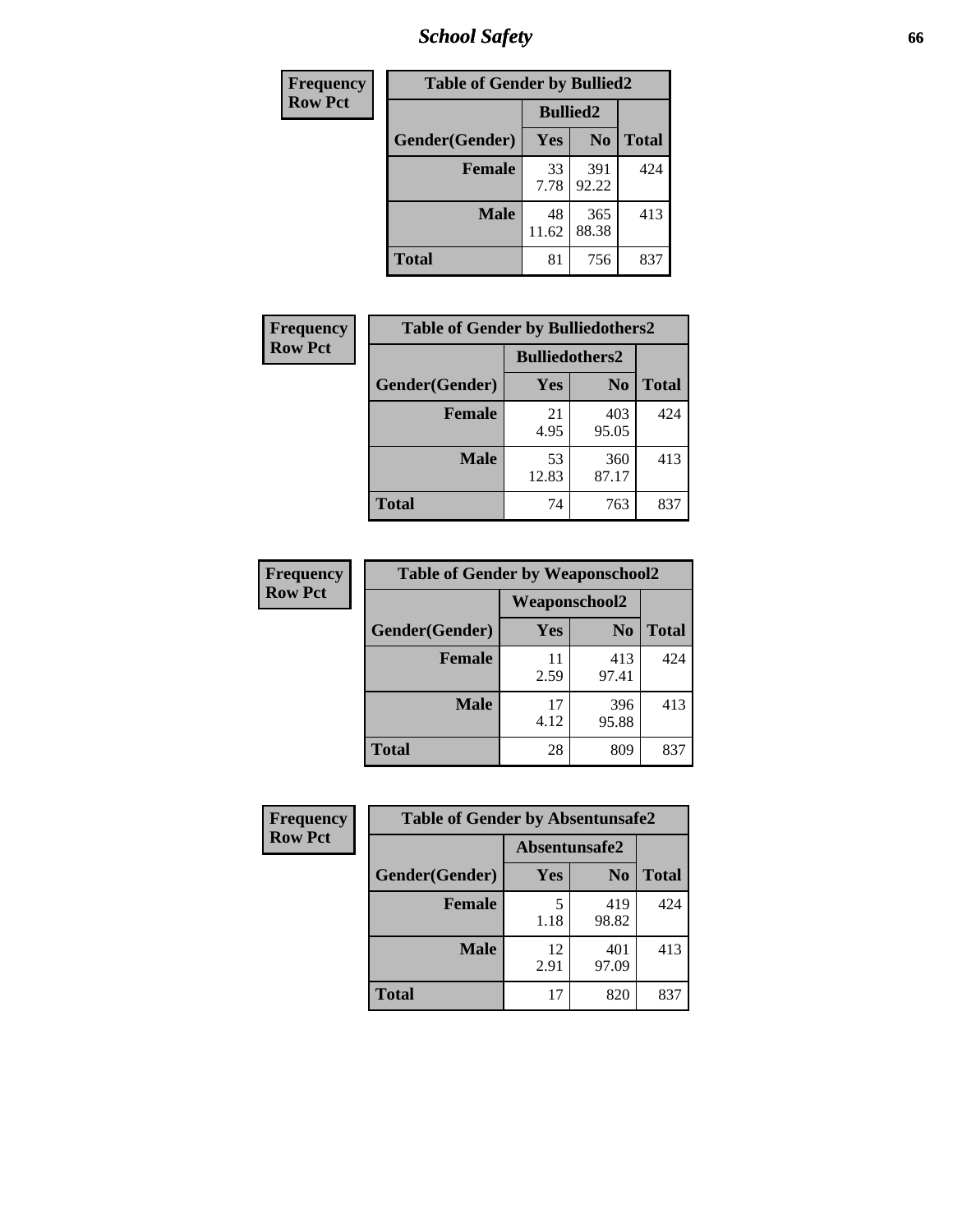*School Safety* **67**

| Frequency      |                | <b>Table of Gender by Gangself</b>                                                             |                |              |
|----------------|----------------|------------------------------------------------------------------------------------------------|----------------|--------------|
| <b>Row Pct</b> |                | Gangself(I<br>have<br>participated<br>in illegal gang<br>activities in<br>the past 30<br>days) |                |              |
|                | Gender(Gender) | Yes                                                                                            | N <sub>0</sub> | <b>Total</b> |
|                | <b>Female</b>  | 10<br>2.36                                                                                     | 414<br>97.64   | 424          |
|                | <b>Male</b>    | 22<br>5.33                                                                                     | 391<br>94.67   | 413          |
|                | <b>Total</b>   | 32                                                                                             | 805            | 837          |

| Frequency      | <b>Table of Gender by Gangpeers</b> |                                                                                                                             |                |              |
|----------------|-------------------------------------|-----------------------------------------------------------------------------------------------------------------------------|----------------|--------------|
| <b>Row Pct</b> |                                     | <b>Gangpeers</b> (I<br>have friends<br>who have<br>participated<br>in illegal gang<br>activities in<br>the past 30<br>days) |                |              |
|                | Gender(Gender)                      | Yes                                                                                                                         | N <sub>0</sub> | <b>Total</b> |
|                | <b>Female</b>                       | 36<br>8.49                                                                                                                  | 388<br>91.51   | 424          |
|                | <b>Male</b>                         | 72<br>17.43                                                                                                                 | 341<br>82.57   | 413          |
|                | Total                               | 108                                                                                                                         | 729            | 837          |

| Frequency      | <b>Table of Gender by Pickedon2</b> |             |                |              |
|----------------|-------------------------------------|-------------|----------------|--------------|
| <b>Row Pct</b> |                                     | Pickedon2   |                |              |
|                | Gender(Gender)                      | Yes         | N <sub>0</sub> | <b>Total</b> |
|                | <b>Female</b>                       | 88<br>20.75 | 336<br>79.25   | 424          |
|                | <b>Male</b>                         | 99<br>23.97 | 314<br>76.03   | 413          |
|                | <b>Total</b>                        | 187         | 650            | 837          |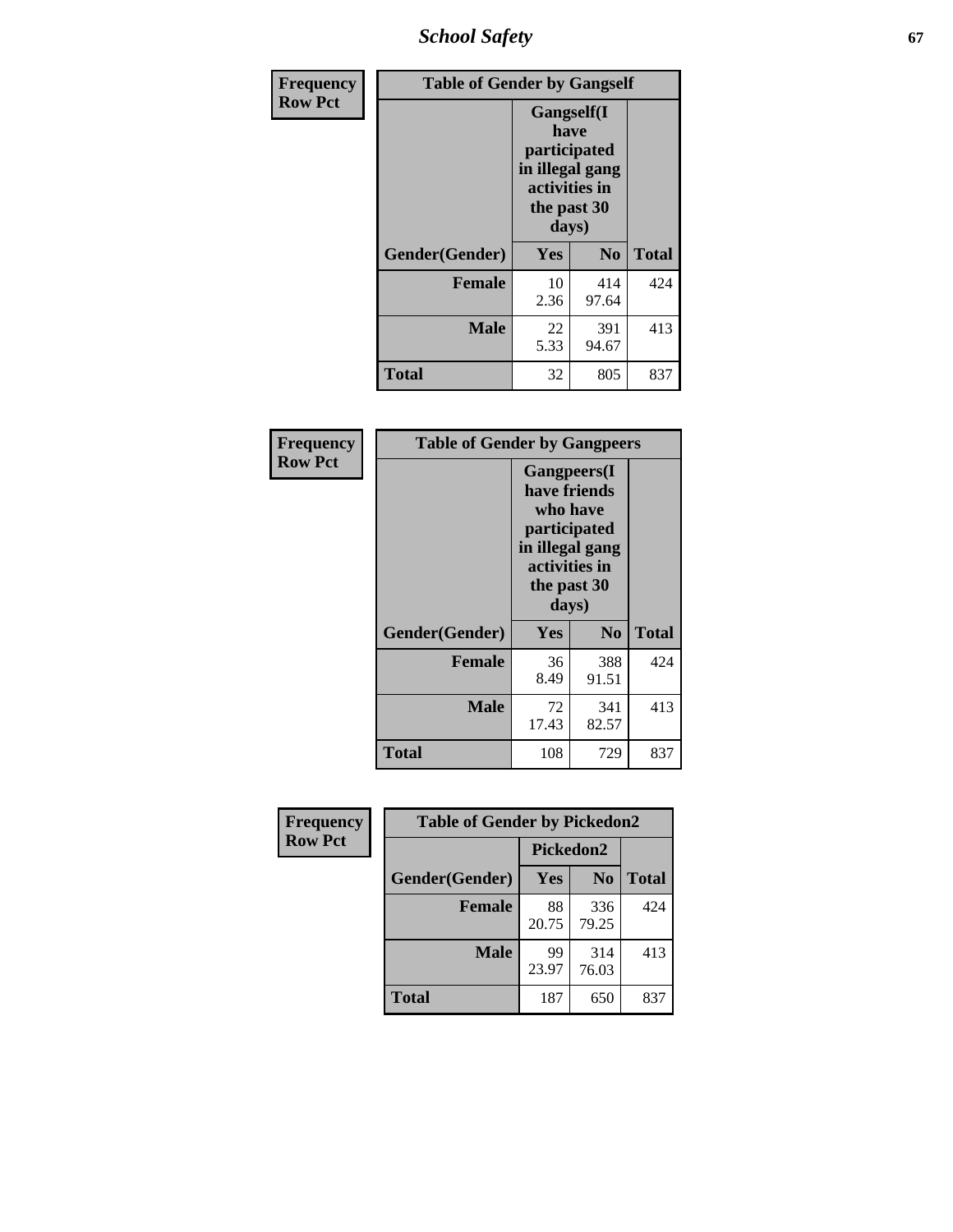*School Safety* **68**

| Frequency      | <b>Table of Gender by Safeschool2</b> |              |                |              |
|----------------|---------------------------------------|--------------|----------------|--------------|
| <b>Row Pct</b> |                                       | Safeschool2  |                |              |
|                | Gender(Gender)                        | Yes          | N <sub>0</sub> | <b>Total</b> |
|                | <b>Female</b>                         | 378<br>89.15 | 46<br>10.85    | 424          |
|                | <b>Male</b>                           | 352<br>85.23 | 61<br>14.77    | 413          |
|                | <b>Total</b>                          | 730          | 107            | 837          |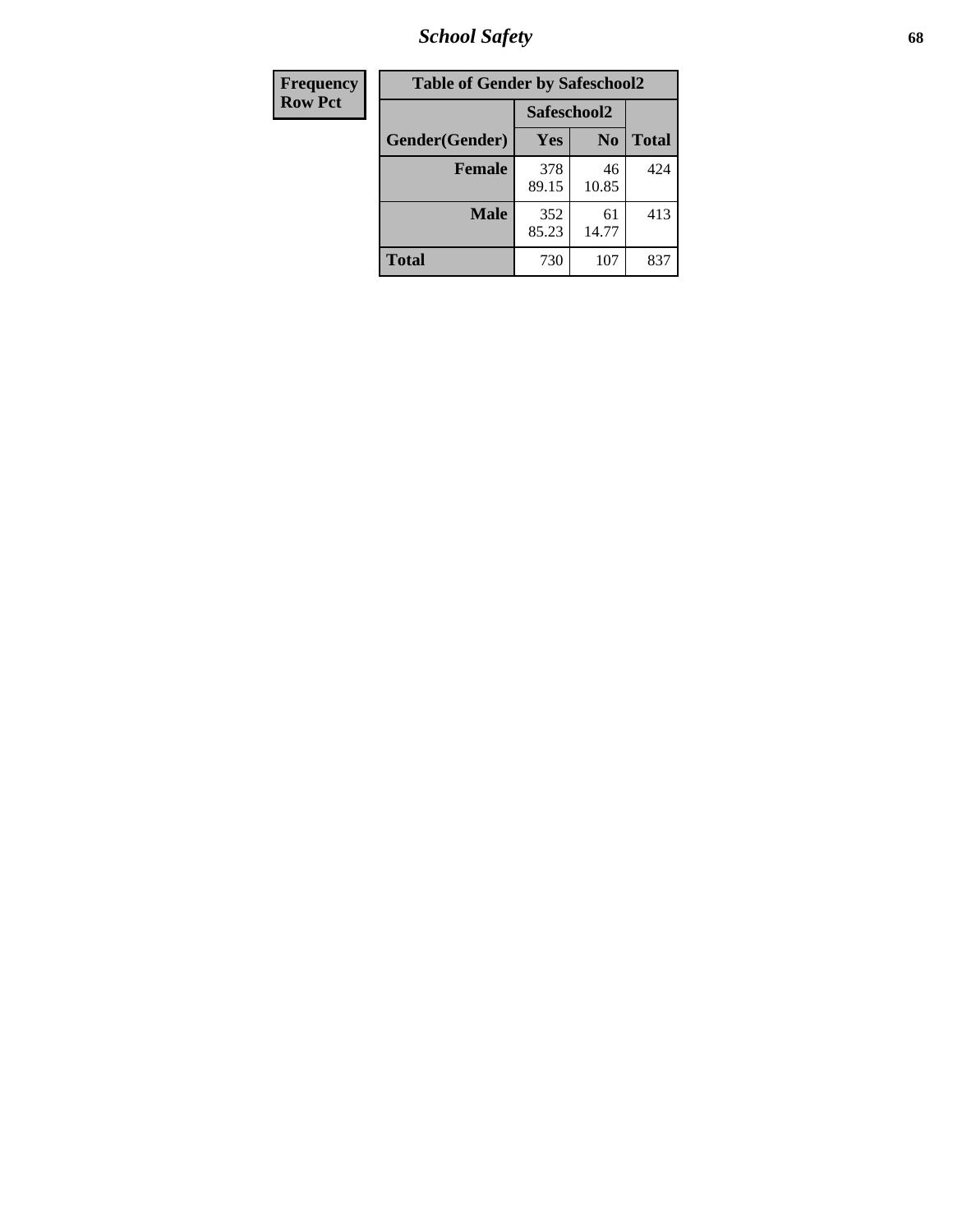# *Incidence of Drug Use* 69

| <b>Frequency</b> | <b>Table of Gender by AlcoholAlt</b> |                                          |                |              |  |
|------------------|--------------------------------------|------------------------------------------|----------------|--------------|--|
| <b>Row Pct</b>   |                                      | AlcoholAlt(Alcohol<br>use, past 30 days) |                |              |  |
|                  | Gender(Gender)                       | <b>Yes</b>                               | N <sub>0</sub> | <b>Total</b> |  |
|                  | <b>Female</b>                        | 109<br>25.71                             | 315<br>74.29   | 424          |  |
|                  | <b>Male</b>                          | 130<br>31.48                             | 283<br>68.52   | 413          |  |
|                  | <b>Total</b>                         | 239                                      | 598            | 837          |  |

| Frequency      | <b>Table of Gender by TobaccoAny</b> |                    |                    |              |
|----------------|--------------------------------------|--------------------|--------------------|--------------|
| <b>Row Pct</b> |                                      | use, past 30 days) | TobaccoAny(Tobacco |              |
|                | Gender(Gender)                       | Yes                | N <sub>0</sub>     | <b>Total</b> |
|                | <b>Female</b>                        | 55<br>12.97        | 369<br>87.03       | 424          |
|                | <b>Male</b>                          | 111<br>26.88       | 302<br>73.12       | 413          |
|                | <b>Total</b>                         | 166                | 671                | 837          |

| <b>Frequency</b> | <b>Table of Gender by MarijuanaAlt</b> |                                              |                |              |
|------------------|----------------------------------------|----------------------------------------------|----------------|--------------|
| <b>Row Pct</b>   |                                        | MarijuanaAlt(Marijuana<br>use, past 30 days) |                |              |
|                  | Gender(Gender)                         | <b>Yes</b>                                   | N <sub>0</sub> | <b>Total</b> |
|                  | <b>Female</b>                          | 49<br>11.56                                  | 375<br>88.44   | 424          |
|                  | <b>Male</b>                            | 93<br>22.52                                  | 320<br>77.48   | 413          |
|                  | <b>Total</b>                           | 142                                          | 695            | 837          |

| <b>Frequency</b> | <b>Table of Gender by OtherDrugAny</b> |                                                       |                |              |  |
|------------------|----------------------------------------|-------------------------------------------------------|----------------|--------------|--|
| <b>Row Pct</b>   |                                        | <b>OtherDrugAny</b> (Other<br>drug use, past 30 days) |                |              |  |
|                  | Gender(Gender)                         | <b>Yes</b>                                            | N <sub>0</sub> | <b>Total</b> |  |
|                  | <b>Female</b>                          | 27<br>6.37                                            | 397<br>93.63   | 424          |  |
|                  | <b>Male</b>                            | 44<br>10.65                                           | 369<br>89.35   | 413          |  |
|                  | <b>Total</b>                           | 71                                                    | 766            | 837          |  |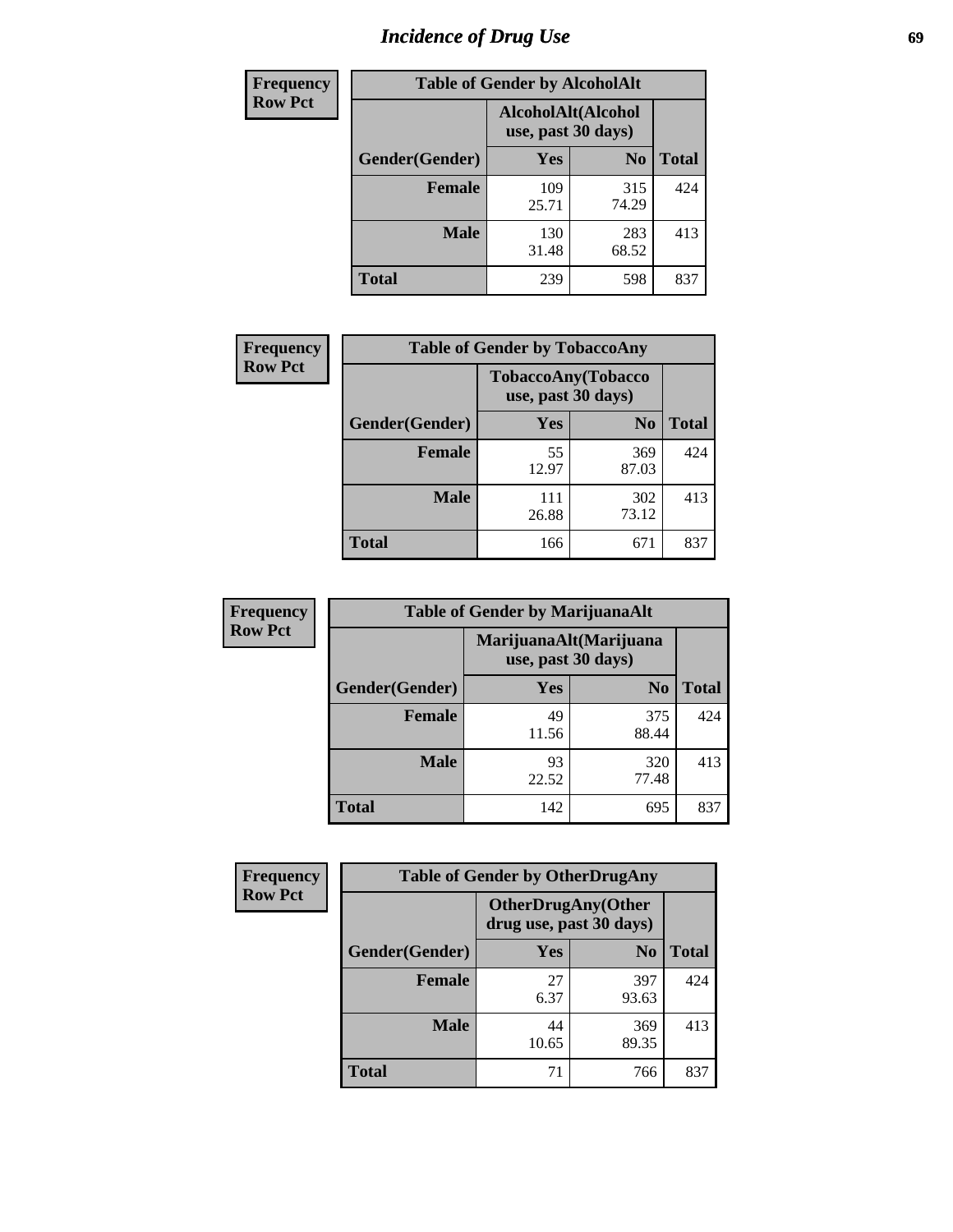### *Average Age at Onset of Use* 70 *Results for "Average Age at Onset of Use" questions exclude students who said they did not use that substance*

#### **Gender=Female**

| <b>Variable</b>    | Label                                                              | <b>Mean</b> |
|--------------------|--------------------------------------------------------------------|-------------|
| Alcoholinit2       | I started using alcohol when I was                                 | 13.96       |
| Cigarettesinit2    | I started smoking tobacco when I was                               | 14.48       |
| Smokelessinit2     | I started chewing tobacco when I was                               | 13.17       |
| Marijuanainit2     | I started using marijuana when I was                               | 14.30       |
| Cocaineinit2       | I started using cocaine when I was                                 | 13.00       |
| Inhalantsinit2     | I started using inhalants when I was                               | 11.73       |
| Steroidsinit2      | I started using steroids when I was                                | 12.25       |
| Ecstasyinit2       | I started using ecstasy when I was                                 | 13.69       |
| Methinit2          | I started using methamphetamines when I was                        | 11.86       |
| Hallucinogensinit2 | I started using hallucinogens when I was                           | 14.00       |
| Prescription in t2 | I started using prescription drugs not prescribed to me when I was | 14.00       |

#### **Gender=Male**

| <b>Variable</b>    | Label                                                              | <b>Mean</b> |
|--------------------|--------------------------------------------------------------------|-------------|
| Alcoholinit2       | I started using alcohol when I was                                 | 13.74       |
| Cigarettesinit2    | I started smoking tobacco when I was                               | 14.17       |
| Smokelessinit2     | I started chewing tobacco when I was                               | 14.31       |
| Marijuanainit2     | I started using marijuana when I was                               | 14.41       |
| Cocaineinit2       | I started using cocaine when I was                                 | 13.13       |
| Inhalantsinit2     | I started using inhalants when I was                               | 10.71       |
| Steroidsinit2      | I started using steroids when I was                                | 13.13       |
| Ecstasyinit2       | I started using ecstasy when I was                                 | 13.96       |
| Methinit2          | I started using methamphetamines when I was                        | 12.88       |
| Hallucinogensinit2 | I started using hallucinogens when I was                           | 14.84       |
| Prescriptioninit2  | I started using prescription drugs not prescribed to me when I was | 14.22       |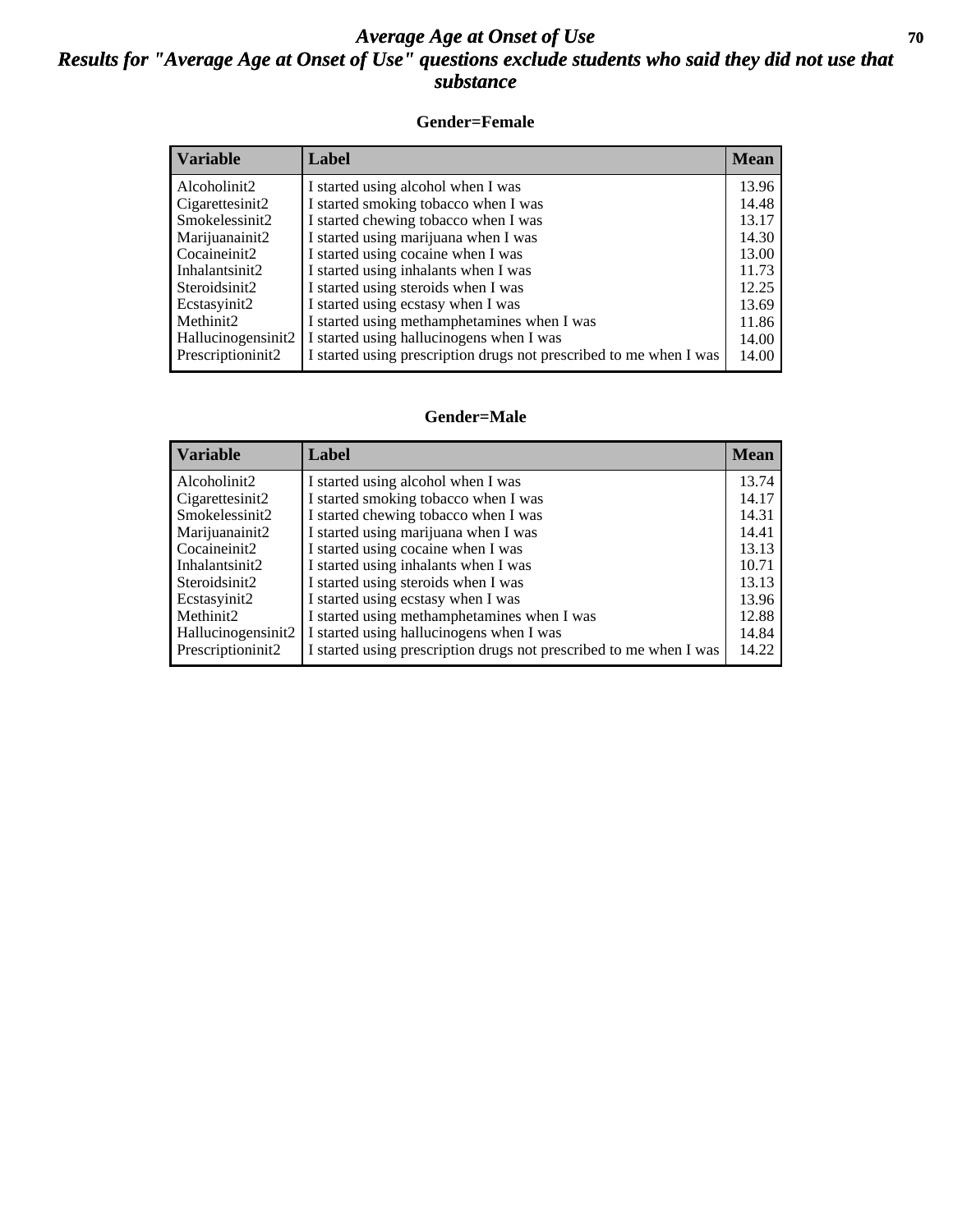# *I Think These Drugs are Harmful* **71**

| <b>Frequency</b> | <b>Table of Gender by Alcoholharmdich</b> |                                                   |                |              |
|------------------|-------------------------------------------|---------------------------------------------------|----------------|--------------|
| <b>Row Pct</b>   |                                           | Alcoholharmdich(I<br>think alcohol is<br>harmful) |                |              |
|                  | Gender(Gender)                            | Yes                                               | N <sub>0</sub> | <b>Total</b> |
|                  | <b>Female</b>                             | 317<br>74.76                                      | 107<br>25.24   | 424          |
|                  | <b>Male</b>                               | 289<br>69.98                                      | 124<br>30.02   | 413          |
|                  | <b>Total</b>                              | 606                                               | 231            | 837          |

| Frequency      | <b>Table of Gender by Tobaccoharmdich</b> |                  |                               |              |
|----------------|-------------------------------------------|------------------|-------------------------------|--------------|
| <b>Row Pct</b> |                                           | think tobacco is | Tobaccoharmdich(I<br>harmful) |              |
|                | Gender(Gender)                            | Yes              | N <sub>0</sub>                | <b>Total</b> |
|                | <b>Female</b>                             | 411<br>96.93     | 13<br>3.07                    | 424          |
|                | <b>Male</b>                               | 384<br>92.98     | 29<br>7.02                    | 413          |
|                | <b>Total</b>                              | 795              | 42                            | 837          |

| Frequency      | <b>Table of Gender by Marijuanaharmdich</b> |                                |                     |              |  |
|----------------|---------------------------------------------|--------------------------------|---------------------|--------------|--|
| <b>Row Pct</b> |                                             | think marijuana is<br>harmful) | Marijuanaharmdich(I |              |  |
|                | Gender(Gender)                              | <b>Yes</b>                     | N <sub>0</sub>      | <b>Total</b> |  |
|                | <b>Female</b>                               | 330<br>77.83                   | 94<br>22.17         | 424          |  |
|                | <b>Male</b>                                 | 269<br>65.13                   | 144<br>34.87        | 413          |  |
|                | <b>Total</b>                                | 599                            | 238                 | 837          |  |

| <b>Frequency</b> | <b>Table of Gender by Otherdrugharmdich</b> |                                                          |                |              |
|------------------|---------------------------------------------|----------------------------------------------------------|----------------|--------------|
| <b>Row Pct</b>   |                                             | Otherdrugharmdich(I<br>think other drugs are<br>harmful) |                |              |
|                  | Gender(Gender)                              | <b>Yes</b>                                               | N <sub>0</sub> | <b>Total</b> |
|                  | <b>Female</b>                               | 413<br>97.41                                             | 11<br>2.59     | 424          |
|                  | <b>Male</b>                                 | 399<br>96.61                                             | 14<br>3.39     | 413          |
|                  | <b>Total</b>                                | 812                                                      | 25             | 837          |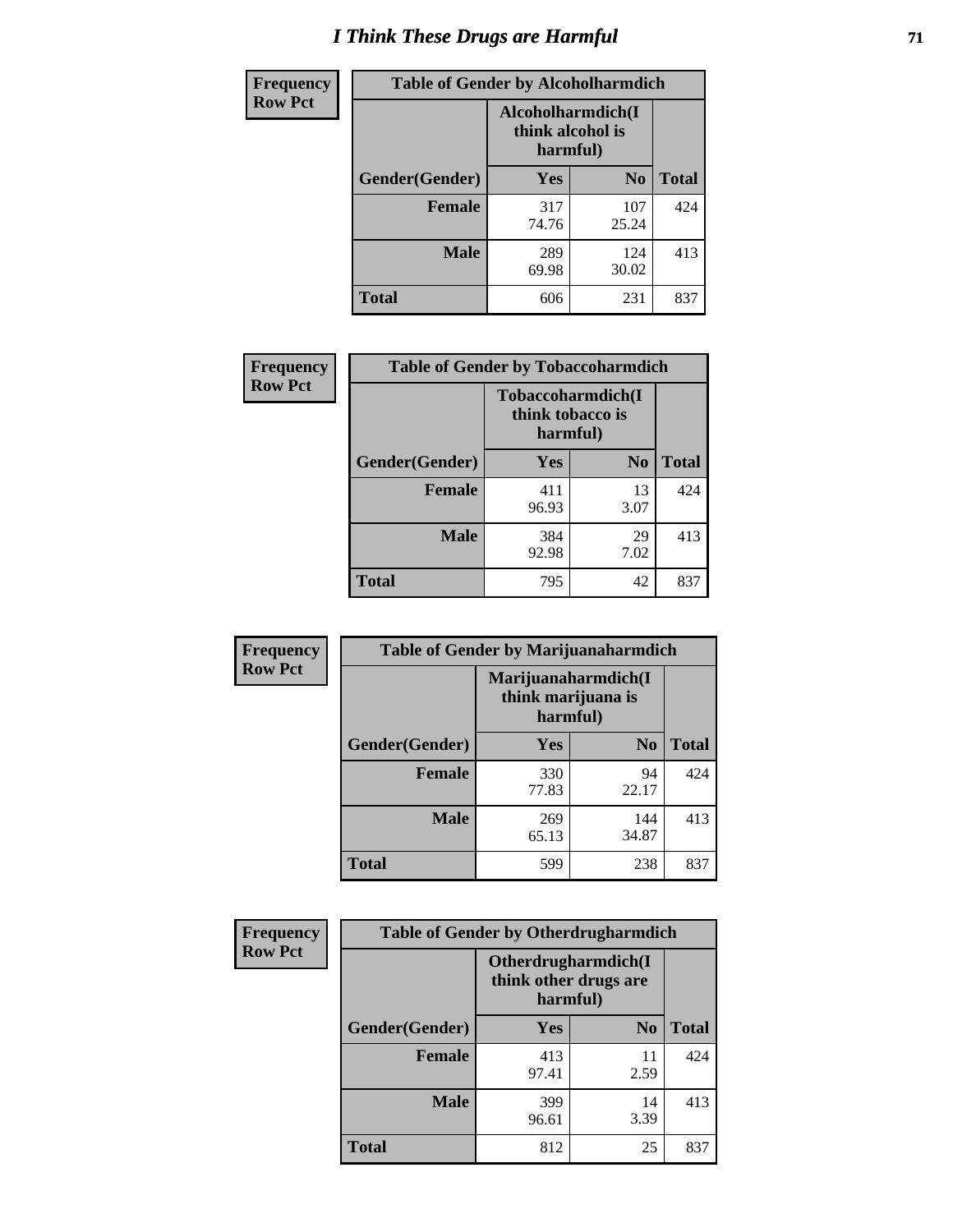| <b>Frequency</b> | <b>Table of Gender by Alcohollocation1</b> |                                                               |              |              |
|------------------|--------------------------------------------|---------------------------------------------------------------|--------------|--------------|
| <b>Row Pct</b>   |                                            | <b>Alcohollocation1(Places</b><br><b>Friends Use Alcohol)</b> |              |              |
|                  | Gender(Gender)                             |                                                               | Do Not Use   | <b>Total</b> |
|                  | <b>Female</b>                              | 272<br>64.15                                                  | 152<br>35.85 | 424          |
|                  | <b>Male</b>                                | 258<br>62.47                                                  | 155<br>37.53 | 413          |
|                  | <b>Total</b>                               | 530                                                           | 307          | 837          |

| <b>Frequency</b> | <b>Table of Gender by Alcohollocation2</b> |                                                               |              |              |
|------------------|--------------------------------------------|---------------------------------------------------------------|--------------|--------------|
| <b>Row Pct</b>   |                                            | <b>Alcohollocation2(Places</b><br><b>Friends Use Alcohol)</b> |              |              |
|                  | Gender(Gender)                             |                                                               | Home         | <b>Total</b> |
|                  | <b>Female</b>                              | 245<br>57.78                                                  | 179<br>42.22 | 424          |
|                  | <b>Male</b>                                | 223<br>54.00                                                  | 190<br>46.00 | 413          |
|                  | <b>Total</b>                               | 468                                                           | 369          | 837          |

| Frequency      | <b>Table of Gender by Alcohollocation3</b> |                                                               |               |              |
|----------------|--------------------------------------------|---------------------------------------------------------------|---------------|--------------|
| <b>Row Pct</b> |                                            | <b>Alcohollocation3(Places</b><br><b>Friends Use Alcohol)</b> |               |              |
|                | Gender(Gender)                             |                                                               | <b>School</b> | <b>Total</b> |
|                | <b>Female</b>                              | 384<br>90.57                                                  | 40<br>9.43    | 424          |
|                | <b>Male</b>                                | 358<br>86.68                                                  | 55<br>13.32   | 413          |
|                | <b>Total</b>                               | 742                                                           | 95            | 837          |

| <b>Frequency</b> | <b>Table of Gender by Alcohollocation4</b> |                                                               |             |              |
|------------------|--------------------------------------------|---------------------------------------------------------------|-------------|--------------|
| <b>Row Pct</b>   |                                            | <b>Alcohollocation4(Places</b><br><b>Friends Use Alcohol)</b> |             |              |
|                  | Gender(Gender)                             |                                                               | Car         | <b>Total</b> |
|                  | <b>Female</b>                              | 361<br>85.14                                                  | 63<br>14.86 | 424          |
|                  | <b>Male</b>                                | 347<br>84.02                                                  | 66<br>15.98 | 413          |
|                  | <b>Total</b>                               | 708                                                           | 129         | 837          |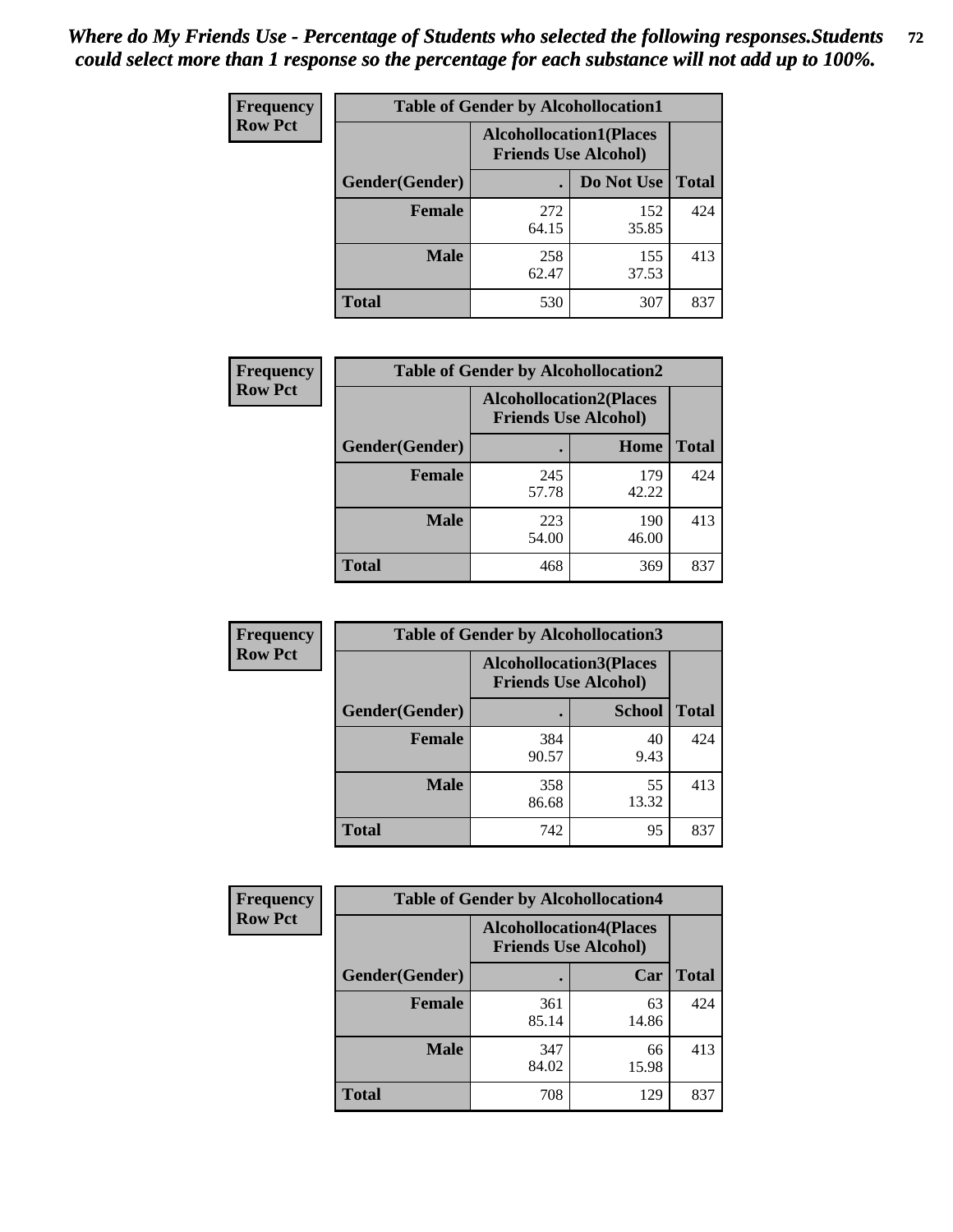| <b>Frequency</b> | <b>Table of Gender by Alcohollocation5</b> |                                                                |                                 |              |
|------------------|--------------------------------------------|----------------------------------------------------------------|---------------------------------|--------------|
| <b>Row Pct</b>   |                                            | <b>Alcohollocation5</b> (Places<br><b>Friends Use Alcohol)</b> |                                 |              |
|                  | Gender(Gender)                             |                                                                | <b>Friend's</b><br><b>House</b> | <b>Total</b> |
|                  | <b>Female</b>                              | 160<br>37.74                                                   | 264<br>62.26                    | 424          |
|                  | <b>Male</b>                                | 175<br>42.37                                                   | 238<br>57.63                    | 413          |
|                  | <b>Total</b>                               | 335                                                            | 502                             | 837          |

| Frequency      | <b>Table of Gender by Alcohollocation6</b> |                                                               |              |              |
|----------------|--------------------------------------------|---------------------------------------------------------------|--------------|--------------|
| <b>Row Pct</b> |                                            | <b>Alcohollocation6(Places</b><br><b>Friends Use Alcohol)</b> |              |              |
|                | <b>Gender</b> (Gender)                     |                                                               | <b>Other</b> | <b>Total</b> |
|                | Female                                     | 291<br>68.63                                                  | 133<br>31.37 | 424          |
|                | <b>Male</b>                                | 290<br>70.22                                                  | 123<br>29.78 | 413          |
|                | <b>Total</b>                               | 581                                                           | 256          | 837          |

| Frequency      | <b>Table of Gender by Tobaccolocation1</b> |                                                               |              |              |  |
|----------------|--------------------------------------------|---------------------------------------------------------------|--------------|--------------|--|
| <b>Row Pct</b> |                                            | <b>Tobaccolocation1(Places</b><br><b>Friends Use Tobacco)</b> |              |              |  |
|                | Gender(Gender)                             |                                                               | Do Not Use   | <b>Total</b> |  |
|                | Female                                     | 185<br>43.63                                                  | 239<br>56.37 | 424          |  |
|                | <b>Male</b>                                | 219<br>53.03                                                  | 194<br>46.97 | 413          |  |
|                | <b>Total</b>                               | 404                                                           | 433          | 837          |  |

| <b>Frequency</b> | <b>Table of Gender by Tobaccolocation2</b> |                                                               |              |              |
|------------------|--------------------------------------------|---------------------------------------------------------------|--------------|--------------|
| <b>Row Pct</b>   |                                            | <b>Tobaccolocation2(Places</b><br><b>Friends Use Tobacco)</b> |              |              |
|                  | Gender(Gender)                             |                                                               | Home         | <b>Total</b> |
|                  | Female                                     | 298<br>70.28                                                  | 126<br>29.72 | 424          |
|                  | <b>Male</b>                                | 258<br>62.47                                                  | 155<br>37.53 | 413          |
|                  | <b>Total</b>                               | 556                                                           | 281          | 837          |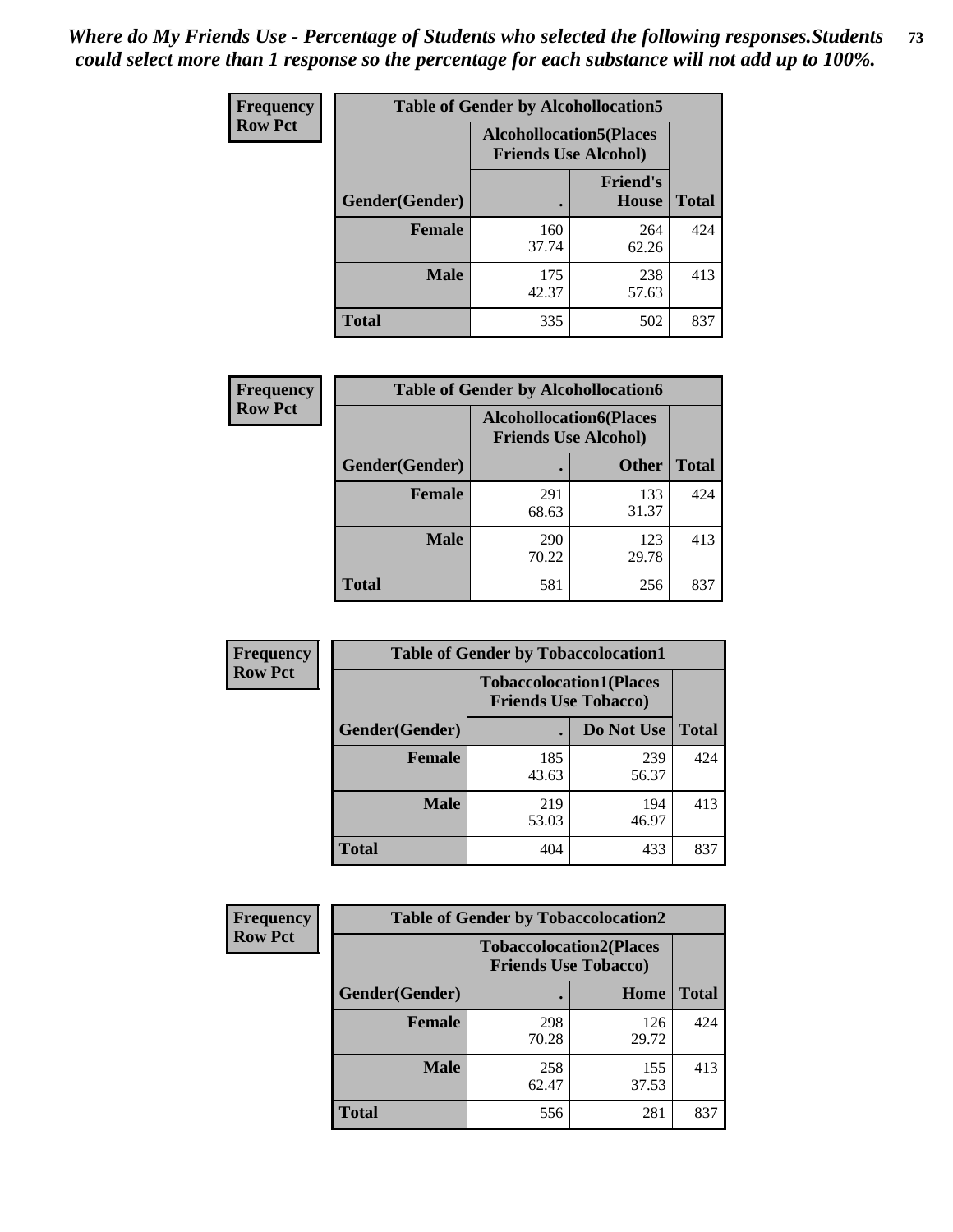| <b>Frequency</b> | <b>Table of Gender by Tobaccolocation3</b> |              |                                                               |              |
|------------------|--------------------------------------------|--------------|---------------------------------------------------------------|--------------|
| <b>Row Pct</b>   |                                            |              | <b>Tobaccolocation3(Places</b><br><b>Friends Use Tobacco)</b> |              |
|                  | Gender(Gender)                             |              | <b>School</b>                                                 | <b>Total</b> |
|                  | Female                                     | 333<br>78.54 | 91<br>21.46                                                   | 424          |
|                  | <b>Male</b>                                | 289<br>69.98 | 124<br>30.02                                                  | 413          |
|                  | <b>Total</b>                               | 622          | 215                                                           | 837          |

| <b>Frequency</b> | <b>Table of Gender by Tobaccolocation4</b> |              |                                                               |              |
|------------------|--------------------------------------------|--------------|---------------------------------------------------------------|--------------|
| <b>Row Pct</b>   |                                            |              | <b>Tobaccolocation4(Places</b><br><b>Friends Use Tobacco)</b> |              |
|                  | Gender(Gender)                             |              | Car                                                           | <b>Total</b> |
|                  | <b>Female</b>                              | 290<br>68.40 | 134<br>31.60                                                  | 424          |
|                  | <b>Male</b>                                | 264<br>63.92 | 149<br>36.08                                                  | 413          |
|                  | <b>Total</b>                               | 554          | 283                                                           | 837          |

| <b>Frequency</b> | <b>Table of Gender by Tobaccolocation5</b> |                                                               |                                 |              |  |
|------------------|--------------------------------------------|---------------------------------------------------------------|---------------------------------|--------------|--|
| <b>Row Pct</b>   |                                            | <b>Tobaccolocation5(Places</b><br><b>Friends Use Tobacco)</b> |                                 |              |  |
|                  | Gender(Gender)                             |                                                               | <b>Friend's</b><br><b>House</b> | <b>Total</b> |  |
|                  | <b>Female</b>                              | 266<br>62.74                                                  | 158<br>37.26                    | 424          |  |
|                  | <b>Male</b>                                | 232<br>56.17                                                  | 181<br>43.83                    | 413          |  |
|                  | <b>Total</b>                               | 498                                                           | 339                             | 837          |  |

| <b>Frequency</b> | <b>Table of Gender by Tobaccolocation6</b> |              |                                                               |              |
|------------------|--------------------------------------------|--------------|---------------------------------------------------------------|--------------|
| <b>Row Pct</b>   |                                            |              | <b>Tobaccolocation6(Places</b><br><b>Friends Use Tobacco)</b> |              |
|                  | Gender(Gender)                             |              | <b>Other</b>                                                  | <b>Total</b> |
|                  | Female                                     | 306<br>72.17 | 118<br>27.83                                                  | 424          |
|                  | <b>Male</b>                                | 283<br>68.52 | 130<br>31.48                                                  | 413          |
|                  | <b>Total</b>                               | 589          | 248                                                           | 837          |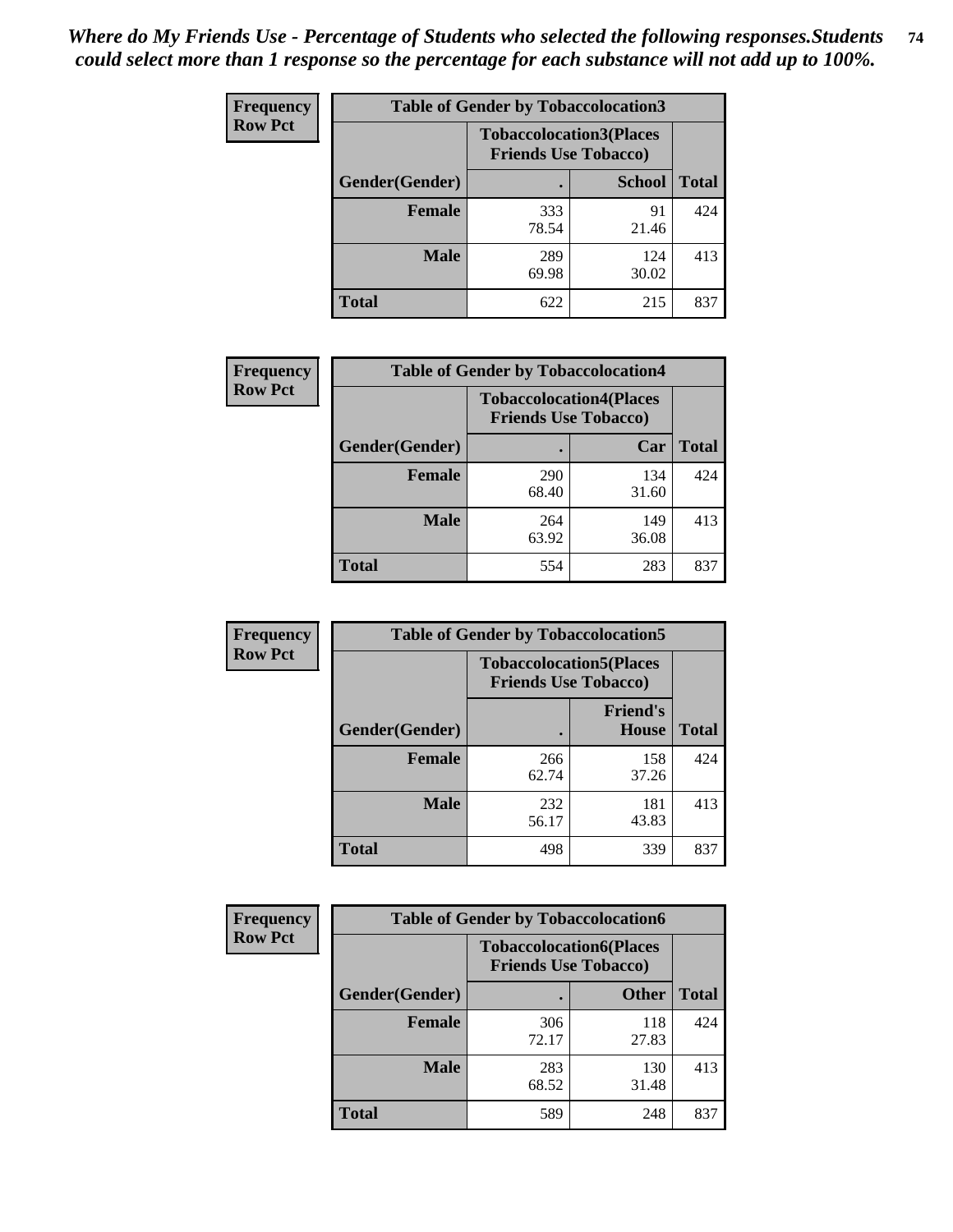| <b>Frequency</b> | <b>Table of Gender by Marijuanalocation1</b> |                                                                    |              |              |  |
|------------------|----------------------------------------------|--------------------------------------------------------------------|--------------|--------------|--|
| <b>Row Pct</b>   |                                              | <b>Marijuanalocation1(Places</b><br><b>Friends Use Marijuana</b> ) |              |              |  |
|                  | <b>Gender</b> (Gender)                       |                                                                    | Do Not Use   | <b>Total</b> |  |
|                  | <b>Female</b>                                | 189<br>44.58                                                       | 235<br>55.42 | 424          |  |
|                  | <b>Male</b>                                  | 228<br>55.21                                                       | 185<br>44.79 | 413          |  |
|                  | <b>Total</b>                                 | 417                                                                | 420          | 837          |  |

| <b>Frequency</b> | <b>Table of Gender by Marijuanalocation2</b> |                                                                    |              |              |
|------------------|----------------------------------------------|--------------------------------------------------------------------|--------------|--------------|
| <b>Row Pct</b>   |                                              | <b>Marijuanalocation2(Places</b><br><b>Friends Use Marijuana</b> ) |              |              |
|                  | Gender(Gender)                               |                                                                    | Home         | <b>Total</b> |
|                  | Female                                       | 290<br>68.40                                                       | 134<br>31.60 | 424          |
|                  | <b>Male</b>                                  | 254<br>61.50                                                       | 159<br>38.50 | 413          |
|                  | <b>Total</b>                                 | 544                                                                | 293          | 837          |

| Frequency      | <b>Table of Gender by Marijuanalocation3</b> |                                                                     |               |              |
|----------------|----------------------------------------------|---------------------------------------------------------------------|---------------|--------------|
| <b>Row Pct</b> |                                              | <b>Marijuanalocation3(Places)</b><br><b>Friends Use Marijuana</b> ) |               |              |
|                | Gender(Gender)                               |                                                                     | <b>School</b> | <b>Total</b> |
|                | Female                                       | 356<br>83.96                                                        | 68<br>16.04   | 424          |
|                | <b>Male</b>                                  | 316<br>76.51                                                        | 97<br>23.49   | 413          |
|                | <b>Total</b>                                 | 672                                                                 | 165           | 837          |

| <b>Frequency</b> | <b>Table of Gender by Marijuanalocation4</b> |                                                                    |              |              |
|------------------|----------------------------------------------|--------------------------------------------------------------------|--------------|--------------|
| <b>Row Pct</b>   |                                              | <b>Marijuanalocation4(Places</b><br><b>Friends Use Marijuana</b> ) |              |              |
|                  | Gender(Gender)                               |                                                                    | Car          | <b>Total</b> |
|                  | <b>Female</b>                                | 306<br>72.17                                                       | 118<br>27.83 | 424          |
|                  | <b>Male</b>                                  | 281<br>68.04                                                       | 132<br>31.96 | 413          |
|                  | <b>Total</b>                                 | 587                                                                | 250          | 837          |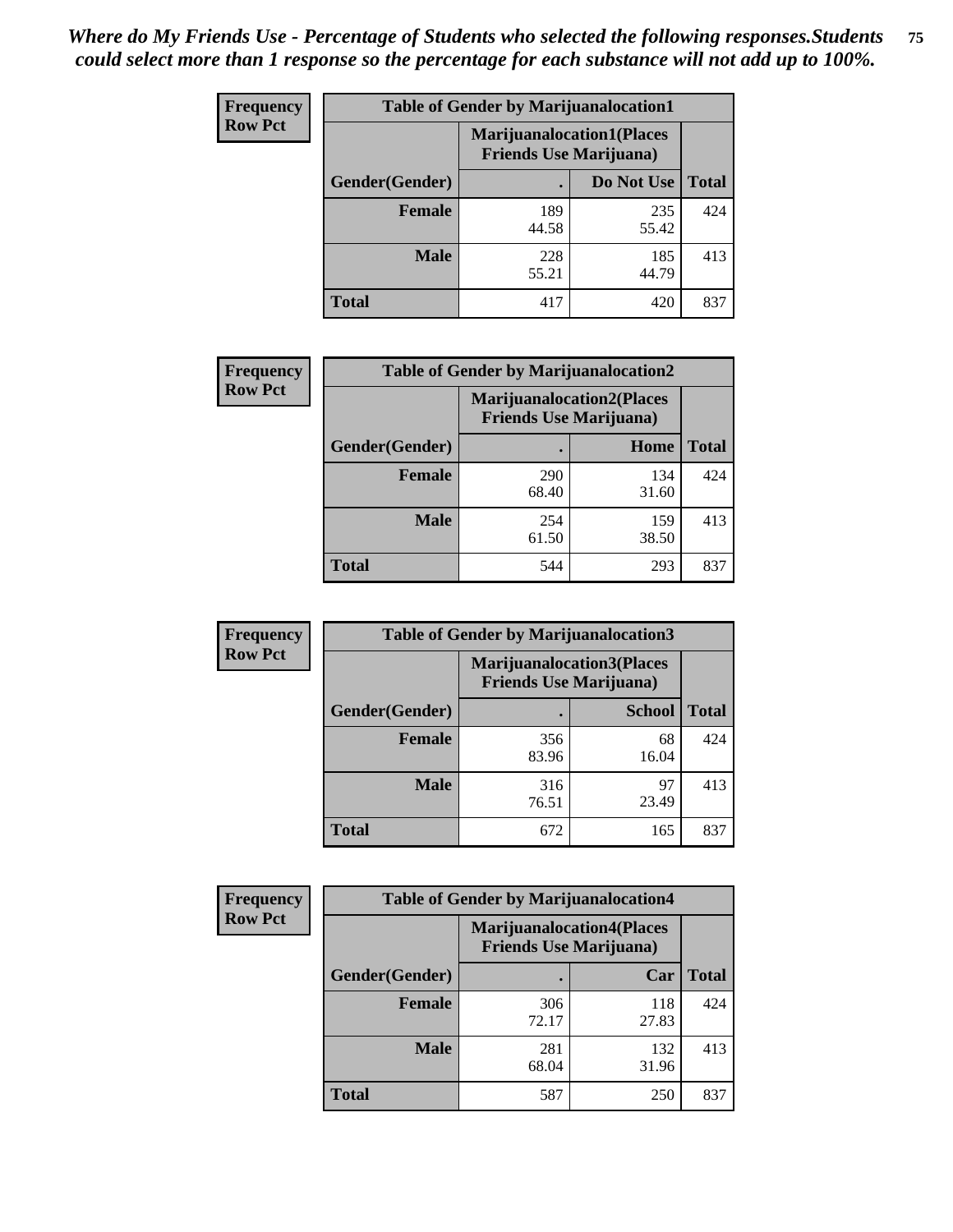| <b>Frequency</b> | <b>Table of Gender by Marijuanalocation5</b> |                                                                    |                          |              |
|------------------|----------------------------------------------|--------------------------------------------------------------------|--------------------------|--------------|
| <b>Row Pct</b>   |                                              | <b>Marijuanalocation5(Places</b><br><b>Friends Use Marijuana</b> ) |                          |              |
|                  | <b>Gender</b> (Gender)                       |                                                                    | <b>Friend's</b><br>House | <b>Total</b> |
|                  | <b>Female</b>                                | 247<br>58.25                                                       | 177<br>41.75             | 424          |
|                  | <b>Male</b>                                  | 213<br>51.57                                                       | 200<br>48.43             | 413          |
|                  | <b>Total</b>                                 | 460                                                                | 377                      | 837          |

| <b>Frequency</b> | <b>Table of Gender by Marijuanalocation6</b> |                                |                                   |              |
|------------------|----------------------------------------------|--------------------------------|-----------------------------------|--------------|
| <b>Row Pct</b>   |                                              | <b>Friends Use Marijuana</b> ) | <b>Marijuanalocation6(Places)</b> |              |
|                  | <b>Gender</b> (Gender)                       |                                | <b>Other</b>                      | <b>Total</b> |
|                  | <b>Female</b>                                | 304<br>71.70                   | 120<br>28.30                      | 424          |
|                  | <b>Male</b>                                  | 276<br>66.83                   | 137<br>33.17                      | 413          |
|                  | <b>Total</b>                                 | 580                            | 257                               | 837          |

| <b>Frequency</b> | <b>Table of Gender by Otherdruglocation1</b> |                                                                                |              |              |
|------------------|----------------------------------------------|--------------------------------------------------------------------------------|--------------|--------------|
| <b>Row Pct</b>   |                                              | <b>Otherdruglocation1(Places</b><br><b>Friends Use Other Illegal</b><br>Drugs) |              |              |
|                  | Gender(Gender)                               |                                                                                | Do Not Use   | <b>Total</b> |
|                  | <b>Female</b>                                | 98<br>23.11                                                                    | 326<br>76.89 | 424          |
|                  | <b>Male</b>                                  | 108<br>26.15                                                                   | 305<br>73.85 | 413          |
|                  | <b>Total</b>                                 | 206                                                                            | 631          | 837          |

| <b>Frequency</b> | <b>Table of Gender by Otherdruglocation2</b> |                                                                                |             |              |
|------------------|----------------------------------------------|--------------------------------------------------------------------------------|-------------|--------------|
| <b>Row Pct</b>   |                                              | <b>Otherdruglocation2(Places</b><br><b>Friends Use Other Illegal</b><br>Drugs) |             |              |
|                  | Gender(Gender)                               |                                                                                | Home        | <b>Total</b> |
|                  | <b>Female</b>                                | 352<br>83.02                                                                   | 72<br>16.98 | 424          |
|                  | <b>Male</b>                                  | 337<br>81.60                                                                   | 76<br>18.40 | 413          |
|                  | <b>Total</b>                                 | 689                                                                            | 148         | 837          |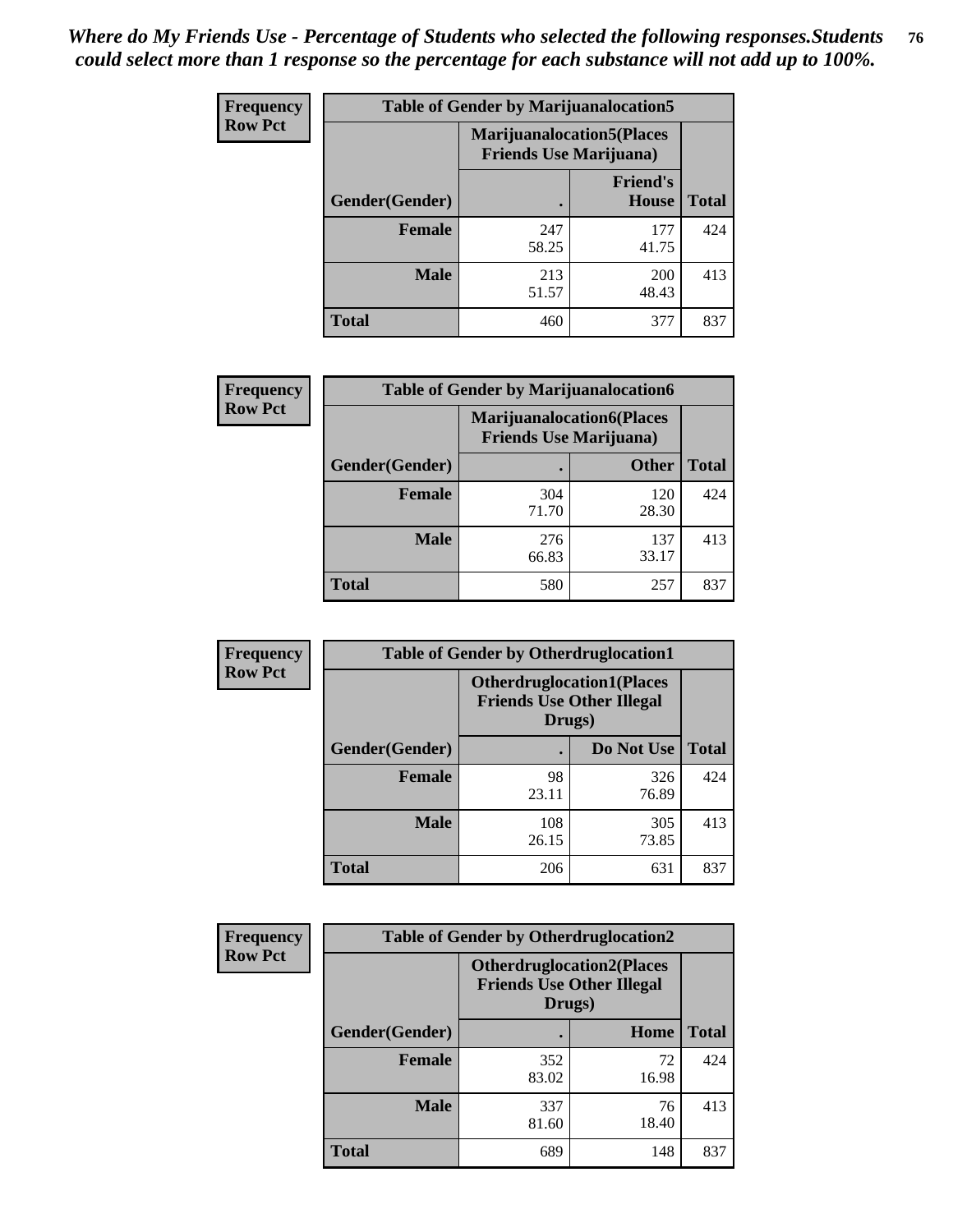| Frequency      | <b>Table of Gender by Otherdruglocation3</b> |                                                                                |               |              |
|----------------|----------------------------------------------|--------------------------------------------------------------------------------|---------------|--------------|
| <b>Row Pct</b> |                                              | <b>Otherdruglocation3(Places</b><br><b>Friends Use Other Illegal</b><br>Drugs) |               |              |
|                | Gender(Gender)                               |                                                                                | <b>School</b> | <b>Total</b> |
|                | <b>Female</b>                                | 381<br>89.86                                                                   | 43<br>10.14   | 424          |
|                | <b>Male</b>                                  | 367<br>88.86                                                                   | 46<br>11.14   | 413          |
|                | <b>Total</b>                                 | 748                                                                            | 89            | 837          |

| Frequency      | <b>Table of Gender by Otherdruglocation4</b> |                                            |                                  |              |
|----------------|----------------------------------------------|--------------------------------------------|----------------------------------|--------------|
| <b>Row Pct</b> |                                              | <b>Friends Use Other Illegal</b><br>Drugs) | <b>Otherdruglocation4(Places</b> |              |
|                | Gender(Gender)                               |                                            | Car                              | <b>Total</b> |
|                | <b>Female</b>                                | 369<br>87.03                               | 55<br>12.97                      | 424          |
|                | <b>Male</b>                                  | 360<br>87.17                               | 53<br>12.83                      | 413          |
|                | <b>Total</b>                                 | 729                                        | 108                              | 837          |

| Frequency      | <b>Table of Gender by Otherdruglocation5</b> |                                                                                |                                 |              |
|----------------|----------------------------------------------|--------------------------------------------------------------------------------|---------------------------------|--------------|
| <b>Row Pct</b> |                                              | <b>Otherdruglocation5(Places</b><br><b>Friends Use Other Illegal</b><br>Drugs) |                                 |              |
|                | Gender(Gender)                               |                                                                                | <b>Friend's</b><br><b>House</b> | <b>Total</b> |
|                | <b>Female</b>                                | 328<br>77.36                                                                   | 96<br>22.64                     | 424          |
|                | <b>Male</b>                                  | 332<br>80.39                                                                   | 81<br>19.61                     | 413          |
|                | <b>Total</b>                                 | 660                                                                            | 177                             | 837          |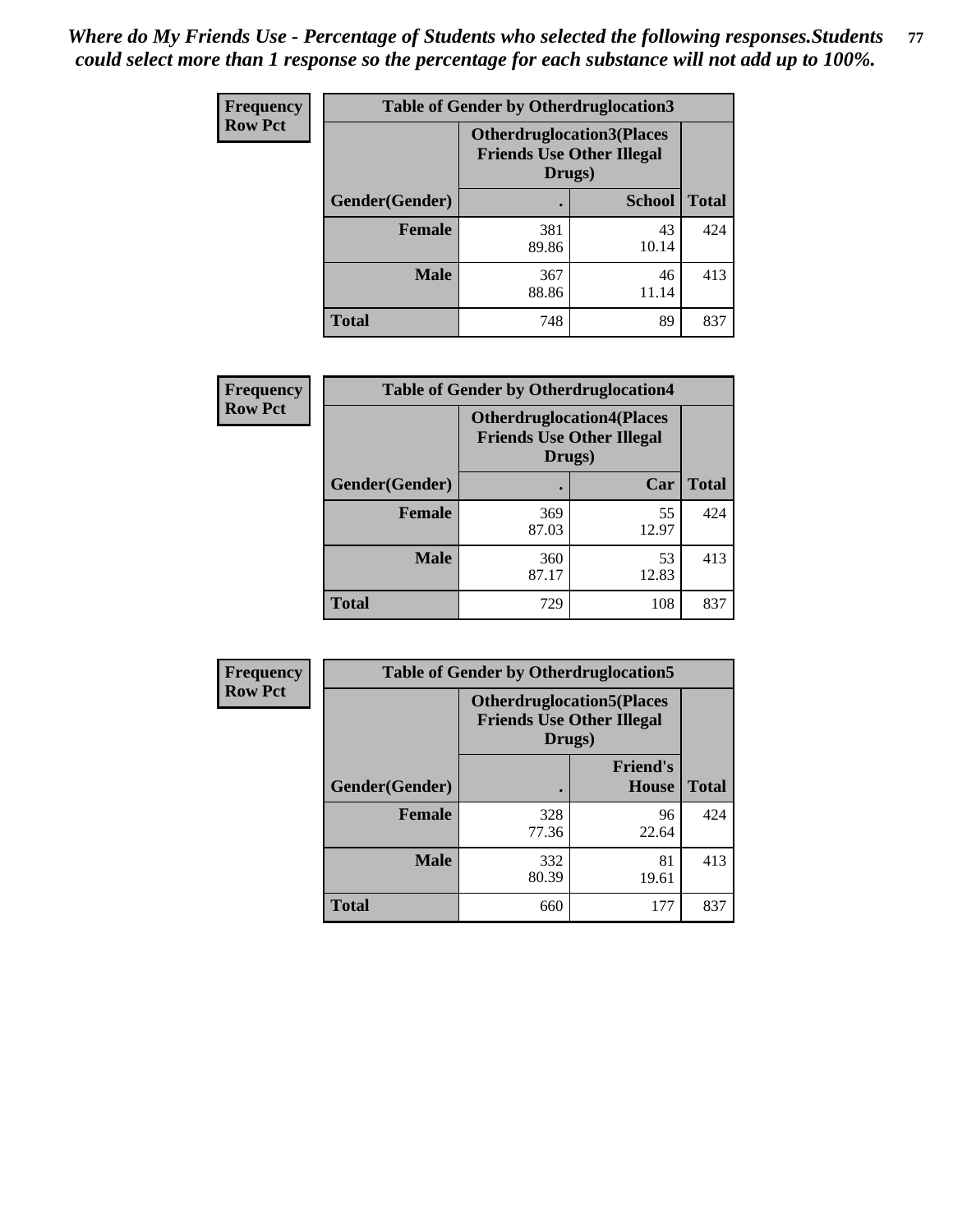| <b>Frequency</b> | <b>Table of Gender by Otherdruglocation6</b> |                                                                                |              |              |
|------------------|----------------------------------------------|--------------------------------------------------------------------------------|--------------|--------------|
| <b>Row Pct</b>   |                                              | <b>Otherdruglocation6(Places</b><br><b>Friends Use Other Illegal</b><br>Drugs) |              |              |
|                  | Gender(Gender)                               |                                                                                | <b>Other</b> | <b>Total</b> |
|                  | Female                                       | 360<br>84.91                                                                   | 64<br>15.09  | 424          |
|                  | <b>Male</b>                                  | 338<br>81.84                                                                   | 75<br>18.16  | 413          |
|                  | <b>Total</b>                                 | 698                                                                            | 139          | 837          |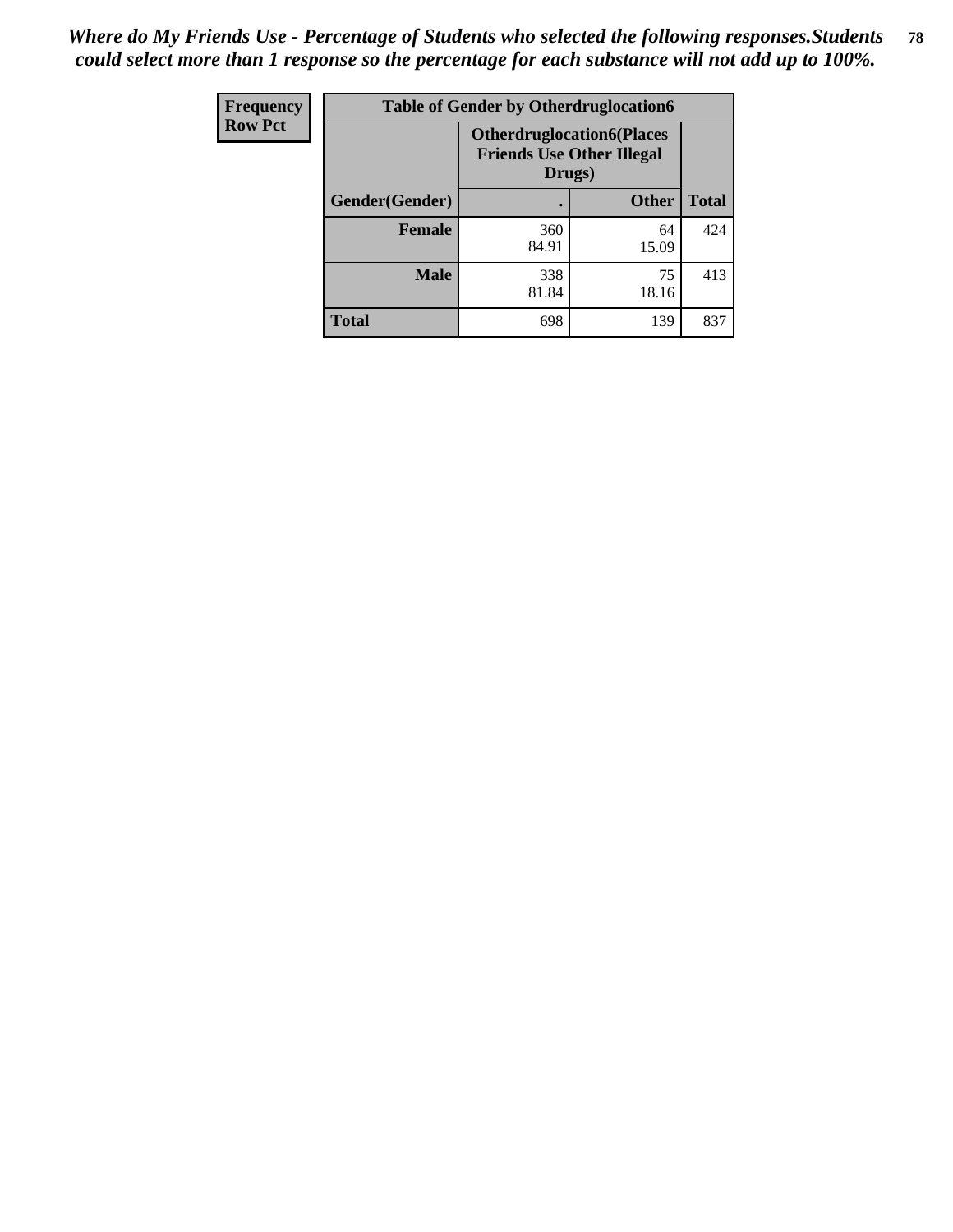| <b>Frequency</b> | <b>Table of Gender by Alcoholtime1</b> |                                                   |                      |              |
|------------------|----------------------------------------|---------------------------------------------------|----------------------|--------------|
| <b>Row Pct</b>   |                                        | Alcoholtime1(Times<br><b>Friends Use Alcohol)</b> |                      |              |
|                  | Gender(Gender)                         | $\bullet$                                         | Do Not<br><b>Use</b> | <b>Total</b> |
|                  | <b>Female</b>                          | 271<br>63.92                                      | 153<br>36.08         | 424          |
|                  | <b>Male</b>                            | 266<br>64.41                                      | 147<br>35.59         | 413          |
|                  | <b>Total</b>                           | 537                                               | 300                  | 837          |

| Frequency      | <b>Table of Gender by Alcoholtime2</b> |                                                          |                            |              |
|----------------|----------------------------------------|----------------------------------------------------------|----------------------------|--------------|
| <b>Row Pct</b> |                                        | <b>Alcoholtime2(Times</b><br><b>Friends Use Alcohol)</b> |                            |              |
|                | Gender(Gender)                         |                                                          | <b>On Way</b><br>to School | <b>Total</b> |
|                | <b>Female</b>                          | 399<br>94.10                                             | 25<br>5.90                 | 424          |
|                | <b>Male</b>                            | 380<br>92.01                                             | 33<br>7.99                 | 413          |
|                | Total                                  | 779                                                      | 58                         | 837          |

| Frequency      | <b>Table of Gender by Alcoholtime3</b> |                                                          |                                |              |
|----------------|----------------------------------------|----------------------------------------------------------|--------------------------------|--------------|
| <b>Row Pct</b> |                                        | <b>Alcoholtime3(Times</b><br><b>Friends Use Alcohol)</b> |                                |              |
|                | Gender(Gender)                         |                                                          | <b>During</b><br><b>School</b> | <b>Total</b> |
|                | <b>Female</b>                          | 398<br>93.87                                             | 26<br>6.13                     | 424          |
|                | <b>Male</b>                            | 379<br>91.77                                             | 34<br>8.23                     | 413          |
|                | <b>Total</b>                           | 777                                                      | 60                             | 837          |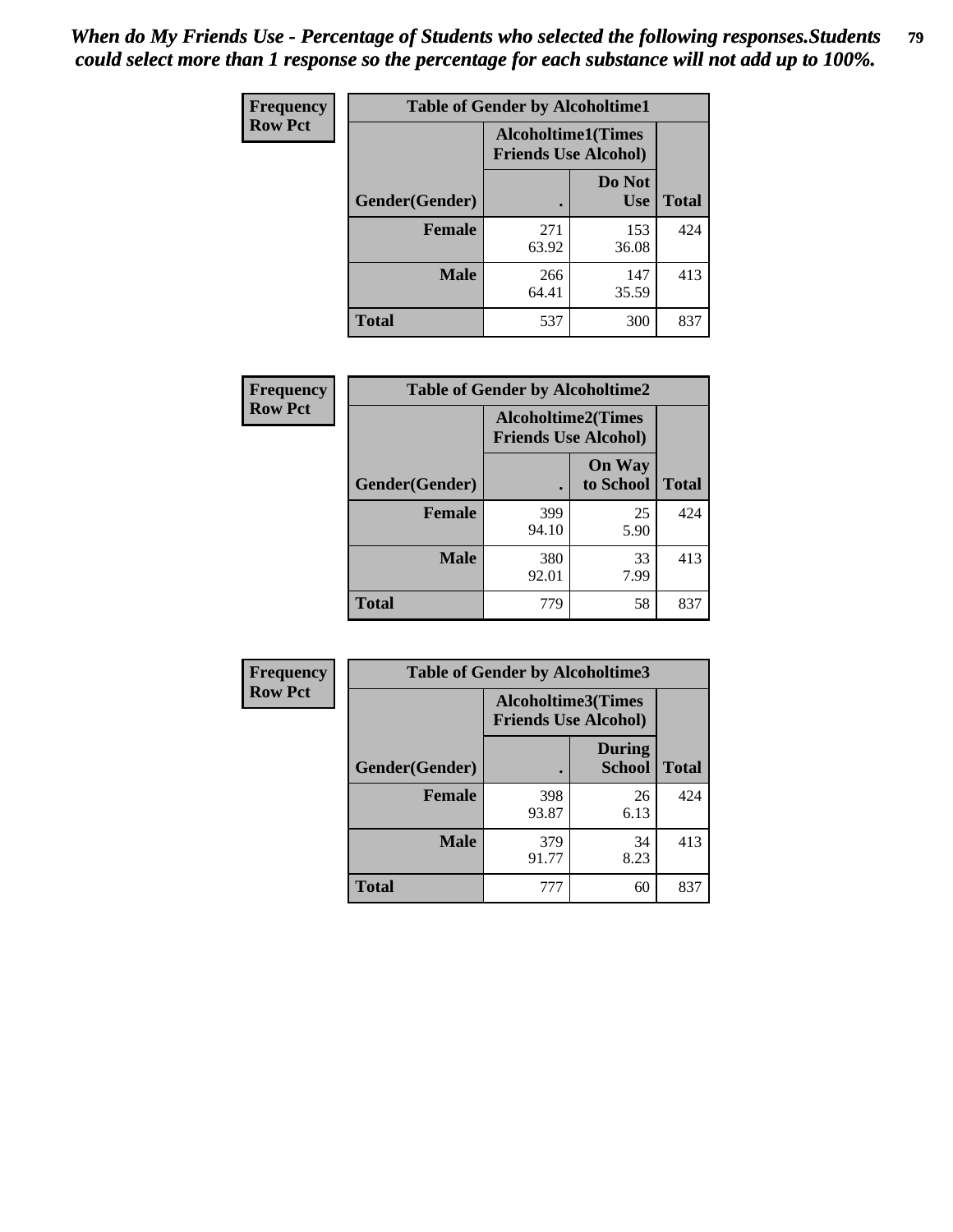*When do My Friends Use - Percentage of Students who selected the following responses.Students could select more than 1 response so the percentage for each substance will not add up to 100%.* **80**

| Frequency      | <b>Table of Gender by Alcoholtime4</b> |                                                          |                                         |              |
|----------------|----------------------------------------|----------------------------------------------------------|-----------------------------------------|--------------|
| <b>Row Pct</b> |                                        | <b>Alcoholtime4(Times</b><br><b>Friends Use Alcohol)</b> |                                         |              |
|                | Gender(Gender)                         |                                                          | <b>On Way</b><br>Home<br>From<br>School | <b>Total</b> |
|                | <b>Female</b>                          | 396<br>93.40                                             | 28<br>6.60                              | 424          |
|                | <b>Male</b>                            | 377<br>91.28                                             | 36<br>8.72                              | 413          |
|                | <b>Total</b>                           | 773                                                      | 64                                      | 837          |

| <b>Frequency</b> | <b>Table of Gender by Alcoholtime5</b> |                                                           |                   |              |
|------------------|----------------------------------------|-----------------------------------------------------------|-------------------|--------------|
| <b>Row Pct</b>   |                                        | <b>Alcoholtime5</b> (Times<br><b>Friends Use Alcohol)</b> |                   |              |
|                  | Gender(Gender)                         |                                                           | <b>Weeknights</b> | <b>Total</b> |
|                  | <b>Female</b>                          | 363<br>85.61                                              | 61<br>14.39       | 424          |
|                  | <b>Male</b>                            | 315<br>76.27                                              | 98<br>23.73       | 413          |
|                  | <b>Total</b>                           | 678                                                       | 159               | 837          |

| <b>Frequency</b> | <b>Table of Gender by Alcoholtime6</b> |              |                                                          |              |  |
|------------------|----------------------------------------|--------------|----------------------------------------------------------|--------------|--|
| <b>Row Pct</b>   |                                        |              | <b>Alcoholtime6(Times</b><br><b>Friends Use Alcohol)</b> |              |  |
|                  | Gender(Gender)                         |              | Weekends                                                 | <b>Total</b> |  |
|                  | Female                                 | 131<br>30.90 | 293<br>69.10                                             | 424          |  |
|                  | <b>Male</b>                            | 132<br>31.96 | 281<br>68.04                                             | 413          |  |
|                  | <b>Total</b>                           | 263          | 574                                                      | 837          |  |

| Frequency      | <b>Table of Gender by Tobaccotime1</b> |                                                          |                      |              |
|----------------|----------------------------------------|----------------------------------------------------------|----------------------|--------------|
| <b>Row Pct</b> |                                        | <b>Tobaccotime1(Times</b><br><b>Friends Use Tobacco)</b> |                      |              |
|                | Gender(Gender)                         |                                                          | Do Not<br><b>Use</b> | <b>Total</b> |
|                | Female                                 | 193<br>45.52                                             | 231<br>54.48         | 424          |
|                | <b>Male</b>                            | 218<br>52.78                                             | 195<br>47.22         | 413          |
|                | <b>Total</b>                           | 411                                                      | 426                  | 837          |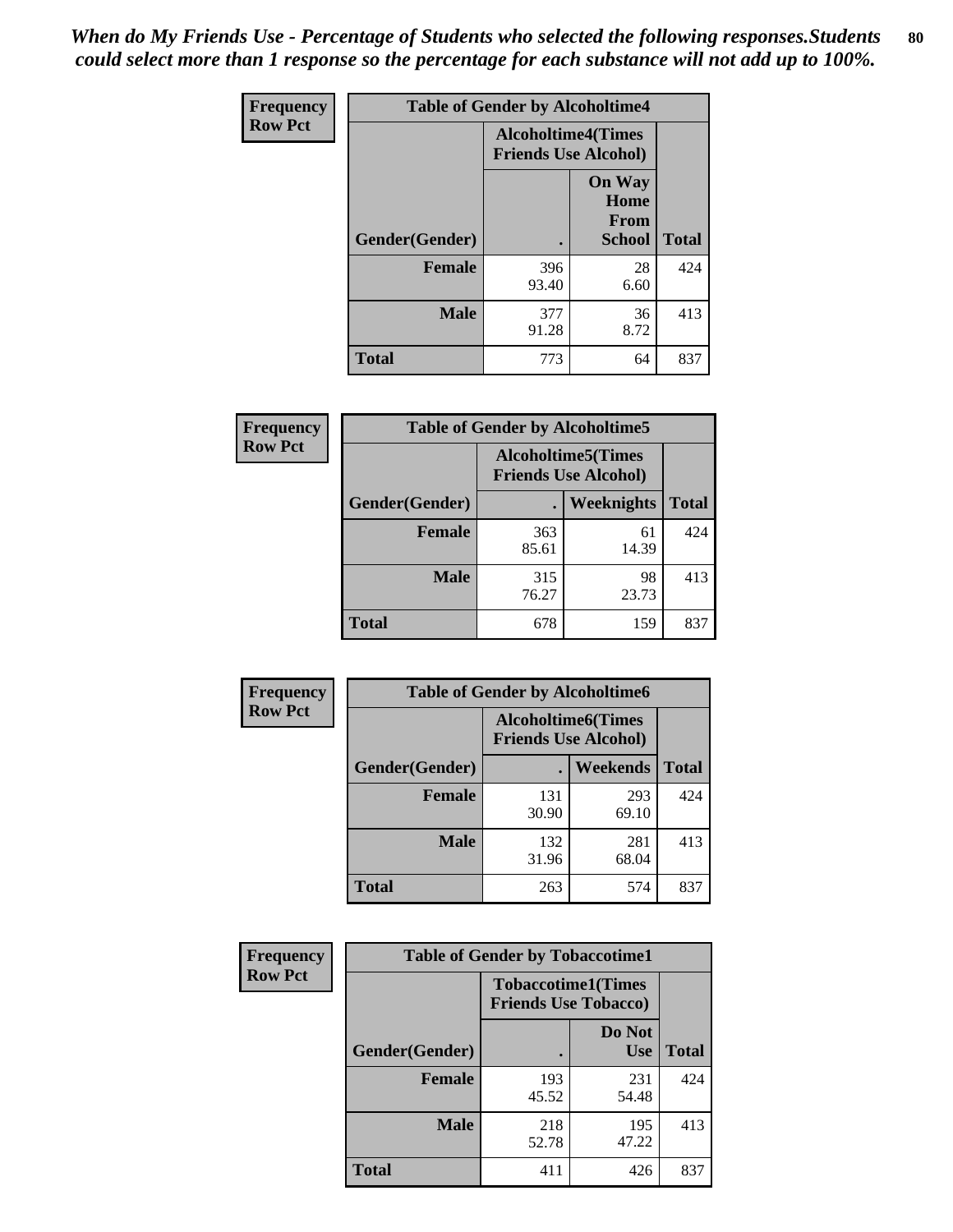*When do My Friends Use - Percentage of Students who selected the following responses.Students could select more than 1 response so the percentage for each substance will not add up to 100%.* **81**

| Frequency      | <b>Table of Gender by Tobaccotime2</b> |                                                          |                            |              |
|----------------|----------------------------------------|----------------------------------------------------------|----------------------------|--------------|
| <b>Row Pct</b> |                                        | <b>Tobaccotime2(Times</b><br><b>Friends Use Tobacco)</b> |                            |              |
|                | Gender(Gender)                         | $\bullet$                                                | <b>On Way</b><br>to School | <b>Total</b> |
|                | <b>Female</b>                          | 328<br>77.36                                             | 96<br>22.64                | 424          |
|                | <b>Male</b>                            | 280<br>67.80                                             | 133<br>32.20               | 413          |
|                | <b>Total</b>                           | 608                                                      | 229                        | 837          |

| Frequency      | <b>Table of Gender by Tobaccotime3</b> |                                                          |                                |              |
|----------------|----------------------------------------|----------------------------------------------------------|--------------------------------|--------------|
| <b>Row Pct</b> |                                        | <b>Tobaccotime3(Times</b><br><b>Friends Use Tobacco)</b> |                                |              |
|                | Gender(Gender)                         |                                                          | <b>During</b><br><b>School</b> | <b>Total</b> |
|                | <b>Female</b>                          | 361<br>85.14                                             | 63<br>14.86                    | 424          |
|                | <b>Male</b>                            | 299<br>72.40                                             | 114<br>27.60                   | 413          |
|                | <b>Total</b>                           | 660                                                      | 177                            | 837          |

| <b>Frequency</b> | <b>Table of Gender by Tobaccotime4</b> |                                                          |                                                       |              |
|------------------|----------------------------------------|----------------------------------------------------------|-------------------------------------------------------|--------------|
| <b>Row Pct</b>   |                                        | <b>Tobaccotime4(Times</b><br><b>Friends Use Tobacco)</b> |                                                       |              |
|                  | Gender(Gender)                         |                                                          | <b>On Way</b><br>Home<br><b>From</b><br><b>School</b> | <b>Total</b> |
|                  | <b>Female</b>                          | 396<br>93.40                                             | 28<br>6.60                                            | 424          |
|                  | <b>Male</b>                            | 377<br>91.28                                             | 36<br>8.72                                            | 413          |
|                  | <b>Total</b>                           | 773                                                      | 64                                                    | 837          |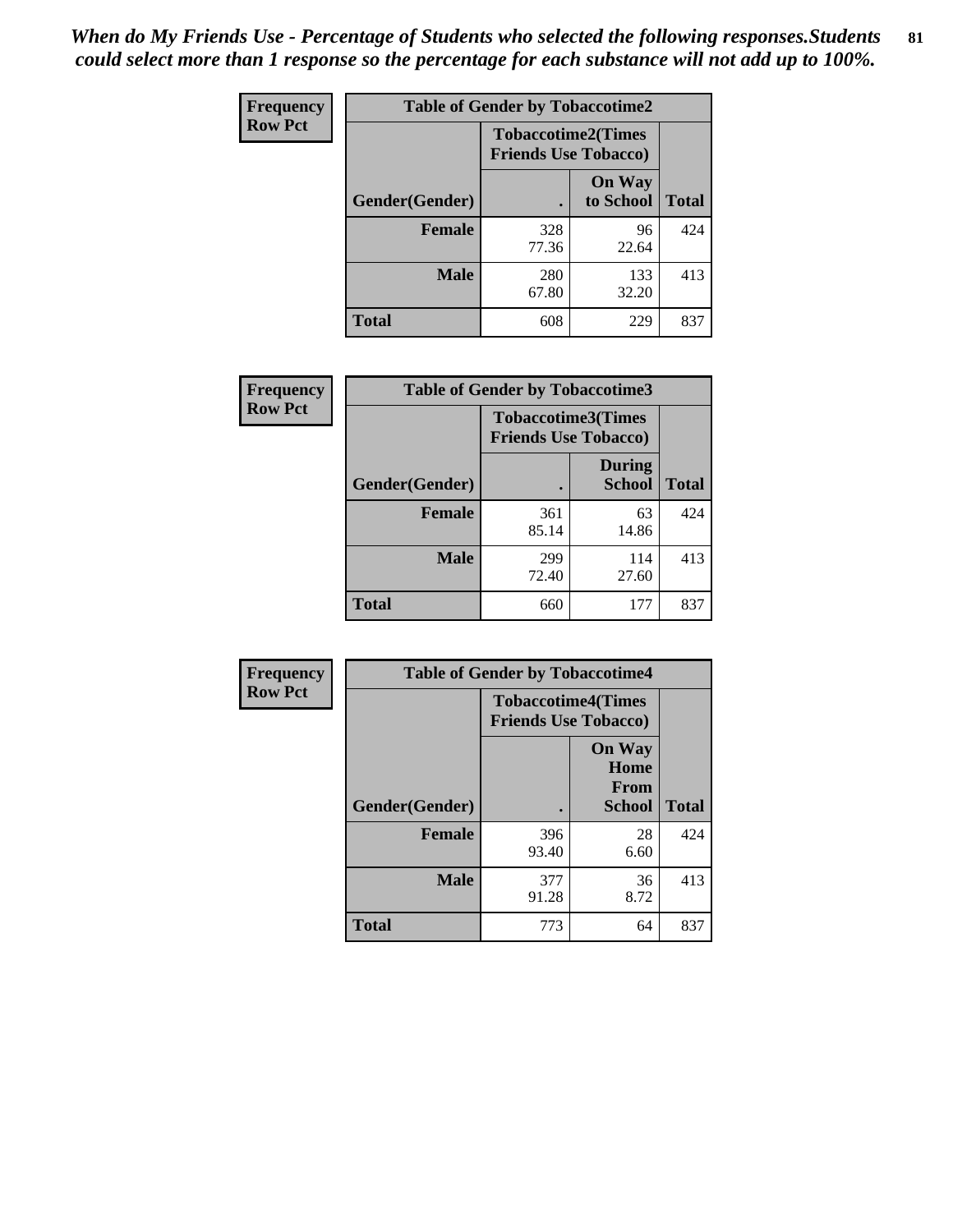| <b>Frequency</b> | <b>Table of Gender by Tobaccotime5</b> |                                                          |              |              |  |
|------------------|----------------------------------------|----------------------------------------------------------|--------------|--------------|--|
| <b>Row Pct</b>   |                                        | <b>Tobaccotime5(Times</b><br><b>Friends Use Tobacco)</b> |              |              |  |
|                  | Gender(Gender)                         |                                                          | Weeknights   | <b>Total</b> |  |
|                  | Female                                 | 293<br>69.10                                             | 131<br>30.90 | 424          |  |
|                  | <b>Male</b>                            | 243<br>58.84                                             | 170<br>41.16 | 413          |  |
|                  | <b>Total</b>                           | 536                                                      | 301          | 837          |  |

| <b>Frequency</b> | <b>Table of Gender by Tobaccotime6</b> |                                                          |              |              |
|------------------|----------------------------------------|----------------------------------------------------------|--------------|--------------|
| <b>Row Pct</b>   |                                        | <b>Tobaccotime6(Times</b><br><b>Friends Use Tobacco)</b> |              |              |
|                  | Gender(Gender)                         |                                                          | Weekends     | <b>Total</b> |
|                  | Female                                 | 241<br>56.84                                             | 183<br>43.16 | 424          |
|                  | <b>Male</b>                            | 209<br>50.61                                             | 204<br>49.39 | 413          |
|                  | <b>Total</b>                           | 450                                                      | 387          | 837          |

| <b>Frequency</b> | <b>Table of Gender by Marijuanatime1</b>               |              |              |              |
|------------------|--------------------------------------------------------|--------------|--------------|--------------|
| <b>Row Pct</b>   | Marijuanatime1(Times<br><b>Friends Use Marijuana</b> ) |              |              |              |
|                  | Gender(Gender)                                         |              | Do Not Use   | <b>Total</b> |
|                  | <b>Female</b>                                          | 189<br>44.58 | 235<br>55.42 | 424          |
|                  | <b>Male</b>                                            | 234<br>56.66 | 179<br>43.34 | 413          |
|                  | <b>Total</b>                                           | 423          | 414          | 837          |

| <b>Frequency</b> | <b>Table of Gender by Marijuanatime2</b> |                                |                             |              |
|------------------|------------------------------------------|--------------------------------|-----------------------------|--------------|
| <b>Row Pct</b>   |                                          | <b>Friends Use Marijuana</b> ) | <b>Marijuanatime2(Times</b> |              |
|                  | Gender(Gender)                           |                                | On Way to<br><b>School</b>  | <b>Total</b> |
|                  | Female                                   | 353<br>83.25                   | 71<br>16.75                 | 424          |
|                  | <b>Male</b>                              | 318<br>77.00                   | 95<br>23.00                 | 413          |
|                  | <b>Total</b>                             | 671                            | 166                         | 837          |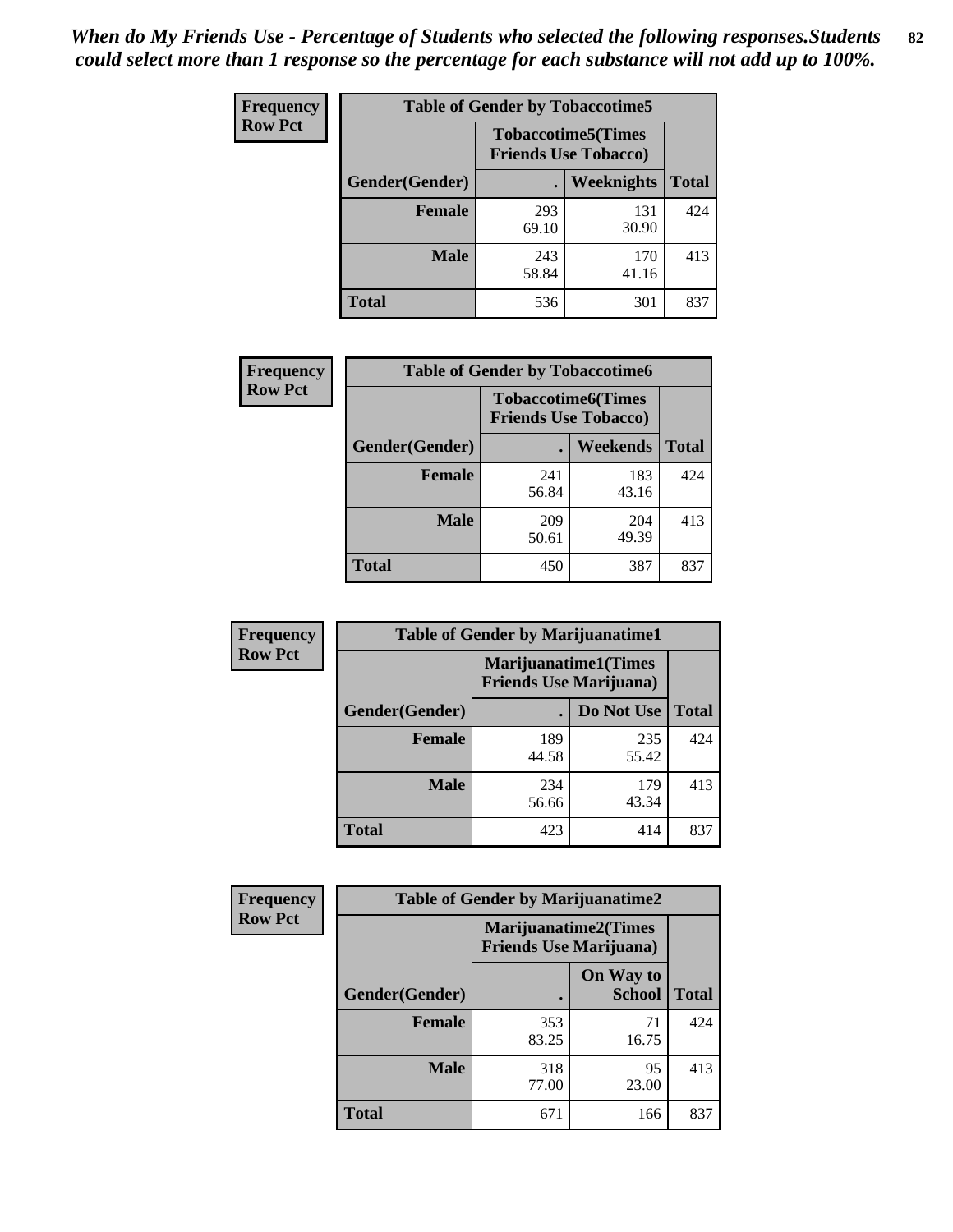| Frequency      | <b>Table of Gender by Marijuanatime3</b> |                                                        |                                |              |
|----------------|------------------------------------------|--------------------------------------------------------|--------------------------------|--------------|
| <b>Row Pct</b> |                                          | Marijuanatime3(Times<br><b>Friends Use Marijuana</b> ) |                                |              |
|                | Gender(Gender)                           |                                                        | <b>During</b><br><b>School</b> | <b>Total</b> |
|                | <b>Female</b>                            | 383<br>90.33                                           | 41<br>9.67                     | 424          |
|                | <b>Male</b>                              | 333<br>80.63                                           | 80<br>19.37                    | 413          |
|                | <b>Total</b>                             | 716                                                    | 121                            | 837          |

| Frequency      | <b>Table of Gender by Marijuanatime4</b> |                                |                                                |              |
|----------------|------------------------------------------|--------------------------------|------------------------------------------------|--------------|
| <b>Row Pct</b> |                                          | <b>Friends Use Marijuana</b> ) | <b>Marijuanatime4</b> (Times                   |              |
|                | Gender(Gender)                           |                                | <b>On Way</b><br>Home<br>From<br><b>School</b> | <b>Total</b> |
|                | <b>Female</b>                            | 362<br>85.38                   | 62<br>14.62                                    | 424          |
|                | <b>Male</b>                              | 315<br>76.27                   | 98<br>23.73                                    | 413          |
|                | <b>Total</b>                             | 677                            | 160                                            | 837          |

| <b>Frequency</b> | <b>Table of Gender by Marijuanatime5</b> |              |                                                                |              |  |
|------------------|------------------------------------------|--------------|----------------------------------------------------------------|--------------|--|
| <b>Row Pct</b>   |                                          |              | <b>Marijuanatime5</b> (Times<br><b>Friends Use Marijuana</b> ) |              |  |
|                  | Gender(Gender)                           |              | Weeknights                                                     | <b>Total</b> |  |
|                  | <b>Female</b>                            | 316<br>74.53 | 108<br>25.47                                                   | 424          |  |
|                  | <b>Male</b>                              | 255<br>61.74 | 158<br>38.26                                                   | 413          |  |
|                  | <b>Total</b>                             | 571          | 266                                                            | 837          |  |

| Frequency      | <b>Table of Gender by Marijuanatime6</b> |                                                               |                 |              |  |
|----------------|------------------------------------------|---------------------------------------------------------------|-----------------|--------------|--|
| <b>Row Pct</b> |                                          | <b>Marijuanatime6(Times</b><br><b>Friends Use Marijuana</b> ) |                 |              |  |
|                | Gender(Gender)                           |                                                               | <b>Weekends</b> | <b>Total</b> |  |
|                | <b>Female</b>                            | 235<br>55.42                                                  | 189<br>44.58    | 424          |  |
|                | <b>Male</b>                              | 167<br>40.44                                                  | 246<br>59.56    | 413          |  |
|                | <b>Total</b>                             | 402                                                           | 435             | 837          |  |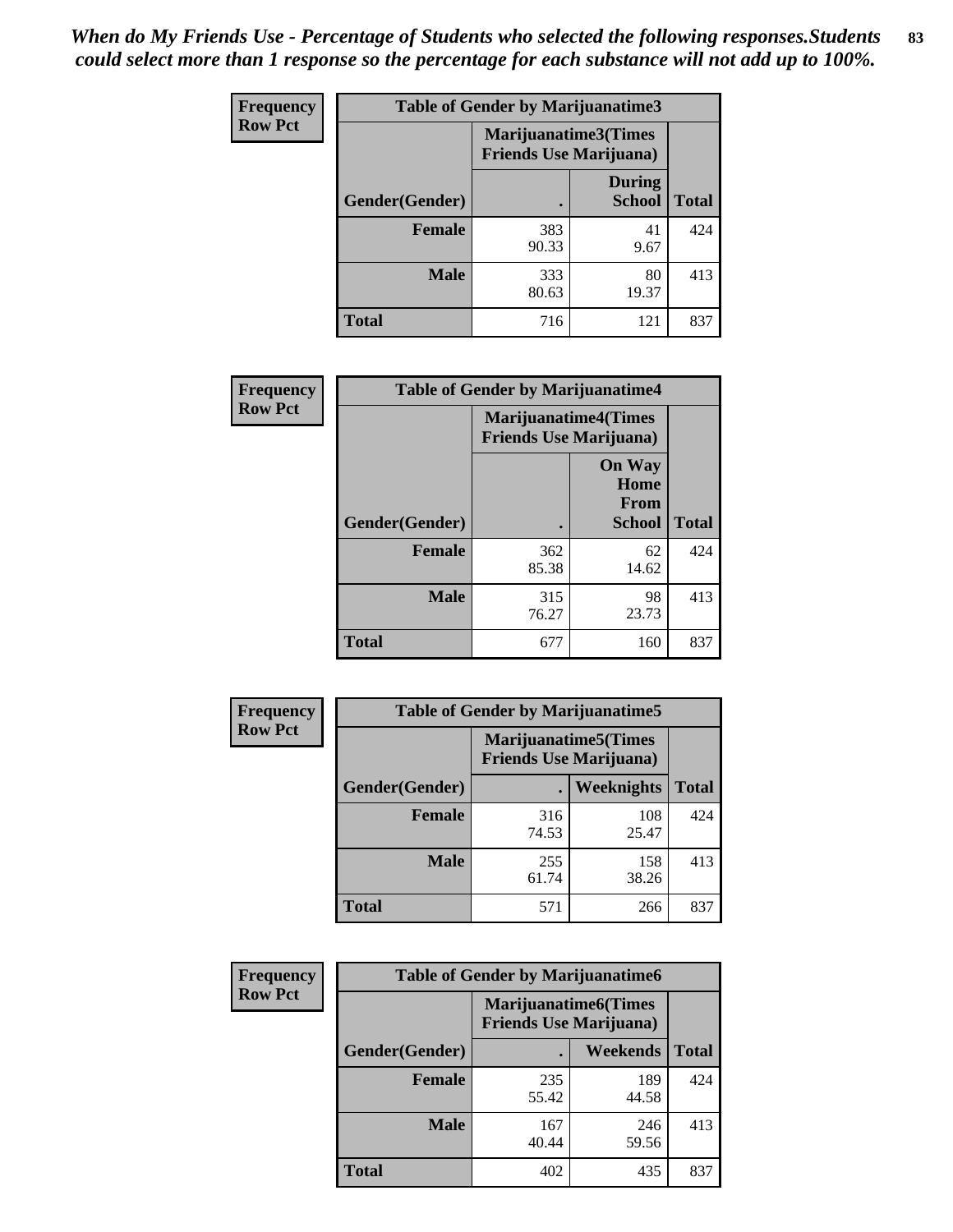*When do My Friends Use - Percentage of Students who selected the following responses.Students could select more than 1 response so the percentage for each substance will not add up to 100%.* **84**

| <b>Frequency</b> | <b>Table of Gender by Otherdrugtime1</b> |                                                                                    |                    |     |  |
|------------------|------------------------------------------|------------------------------------------------------------------------------------|--------------------|-----|--|
| <b>Row Pct</b>   |                                          | <b>Otherdrugtime1</b> (Times<br><b>Friends Use Other</b><br><b>Illegal Drugs</b> ) |                    |     |  |
|                  | Gender(Gender)                           |                                                                                    | Do Not Use   Total |     |  |
|                  | <b>Female</b>                            | 89<br>20.99                                                                        | 335<br>79.01       | 424 |  |
|                  | Male                                     | 102<br>24.70                                                                       | 311<br>75.30       | 413 |  |
|                  | <b>Total</b>                             | 191                                                                                | 646                | 837 |  |

| Frequency      | <b>Table of Gender by Otherdrugtime2</b> |                                                                                   |                            |              |  |
|----------------|------------------------------------------|-----------------------------------------------------------------------------------|----------------------------|--------------|--|
| <b>Row Pct</b> |                                          | <b>Otherdrugtime2(Times</b><br><b>Friends Use Other</b><br><b>Illegal Drugs</b> ) |                            |              |  |
|                | <b>Gender</b> (Gender)                   |                                                                                   | On Way to<br><b>School</b> | <b>Total</b> |  |
|                | <b>Female</b>                            | 396<br>93.40                                                                      | 28<br>6.60                 | 424          |  |
|                | <b>Male</b>                              | 382<br>92.49                                                                      | 31<br>7.51                 | 413          |  |
|                | <b>Total</b>                             | 778                                                                               | 59                         | 837          |  |

| Frequency      | <b>Table of Gender by Otherdrugtime3</b> |                                                                            |                                |              |  |
|----------------|------------------------------------------|----------------------------------------------------------------------------|--------------------------------|--------------|--|
| <b>Row Pct</b> |                                          | Otherdrugtime3(Times<br><b>Friends Use Other</b><br><b>Illegal Drugs</b> ) |                                |              |  |
|                | Gender(Gender)                           |                                                                            | <b>During</b><br><b>School</b> | <b>Total</b> |  |
|                | <b>Female</b>                            | 398<br>93.87                                                               | 26<br>6.13                     | 424          |  |
|                | <b>Male</b>                              | 384<br>92.98                                                               | 29<br>7.02                     | 413          |  |
|                | <b>Total</b>                             | 782                                                                        | 55                             | 837          |  |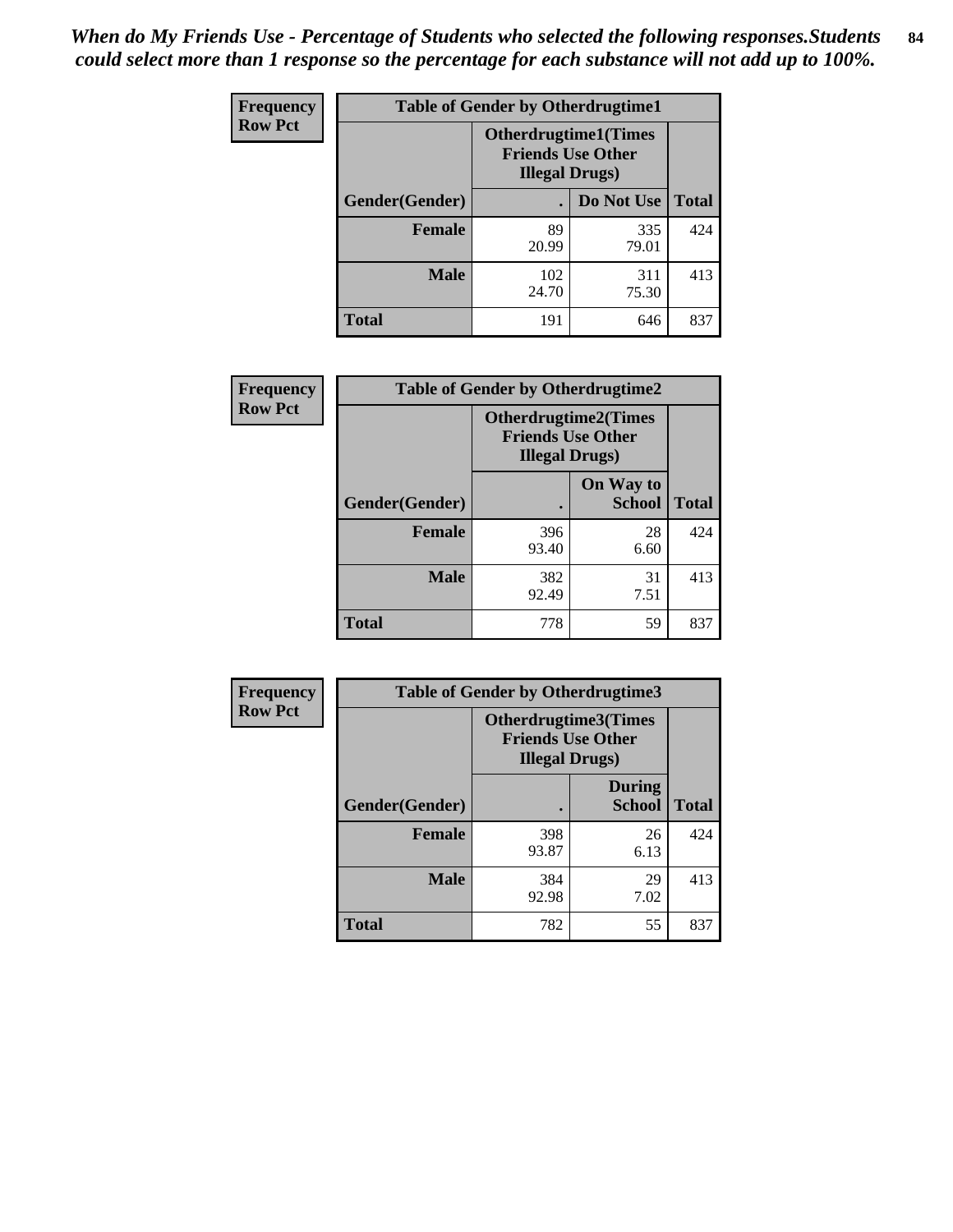*When do My Friends Use - Percentage of Students who selected the following responses.Students could select more than 1 response so the percentage for each substance will not add up to 100%.* **85**

| <b>Frequency</b> | <b>Table of Gender by Otherdrugtime4</b> |                                                                                   |                                                |              |  |  |
|------------------|------------------------------------------|-----------------------------------------------------------------------------------|------------------------------------------------|--------------|--|--|
| <b>Row Pct</b>   |                                          | <b>Otherdrugtime4(Times</b><br><b>Friends Use Other</b><br><b>Illegal Drugs</b> ) |                                                |              |  |  |
|                  | <b>Gender</b> (Gender)                   |                                                                                   | <b>On Way</b><br>Home<br>From<br><b>School</b> | <b>Total</b> |  |  |
|                  | <b>Female</b>                            | 394<br>92.92                                                                      | 30<br>7.08                                     | 424          |  |  |
|                  | <b>Male</b>                              | 380<br>92.01                                                                      | 33<br>7.99                                     | 413          |  |  |
|                  | <b>Total</b>                             | 774                                                                               | 63                                             | 837          |  |  |

| Frequency      | <b>Table of Gender by Otherdrugtime5</b> |                                                                                    |             |              |  |
|----------------|------------------------------------------|------------------------------------------------------------------------------------|-------------|--------------|--|
| <b>Row Pct</b> |                                          | <b>Otherdrugtime5</b> (Times<br><b>Friends Use Other</b><br><b>Illegal Drugs</b> ) |             |              |  |
|                | Gender(Gender)                           |                                                                                    | Weeknights  | <b>Total</b> |  |
|                | <b>Female</b>                            | 380<br>89.62                                                                       | 44<br>10.38 | 424          |  |
|                | <b>Male</b>                              | 355<br>85.96                                                                       | 58<br>14.04 | 413          |  |
|                | <b>Total</b>                             | 735                                                                                | 102         | 837          |  |

| <b>Frequency</b> | <b>Table of Gender by Otherdrugtime6</b> |                                                                                  |              |              |  |
|------------------|------------------------------------------|----------------------------------------------------------------------------------|--------------|--------------|--|
| <b>Row Pct</b>   |                                          | <b>Otherdrugtime6(Times</b><br><b>Friends Use Other</b><br><b>Illegal Drugs)</b> |              |              |  |
|                  | Gender(Gender)                           |                                                                                  | Weekends     | <b>Total</b> |  |
|                  | Female                                   | 332<br>78.30                                                                     | 92<br>21.70  | 424          |  |
|                  | <b>Male</b>                              | 306<br>74.09                                                                     | 107<br>25.91 | 413          |  |
|                  | <b>Total</b>                             | 638                                                                              | 199          | 837          |  |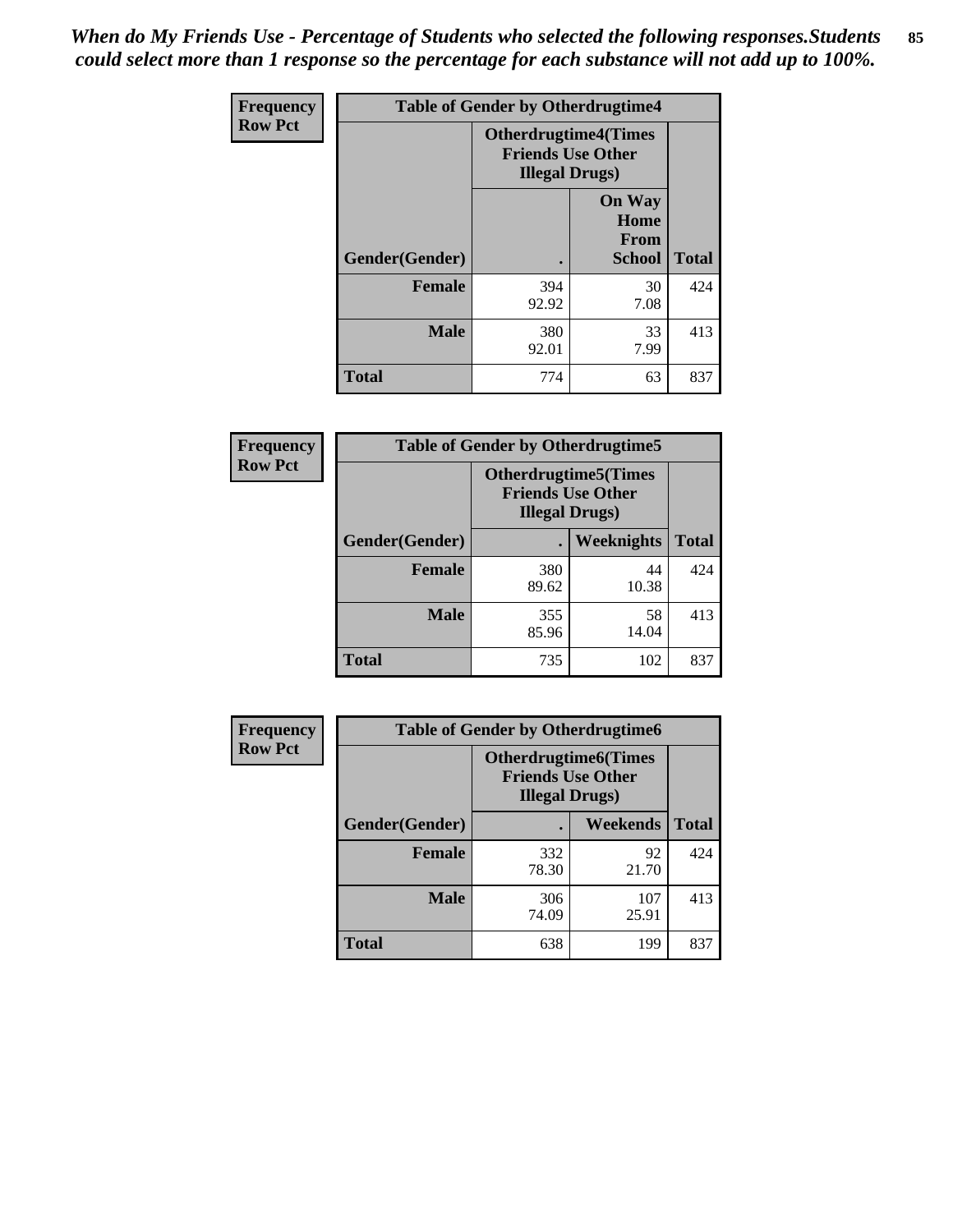# *Other Questions* **86**

| <b>Frequency</b> | <b>Table of Gender by Educationalcohol</b> |                                                                                                                                       |                |              |  |
|------------------|--------------------------------------------|---------------------------------------------------------------------------------------------------------------------------------------|----------------|--------------|--|
| <b>Row Pct</b>   |                                            | <b>Educationalcohol</b> (I<br>have been taught<br>about alcohol,<br>tobacco,<br>and other drugs<br>within the last year<br>at school) |                |              |  |
|                  | Gender(Gender)                             | <b>Yes</b>                                                                                                                            | N <sub>0</sub> | <b>Total</b> |  |
|                  | <b>Female</b>                              | 278<br>65.57                                                                                                                          | 146<br>34.43   | 424          |  |
|                  | <b>Male</b>                                | 270<br>65.38                                                                                                                          | 143<br>34.62   | 413          |  |
|                  | <b>Total</b>                               | 548                                                                                                                                   | 289            | 837          |  |

| Frequency      | <b>Table of Gender by Rodedrinking</b> |                                                                                                                     |                |              |  |  |
|----------------|----------------------------------------|---------------------------------------------------------------------------------------------------------------------|----------------|--------------|--|--|
| <b>Row Pct</b> |                                        | Rodedrinking(In<br>the past 30 days I<br>have ridden in a<br>car with a driver<br>who had been<br>drinking alcohol) |                |              |  |  |
|                | Gender(Gender)                         | Yes                                                                                                                 | N <sub>0</sub> | <b>Total</b> |  |  |
|                | <b>Female</b>                          | 58<br>13.68                                                                                                         | 366<br>86.32   | 424          |  |  |
|                | <b>Male</b>                            | 62<br>15.01                                                                                                         | 351<br>84.99   | 413          |  |  |
|                | <b>Total</b>                           | 120                                                                                                                 | 717            | 837          |  |  |

| Frequency      | <b>Table of Gender by Drugsschool</b> |                                                                                                                                     |                |              |  |
|----------------|---------------------------------------|-------------------------------------------------------------------------------------------------------------------------------------|----------------|--------------|--|
| <b>Row Pct</b> |                                       | <b>Drugsschool</b> (During<br>the past 12 months,<br>I have been offered,<br>sold,<br>or given illegal drugs<br>on school property) |                |              |  |
|                | Gender(Gender)                        | Yes                                                                                                                                 | N <sub>0</sub> | <b>Total</b> |  |
|                | <b>Female</b>                         | 78<br>18.40                                                                                                                         | 346<br>81.60   | 424          |  |
|                | <b>Male</b>                           | 124<br>30.02                                                                                                                        | 289<br>69.98   | 413          |  |
|                | <b>Total</b>                          | 202                                                                                                                                 | 635            | 837          |  |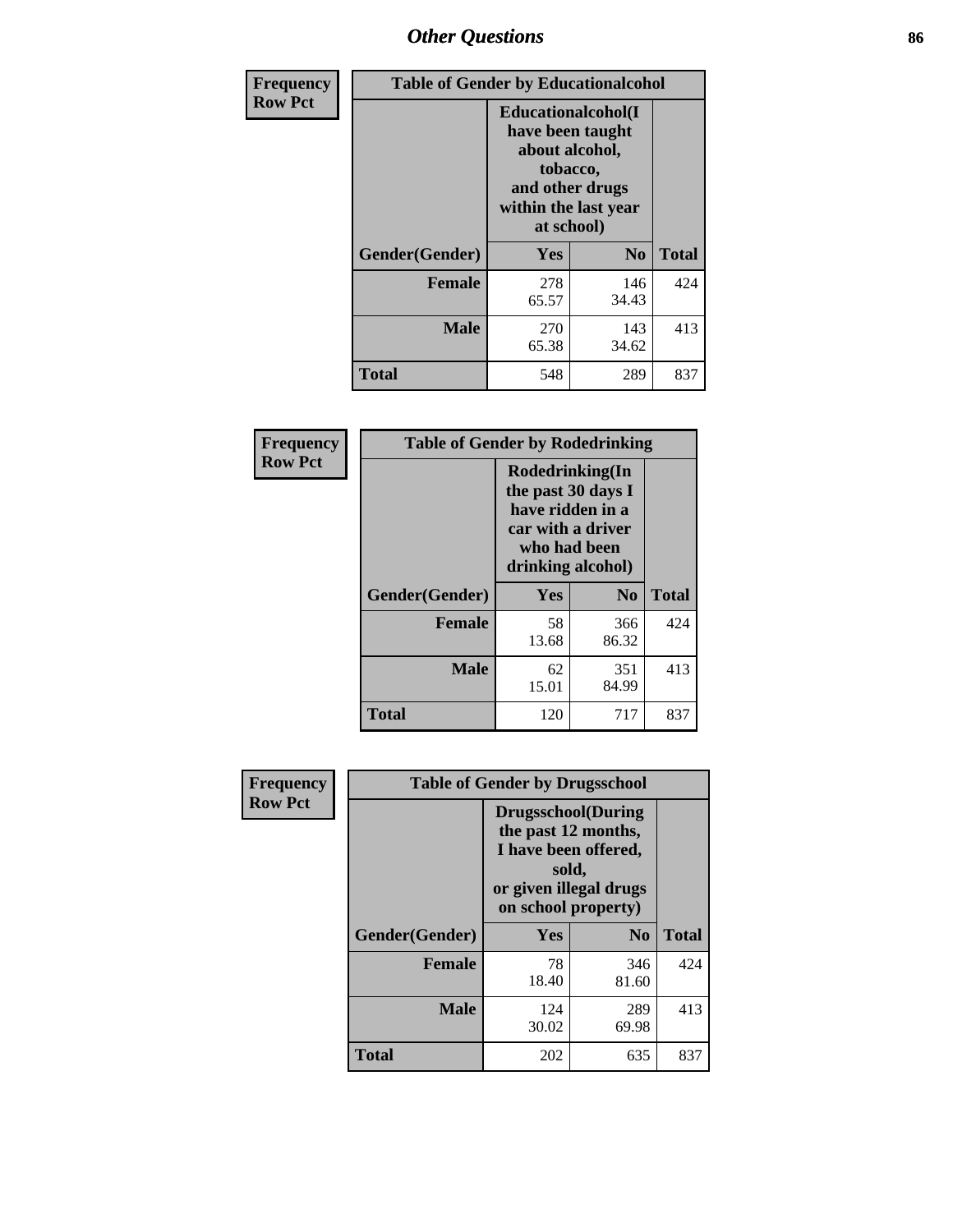## *Other Questions* **87**

**Frequency Row Pct**

| <b>Table of Gender by Bingedrinking</b> |                            |                                                                                                         |                   |                   |                        |                               |                   |              |
|-----------------------------------------|----------------------------|---------------------------------------------------------------------------------------------------------|-------------------|-------------------|------------------------|-------------------------------|-------------------|--------------|
|                                         |                            | Bingedrinking(I have drunk five or more<br>drinks of alcohol at one sitting during the<br>last 30 days) |                   |                   |                        |                               |                   |              |
| <b>Gender</b> (Gender)                  | $\mathbf 0$<br><b>Days</b> | 1 or<br>2<br>days                                                                                       | 3 to<br>5<br>days | 6 to<br>9<br>days | 10<br>to<br>19<br>days | <b>20</b><br>to<br>29<br>days | All<br>30<br>days | <b>Total</b> |
| <b>Female</b>                           | 351<br>82.78               | 16<br>3.77                                                                                              | 15<br>3.54        | 7<br>1.65         | 20<br>4.72             | 6<br>1.42                     | 9<br>2.12         | 424          |
| <b>Male</b>                             | 315<br>76.27               | 18<br>4.36                                                                                              | 27<br>6.54        | 10<br>2.42        | 20<br>4.84             | 8<br>1.94                     | 15<br>3.63        | 413          |
| <b>Total</b>                            | 666                        | 34                                                                                                      | 42                | 17                | 40                     | 14                            | 24                | 837          |

| Frequency      | <b>Table of Gender by Educationaids</b> |                                                                                                 |              |              |
|----------------|-----------------------------------------|-------------------------------------------------------------------------------------------------|--------------|--------------|
| <b>Row Pct</b> |                                         | <b>Educationaids</b> (I<br>have been taught<br>about HIV/AIDS<br>at school in the<br>past year) |              |              |
|                | Gender(Gender)                          | Yes                                                                                             | $\bf N_0$    | <b>Total</b> |
|                | <b>Female</b>                           | 277<br>65.33                                                                                    | 147<br>34.67 | 424          |
|                | <b>Male</b>                             | 274<br>66.34                                                                                    | 139<br>33.66 | 413          |
|                | <b>Total</b>                            | 551                                                                                             | 286          | 837          |

| <b>Frequency</b> | <b>Table of Gender by Suicideconsider</b> |                 |                |              |
|------------------|-------------------------------------------|-----------------|----------------|--------------|
| <b>Row Pct</b>   |                                           | Suicideconsider |                |              |
|                  | Gender(Gender)                            | Yes             | N <sub>0</sub> | <b>Total</b> |
|                  | <b>Female</b>                             | 40<br>9.43      | 384<br>90.57   | 424          |
|                  | <b>Male</b>                               | 39<br>9.44      | 374<br>90.56   | 413          |
|                  | Total                                     | 79              | 758            | 837          |